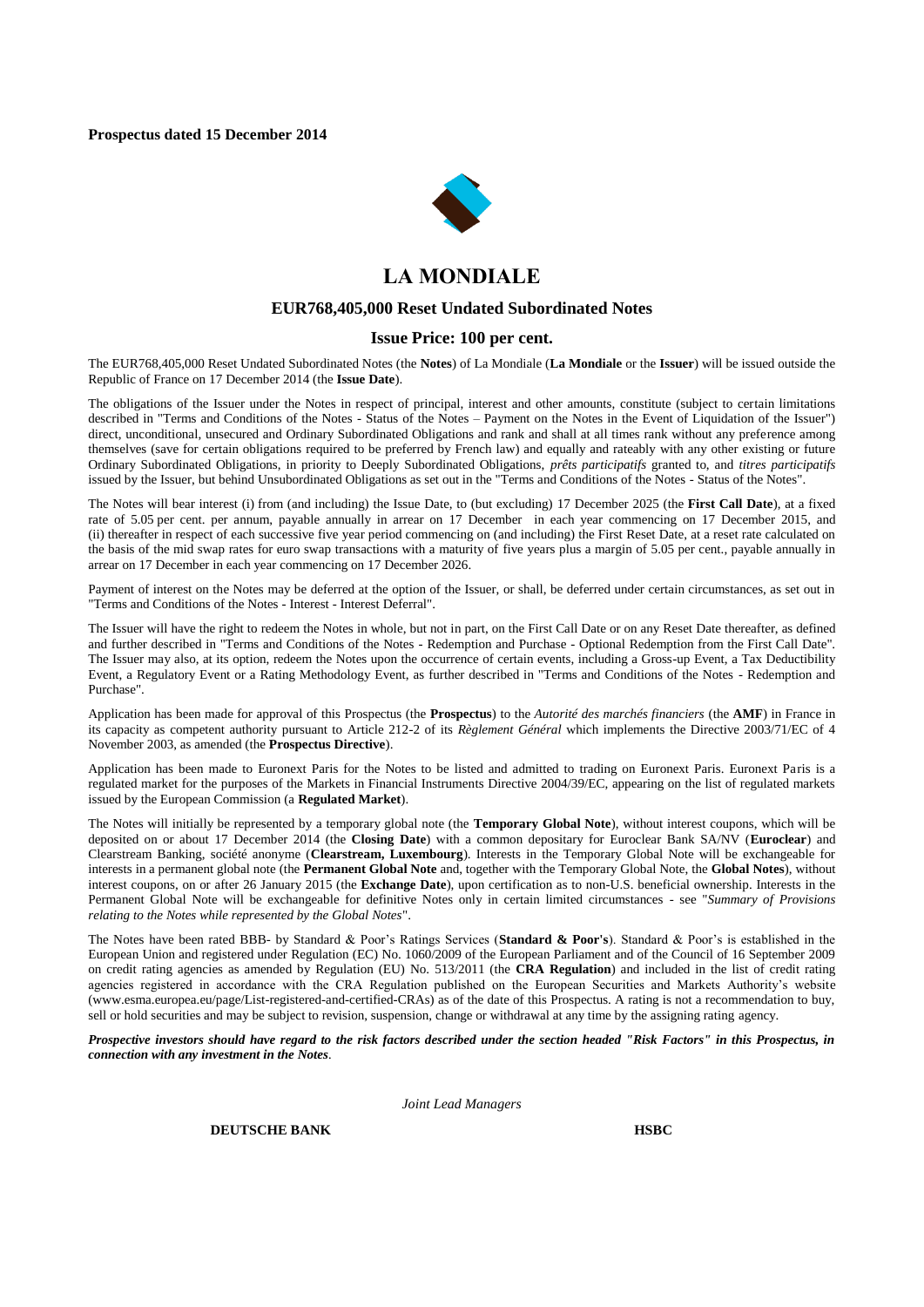*This Prospectus should be read and construed in conjunction with any supplement, that may be published between the date of this Prospectus and the date of the admission to trading of the Notes on Euronext Paris, and with all documents incorporated by reference herein (see "Documents Incorporated by Reference") (together, the Prospectus).*

*This Prospectus constitutes a prospectus for the purposes of Article 5.3 of Directive 2003/71/EC of the European Parliament and of the Council of 4 November 2003 as amended and the relevant implementing measures in France, in respect of, and for the purposes of giving information with regard to, the Issuer and the Group (as defined below) and the Notes which, according to the particular nature of the Issuer and the Notes, is necessary to enable investors to make an informed assessment of the assets and liabilities, financial position, profit and losses and prospects of the Issuer and the Group.*

*Certain information contained in this Prospectus and/or documents incorporated herein by reference have been extracted from sources specified in the sections where such information appears. The Issuer confirms that such information has been accurately reproduced and that, so far as it is aware and is able to ascertain from information published by the above sources, no facts have been omitted which would render the information reproduced inaccurate or misleading. The Issuer has also identified the source(s) of such information.*

*References herein to the Issuer are to La Mondiale. References to the Group are to the Issuer, together with its fully consolidated subsidiaries taken as a whole.*

*No person has been authorised to give any information or to make any representation other than those contained in this Prospectus in connection with the issue or sale of the Notes and, if given or made, such information or representation must not be relied upon as having been authorised by the Issuer or any of the Joint Lead Managers (each as defined in "Subscription and Sale"). Neither the delivery of this Prospectus nor any offering or sale made in connection herewith shall, under any circumstances, create any implication that there has been no change in the affairs of the Issuer or those of the Group since the date hereof or the date upon which this Prospectus has been most recently supplemented or that there has been no adverse change in the financial position of the Issuer or that of the Group since the date hereof or the date upon which this Prospectus has been most recently supplemented or that any other information supplied in connection with the issue of the Notes is correct as of any time subsequent to the date on which it is supplied or, if different, the date indicated in the document containing the same.*

*This Prospectus does not constitute an offer to sell or the solicitation of an offer to buy any Notes in any jurisdiction to any person to whom it is unlawful to make the offer or solicitation in such jurisdiction. The distribution of this Prospectus and the offer or sale of Notes may be restricted by law in certain jurisdictions. The Issuer and the Joint Lead Managers do not represent that this Prospectus may be lawfully distributed, or that any Notes may be lawfully offered, in compliance with any applicable registration or other requirements in any such jurisdiction, or pursuant to an exemption available thereunder, or assume any responsibility for facilitating any such distribution or offering. In particular, no action has been taken by the Issuer or the Joint Lead Managers which would permit a public offering of the Notes or distribution of this Prospectus in any jurisdiction where action for that purpose is required. Accordingly, no Notes may be offered or sold, directly or indirectly, and neither this Prospectus nor any offering material may be distributed or published in any jurisdiction, except under circumstances that will result in compliance with any applicable laws and regulations and the Joint Lead Managers (each as defined in "Subscription and Sale") have represented that all offers and sales by them will be made on the same terms. Persons into whose possession this Prospectus comes are required by the Issuer and the Joint Lead Managers to inform themselves about and to observe any such restriction. In particular, there are restrictions on the distribution of this Prospectus and the offer or sale of Notes in the United States, the United Kingdom, Hong Kong, Singapore, Switzerland, France and Italy, see the section entitled "Subscription and Sale".*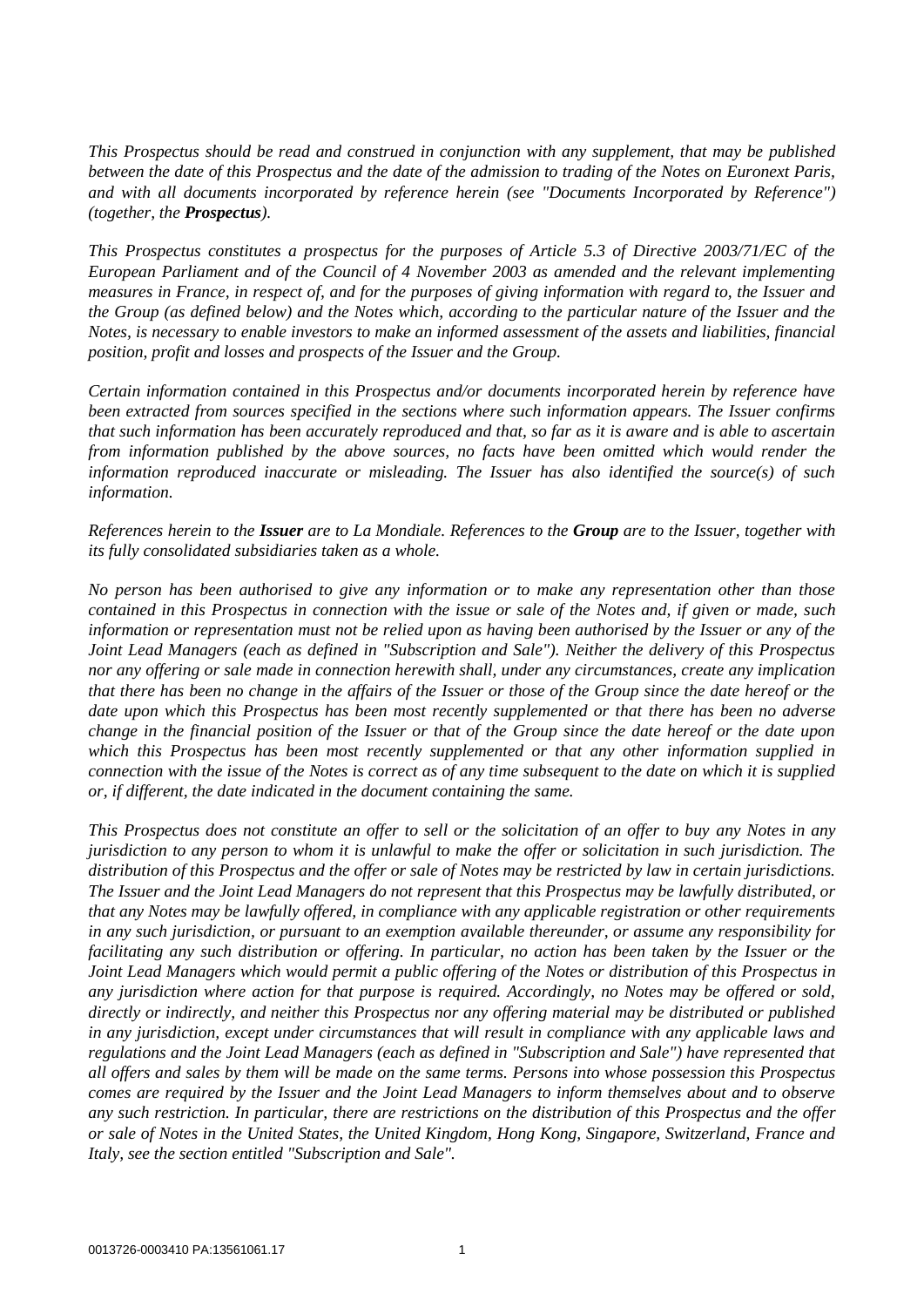*THE NOTES HAVE NOT BEEN AND WILL NOT BE REGISTERED UNDER THE UNITED STATES SECURITIES ACT OF 1933, AS AMENDED OR WITH ANY SECURITIES REGULATORY AUTHORITY OF ANY STATE OR OTHER JURISDICTION OF THE UNITED STATES. SUBJECT TO CERTAIN EXCEPTIONS, NOTES MAY NOT BE OFFERED OR SOLD WITHIN THE UNITED STATES OR TO, OR*  FOR THE ACCOUNT OR BENEFIT OF, U.S. PERSONS, EXCEPT IN TRANSACTIONS EXEMPT FROM *OR NOT SUBJECT TO THE REGISTRATION REQUIREMENTS OF THE SECURITIES ACT AND IN COMPLIANCE WITH ANY APPLICABLE STATE SECURITIES LAWS. FOR A DESCRIPTION OF CERTAIN RESTRICTIONS ON OFFERS AND SALES OF NOTES AND ON DISTRIBUTION OF THIS PROSPECTUS, SEE "SUBSCRIPTION AND SALE".*

*The Joint Lead Managers have not separately verified the information contained in this Prospectus. None of the Joint Lead Managers makes any representation, warranty or undertaking, express or implied, or accepts any responsibility or liability, with respect to the accuracy or completeness of any of the information contained or incorporated by reference in this Prospectus or any other information provided by the Issuer in connection with the issue and sale of the Notes. In making an investment decision regarding the Notes, prospective investors must rely on their own independent investigation and appraisal of the (a) the Issuer, the Group, its business, its financial condition and affairs and (b) the terms of the offering, including the merits and risks involved. The contents of this Prospectus are not to be construed as legal, business or tax advice. Each prospective investor should subscribe for or consult its own advisers as to legal, tax, financial, credit and related aspects of an investment in the Notes. None of the Joint Lead Managers undertakes to review the financial condition or affairs of the Issuer or the Group after the date of this Prospectus nor to advise any investor or potential investor in the Notes of any information coming to the attention of any of the Joint Lead Managers. Potential investors should, in particular, read carefully the section entitled "Risk Factors" set out below before making a decision to invest in the Notes.*

*Neither this Prospectus nor any other information supplied in connection with the issue and sale of the Notes (a) is intended to provide the basis of any credit or other evaluation or (b) should be considered as a recommendation by the Issuer or the Joint Lead Managers that any recipient of this Prospectus or any other information supplied in connection with the issue and sale of the Notes should purchase any Notes. Neither this Prospectus nor any other information supplied in connection with the issue and sale of the Notes constitutes an offer or invitation by or on behalf of the Issuer or the Joint Lead Managers to any person to subscribe for or to purchase any Notes.*

*The consolidated financial statements of the Issuer and the Group (as defined as the Issuer and its fully consolidated subsidiaries) for the years ended 31 December 2013 and 31 December 2012 and unaudited 2014 Half-Year Consolidated Balance Sheet and Income Statement have been prepared in accordance with IFRS as adopted by the European Union.*

*In this Prospectus, unless otherwise specified or the context otherwise requires, references to €, Euro, EUR or euro are to the single currency of the participating member states of the European Economic and Monetary Union which was introduced on 1 January 1999.*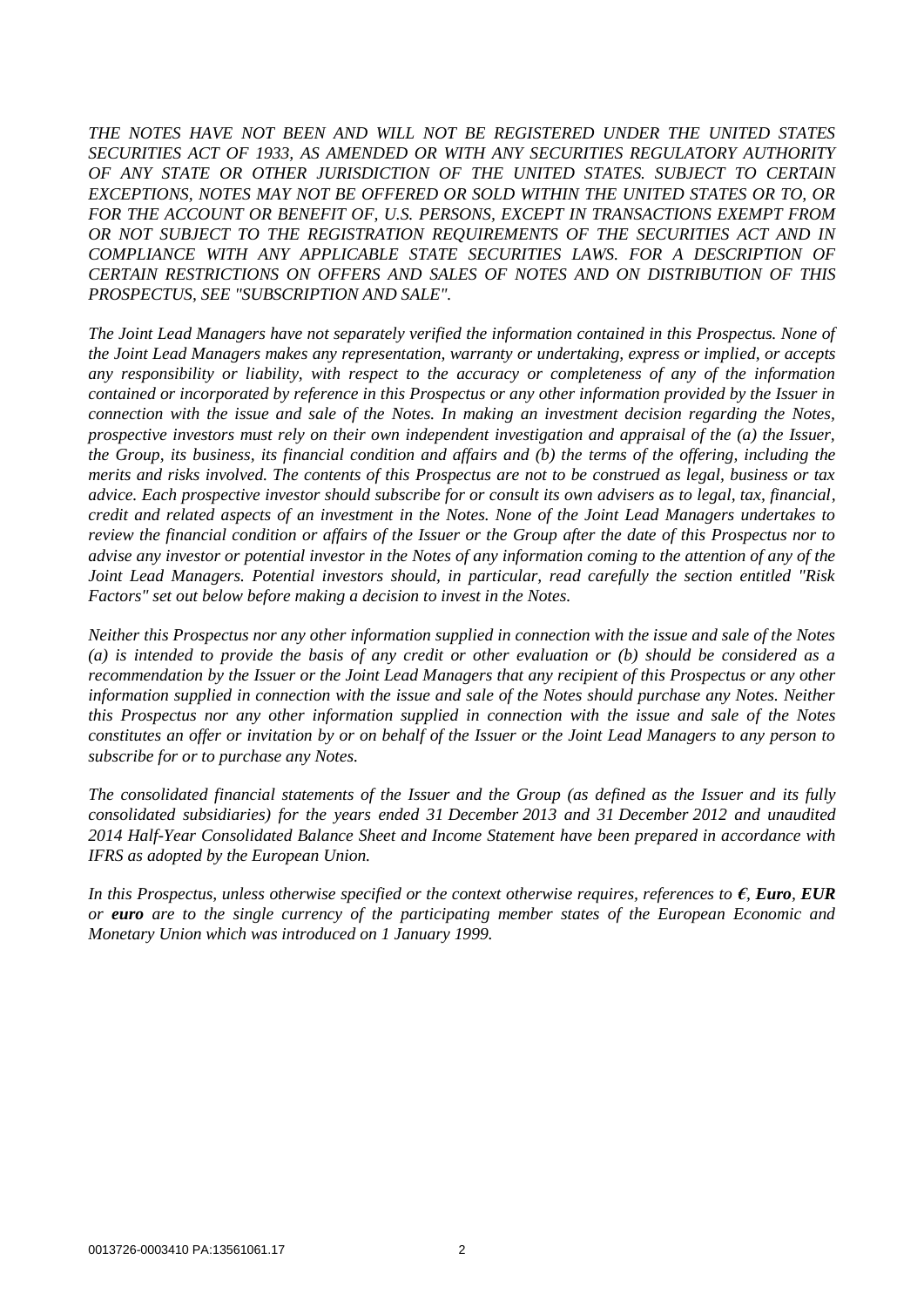## **FORWARD-LOOKING STATEMENTS**

Certain statements contained herein are forward-looking statements including, but not limited to, statements with respect to the Issuer's business strategies, expansion and growth of operations, plans or objectives, trends in its business, competitive advantage and regulatory changes, based on certain assumptions and include any statement that does not directly relate to a historical fact or current fact. Forward-looking statements are typically identified by words or phrases such as, without limitation, "anticipate", "assume", "believe", "continue", "estimate", "expect", "foresee", "intend", "project", "anticipate", "seek", "may increase" and "may fluctuate" and similar expressions or by future or conditional verbs such as, without limitation, "will", "should", "would" and "could". Undue reliance should not be placed on such statements, because, by their nature, they are subject to known and unknown risks, uncertainties, and other factors and actual results may differ materially from any future results, performance or achievements expressed or implied by such forward-looking statements. Please refer to the section entitled "Risk Factors" below.

The Issuer expressly disclaims any obligation or undertaking to release publicly any updates or revisions to any forward-looking statement contained herein to reflect any change in the Issuer's expectations with regard thereto or any change in events, conditions or circumstances on which any such statement is based.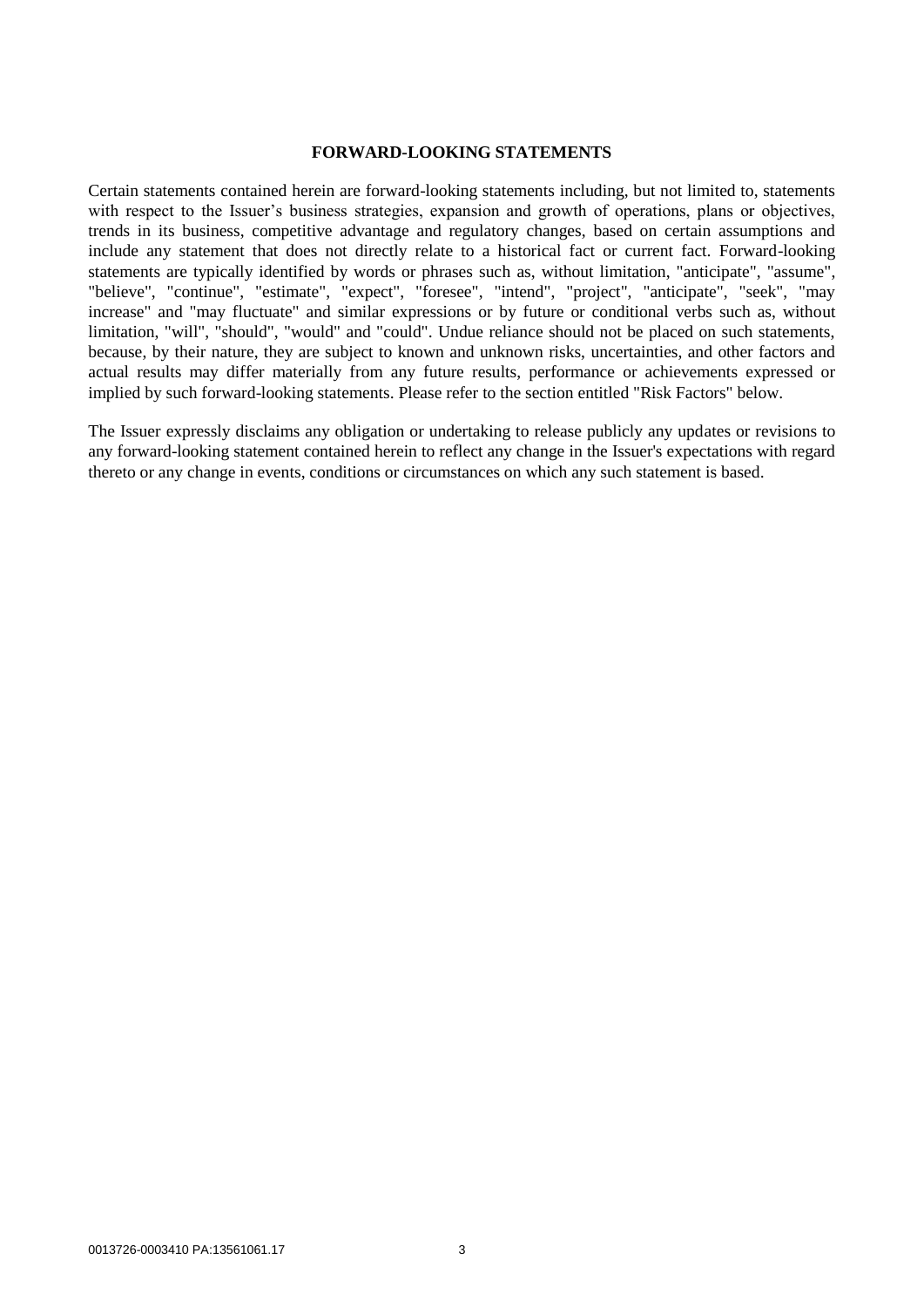# **TABLE OF CONTENTS**

| <b>Section</b> | Page |
|----------------|------|
|                |      |
|                |      |
|                |      |
|                |      |
|                |      |
|                |      |
|                |      |
|                |      |
|                |      |
|                |      |
|                |      |
|                |      |
|                |      |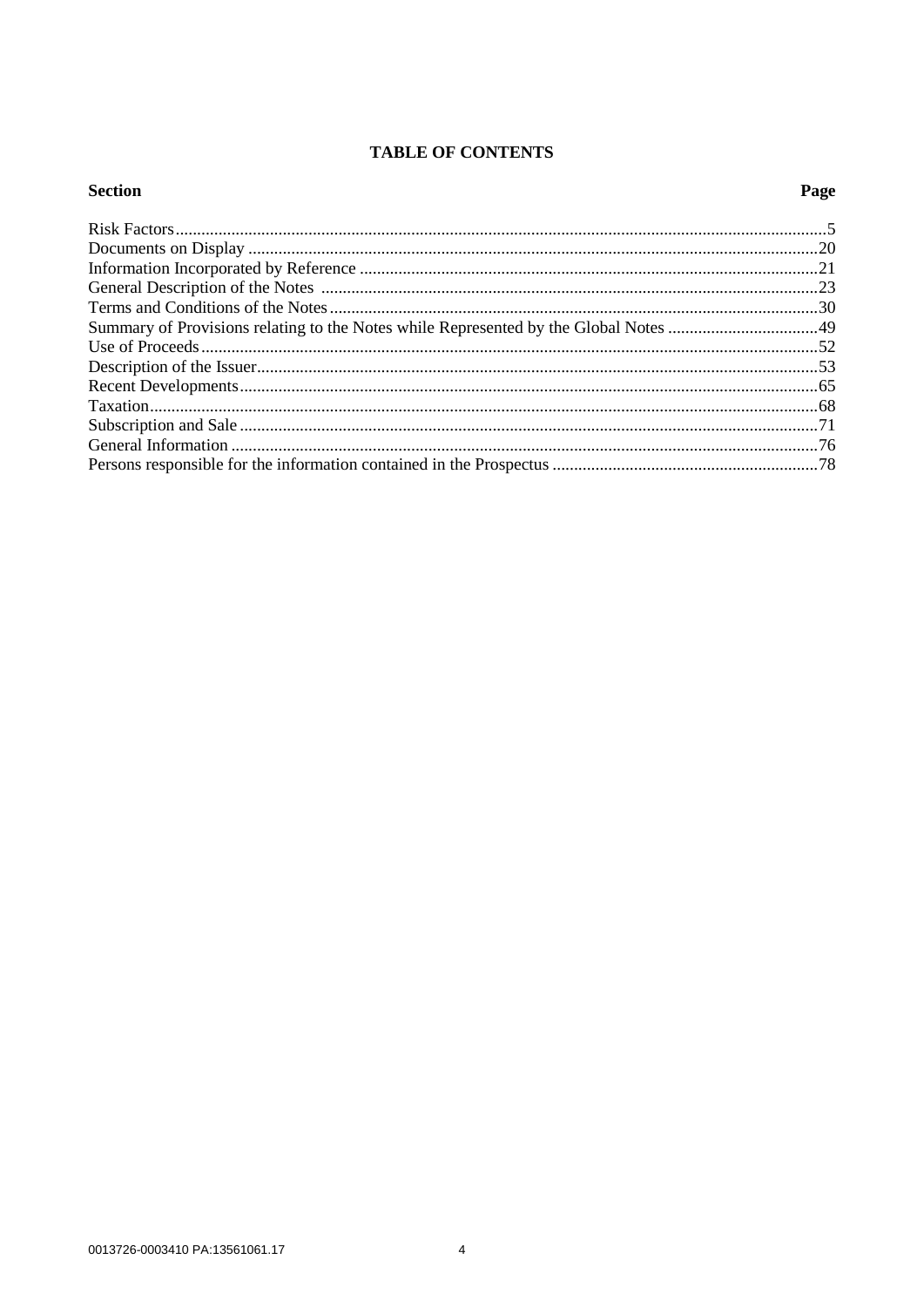# **RISK FACTORS**

*The Issuer believes that the following factors may affect its ability to fulfil its obligations under the Notes. All of these factors are contingencies which may or may not occur and the Issuer is not in a position to express a view on the likelihood of any such contingency occurring.*

*Factors which the Issuer believes may be material for the purpose of assessing the market risks associated with the Notes are also described below.*

*The Issuer believes that the factors described below represent the principal risks inherent in investing in the Notes, but the inability of the Issuer to pay interest, principal or other amounts on or in connection with the Notes may occur for other reasons and the Issuer does not represent that the statements below regarding the risks of holding the Notes are exhaustive. Prospective investors should read the entire Prospectus. The following is a disclosure of risk factors that are material to the Notes in order to assess the market risk associated with these Notes and risk factors that may affect the Issuer's ability to fulfil its obligations under the Notes. Prospective investors should consider these risk factors before deciding to purchase Notes. The following statements are not exhaustive. Prospective investors should consider all information provided in this Prospectus and consult with their own professional advisers if they consider it necessary. In addition, investors should be aware that the risks described may combine and thus intensify one another. The occurrence of one or more risks may have a material adverse effect on the own funds, the financial position and the operating result of the Issuer.*

*Each of the risks highlighted below could have a material adverse effect on the business, operations, financial conditions or prospects of the Issuer or the Group, which in turn could have a material adverse effect on the amount of principal and interest which investors will receive in respect of the Notes. In addition, each of the risks highlighted below could adversely affect the trading price of the Notes or the rights of investors under the Notes and, as a result, investors could lose some or all of their investment.* 

*Words and expressions defined in the section entitled "Terms and Conditions of the Notes" herein shall have the same meanings in this section.* 

*The order in which the following risks factors are presented is not an indication of the likelihood of their occurrence.*

# **RISK FACTORS RELATING TO THE ISSUER**

The occurrence of any of the risks described below may affect the Issuer's capacity to repay, and/or adversely affect the market price of the Notes and lead to Noteholders suffering loss when they sell their Notes. Investors are therefore at risk of losing all or part of their investment.

# **Financial risks**

La Mondiale and its Group is exposed to the following financial risks:

## *Market risks*

The market risk affects the yield of the assets backing the core capital and technical provisions of the Issuer. Market levels and returns on investment constitute a significant part of the overall profitability of the Group and fluctuations in financial markets may have a material effect on operating results. Global debt and equity market have experienced historical levels of volatility and the outlook is uncertain. Any decline in the financial markets could have an adverse effect on the financial situation, operating results and cash flow of the Issuer.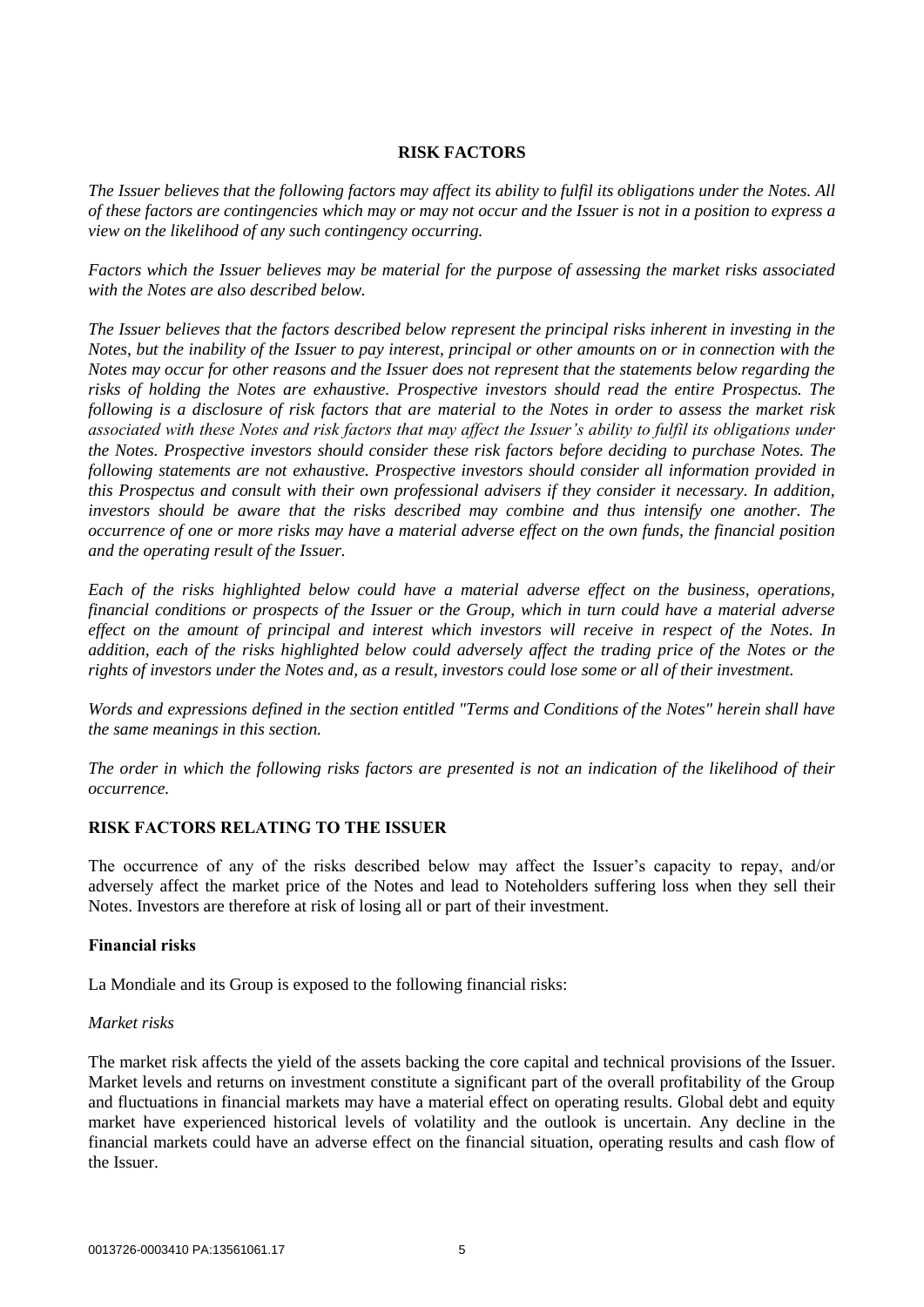Fluctuations in interest rates may affect the yields on and the market value of notes.

- During periods when interest rates are going up, the price of fixed income securities tends to decrease and gains on sale of such securities are lower or losses greater.
- If the interest rates are low for a long time, investment could be affected in a sense that it would not match the liability requirement.

Likewise, the yield on assets representing technical commitments is key in the definition of beneficiary participations attributed to the policy holders. Variations in interest rates and returns on equity markets may also have an impact on policy holders' behaviour. This phenomenon is particularly seen in our life insurance and savings business.

In addition, La Mondiale invests part of its assets in shares (the percentage of general assets invested in shares as at 31 December 2013 was 8.8%) which are generally exposed to volatility risks.

Investment risk on life insurance portfolios is sometimes borne by the policy holders in the case of unitlinked life insurance policies. In these cases, fluctuations of the price of underlying securities will directly or indirectly affect the financial results of the life insurance business operations. Furthermore such fluctuations could affect the solvency of the Group, in particular the level of unrealised gains eligible to cover the solvency margin requirement.

# *Currency risk*

This risk relates to the sensitivity of assets to changes in the currency in which assets are recorded on the balance sheet. La Mondiale mainly faces this risk since it holds assets denominated in U.S. dollars, Yen, Sterling, Swiss Francs and other currencies.

# *Credit risk*

La Mondiale is exposed to counterparty risk in its relations with third parties. La Mondiale is mainly exposed to credit risk through its financial assets, and securities lending. A default by any of its counterparties could have an effect on its financial situation.

A solvency default by a counterparty could generate significant liquidity problems and cause other institutions to default. Stability of such institutions depends greatly on the trends in the market, notably through credit and other financial flows linking these institutions together. This risk can adversely affect the financial intermediaries, banks and depositories with which La Mondiale operates daily which may therefore adversely affect its income, returns and solvency.

## *Liquidity risk*

There is a risk that La Mondiale cannot sell a financial asset at its true value or cannot sell it at all. La Mondiale also faces the risk that it cannot meet its obligations, such as being able to reimburse the policy holders requesting it.

## **Insurance risks**

The Group is exposed to the following insurance risks:

# *Pricing risk*

This risk may arise as a result of premiums being too low to meet the commitments (risk of wrong assessment of the characteristics of the policy holder risk, risk of wrong evaluation of the premium). The launch of new products or changes to existing products may lead to the occurrence of this type of risk.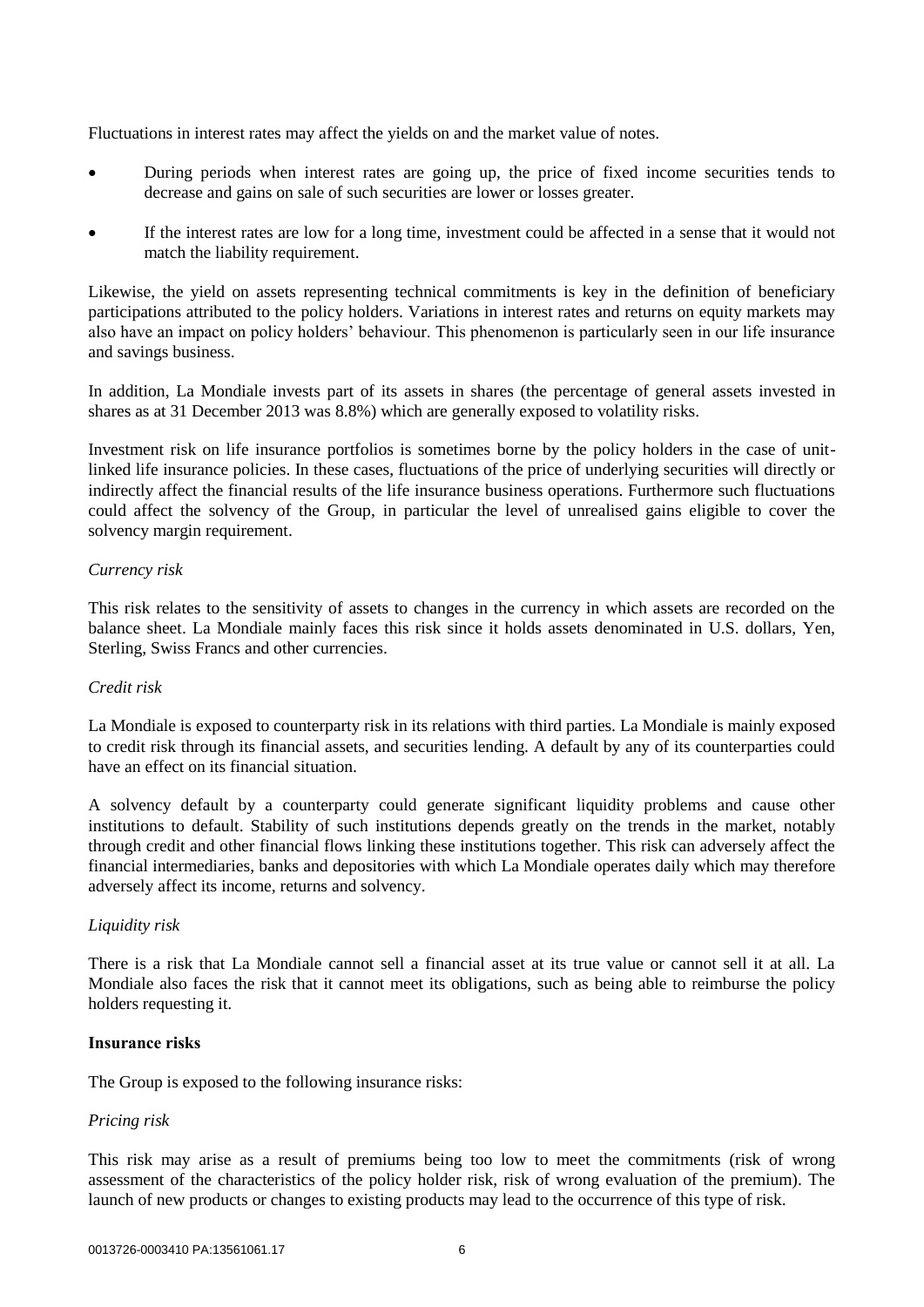# *Provision risk*

This risk may arise if insufficient provision is made to meet commitments due to poor assessment of available data, subsequent modification of the risk factors or inappropriate calculation parameters.

## *Disaster risk*

The risk for an insurer of the sudden occurrence of an incident involving very large claims or an accumulation of incidents due to a single event (for example, a pandemic risk).

# *Longevity, mortality and morbidity risk*

The company may be affected by significant change in statistics of longevity, mortality or morbidity of its policyholders.

# *Lapse and transfer risk*

The company may be affected by significant change in lapse of life insurance contracts or by transfer of group pension contracts to another insurer.

## *Reinsurance risk*

La Mondiale has exposure to its reinsurers through its reinsurance treaties. In such treaties, the other insurers assume part of the cost, losses and expenses associated with incidents, and losses whether or not carried over, in exchange for a proportion of the premiums. The ability to make a claim under, and the amount and cost of, the reinsurance depends on general market conditions and may vary significantly. Any decrease in the amount of reinsurance cover purchased will increase the risk of loss for La Mondiale. When reinsurance is put in place, La Mondiale remains liable for transferred risks if the reinsurer does not fulfil its obligations. Default by a reinsurer could therefore affect La Mondiale's profits and financial situation.

# **Operational risks**

The Group defines operational risk as the risk of loss due to inappropriate or failure of procedures, individuals or systems or loss resulting from external events.

Operational risks can be classified into the following categories:

- Risk of internal or external fraud: from an employee or a third party, whether a customer, a beneficiary or a partner. La Mondiale has introduced controls and procedures in the most vulnerable areas.
- Human resources and skills risks: this relates to the inadequacy between the available skills and the needs (key-men, training), errors in setting hiring, salaries and careers management policies, social relations in relation to employees representation or negotiation processes.
- The risks relating to information systems which include risks relating to the planning of systems development, risk of design, development and maintenance of applications, risks attached to the use of applications and softwares.
- Risks attached to the conduct of operations: information reliability, compliance of procedures, reliability of deliverables, human errors and monitoring of activities.
- Risks relating to operational organisation: this relates to the inadequacy between the strategy and the organisation of the Issuer, the inefficiency of defined processes or inappropriate definition of interfaces.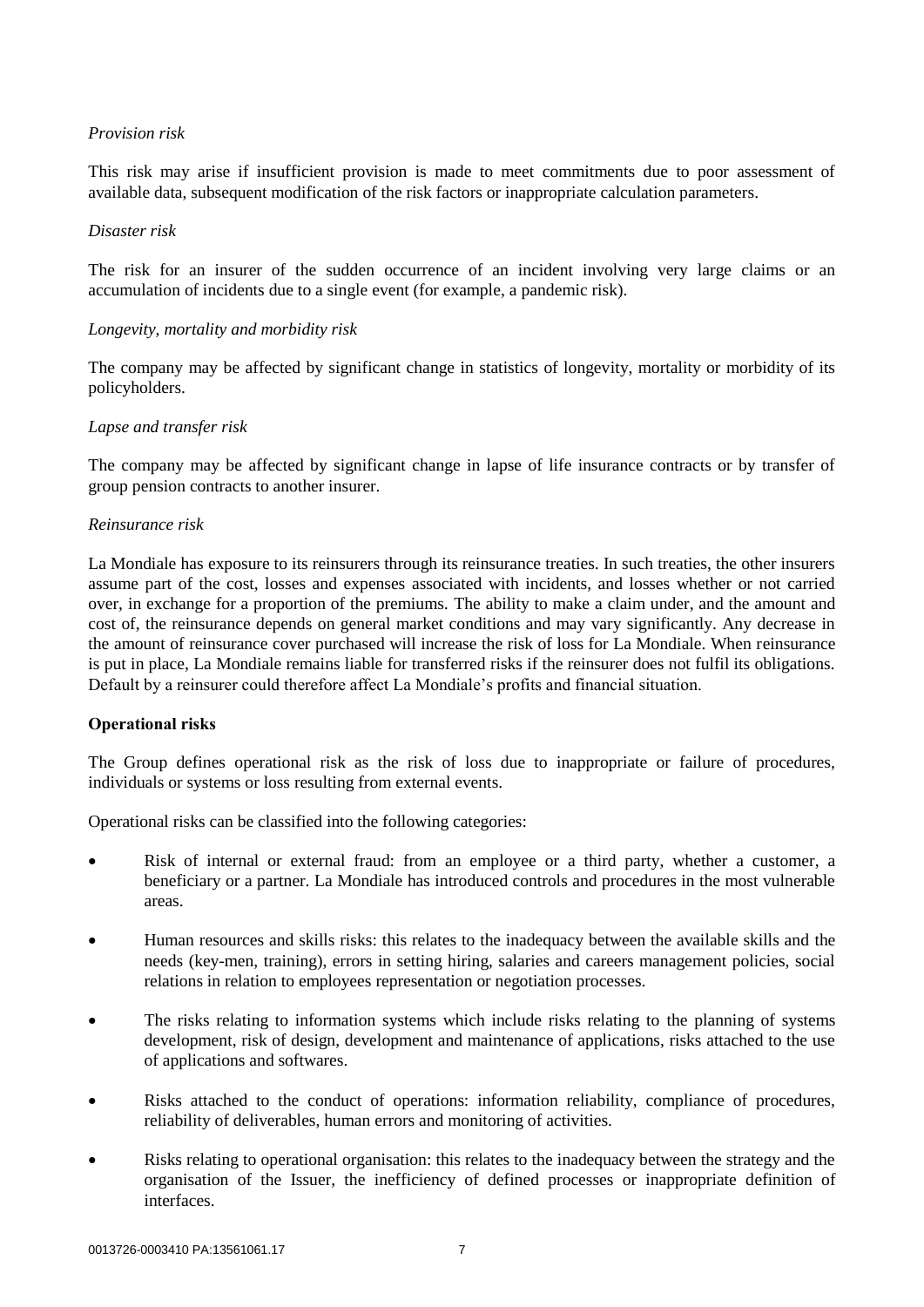- Security risks: continuity and resuming activities (establishment of a business continuity plan), security relating to information systems, goods and individuals.
- Risks relating to outsourcing and suppliers: dysfunction or termination of commercial relations with a sub-contractor, contractualisation and compliance of obligations.
- Commercial and partnership risks: risks regarding the default of a partner, the sharing of responsibilities, commissioning, products distribution, knowledge of clients' needs and ethics.
- Development risks: adequacy between offer and the market, internal or external growth, risks relating to external communications.
- Risks relating to the sector: risks regarding competition or the evolution of the sector, reputational risks relating to relations with clients and third parties.
- Risks relating to professional conduct: failure to comply with professional conducts when dealing with clients. La Mondiale closely follows and has implemented the ethical principles of the *Fédération Française des Sociétés d'Assurance* and the *Autorité des marchés financiers*.
- Risk of not having carried out all possible research to correctly identify beneficiaries of unclaimed policies.
- Risks relating to anti-money laundering: La Mondiale has set up anti-money laundering policies in order to efficiently prevent money laundering. New regulations in 2009 have led the Group to update and adjust their internal policies in that respect.
- Insurance and risk hedging: La Mondiale has set up and periodically updates an insurance program to protect its assets. Subscribed insurance policies relate to insurances regarding damage to goods, civil liability insurances and individuals insurances. The subscribed insurances and levels of selfinsurance vary depending on the activities, the size and claim rates of the related entities.

## **The risk management policies, procedures and methods may leave La Mondiale exposed to unforeseen or unidentified risks.**

The Group has engaged significant resources to develop evaluation policies, procedures and methods to manage operational, liquidity, credit and market risks and plans to continue making efforts in this direction in the future.

However the Group's risk management strategies and techniques may not be entirely effective in mitigating exposure to risk in all market environments or against all types of risks, including those risks that the Group has not yet identified or anticipated.

If potential or existing customers believe that the risk management procedures and policies of the Group are not appropriate, the Issuer's reputation as well as its revenues and profits may be adversely affected.

# **Other strategic or environmental risks**

# **A downgrade in La Mondiale rating may increase policy cancellations and non-renewals, adversely affect relationships with distributors and negatively impact new business.**

The insurer financial strength rating of La Mondiale is an important factor in establishing and maintaining our competitive position. The rating agency regularly reviews our rating. Future downgrades in the rating (or the potentiality of such a downgrade) could, among other things, materially increase the number of policy cancellations and non-renewals, adversely affect relationships with the distributors of our products and services, including new sales of our products, and negatively impact the level of our premiums and adversely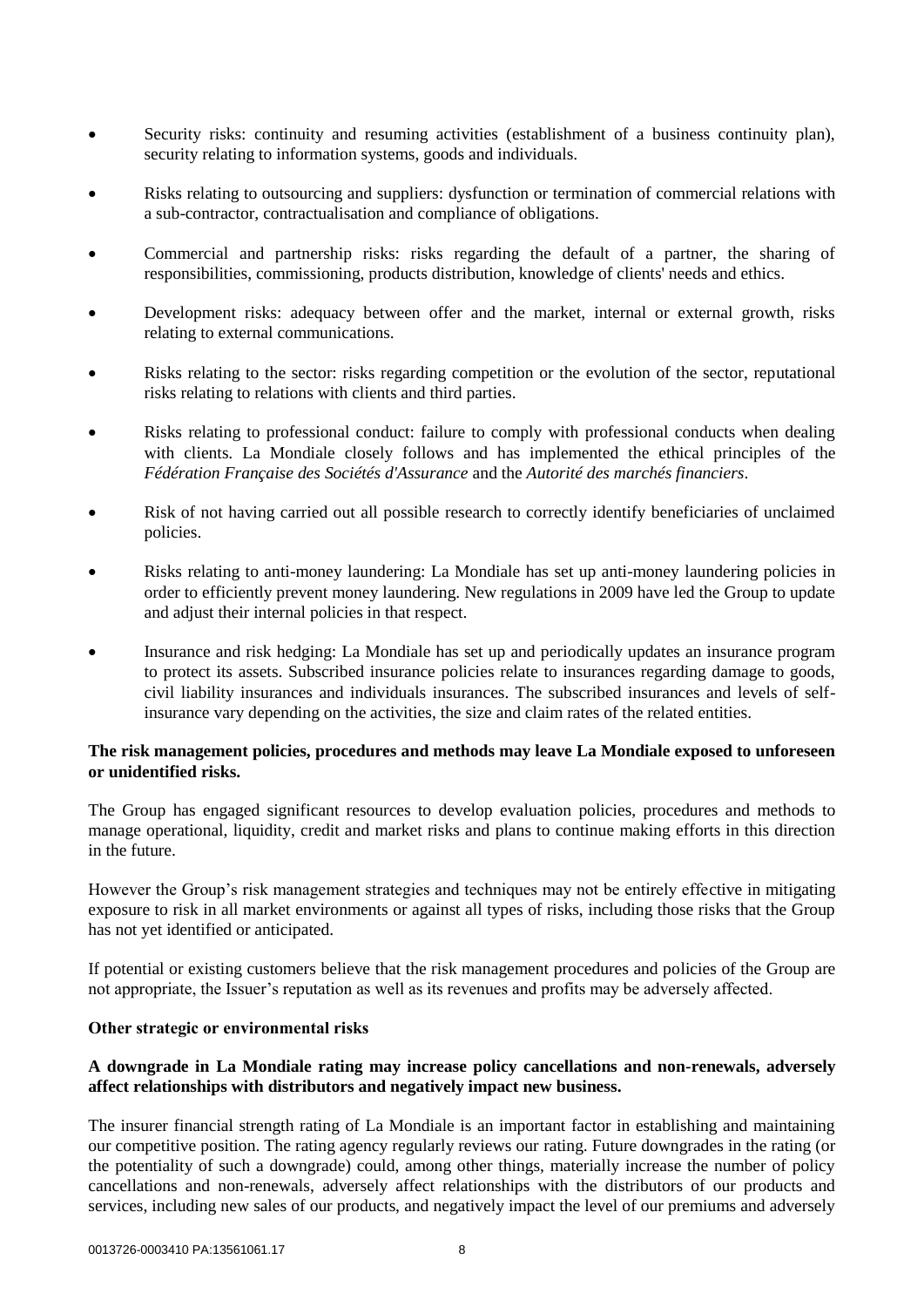affect our ability to obtain reinsurance at reasonable prices or at all. This could adversely affect our businesses, financial condition, results of operations and our cost of capital.

# **Changes in government policy, regulation or legislation in the countries in which La Mondiale operates may affect our profitability.**

La Mondiale is subject to extensive regulation and supervision in the jurisdictions in which it does business. This includes, notably, matters relating to licensing and examination, rate setting, trade practices, policy reforms, limitations on the nature and amount of certain investments, underwriting and claims practices, mandated participation in shared markets and guarantee funds, adequacy of our claims provisions, capital and surplus requirements, insurer solvency, transactions between affiliates, the amount of dividends that may be paid and underwriting standards. Such regulation and supervision is primarily for the benefit and protection of policyholders and not for the benefit of investors. In some cases, regulation in one country may affect business operations in another country. As the amount and complexity of these regulations increase, the cost of compliance and the risk of non-compliance will also increase. If La Mondiale does not meet regulatory or other requirements, La Mondiale may suffer penalties including fines, suspension or cancellation of our insurance licenses which could adversely affect our ability to do business. In addition, significant regulatory action against us could have material adverse financial effects, cause significant reputational harm or harm our business prospects.

In addition, La Mondiale may be adversely affected by changes in governmental policy or legislation applying to companies in the insurance industry. These changes include possible changes in regulations covering pricing and benefit payments for certain statutory classes of business, the deregulation and nationalization of certain classes of business, the regulation of selling practices, the regulations covering policy terms and the imposition of new taxes and assessments or increases in existing taxes and assessments. Regulatory changes may affect our existing and future businesses by, for example, causing customers to cancel or not renew existing policies or requiring us to change our range of products or to provide certain products (such as terrorism or flood cover where it is not already required) and services, redesign our technology or other systems, retrain our staff, pay increased tax or incur other costs. It is not possible to determine what changes in governmental policy or legislation will be adopted in any jurisdiction in which La Mondiale operates and, if so, what form they will take or in what jurisdictions they may occur. Insurance laws or regulations that are adopted or amended may be more restrictive than our current requirements, may result in higher costs or limit our growth or otherwise adversely affect our operations.

# **Significant legal proceedings and litigation may adversely affect our business, financial condition and results of operations.**

All insurance companies are exposed to litigation relating to claims on policies they underwrite. Accordingly, La Mondiale is currently involved in such legal proceedings relating to claims lodged by policyholders, some of which involve claims for substantial damages and other relief. Judicial decisions may expand coverage beyond our pricing and reserving assumptions by widening liability on our policy wording or by restricting the application of policy exclusions. There can be no assurance that the outcome of any of our judicial proceedings will be covered by our existing provisions for outstanding claims or our reinsurance protections or that litigation would not otherwise have a material adverse effect on our businesses, financial condition and results of operations.

# **Changes in tax laws and regulations, including elimination of tax benefits for our products, may adversely affect sales of our insurance and investment advisory products, and also impact our deferred tax assets and liabilities.**

Changes to tax laws may affect the attractiveness of certain of our products, which currently have favourable tax treatment. From time to time, governments in the jurisdictions in which La Mondiale operates, consider or implement proposals for changes in tax law that could adversely affect the attractiveness of the insurance, asset management and other products La Mondiale offers. In addition, changes in tax laws or regulations or an operating performance below currently anticipated levels may lead to an impairment of deferred tax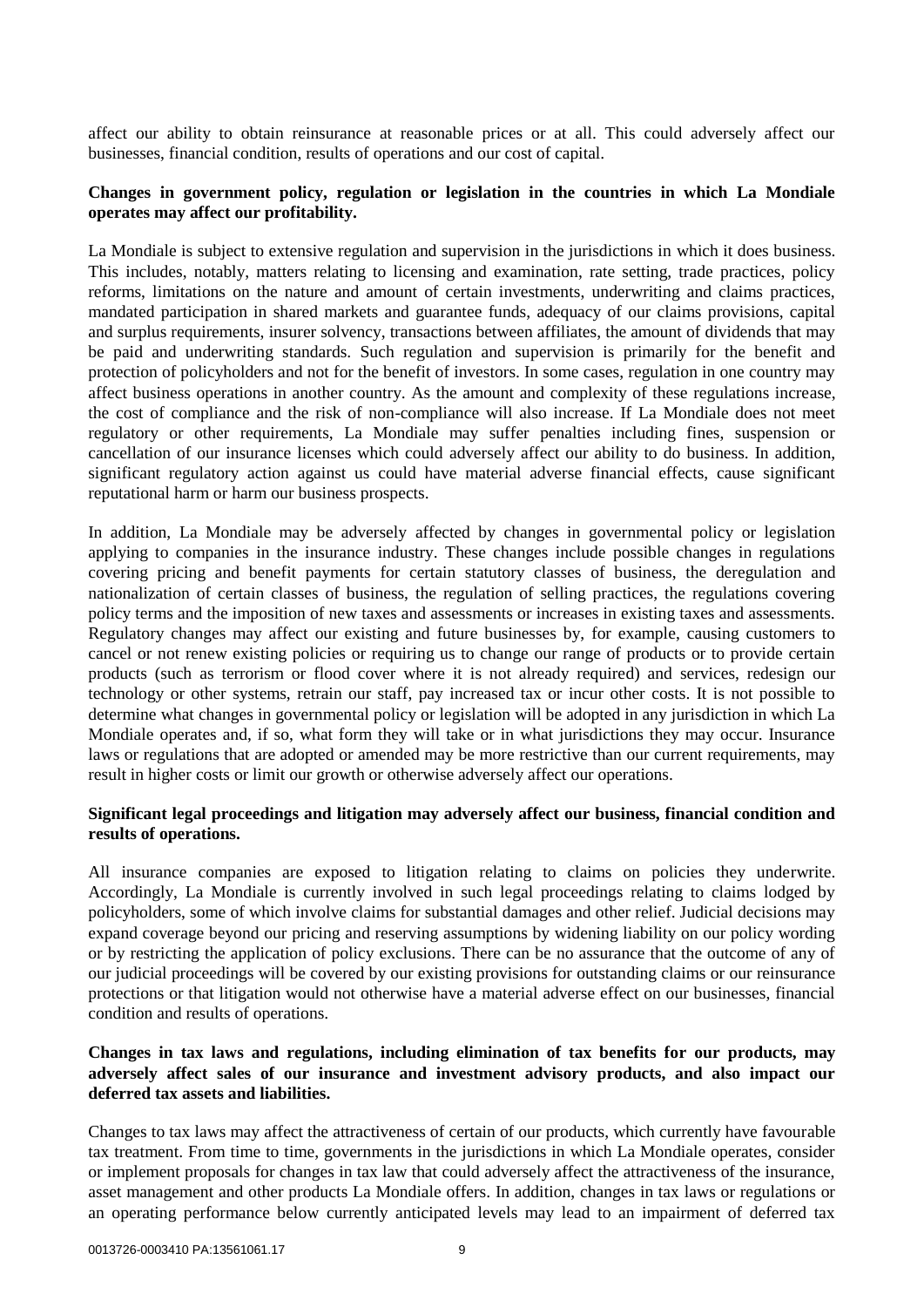assets, in which case La Mondiale could be obligated to write off certain tax assets. Tax assets may also need to be written down if certain assumptions of profitability prove to be incorrect, as losses incurred for longer than expected will make it more unlikely that La Mondiale would be able to use our tax assets. Any such changes could be detrimental to our results of operations, financial condition and liquidity, and could impact the costs and profitability or our transactions.

# **Our businesses, and therefore our results of operation, financial condition and liquidity may be adversely affected by the disruption in the global financial markets.**

Global credit and equity markets experienced extreme disruption from 2007 to 2011, particularly in the United States and Europe, and these markets have not fully recovered. This disruption included greater volatility, significantly less liquidity, widening of credit spreads and a lack of price transparency in certain markets. These conditions resulted in the failure of a number of financial institutions and unprecedented action by governmental authorities and central banks around the world. Recently, there have been concerns over access to capital markets and the solvency of certain European Union member states, including Greece, Spain, Portugal, Ireland, Italy and Cyprus, unrest in the Middle East and North Africa, which has led to higher oil prices, and market volatility. If disruption to the global financial markets continues, it could adversely affect our business, financial condition, results of operations and profitability in future periods. In addition, companies in our industry have become subject to increased litigation and regulatory and governmental scrutiny as a result of these events.

# **The European Union is currently in the process of introducing a new regime governing solvency requirements, technical reserves, and other requirements for insurance companies, the effect of which is uncertain**

The European Union is in the process of developing and implementing a new regime in relation to solvency requirements and other matters, affecting the financial strength of insurers (**Solvency II**) within each Member State. It is intended that the new regime for insurers domiciled in the European Union will inter alia apply more risk sensitive standards to capital requirements and will effect a full revision of the insurance industry's solvency framework, prudential regime and supervision mechanisms.

The European Parliament and Council of the European Union approved the directive containing the framework principles of Solvency II on 22 April and 10 November 2009, respectively. This directive has been amended by the Omnibus II directive on 11 March 2014 which supplements the Solvency II Directive and introduces transitional measures. At present, it is expected that the regime will become binding on insurers within each Member State from 1 January 2016. These features are not expected to be settled until "level two" implementation measures and "level three" guidance relating to Solvency II are finalized, at the earliest, in 2015 and there can be no assurance that, following their initial publication, the "level two" implementation measures and "level three" guidance will not be amended. In this respect, the European Commission has adopted on 10 October 2014 a delegated act of "level two" containing implementing rules for Solvency II. This will enter into force once the European Parliament and the Council have both approved it, for which a maximum period of six months can be taken. Moreover, there is considerable uncertainty as to how regulators, including the ACPR, will interpret the Solvency II Directive, the "level two" implementation measures and/or "level three" guidance and apply them to the Issuer or the Group.

While the overall intention and process for implementing Solvency II are known, the future landscape of EU solvency regulation is still evolving, and the precise interpretation of the rules is still being developed. At this stage, significant uncertainties with respect to some of the implementing measures remain.

Although it is difficult to quantify the impact of the final measures adopted, they may have an adverse impact on the Issuer or the Group in many respects including potentially imposing a significant increase in the capital required to support existing business. Further, Solvency II may have a pro-cyclical effect on insurers and increase the impact of any existing or future crisis on the Issuer's solvency.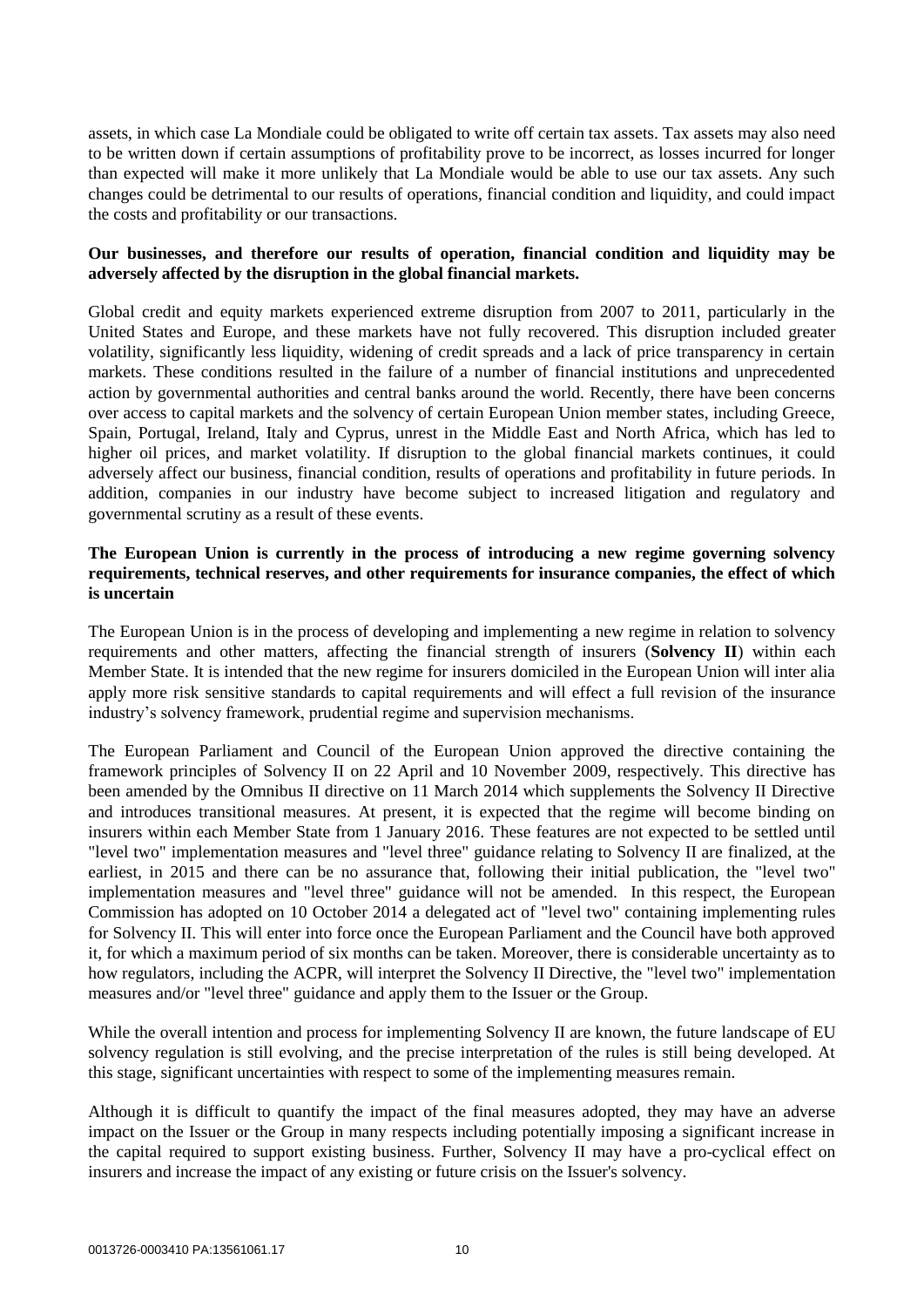# *Sociétés de Groupe d'Assurance Mutuelle (SGAM)*

La Mondiale is a member of a mutual insurance groups taking the form of a *Société de Groupe d'Assurance Mutuelle* (**SGAM**) together with AG2R Prévoyance under which it has committed to financial solidarity with the members of the SGAM as described under "Description of the Issuer". There is a management organisation for all the members of the SGAM and means are shared between them (eg management, IT, support functions, sales network…). La Mondiale's financial position and solvency could be affected should it be requested to participate in such financial solidarity. That solidarity is capped to a maximum amount of 10% of La Mondiale's consolidated equity capital, as long as it does not prevent La Mondiale from fulfilling its regulatory requirements.

# **RISK FACTORS RELATING TO THE NOTES**

# **1. General Risks relating to the Notes**

# *Independent review and advice*

Each prospective investor in the Notes must determine, based on its own independent review and such professional advice as it deems appropriate under the circumstances, that its acquisition of the Notes is fully consistent with its financial needs, objectives and condition, complies and is fully consistent with all investment policies, guidelines and restrictions applicable to it and is a fit, proper and suitable investment for it, notwithstanding the clear and substantial risks inherent in investing in or holding the Notes.

Each prospective investor should consult its own advisers as to legal, tax and related aspects of an investment in the Notes. A prospective investor may not rely on the Issuer or the Joint Lead Managers or any of their respective affiliates in connection with its determination as to the legality of its acquisition of the Notes or as to the other matters referred to above.

# *The Notes may not be a suitable investment for all investors*

Each potential investor in the Notes must determine the suitability of that investment in light of its own circumstances. In particular, each potential investor should:

- (i) have sufficient knowledge and experience to make a meaningful evaluation of the Notes, the merits and risks of investing in the Notes and the information contained or incorporated by reference in this Prospectus or any applicable supplement;
- (ii) have access to, and knowledge of, appropriate analytical tools to evaluate, in the context of its particular financial situation, an investment in the Notes and the impact the Notes will have on its overall investment portfolio;
- (iii) have sufficient financial resources and liquidity to bear all of the risks of an investment in the Notes, including where the currency for principal or interest payments is different from the potential investor's currency;
- (iv) understand thoroughly the terms of the Notes and be familiar with the behaviour of any relevant indices and financial markets; and
- (v) be able to evaluate (either alone or with the help of a financial adviser) possible scenarios for economic, interest rate and other factors that may affect its investment and its ability to bear the applicable risks.

The Notes are complex financial instruments. Sophisticated institutional investors generally purchase complex financial instruments as part of a wider financial structure rather than as stand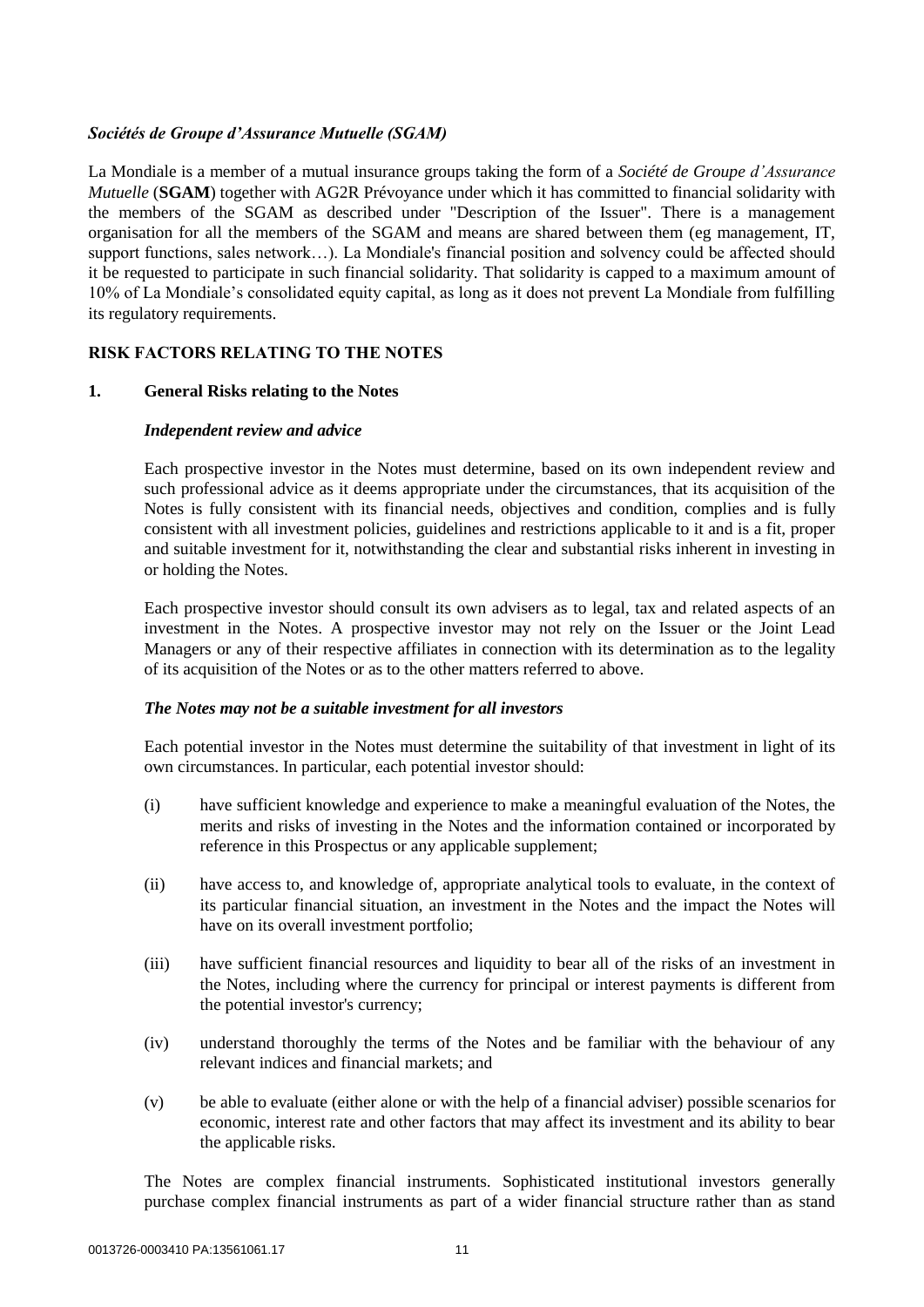alone investments. They purchase complex financial instruments as a way to reduce risk or enhance yield with an understood, measured, appropriate addition of risk to their overall portfolios. A potential investor should not invest in the Notes unless it has the expertise (either alone or with a financial adviser) to evaluate how the Notes will perform under changing conditions, the resulting effects on the value of the Notes and the impact this investment will have on the potential investor's overall investment portfolio.

# *Legality of purchase*

Neither the Issuer, the Joint Lead Managers nor any of their respective affiliates has or assumes responsibility for the lawfulness of the acquisition of the Notes by a prospective investor, whether under the laws of the jurisdiction of its incorporation or the jurisdiction in which it operates (if different), or for compliance by that prospective investor with any law, regulation or regulatory policy applicable to it.

# *Modification, waivers and substitution*

The Terms and Conditions of the Notes contain provisions for calling meetings of Noteholders to consider matters affecting their interests generally. These provisions permit defined majorities to bind all Noteholders including Noteholders who did not attend or were not represented at the relevant meeting and Noteholders who voted in a manner contrary to the majority.

# *Regulatory and legal investment considerations may restrict certain investments*

The investment activities of certain investors are subject to legal investment laws and regulations, or review or regulation by certain authorities. Each potential investor should consult its legal advisers to determine whether and to what extent (1) the Notes are legal investments for it, (2) the Notes can be used as collateral for various types of borrowing and (3) other restrictions apply to its purchase or pledge of any Notes. Financial institutions should consult their legal advisers or the appropriate regulators to determine the appropriate treatment of the Notes under any applicable risk-based capital or similar rules.

# *Taxation*

Potential purchasers and sellers of the Notes should be aware that they may be required to pay taxes or documentary charges or duties in accordance with the laws and practices of the country where the Notes are transferred or other jurisdictions. In some jurisdictions, no official statements of the tax authorities or court decisions may be available for financial instruments such as the Notes. Potential investors are advised not to rely upon such tax summary contained in this Prospectus but should ask for their own tax adviser's advice on their individual taxation with respect to the acquisition, holding, sale and redemption of the Notes. Only this adviser is in a position to duly consider the specific situation of the potential investor. This investment consideration has to be read in connection with the taxation sections of this Prospectus.

# *U.S. Foreign Account Tax Compliance Act Withholding*

The U.S. "Foreign Account Tax Compliance Act" (or **FATCA**) imposes a new reporting regime and, potentially, a 30% withholding tax with respect to (i) certain payments from sources within the United States, (ii) "foreign passthru payments" made to certain non-U.S. financial institutions that do not comply with this new reporting regime, and (iii) payments to certain investors that do not provide identification information with respect to interests issued by a participating non-U.S. financial institution. The Issuer is classified as a financial institution for these purposes. If an amount in respect of such withholding tax were to be deducted or withheld from interest, principal or other payments made in respect of the Notes, neither the Issuer nor any paying agent nor any other person would, pursuant to the conditions of the Notes, be required to pay additional amounts as a result of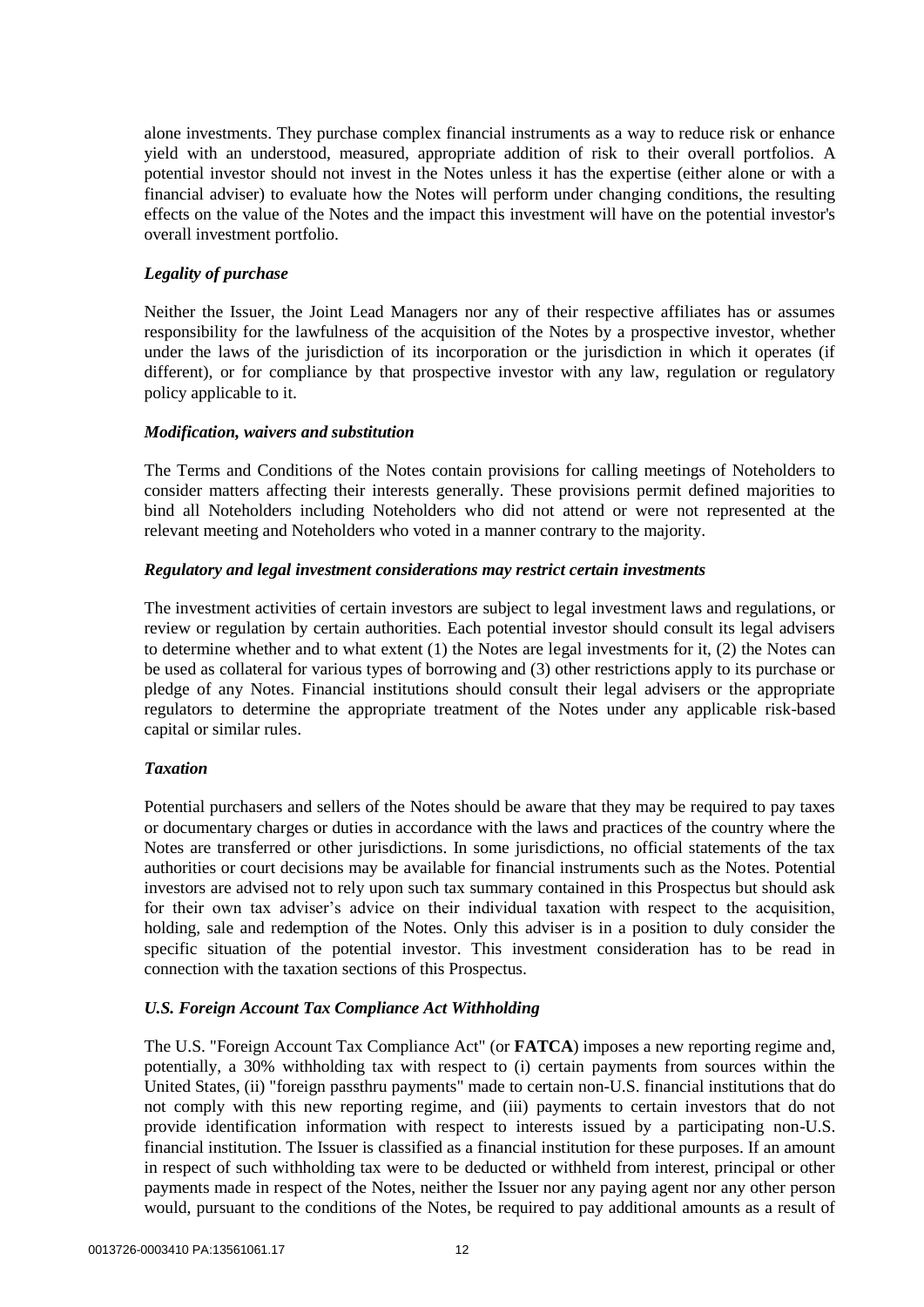the deduction or withholding. As a result, investors may receive less interest or principal than expected. Prospective investors should refer to the section "*Taxation* – *U.S. Foreign Account Tax Compliance Act*."

## *EU Savings Directive*

On 3 June 2003, the European Council of Economics and Finance Ministers adopted a directive 2003/48/EC on the taxation of savings income under the form of interest payments (the **Savings Directive**). The Savings Directive requires Member States, to provide to the tax authorities of other Member States details of payments of interest and other similar income made by a paying agent located within their jurisdiction to an individual resident in that other Member State and to certain limited types of entities established in that other Member State. On 24 March 2014, the Council of the European Union adopted a Council Directive amending and broadening the scope of the requirements described above. Member States are required to apply these new requirements from 1 January 2017. The changes will expand the range of payments covered by the Savings Directive, in particular to include additional types of income payable on securities. The amending Directive will also expand the circumstances in which payments that indirectly benefit an individual resident in a Member State must be reported. This approach will apply to payments made to, or secured for, persons, entities or legal arrangements (including trusts) where certain conditions are satisfied, and may in some cases apply where the person, entity or arrangement is established or effectively managed outside of the European Union. For a transitional period, Luxembourg and Austria will instead withhold an amount on interest payments unless the relevant beneficial owner elects otherwise and authorises the paying agent to disclose the above information (see "Taxation"). The changes referred to above will broaden the types of payments subject to withholding in those Member States which still operate a withholding system when they are implemented. In April 2013, the Luxembourg Government announced its intention to abolish the withholding system with effect from 1 January 2015, in favour of automatic information exchange under the Savings Directive. Pursuant to the Terms and Conditions of the Notes, if a payment were to be made or collected through a Member State which has opted for a withholding system under the Savings Directive and an amount of, or in respect of, tax is withheld from that payment, neither the Issuer nor any Paying Agent nor any other person would be obliged to pay additional amounts with respect to any Note, as a result of the imposition of such withholding tax. In addition, the Issuer will be required to maintain a Paying Agent in a Member State that will not be obliged to withhold or deduct tax pursuant to the Savings Directive.

## *Financial transaction tax*

The European Commission has published a proposal for a Directive for a common financial transaction tax (the **FTT**) in Belgium, Germany, Estonia, Greece, Spain, France, Italy, Austria, Portugal, Slovenia and Slovakia (**the Participating Member States**).

The proposed FTT has very broad scope and could, if introduced in its current form, apply to certain dealings in Notes (including secondary market transactions) in certain circumstances.

Under current proposals the FTT could apply in certain circumstances to persons both within and outside of the participating Member States. Generally, it would apply to certain dealings in Notes where at least one party is a financial institution, and at least one party is established in a participating Member State. A financial institution may be, or be deemed to be, "established" in a Participating Member State in a broad range of circumstances, including (a) by transacting with a person established in a participating Member State or (b) where the financial instrument which is subject to the dealings is issued in a participating Member State.

The FTT proposal remains subject to negotiation between the Participating Member States. It may therefore be altered prior to any implementation, the timing of which remains unclear. Additional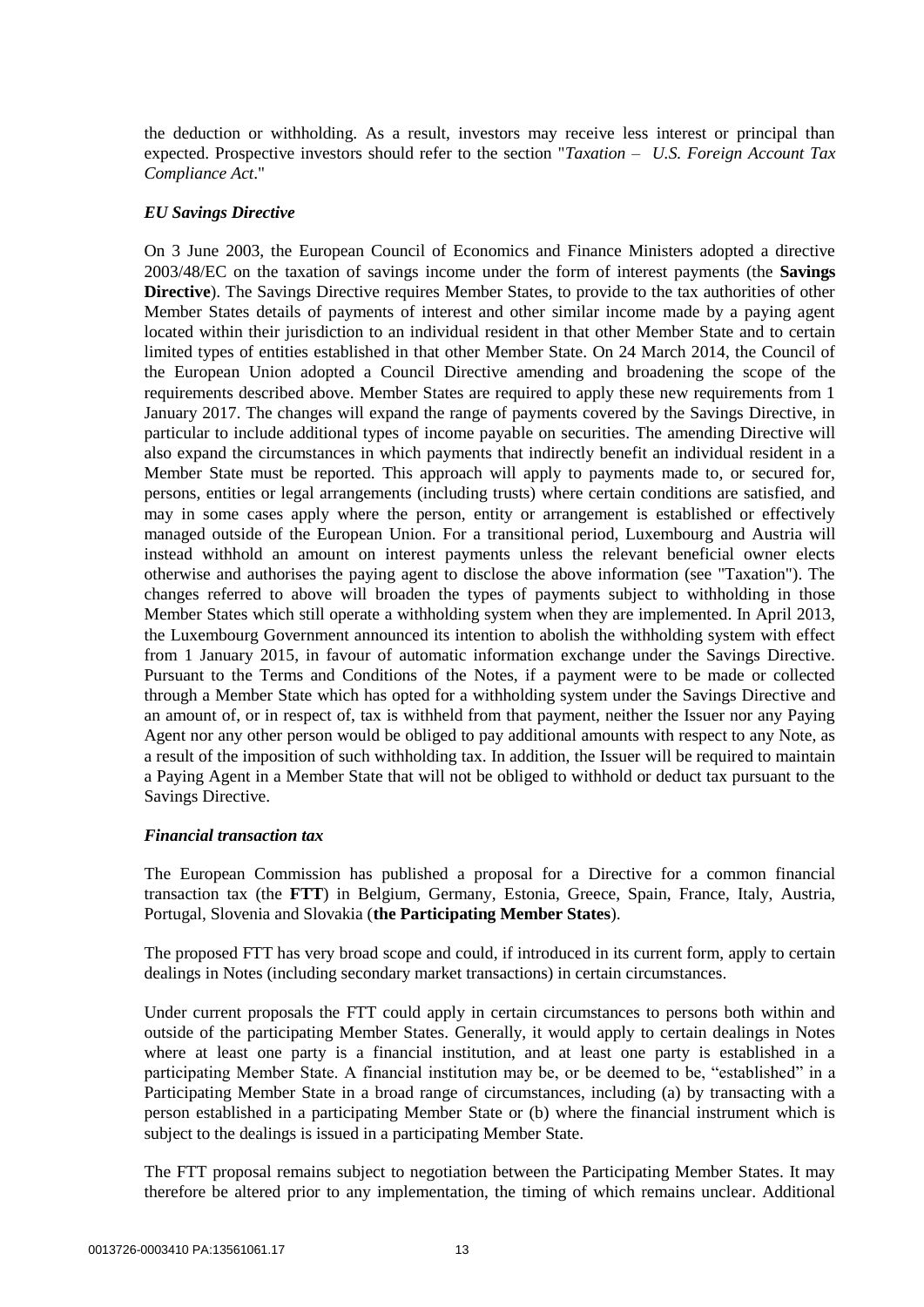EU Member States may decide to participate. Prospective holders of Notes are advised to seek their own professional advice in relation to the FTT.

## *Change of law*

The Terms and Conditions of the Notes are based on English and French laws in effect as at the date of this Prospectus. No assurance can be given as to the impact of any possible judicial decision or change in French laws or administrative practice or in the official application or interpretation of French law after the date of this Prospectus.

## *French insolvency law*

Under French insolvency law, holders of debt securities are automatically grouped into a single assembly of holders (the **Assembly**) in order to defend their common interests if a preservation procedure (*procédure de sauvegarde*), an accelerated preservation procedure (*procédure de sauvegarde accélérée*), an accelerated financial preservation procedure (*procédure de sauvegarde financière accélérée*) or a judicial reorganisation procedure (*procédure de redressement judiciaire*) is opened in France with respect to the Issuer.

The Assembly comprises holders of all debt securities issued by the Issuer (including the Notes) and regardless of their governing law.

The Assembly deliberates on the draft safeguard plan (*projet de plan de sauvegarde*), draft accelerated safeguard plan (*projet de plan de sauvegarde accélérée*), draft accelerated financial safeguard plan (*projet de plan de sauvegarde financière accélérée*) or judicial reorganisation plan (*projet de plan de redressement*) applicable to the Issuer and may further agree to:

- increase the liabilities (*charges*) of holders of debt securities (including the Noteholders) by rescheduling and/or writing-off debts;
- establish an unequal treatment between holders of debt securities (including the Noteholders) as appropriate under the circumstances; and/or
- decide to convert debt securities (including the Notes) into shares or securities that give or may give access to share capital.

Decisions of the Assembly will be taken by a two-third majority (calculated as a proportion of the debt securities held by the holders expressing a vote. No quorum is required on convocation of the Assembly.

For the avoidance of doubt, the provisions relating to the Representation of the Noteholders described in the Terms and Conditions of the Notes set out in this Prospectus will not be applicable in these circumstances.

# *Liquidity risks and market value of the Notes*

The development or continued liquidity of any secondary market for the Notes will be affected by a number of factors such as general economic conditions, political events in France or elsewhere, including factors affecting capital markets generally and the stock exchanges on which the Notes or the reference rate are traded, the financial condition and the creditworthiness of the Issuer and/or the Group, and the value of any applicable reference rate, as well as other factors such as the complexity and volatility of the reference rate, the method of calculating the return to be paid in respect of such Notes, the outstanding amount of the Notes, any redemption features of the Notes and the level, direction and volatility of interest rates generally. Such factors also will affect the market value of the Notes. Therefore, investors may not be able to sell their Notes easily or at prices that will provide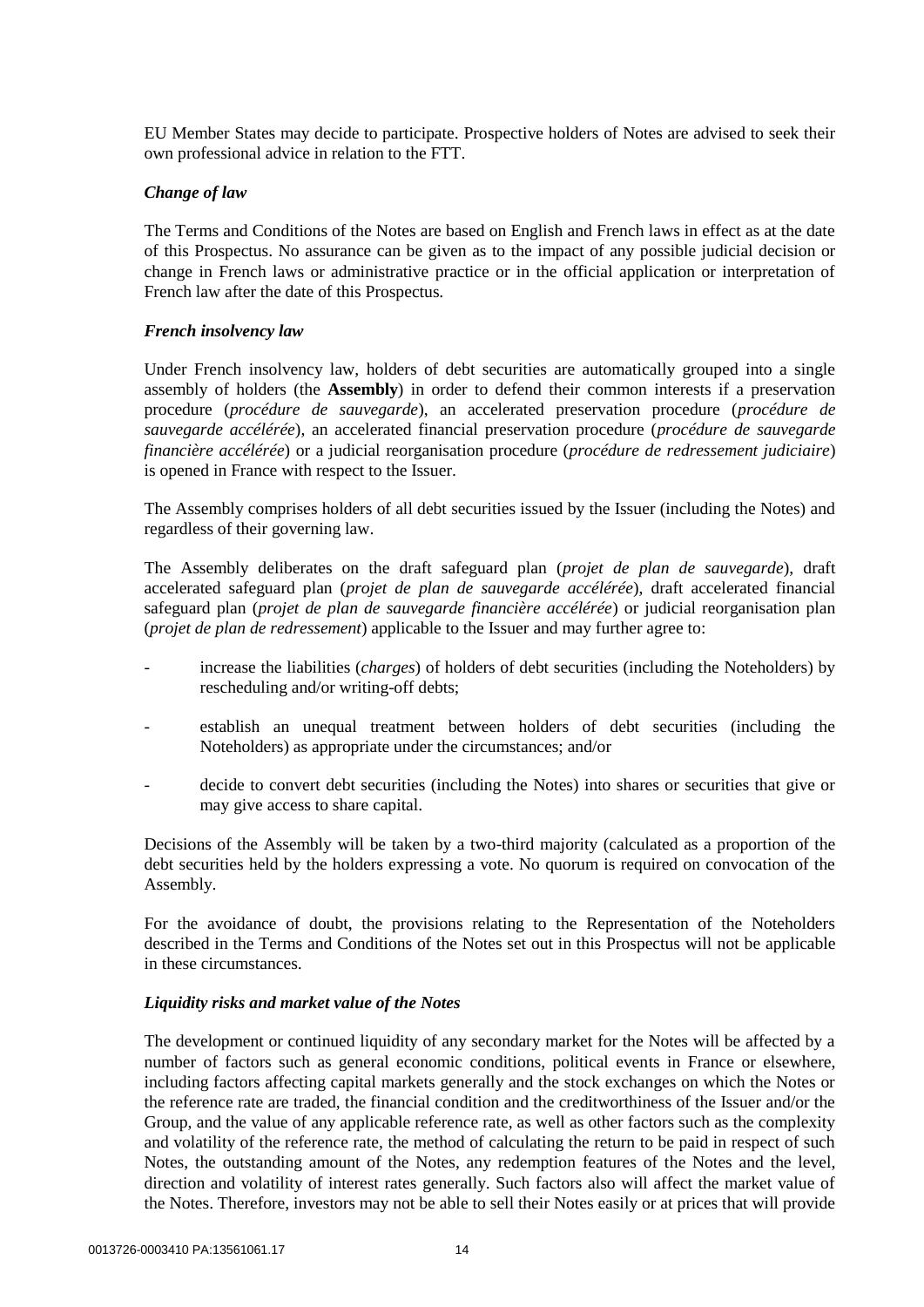them with a yield comparable to similar investments that have a developed secondary market, and in extreme circumstances such investors could suffer loss of their entire investment.

## *An active trading market for the Notes may not develop*

There can be no assurance that an active trading market for the Notes will develop, or, if one does develop, that it will be maintained. If an active trading market for the Notes does not develop or is not maintained, the market or trading price and liquidity of the Notes may be adversely affected. The Issuer or its subsidiaries are entitled to buy the Notes, which shall then be cancelled or caused to be cancelled, and to issue further Notes. Such transactions may favourably or adversely affect the price development of the Notes. If additional and competing products are introduced into the market, this may adversely affect the value of the Notes.

## **2. Risks relating to the structure of the Notes**

#### *The Notes are subordinated obligations of the Issuer*

The obligations of the Issuer under the Notes in respect of principal, interest and other amounts, constitute direct, unconditional, unsecured and Ordinary Subordinated Obligations and rank and shall at all times rank without any preference among themselves (save for certain obligations required to be preferred by French law) and equally and rateably with any other existing or future Ordinary Subordinated Obligations, in priority to present and future Deeply Subordinated Obligations, *prêts participatifs* granted to, and *titres participatifs* issued by the Issuer, but junior to Unsubordinated Obligations.

If any judgement is rendered by any competent court declaring the judicial liquidation *(liquidation judiciaire*) or, following an order of judicial rehabilitation (*redressement judiciaire*), the sale of the whole business (*cession totale de l'entreprise*) of the Issuer, or if the Issuer is liquidated for any reason, the rights of the Noteholders in respect of principal, interest (including any outstanding Arrears of Interest and/or Additional Interest Amount) will be subordinated to the payments of claims of other creditors of the Issuer ranking in priority to the Noteholders including insurance companies and entities referred to in article R.322-132 of the French *Code des Assurances* reinsured by the Issuer, and holders of insurance policies issued by such entities and creditors with respect to Unsubordinated Obligations.

In the event of incomplete payment of creditors ranking senior to holders of the Notes (in the context of voluntary or judicial liquidation of the Issuer, bankruptcy proceedings or any other similar proceedings affecting the Issuer) the obligations of the Issuer in connection with the Notes and relative interest will be terminated.

Thus, the Noteholders face a higher performance risk than holders of unsubordinated obligations of the Issuer.

#### *Notes where denominations involve integral multiples : definitive Notes*

As the Notes have denominations consisting of a minimum denomination of EUR100,000 plus integral multiples of EUR1,000, it is possible that such Notes may be traded in amounts that are not integral multiples of EUR100,000. In such a case a holder who, as a result of trading such amounts, holds an amount which is less than EUR100,000 in his account with the relevant clearing system at the relevant time may not receive a definitive Note in respect of such holding (should definitive Notes be printed) and would need to purchase a principal amount of Notes such that its holding amounts to at least EUR100,000.

If definitive Notes are issued, holders should be aware that definitive Notes which have a denomination that is not an integral multiple of EUR100,000 may be illiquid and difficult to trade.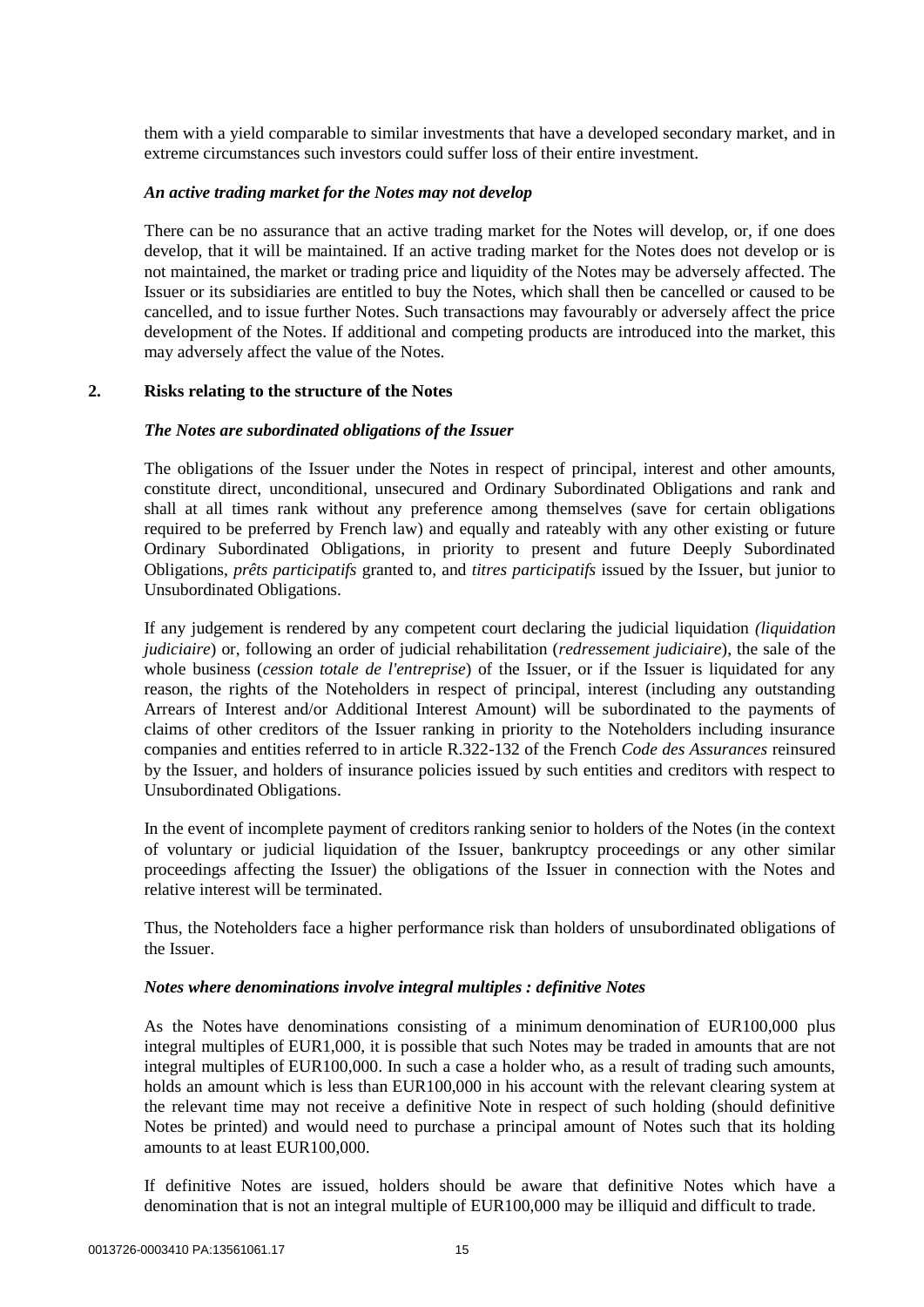Notes of one denomination may not be exchanged for Notes of another denomination.

## *Restrictions on interest payment*

On any Optional Interest Payment Date (as defined in the Terms and Conditions of the Notes), the Issuer may elect to defer payment of all (but not some only) of the interest accrued to that date, and the Issuer shall not have any obligation to make such payment and any failure to pay shall not constitute a default by the Issuer for any purpose, unless the Interest Payment Date constitutes a Compulsory Interest Payment Date (as defined in the Terms and Conditions of the Notes) in which case interest on the Notes will be payable and may not be deferred.

Following the Activation Date, on any Mandatory Interest Deferral Date (as defined in the Terms and Conditions of the Notes), the Issuer will be obliged, as a result of the occurrence of a Regulatory Deficiency (as defined in the Terms and Conditions of the Notes) or in order to prevent the occurrence of any such Regulatory Deficiency, to defer payment of all (but not some only) of the interest accrued to that date, provided however that if the Relevant Supervisory Authority consents for interest accrued in respect of the Notes during such Interest Period to be paid (to the extent the Relevant Supervisory Authority can give such consent in accordance with the Applicable Regulations or the Future Capital Instruments Regulations as applicable and that such acceptance has not been withdrawn by the date of the relevant payment), in which case the relevant Interest Payment Date will not be a Mandatory Interest Deferral Date.

Any interest not paid on an Optional Interest Payment Date or a Mandatory Interest Deferral Date and deferred shall so long as the same remains outstanding constitute Arrears of Interest and shall be payable as outlined in Condition [4.6\(iii\)](#page-35-0) of the Terms and Conditions of the Notes.

Any deferral of interest payments will be likely to have an adverse effect on the market price of the Notes. In addition, as a result of the above provisions of the Notes, the market price of the Notes may be more volatile than the market prices of other debt securities on which interest accrues that are not subject to the above provisions and may be more sensitive generally to adverse changes in the Issuer's financial condition.

# *Early Redemption Risk*

Subject to the Prior Approval of the Relevant Supervisory Authority, the Issuer may redeem the Notes in whole, but not in part, on the Interest Payment Date falling on the First Call Date or on any Interest Reset Date thereafter.

The Issuer may also, at its option but subject to certain conditions, redeem the Notes upon the occurrence of certain events, including a Gross-up Event, a Tax Deductibility Event, or Rating Methodology Event and a Regulatory Event see risk factor below "*Future capital adequacy requirements for "tier two" instruments: Solvency II*", as further described in "Terms and Conditions of the Notes - Redemption and Purchase".

Such redemption options will be exercised at the principal amount of the Notes together with interest accrued to the date of redemption (including, for the avoidance of doubt, any Arrears of Interest and Additional Interest Amounts (if any) thereon at such date).

The redemption at the option of the Issuer may affect the market value of the Notes. During any period when the Issuer may elect to redeem the Notes, the market value of the Notes generally will not rise substantially above the price at which they can be redeemed. This may also be true prior to the First Call Date.

The Issuer may also be expected to redeem the Notes when its cost of borrowing is lower than the interest rate on the Notes. There can be no assurance that, at the relevant time, Noteholders will be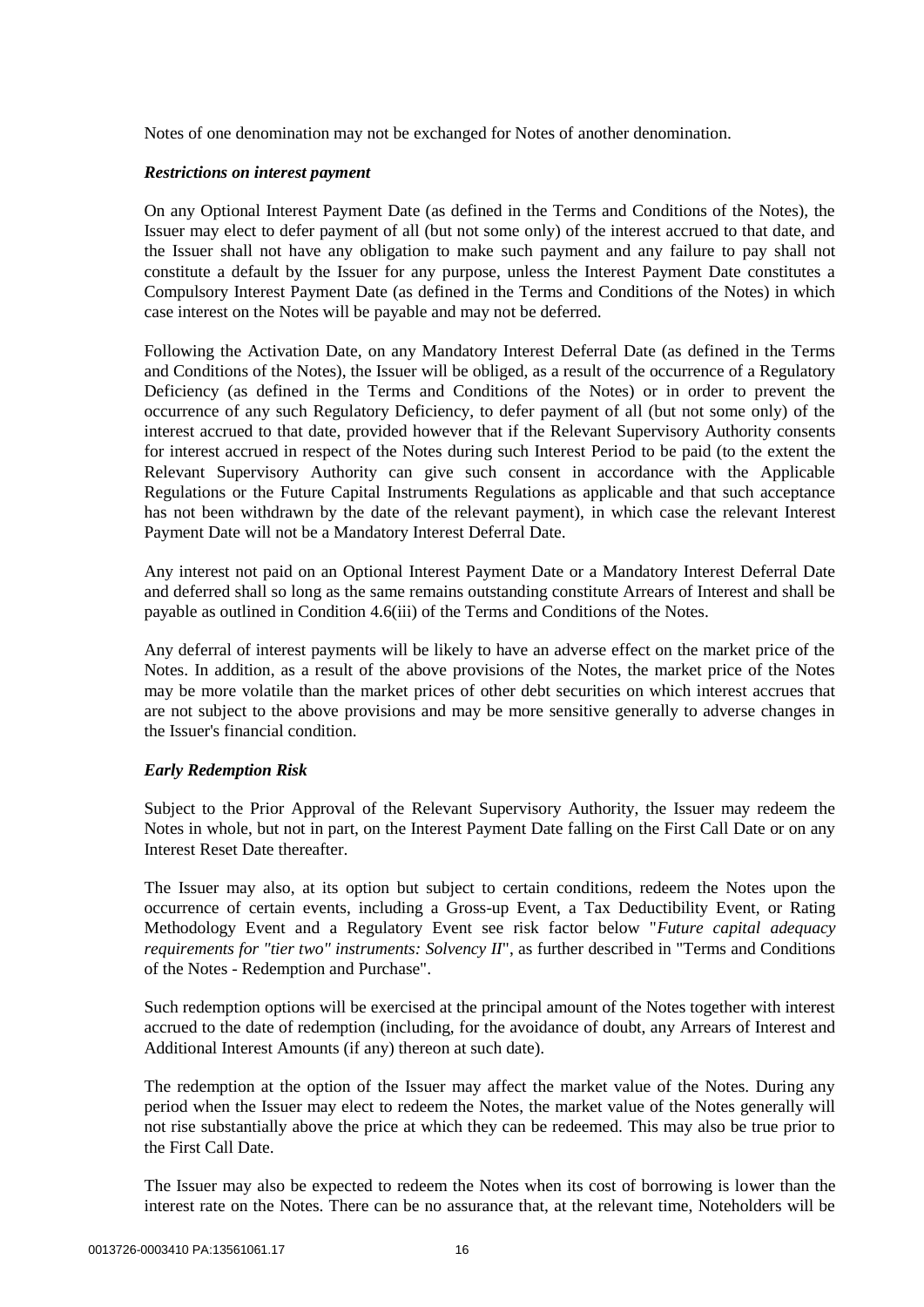able to reinvest the amounts received upon redemption at a rate that will provide the same return as their investment in the Notes. Potential investors should consider reinvestment risk in light of other investments available at that time.

#### *Optional Redemption, exchange or variations of the Notes*

The Notes will be issued for capital adequacy regulatory purposes with the intention of being eligible, (x) before the implementation of the Solvency II Directive, for the purpose of the determination of the solvency margin or capital adequacy levels of the Issuer or (y) following the implementation of the Solvency II Directive, at least as "tier two" own funds regulatory capital (or, if different, whatever terminology is employed by future regulations) for the purpose of the determination of the regulatory capital of the Issuer. If as a result of any change in the relevant laws and regulations, or any change in the official interpretation thereof, the proceeds of the Notes would cease being eligible as provided for under (x) or (y) above (a Regulatory Event), the Issuer reserves the right to exchange or vary subject to not being prejudicial to the interest of the Noteholders without the consent of the Noteholders the Notes so that after such exchange or variation they would be so eligible. Alternatively, the Issuer reserves the right, under the same circumstances, to redeem the Notes early.

The Notes may also be redeemed, exchanged or varied without the consent of the Noteholders (including the modification of the Activation Date, such date being earlier than the First Call Date) further to a change in the methodology of a Rating Agency as a result of which the equity content of the Notes is materially reduced (a **Rating Methodology Event**). However, there shall be no right to redeem, exchange or vary the Notes for rating reasons if, following the implementation of the Solvency II Directive, such right would prevent the inclusion of the Notes for the purpose of the determination of the solvency margin or capital adequacy levels of the Issuer and/or the Group as at least "tier two" own funds (or if different, whatever terminology is employed by future regulations).

## *There are no events of default under the Notes*

The Conditions of the Notes do not provide for events of default allowing acceleration of the Notes if certain events occur. Accordingly, if the Issuer fails to meet any obligations under the Notes, including the payment of any interest, investors will not have the right of acceleration of principal. Upon a payment default, the sole remedy available to Noteholders for recovery of amounts owing in respect of any payment of principal or interest on the Notes will be the institution of proceedings to enforce such payment. Notwithstanding the foregoing, the Issuer will not, by virtue of the institution of any such proceedings, be obliged to pay any sum or sums sooner than the same would otherwise have been payable by it.

## *No limitation on issuing or guaranteeing debt ranking senior or "pari passu" with the Notes*

There is no restriction on the amount of debt which the Issuer may issue or guarantee. The Issuer and its subsidiaries and affiliates may incur additional indebtedness or grant guarantees in respect of indebtedness of third parties, including indebtedness or guarantees that rank *pari passu* or senior to the obligations under and in connection with the Notes. If the Issuer's or the Group's financial condition were to deteriorate, the Noteholders could suffer direct and materially adverse consequences, including deferral of interest and, if the Issuer were liquidated (whether voluntarily or not), the Noteholders could suffer loss of their entire investment. In addition, the Notes do not contain any "negative pledge" or similar clause, meaning that the Issuer and its subsidiaries and affiliate may pledge its or their assets to secure other obligations without granting similar security in respect of the Notes.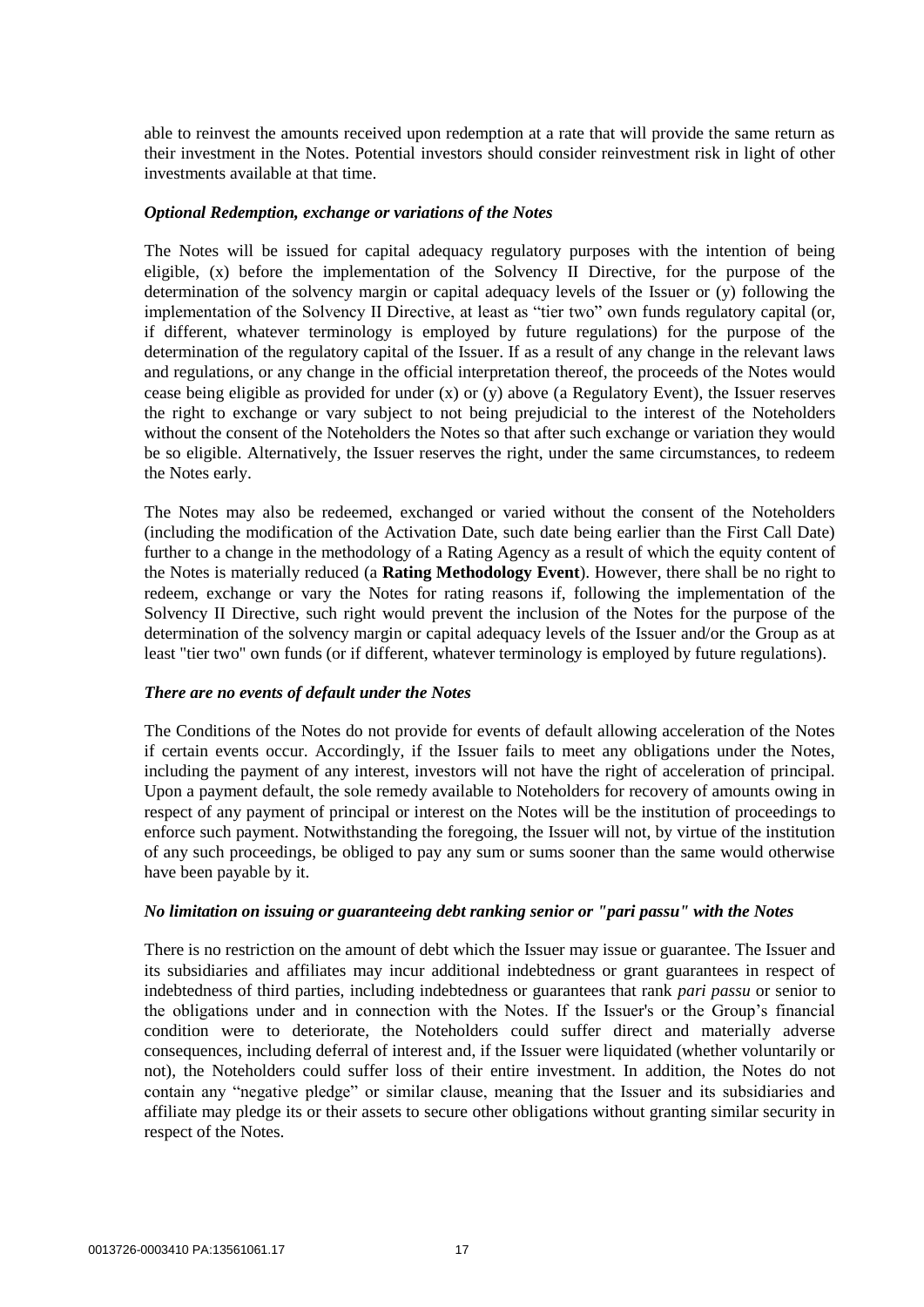# *Credit ratings may not reflect all risks*

The Notes have been rated BBB- by Standard & Poor's Ratings Services (**Standard & Poor's**). The rating may not reflect the potential impact of all risks related to structure, market, additional factors discussed above, and other factors that may affect the value of the Notes. A credit rating is not a recommendation to buy, sell or hold securities and may be revised or withdrawn by the rating agency at any time.

# *Any decline in the credit ratings of the Issuer may affect the market value of the Notes*

The Issuer has been assigned a rating of BBB+ by Standard & Poor's. Standard & Poor's or any other rating agency may change its methodologies for rating securities with features similar to the Notes in the future. This may include the relationship between ratings assigned to an issuer's senior securities and ratings assigned to securities with features similar to the Notes, sometimes called "notching". If the rating agencies were to change their practices for rating such securities in the future and the ratings of the Notes were to be subsequently lowered, this may have a negative impact on the trading price of the Notes.

# *Interest rate risk*

Interest on the Notes before the First Call Date involves the risk that subsequent changes in market interest rates may adversely affect the value of the Notes.

Interest on the Notes for each Relevant Five Year Period shall be calculated on the basis of the mid swap rates for euro swap transactions with a maturity of five years plus a Margin. These mid swap rates are not pre-defined for the lifespan of the Notes. Higher mid swap rates for euro swap transactions mean a higher interest and lower mid swap rates for euro swap transactions with a maturity of five years mean a lower interest.

# *Future capital adequacy requirements for "tier two" instruments: Solvency II*

The Notes are issued for capital adequacy regulatory purposes with the intention that all the proceeds of the Notes be eligible, (x) before the implementation of the Solvency II Directive, for the purpose of the determination of the solvency margin or capital adequacy levels of the Issuer or (y) following the implementation of the Solvency II Directive as at least "tier two" own funds regulatory capital (including any grandfathering provision thereof) (or whatever the terminology employed by future regulations) for the purpose of the determination of the regulatory capital of the Issuer.

The Issuer's expectation is based on its review of available information relating to the implementation of Solvency II. However, such information has not been finalised and is subject to change prior to its implementation of Solvency II.

In particular, there continue to be material uncertainties around the impact of the more detailed technical requirements of Solvency II. The new framework will, among other things, cover the definition of "own funds" capital and, accordingly, will set out the features which any capital must have in order to qualify as regulatory capital. This new framework also contains grandfathering provisions applying to capital instruments issued before the implementation of the Solvency II Directive, such as the Notes. However the grandfathering regime contained in the so-called Omnibus II Directive, has been voted by the Parliament on 11 March 2014 and published on 22 May 2014, but remains subject to interpretation by the regulators, including the Relevant Supervisory Authority. Thus, even if the Issuer expects the Notes to be eligible for grandfathering as at least 'tier two' following the implementation of the Solvency II Directive, it cannot be certain that this will be the case.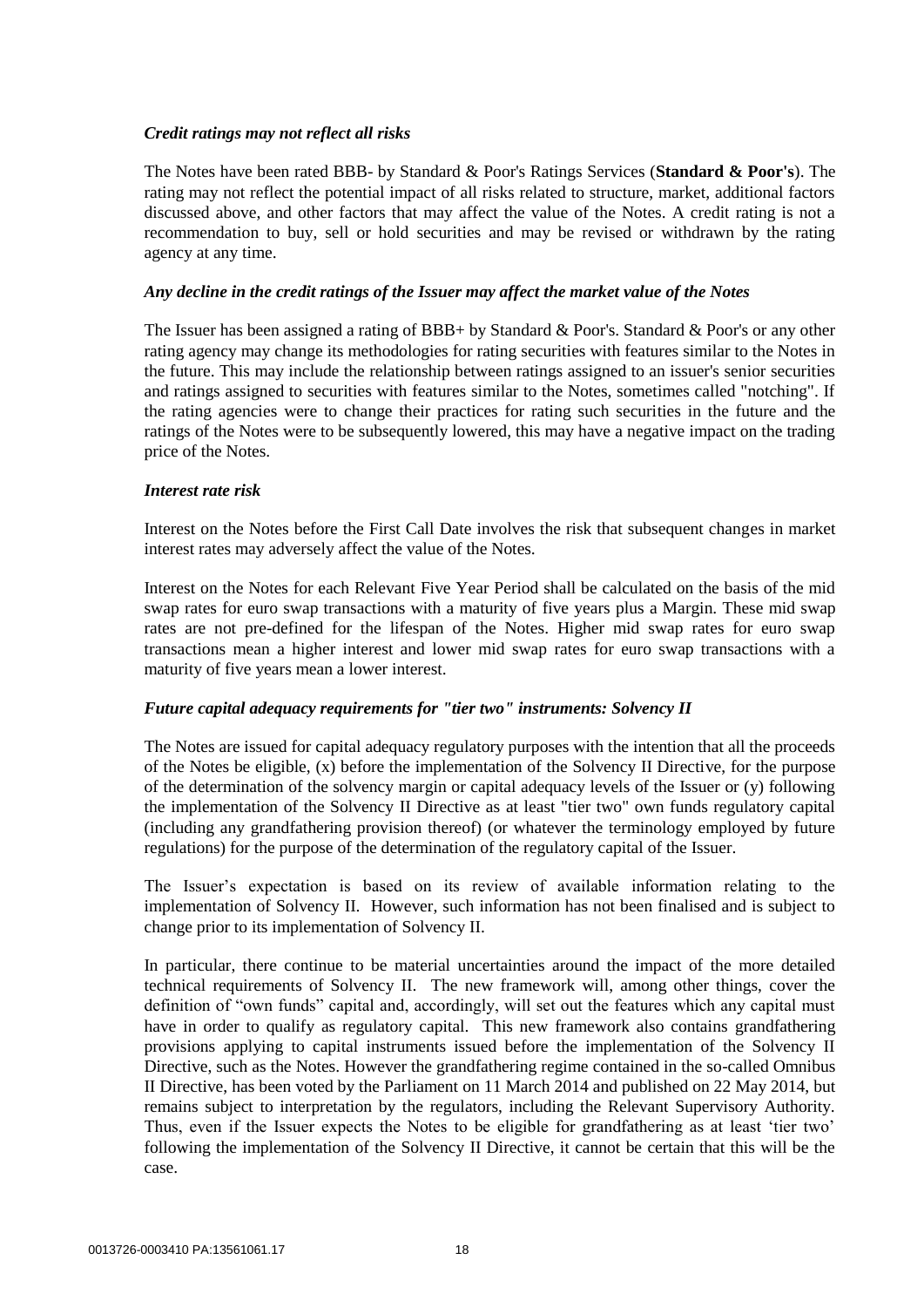These features are not expected to be settled until 'level two' implementation measures and "level three" guidance relating to Solvency II are finalized, at the earliest, in 2015 and there can be no assurance that, following their initial publication, the 'level two' implementation measures and "level three" guidance will not be amended. In this respect, the European Commission has adopted on 10 October 2014 a delegated act of 'level two' containing implementing rules for Solvency II. This will enter into force once the European Parliament and the Council have both approved it, for which a maximum period of six months can be taken. Moreover, there is considerable uncertainty as to how regulators, including the ACPR, will interpret the Solvency II Directive, the 'level two' implementation measures and/or "level three" guidance and apply them to the Issuer or the Group.

Accordingly, there is a risk that, after the issue of the Notes, a Regulatory Event may occur which would entitle the Issuer, without the consent or approval of the Noteholders, to exchange or vary the Notes, subject to not being prejudicial to the interest of the Noteholders, so that after such exchange or variation they would be eligible as provided for under (x) or (y) in the first paragraph above.

Alternatively, the Issuer reserves the right, under the same circumstances, to redeem the Notes early as further described in "Early redemption risk" above and in "Terms and Conditions of the Notes - Redemption and Purchase".

In such a case, an investor may not be able to reinvest the redemption proceeds at an effective interest rate as high as the interest rate on the Notes being redeemed and may only be able to reinvest at a significantly lower rate. Potential investors should consider reinvestment risk in light of other investments available at that time.

The Notes may also be redeemed, exchanged or varied without the consent of the Noteholders further to a change in the methodology of a Rating Agency as a result of which the equity content of the Notes is materially reduced (a **Rating Methodology Event**).

However, in the event that the option of the Issuer, to the extent exercisable prior to fifth anniversary of the Issue Date or at any time thereafter (i) to redeem the Notes for tax reasons or further to the occurrence of a Regulatory Event or a Rating Methodology Event or (ii) to exchange the Notes or vary the terms of the Notes further to the occurrence of a Regulatory Event or a Rating Methodology Event, would prevent at any time, the Notes from being treated under the Future Capital Instruments Regulations (excluding, for the avoidance of doubt, for the purpose of compliance with any grandfathering provisions thereof) as at least "tier two" own funds regulatory capital (or, if different, whatever terminology is employed by the Future Capital Instruments Regulations) of the Issuer and/or the Group for the purposes of the determination of the Issuer's solvency margin or regulatory capital, the terms of the Notes shall on and from the Activation Date automatically be varied by the Issuer so as to exclude any feature relating to such option for such time that it prevents the Notes from being treated under the Future Capital Instruments Regulations as at least "tier two" own funds regulatory capital (or, if different, whatever terminology is employed by the Future Capital Instruments Regulations) of the Issuer and/or the Group for the purposes of the determination of the Issuer's solvency margin or regulatory capital.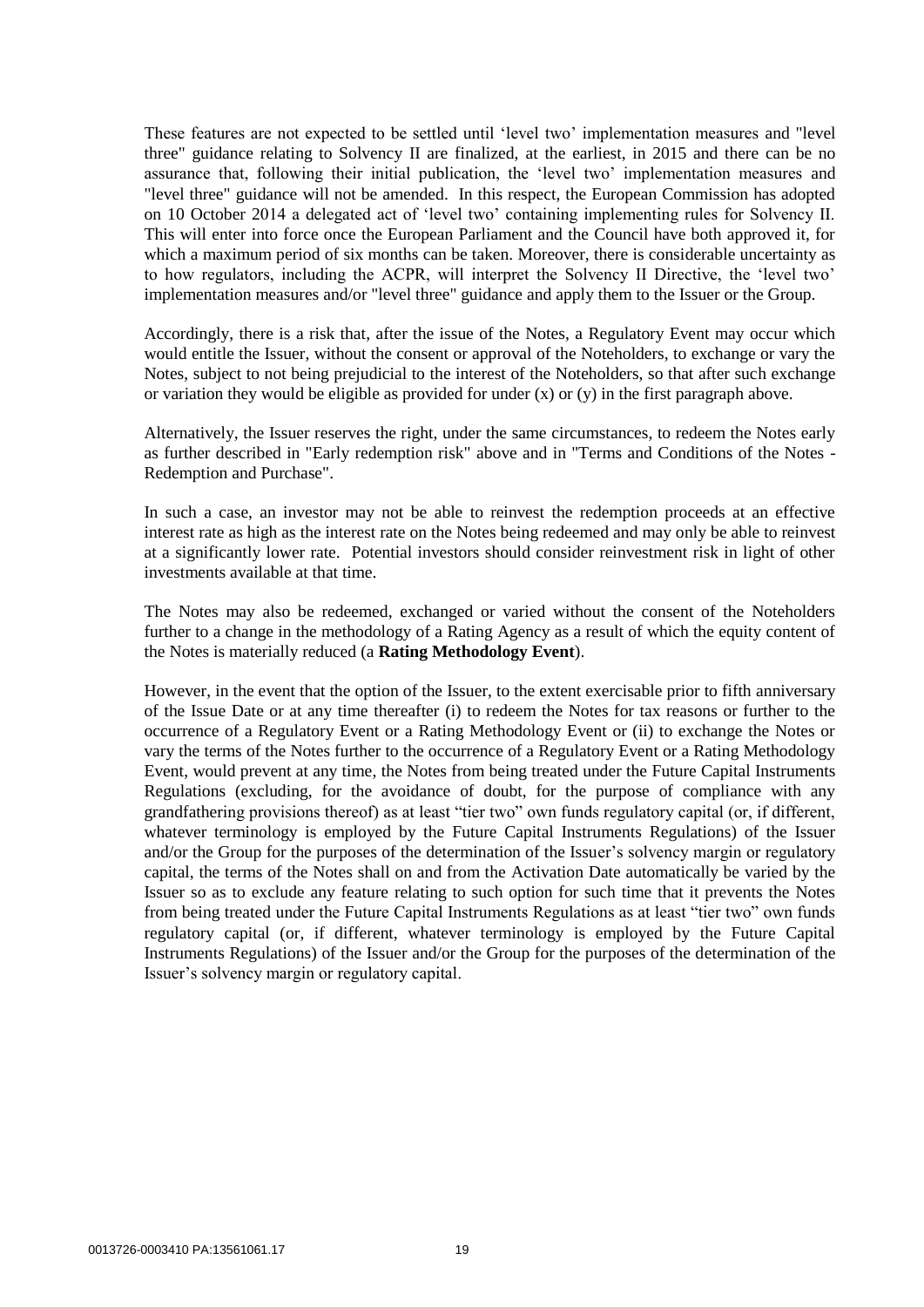# **DOCUMENTS ON DISPLAY**

For so long as the Notes are outstanding:

- <span id="page-20-0"></span>1. the following documents will be available, during usual business hours on any weekday (Saturdays, Sundays and public holidays excepted), for inspection and, in the case of documents listed under [\(iii\)](#page-20-0) to [\(vii\),](#page-20-1) collection free of charge, at the office of the Fiscal Agent and the Paying Agents:
	- (i) the Fiscal Agency Agreement;
	- (ii) the constitutive documents (*statuts*) of La Mondiale;
	- (iii) the 2012 Financial Report (as defined in section "Documents Incorporated by Reference");
	- (iv) the 2013Financial Report (as defined in section "Documents Incorporated by Reference");
	- (v) the 2014 Half-Year Consolidated Balance Sheet and Income Statement (as defined in section "Documents Incorporated by Reference");
	- (vi) a copy of this Prospectus together with any supplement to this Prospectus; and
	- (vii) all reports, letters and other documents, balance sheets, valuations and statements by any expert, any part of which is extracted or referred to in this Prospectus in respect of the issue of the Notes.
- <span id="page-20-1"></span>2. a copy of this Prospectus together with any supplement to this Prospectus and any document incorporated by reference (a) may be obtained, free of charge, at the registered office of the Issuer during normal business hours and (b) will be available on the websites of the Issuer (www.ag2rlamondiale.fr) and (save for the 2014 Half-Year Consolidated Balance Sheet and Income Statement) the *Autorité des marchés financiers* [\(www.amf-france.org\)](http://www.amf-france.org/).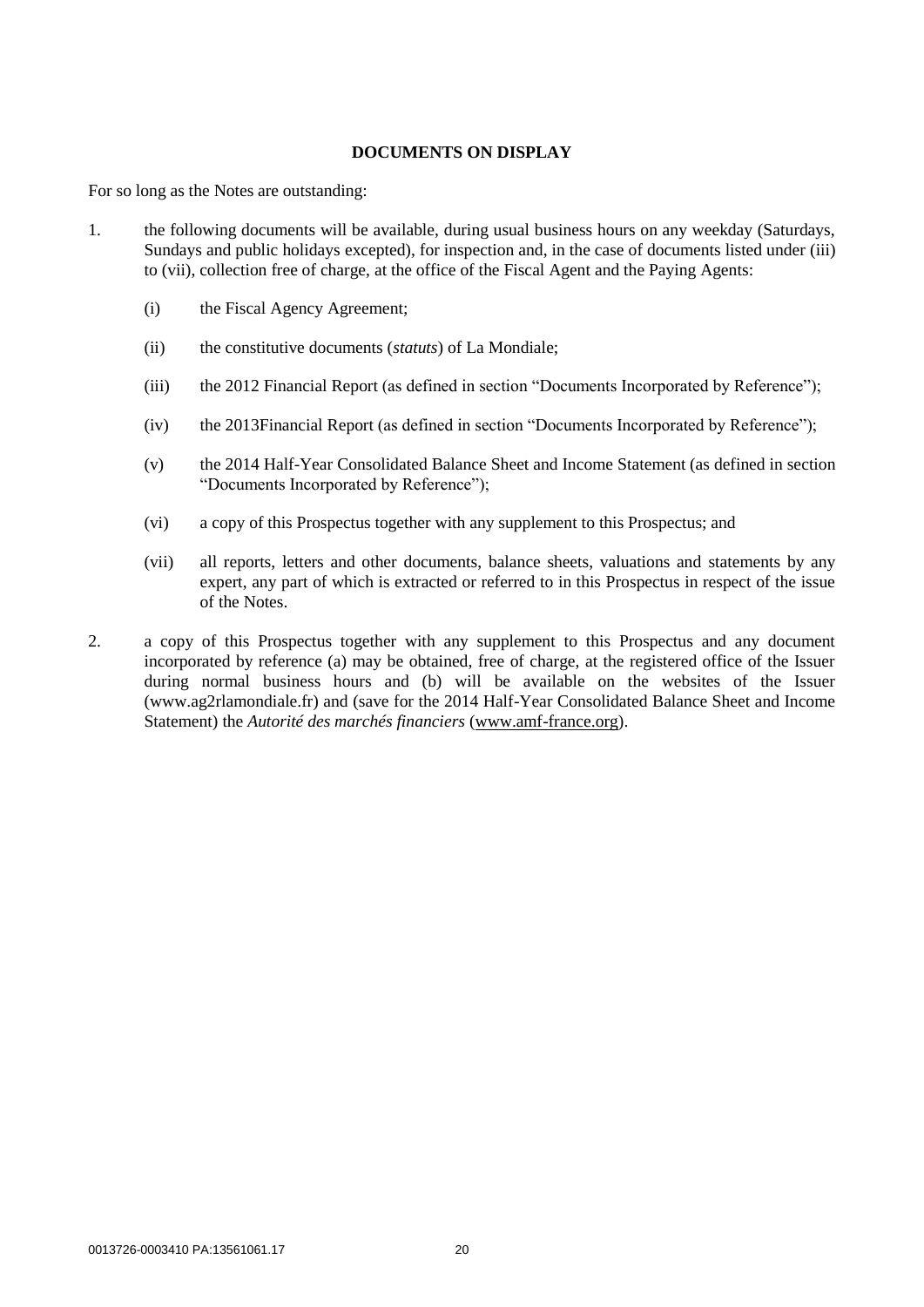# **INFORMATION INCORPORATED BY REFERENCE**

This Prospectus shall be read and construed in conjunction with the following documents which have been previously published and filed with the AMF and which are incorporated in, and shall be deemed to form part of, this Prospectus:

- (1) the audited consolidated financial statements of the Issuer for the year ended 31 December 2012 in the French language and the report of the statutory auditors on such accounts (the **2012 Financial Report**);
- (2) the audited consolidated financial statements of the Issuer for the year ended 31 December 2013 in the French language and the report of the statutory auditors on such accounts (the **2013 Financial Report**); and
- (3) the unaudited consolidated balance sheet and income statement of the Issuer for the half-year period ended 30 June 2014 in the French language (**2014 Half-Year Consolidated Balance Sheet and Income Statement**).

Such documents shall be deemed to be incorporated in, and form part of this Prospectus, save that any statement contained in this Prospectus or in a document which is incorporated by reference herein shall be deemed to be modified or superseded for the purpose of this Prospectus to the extent that a statement contained in any document which is subsequently incorporated by reference herein by way of a supplement prepared in accordance with Article 16 of the Prospectus Directive modifies or supersedes such earlier statement (whether expressly, by implication or otherwise). Any statement so modified or superseded shall not, except as so modified or superseded, constitute a part of this Prospectus.

Copies of the documents incorporated by reference in this Prospectus (a) may be obtained, free of charge, at the registered office of the Issuer during normal business hours and (b) will be available on the website of the Issuer (www.ag2rlamondiale.fr) and (save for the 2014 Half-Year Consolidated Balance Sheet and Income Statement) the *Autorité des marchés financiers* (www.amf-france.org).

The cross-reference list below set out the relevant page references for the information incorporated herein by reference. Any information incorporated by reference in this Prospectus but not listed in the cross-reference table below shall not form part of this Prospectus and is not relevant for investors.

| <b>Rule</b> | <b>Prospectus Regulation – Annex IX</b>                                                                                                                                                                                                                                                                                                                                                                                                             | 2012 Financial<br><b>Report</b><br>(page<br>number) | 2013 Financial<br><b>Report</b> (page)<br>number) | 2014<br>Half-Year<br><b>Consolidated</b><br><b>Balance Sheet and</b><br><b>Income Statement</b> |
|-------------|-----------------------------------------------------------------------------------------------------------------------------------------------------------------------------------------------------------------------------------------------------------------------------------------------------------------------------------------------------------------------------------------------------------------------------------------------------|-----------------------------------------------------|---------------------------------------------------|-------------------------------------------------------------------------------------------------|
| 3.          | <b>RISK FACTORS</b>                                                                                                                                                                                                                                                                                                                                                                                                                                 |                                                     |                                                   |                                                                                                 |
| 3.1         | Prominent disclosure of risk factors that may affect<br>the issuer's ability to fulfil its obligations under the<br>securities to investors in a section headed "Risk"<br>Factors".                                                                                                                                                                                                                                                                 |                                                     | Pages 26 to 30 - 87<br>to $99$                    |                                                                                                 |
| 11.         | FINANCIAL INFORMATION CONCERNING<br>THE ISSUER'S ASSETS AND LIABILITIES,<br>FINANCIAL POSITION AND PROFITS AND<br><b>LOSSES</b>                                                                                                                                                                                                                                                                                                                     |                                                     |                                                   |                                                                                                 |
| 11.1.       | <b>Historical Financial Information</b><br>Audited historical financial information covering the<br>latest 2 financial years (or such shorter period that<br>the issuer has been in operation), and the audit report<br>in respect of each year<br>If the audited financial information is prepared<br>according to national accounting standards, the<br>financial information required under this heading<br>must include at least the following: | Pages 32 to 33<br>Page 34<br>Pages 42 to 73         | Pages 46 to 47<br>Page 48<br>Pages 56 to 86       |                                                                                                 |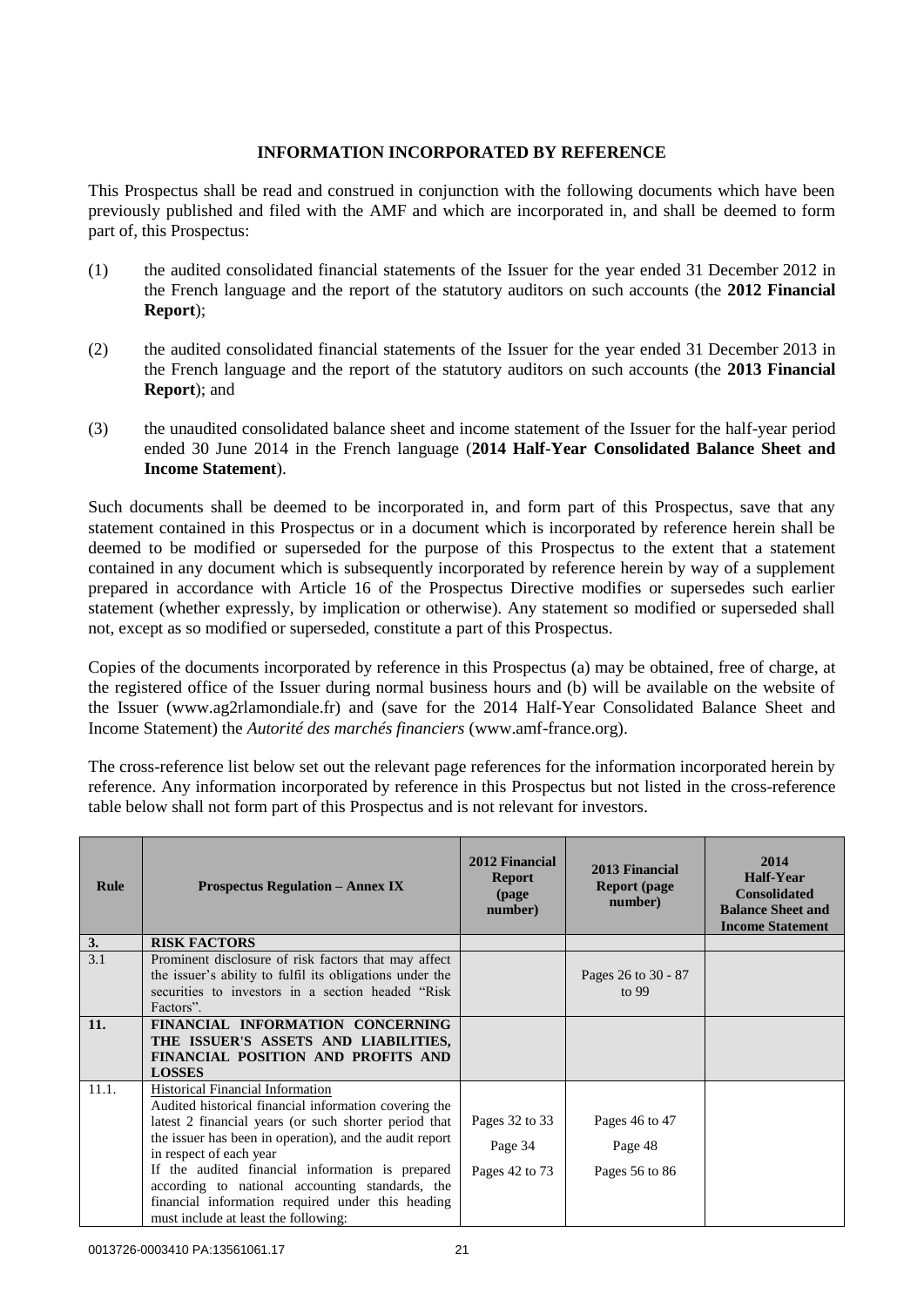| <b>Rule</b> | <b>Prospectus Regulation - Annex IX</b>                                                                                                                                                                                                                                                                                                                                                                                                                                                                                                                                                | 2012 Financial<br><b>Report</b><br>(page<br>number) | 2013 Financial<br><b>Report (page)</b><br>number) | 2014<br><b>Half-Year</b><br><b>Consolidated</b><br><b>Balance Sheet and</b><br><b>Income Statement</b> |
|-------------|----------------------------------------------------------------------------------------------------------------------------------------------------------------------------------------------------------------------------------------------------------------------------------------------------------------------------------------------------------------------------------------------------------------------------------------------------------------------------------------------------------------------------------------------------------------------------------------|-----------------------------------------------------|---------------------------------------------------|--------------------------------------------------------------------------------------------------------|
|             | (a) the balance sheet                                                                                                                                                                                                                                                                                                                                                                                                                                                                                                                                                                  |                                                     |                                                   |                                                                                                        |
|             | (b) the income statement                                                                                                                                                                                                                                                                                                                                                                                                                                                                                                                                                               |                                                     |                                                   |                                                                                                        |
|             | (c) the accounting policies and explanatory notes                                                                                                                                                                                                                                                                                                                                                                                                                                                                                                                                      |                                                     |                                                   |                                                                                                        |
| 11.2        | <b>Financial statements</b><br>If the issuer prepares both own and consolidated<br>financial statements, include at least the consolidated<br>financial statements in the registration document.                                                                                                                                                                                                                                                                                                                                                                                       | Pages 32 to 34                                      | Pages 46 to 48                                    |                                                                                                        |
| 11.3.       | Auditing of historical annual financial information                                                                                                                                                                                                                                                                                                                                                                                                                                                                                                                                    |                                                     |                                                   |                                                                                                        |
| 11.3.1.     | A statement that the historical financial information<br>has been audited. If audit reports on the historical<br>financial information have been refused by the<br>statutory auditors or if they contain qualifications or<br>disclaimers, such refusal or such qualifications or<br>disclaimers, must be reproduced in full and the<br>reasons given.                                                                                                                                                                                                                                 | Pages 30 and<br>31                                  | Pages 44 and 45                                   |                                                                                                        |
| 11.3.2.     | An indication of other information in the registration<br>document which has been audited by the auditors.                                                                                                                                                                                                                                                                                                                                                                                                                                                                             | N/A                                                 | N/A                                               |                                                                                                        |
| 11.3.3      | Where financial data in the registration document is<br>not extracted from the issuer's audited financial<br>statements, state the source of the data and state that<br>the data is unaudited.                                                                                                                                                                                                                                                                                                                                                                                         | N/A                                                 | N/A                                               |                                                                                                        |
| 11.4        | Age of latest financial information                                                                                                                                                                                                                                                                                                                                                                                                                                                                                                                                                    |                                                     |                                                   |                                                                                                        |
| 11.4.1      | The last year of audited financial information may<br>not be older than 18 months from the date of the<br>registration document.                                                                                                                                                                                                                                                                                                                                                                                                                                                       | N/A                                                 | N/A                                               |                                                                                                        |
| 11.5        | Interim and other financial information                                                                                                                                                                                                                                                                                                                                                                                                                                                                                                                                                |                                                     |                                                   |                                                                                                        |
| 11.5.1      | If the issuer has published quarterly or half yearly<br>financial information since the date of its last audited<br>financial statements, these must be included in the<br>registration document. If the quarterly or half yearly<br>financial information has been reviewed or audited<br>the audit or review report must also be included. If<br>the quarterly or half yearly financial information is<br>unaudited or has not been reviewed state that fact.                                                                                                                        |                                                     |                                                   | Pages 1 to 3                                                                                           |
| 11.5.2      | If the registration document is dated more than nine<br>months after the end of the last audited financial<br>year, it must contain interim financial information,<br>covering at least the first six months of the financial<br>year. If the interim financial information is un-<br>audited state that fact.<br>The interim financial information must include<br>comparative statements for the same period in the<br>prior financial year, except that the requirement for<br>comparative balance sheet information may be<br>satisfied by presenting the years end balance sheet. |                                                     |                                                   | Pages 1 to 3                                                                                           |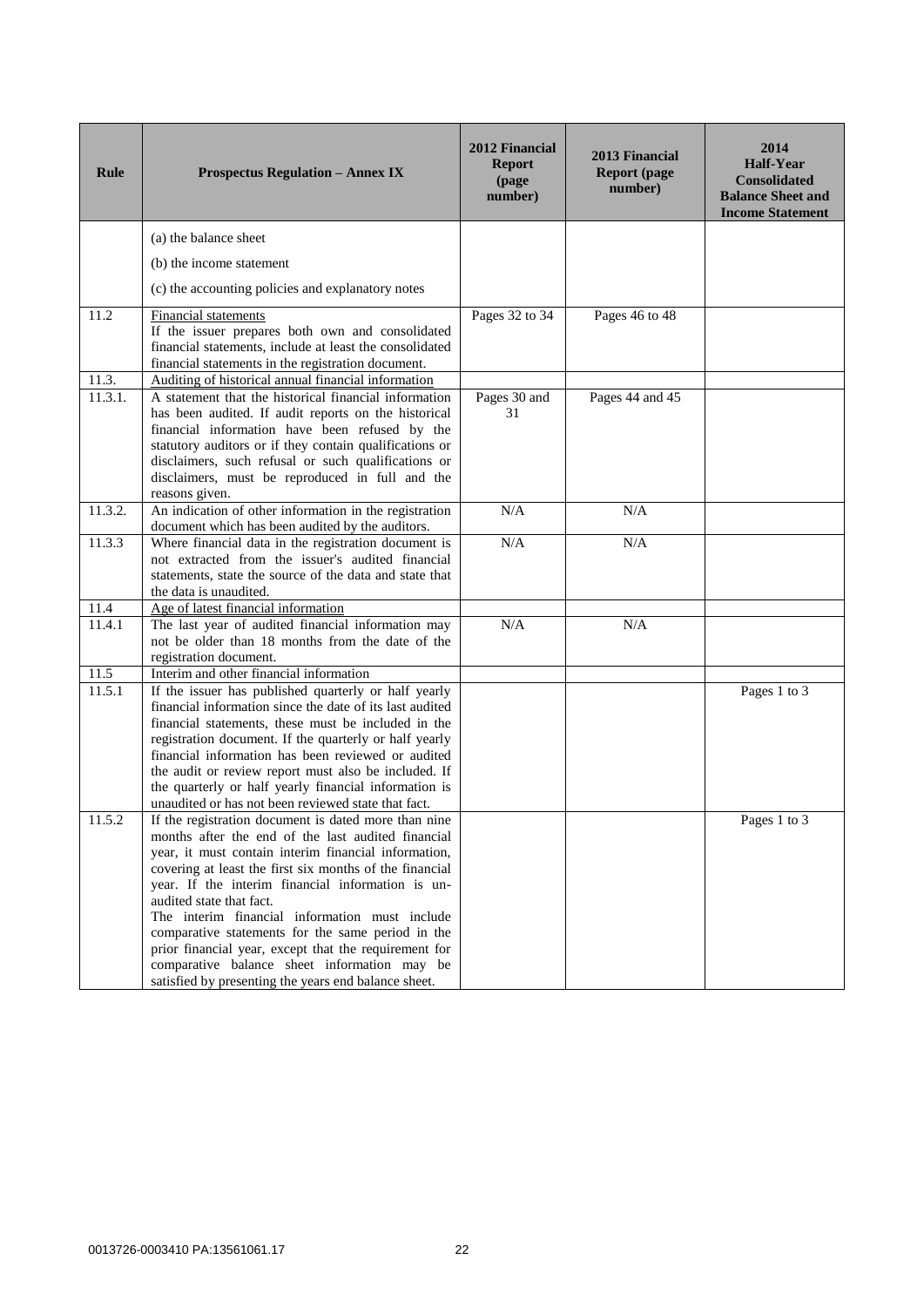## **GENERAL DESCRIPTION OF THE NOTES**

*This overview of the terms and conditions of the Notes must be read as an introduction to this Prospectus and any decision to invest in any Notes should be based on a consideration of this Prospectus as a whole, including the Documents Incorporated by Reference. Following the implementation of the relevant provisions of the Prospectus Directive in each Member State of the European Economic Area, no civil liability will attach to the Issuer in any such Member State in respect of this Summary, including any translation hereof, unless it is misleading, inaccurate or inconsistent when read together with the other parts of this Prospectus. Where a claim relating to information contained in this Prospectus is brought before a court in a Member State of the European Economic Area, the plaintiff may, under the national legislation of the Member State where the claim is brought, be required to bear the costs of translating the Prospectus before the legal proceedings are initiated.* 

*Capitalised terms used but not defined in this summary shall bear the respective meanings ascribed to them in the section entitled "Terms and Conditions of the Notes".*

| <b>Issuer:</b>                                                      | La Mondiale.                                                                                                                                                                                                                                                                                                                                                                                                                                                                                                                                                                                                                                                                                      |
|---------------------------------------------------------------------|---------------------------------------------------------------------------------------------------------------------------------------------------------------------------------------------------------------------------------------------------------------------------------------------------------------------------------------------------------------------------------------------------------------------------------------------------------------------------------------------------------------------------------------------------------------------------------------------------------------------------------------------------------------------------------------------------|
| Description:                                                        | EUR768,405,000 Reset Undated Subordinated Notes (the Notes).                                                                                                                                                                                                                                                                                                                                                                                                                                                                                                                                                                                                                                      |
| <b>Joint Lead Managers:</b>                                         | Deutsche Bank AG, London branch<br><b>HSBC</b> Bank plc                                                                                                                                                                                                                                                                                                                                                                                                                                                                                                                                                                                                                                           |
| <b>Fiscal and Principal</b><br>Paying<br>Agent:<br>Use of proceeds: | Deutsche Bank AG, London branch<br>The Notes are being issued partially in connection with an exchange<br>offer of the Issuer's outstanding $£331,700,000$ Fixed to Floating Rate<br>Subordinated Notes (ISIN: XS091941082) and €200,000,000 Undated<br>Deeply Subordinated Fixed to Floating Rate Notes<br>(ISIN:<br>FR0010397885). The net proceeds of the issue of the Notes (not used<br>in connection with the exchange offer), after deduction of any<br>applicable commission, might be used by the Issuer to (fully or<br>partially) redeem outstanding subordinated securities or for general<br>corporate purposes.                                                                     |
| <b>Maturity date:</b>                                               | The Notes are undated obligations of the Issuer and have no fixed<br>maturity date, but may be redeemed at the option of the Issuer under<br>certain circumstances (see Redemption provisions below).                                                                                                                                                                                                                                                                                                                                                                                                                                                                                             |
| <b>Denomination:</b>                                                | $EUR100,000$ and integral multiples of $EUR1,000$ in excess thereof up<br>to and including EUR199,000.                                                                                                                                                                                                                                                                                                                                                                                                                                                                                                                                                                                            |
| Form of the Notes:                                                  | The Notes will be issued in bearer form and will initially be in the<br>form of the Temporary Global Note, without Coupons, which will be<br>deposited on or around the Issue Date with a common depositary for<br>Euroclear and Clearstream Banking, société anonyme. Interests in the<br>Temporary Global Note will be exchangeable for interests in the<br>Permanent Global Note, without Coupons, on or after the Exchange<br>Date, upon certification as to non-U.S. beneficial ownership. Interests<br>in the Permanent Global Note will be exchangeable for Definitive<br>Bearer Notes only in certain limited circumstances in accordance with<br>the terms of the Permanent Global Note. |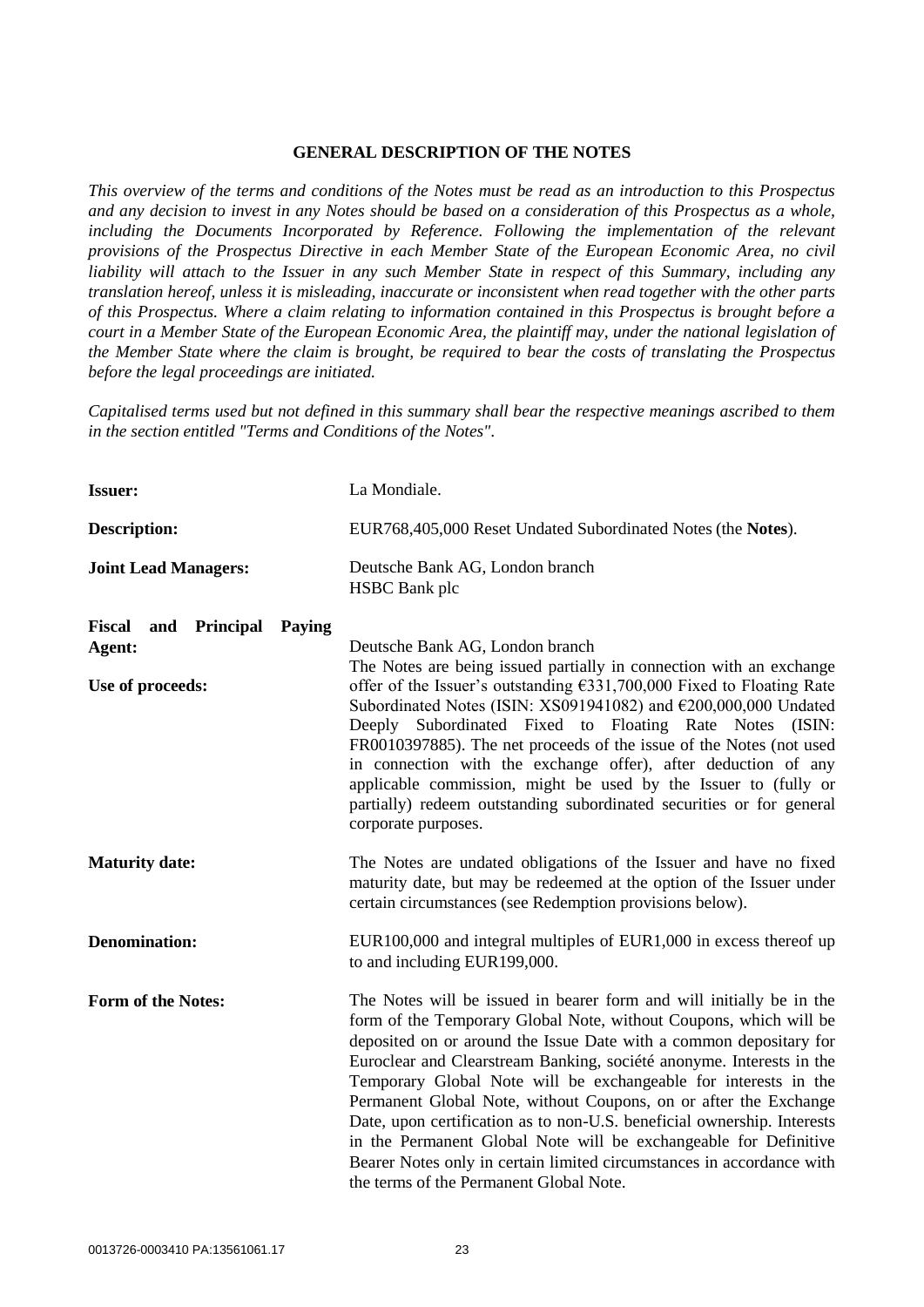| <b>Ranking:</b>                                       | The principal and interest of the Notes constitute direct, unconditional,<br>unsecured and undated Subordinated Obligations of the Issuer and<br>rank (i) pari passu among themselves, (ii) pari passu with all other<br>present and future Ordinary Subordinated Obligations, but in priority<br>to all present and future Deeply Subordinated Obligations, titres<br>participatifs issued by the Issuer, prêts participatifs granted to the<br>Issuer, but junior to Unsubordinated Obligations of the Issuer.                                                                                                                                                                                                                                                                                                                        |
|-------------------------------------------------------|-----------------------------------------------------------------------------------------------------------------------------------------------------------------------------------------------------------------------------------------------------------------------------------------------------------------------------------------------------------------------------------------------------------------------------------------------------------------------------------------------------------------------------------------------------------------------------------------------------------------------------------------------------------------------------------------------------------------------------------------------------------------------------------------------------------------------------------------|
|                                                       | Deeply Subordinated Obligations means all and any bonds or<br>borrowings or any other Obligations of the Issuer which constitute<br>direct, unconditional, unsecured and lowest ranking subordinated<br>obligations of the Issuer, including bonds or borrowings, the<br>subordination provisions of which are governed by the provisions of<br>Article L. 228-97 of the French Code de commerce, and which rank<br>and will rank (i) pari passu among themselves, (ii) pari passu with all<br>other present and future Deeply Subordinated Obligations of the<br>Issuer, but (iii) shall be subordinated to all present and future <i>prêts</i><br>participatifs granted to the Issuer, titres participatifs issued by the<br>Issuer, Ordinary Subordinated Obligations of the Issuer and<br>Unsubordinated Obligations of the Issuer. |
|                                                       | <b>Obligations</b> means any payment obligation expressed to be assumed<br>by, or imposed on, the Issuer under, or arising as a result of, any<br>contract, agreement, document, instrument, conduct, relationship or by<br>operation of law.                                                                                                                                                                                                                                                                                                                                                                                                                                                                                                                                                                                           |
|                                                       | <b>Ordinary Subordinated Obligations</b> means any Obligations of the<br>Issuer which constitute direct, unconditional, unsecured and<br>subordinated obligations of the Issuer and which rank and will at all<br>times rank equally and rateably with any other existing or future<br>Ordinary Subordinated Obligations but in priority to all present and<br>future titres participatifs issued by the Issuer, prêts participatifs<br>granted to the Issuer and Deeply Subordinated Obligations of the<br>Issuer.                                                                                                                                                                                                                                                                                                                     |
|                                                       | Unsubordinated Obligations means any Obligations of the Issuer<br>which are unsubordinated.                                                                                                                                                                                                                                                                                                                                                                                                                                                                                                                                                                                                                                                                                                                                             |
| Rights of Noteholders in the<br>event of liquidation: | In the event of incomplete payment of less subordinated creditors, the<br>Issuer's obligations with respect to the Notes shall be terminated.                                                                                                                                                                                                                                                                                                                                                                                                                                                                                                                                                                                                                                                                                           |
| <b>Negative pledge:</b>                               | There will be no negative pledge in respect of the Notes.                                                                                                                                                                                                                                                                                                                                                                                                                                                                                                                                                                                                                                                                                                                                                                               |
| <b>Events of default:</b>                             | There will be no events of default in respect of the Notes.                                                                                                                                                                                                                                                                                                                                                                                                                                                                                                                                                                                                                                                                                                                                                                             |
| Interest:                                             | Each Note will bear interest on its Principal Amount at a fixed rate of<br>5.05 per cent. per annum (the Initial Interest Rate) from (and<br>including) 17 December 2014 (the Issue Date) to (but excluding) 17<br>December 2025, payable annually in arrear on 17 December in each<br>year, commencing on 17 December 2015.                                                                                                                                                                                                                                                                                                                                                                                                                                                                                                            |

Thereafter in respect of each successive five-year period (each a **Relevant Five Year Period**) each Note will bear interest on its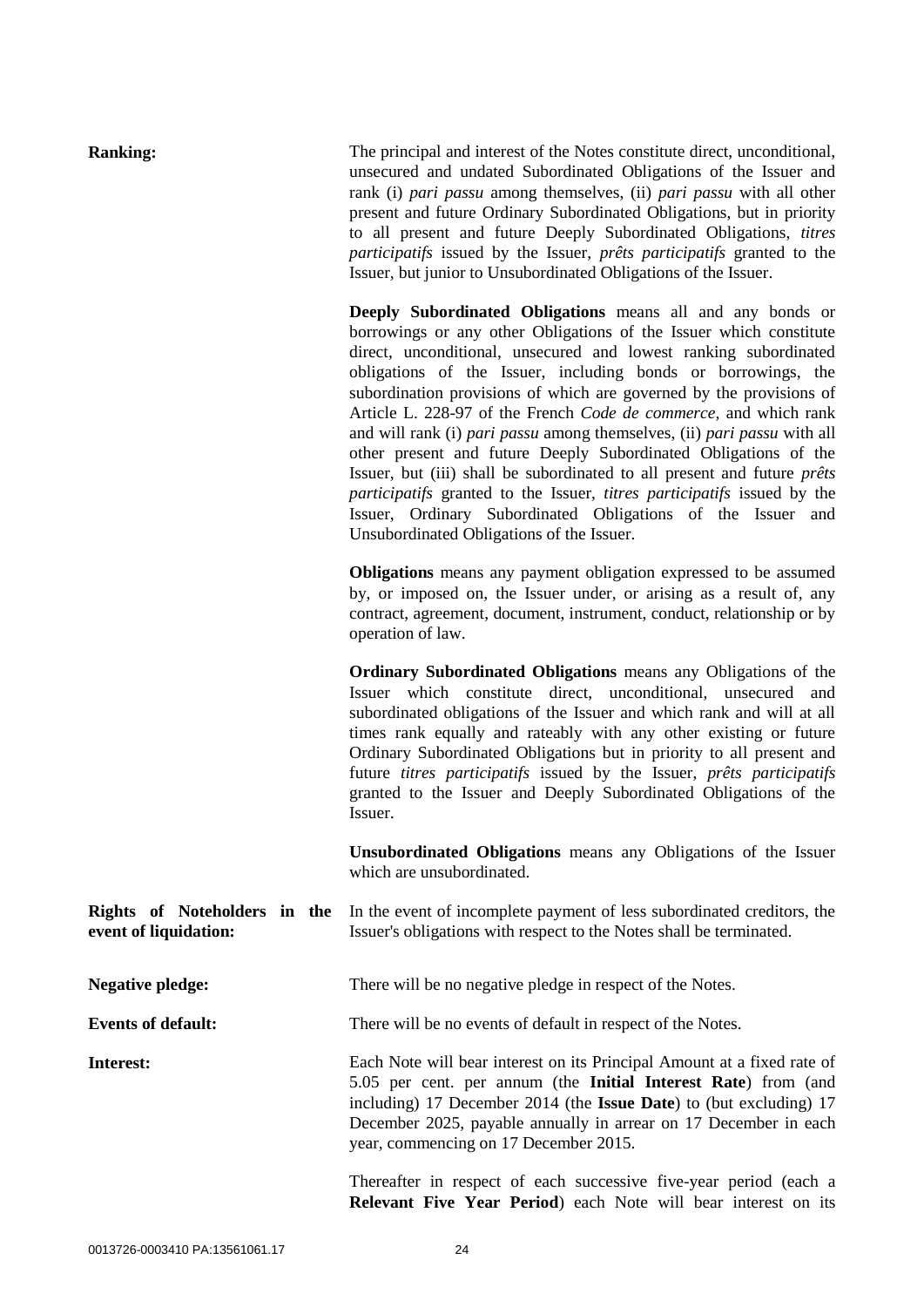Principal Amount at a reset rate equal to the Relevant Five Year Reset Rate, calculated on the basis of the mid swap rates for euro swap transactions with a maturity of five years displayed on Reuters page "ISDAFIX2" (or such other page as may replace that page), plus a Margin per annum (the **Reset Rate**), payable annually, in arrear on 17 December in each year, commencing on 17 December 2026.

**Margin** means 5.05 per cent. *per annum*.

The yield in respect of the Notes from the issue date to 17 December 2025 (the **First Call Date**) is 5.05 per cent. per annum and is calculated on the basis of the issue price of the Notes.

**Interest Deferral:** On any interest payment date other than a Compulsory Interest Payment Date (an **Optional Interest Payment Date**), the Issuer may, at its option, elect to defer payment of all (but not some only) of the interest accrued to that date and any failure to pay shall not constitute a default by the Issuer for any purpose.

> Following the Activation Date, on any interest payment date in respect of which the Issuer has given written notice confirming that (i) a Regulatory Deficiency is continuing or (ii) the payment of such interest would in itself cause a Regulatory Deficiency (a **Mandatory Interest Deferral Date**), the Issuer will be obliged to defer payment of all of the interest accrued to that date, unless the Relevant Supervisory Authority accepts that interest accrued during such Interest Period can be paid.

> Any interest not paid on a Mandatory Interest Deferral Date, or an Optional Interest Payment Date shall constitute **Arrears of Interest.**  Arrears of Interest (including any Additional Interest Amount) on all outstanding Notes shall become due in full following the occurrence of certain circumstances and shall bear interest.

> On each Compulsory Interest Payment Date, interest on the Notes accrued to that date shall be payable and may not be deferred.

> Payment of interest on any Interest Payment Date will only be compulsory if, during a period of six months prior to such Interest Payment Date, a Compulsory Payment Event has occurred (a **Compulsory Interest Payment Date**), unless such interest payment date constitutes a Mandatory Interest Deferral Date.

> > **Activation Date** means 17 December 2025.

**Regulatory Deficiency** means:

- (i) before the implementation of the Solvency II Directive, the consolidated solvency margin of the Issuer and/or the Group falls below 100 per cent. of the required consolidated solvency margin or any applicable solvency margin or capital adequacy levels as applicable under Existing Regulations; or
- (ii) following the implementation of the Solvency II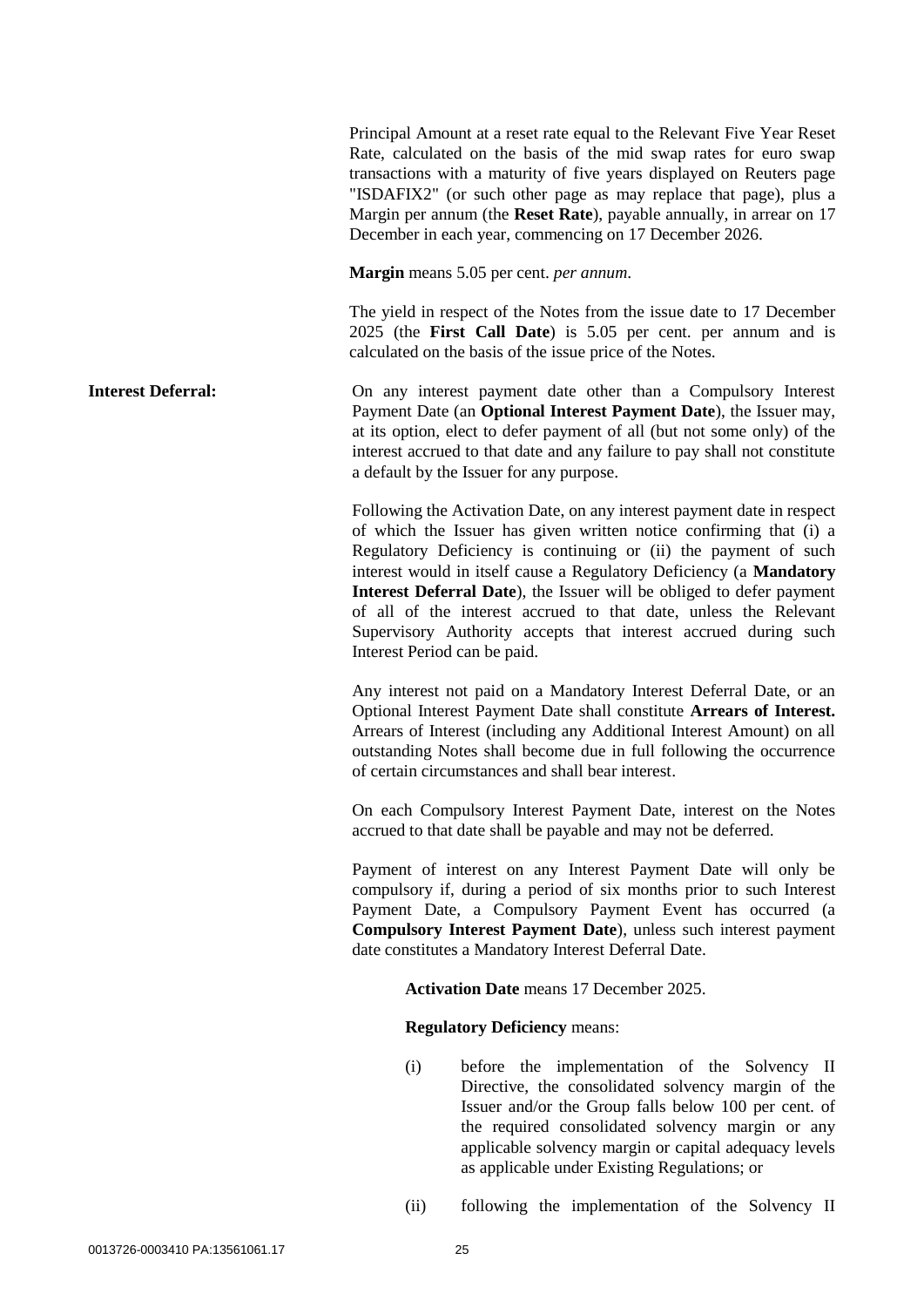Directive, the own funds regulatory capital of the Issuer and/or the Group is not sufficient to cover its capital requirements and a deferral of interest is required or a redemption or repayment of principal is prohibited under the then applicable regulations; or

(iii) the *Autorité de contrôle prudentiel et de résolution* or any other relevant supervisory authority (the **Relevant Supervisory Authority**) has notified the Issuer that it has determined, in view of the financial condition of the Issuer, that the Issuer must take specified action in relation to payments of interest and principal under the Notes.

**Solvency II Directive** means Directive 2009/138/EC of the European Union of 25 November 2009 on the taking-up and pursuit of the business of insurance and reinsurance (Solvency II) as amended from time to time, the further legislative acts of the European Union enacted in relation thereto and the French legislation implementing the same.

**Taxation:** All payments in respect of the Notes shall be made free and clear of, and without withholding or deduction for or on account of, any present or future taxes, duties, assessments or governmental charges of whatever nature imposed, levied, collected, withheld or assessed by or on behalf of any jurisdiction or any political subdivision or any authority thereof or therein having power to tax unless such withholding or deduction is required by law.

**Additional Amounts:** If applicable law should require that payments of principal or interest made by the Issuer in respect of any Note be subject to deduction or withholding in respect of any present or future taxes or duties whatsoever levied by the Republic of France, the Issuer, will, to the fullest extent then permitted by law, pay such additional amounts (**Additional Amounts**) as shall result in receipt by the Noteholders of such amounts as would have been received by them had no such withholding or deduction been required, except that no such Additional Amounts shall be payable with respect to any Note in certain circumstances.

**Optional Early Redemption as from First Call Date** The Issuer may, subject to the Prior Approval of the Relevant Supervisory Authority, redeem the Notes in whole, but not in part, at their Principal Amount, together with all interest accrued (including Arrears of Interest and any Additional Interest Amount) to the date fixed for redemption on the First Call Date or on any Reset Date falling thereafter.

**Optional Early Redemption following a Gross-Up Event** If at any time, by reason of a change in any French law or regulation, or any change in the official application or interpretation thereof, becoming effective after the Issue Date, the Issuer would, on the occasion of the next payment of principal or interest due in respect of the Notes, not be able to make such payment without having to pay Additional Amounts (as defined above) (a **Gross-Up Event**), the Issuer may, at any time (except during the Restricted Period (as defined below)), subject to the Prior Approval of the Relevant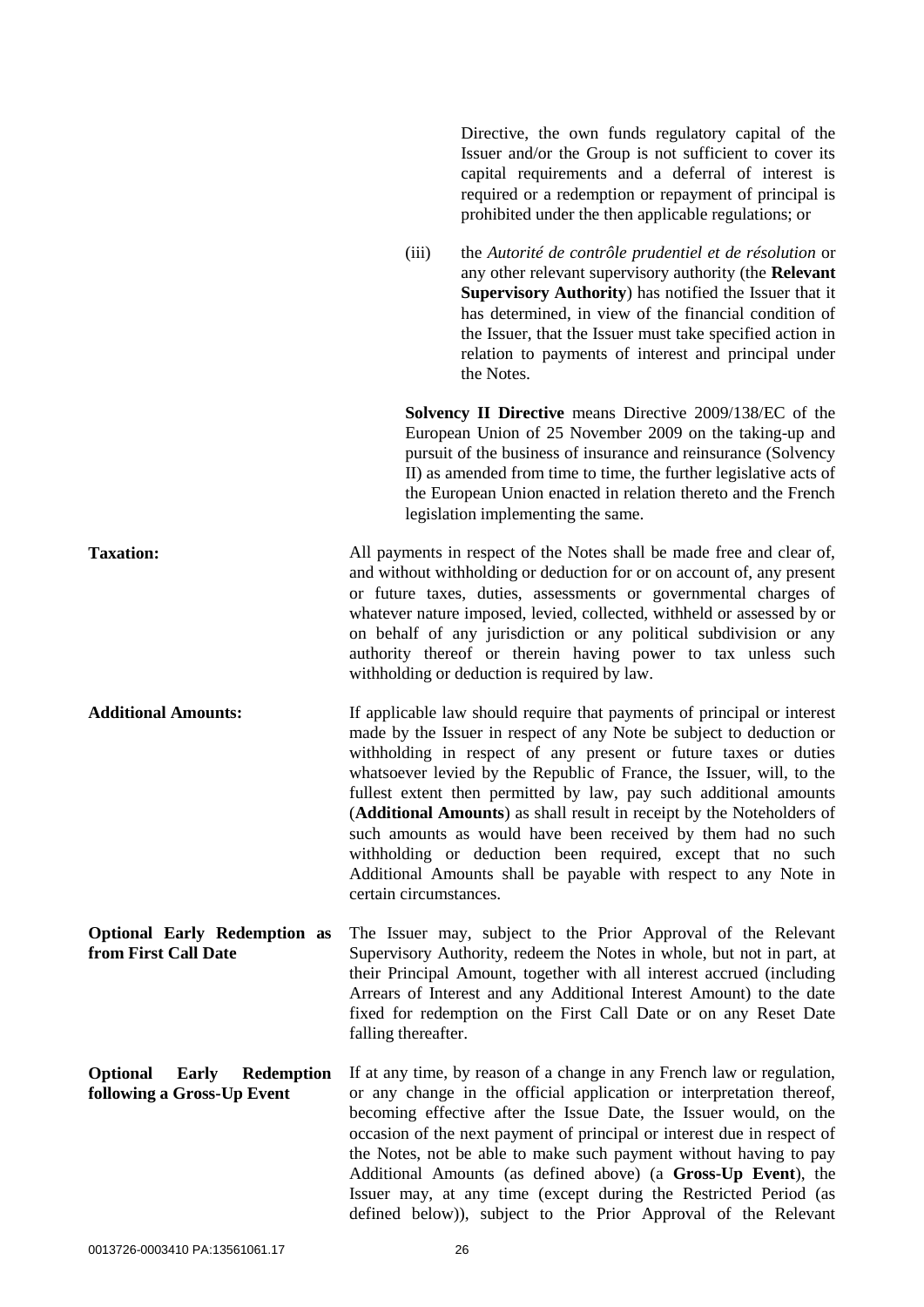Supervisory Authority, on any Interest Payment Date, redeem the Notes in whole, but not in part, at their Principal Amount, together with all interest accrued (including Arrears of Interest and any Additional Interest Amount) to the date fixed for redemption.

If the Issuer would on the next payment of principal or interest in respect of the Notes be obliged to pay Additional Amounts (as defined above) and the Issuer would be prevented by French law from making payment to the Noteholders of the full amount then due and payable, notwithstanding the undertaking to pay Additional Amounts (as defined above), then the Issuer shall, subject to the Prior Approval of the Relevant Supervisory Authority, redeem the Notes in whole, but not in part, at their Principal Amount, together with all interest accrued (including Arrears of Interest and any Additional Interest Amount) to the date fixed for redemption.

**Restricted Period** means the period starting on (and including) 18 December 2025 and ending on (and including) 16 December 2030.

If an opinion of a recognised law firm of international standing has been delivered to the Issuer and the Fiscal Agent, stating that by reason of a change in French law or regulation, or any change in the official application or interpretation of such law, becoming effective after the Issue Date, the tax regime of any payments under the Notes is modified and such modification results in payments of interest payable by the Issuer in respect of the Notes being no longer deductible in whole or in part (a **Tax Deductibility Event**), so long as this cannot be avoided by the Issuer taking reasonable measures available to it at the time, the Issuer may at any time (except during the Restricted Period), subject to the Prior Approval of the Relevant Supervisory Authority, redeem the Notes in whole, but not in part, at their Principal Amount together with all interest accrued (including Arrears of Interest and any Additional Interest Amount) to the date fixed for redemption, on the latest practicable date on which the Issuer could make such payment with interest payable being tax deductible in France or, if such date is past, as soon as practicable thereafter.

**Regulatory Reasons:** If at any time, the Issuer determines that a Regulatory Event has occurred with respect to the Notes on or after the Issue Date, the Issuer may, at any time (except during the Restricted Period), subject to the Prior Approval of the Relevant Supervisory Authority, redeem the Notes in whole, but not in part, at their Principal Amount plus any accrued interest (including Arrears of Interest and any Additional Interest Amount) to the date fixed for redemption.

> **Regulatory Event** means that after the Issue Date, the Issuer (i) is subject to consolidated regulatory supervision by the Relevant Supervisory Authority, and (ii) is not permitted to treat the aggregate net proceeds of such Notes that are outstanding as eligible for the purpose of the determination of the solvency margin or capital adequacy levels of the Issuer and/or Group as at least "tier two" own funds regulatory capital (or, if different, whatever terminology is employed by the Existing Regulations or the Future Capital Instruments Regulations as applicable, including any grandfathering provision thereof), except as a result of the application of the limits on

# **Optional Early Redemption in case of Tax Deductibility Event:**

# **Optional Early Redemption for**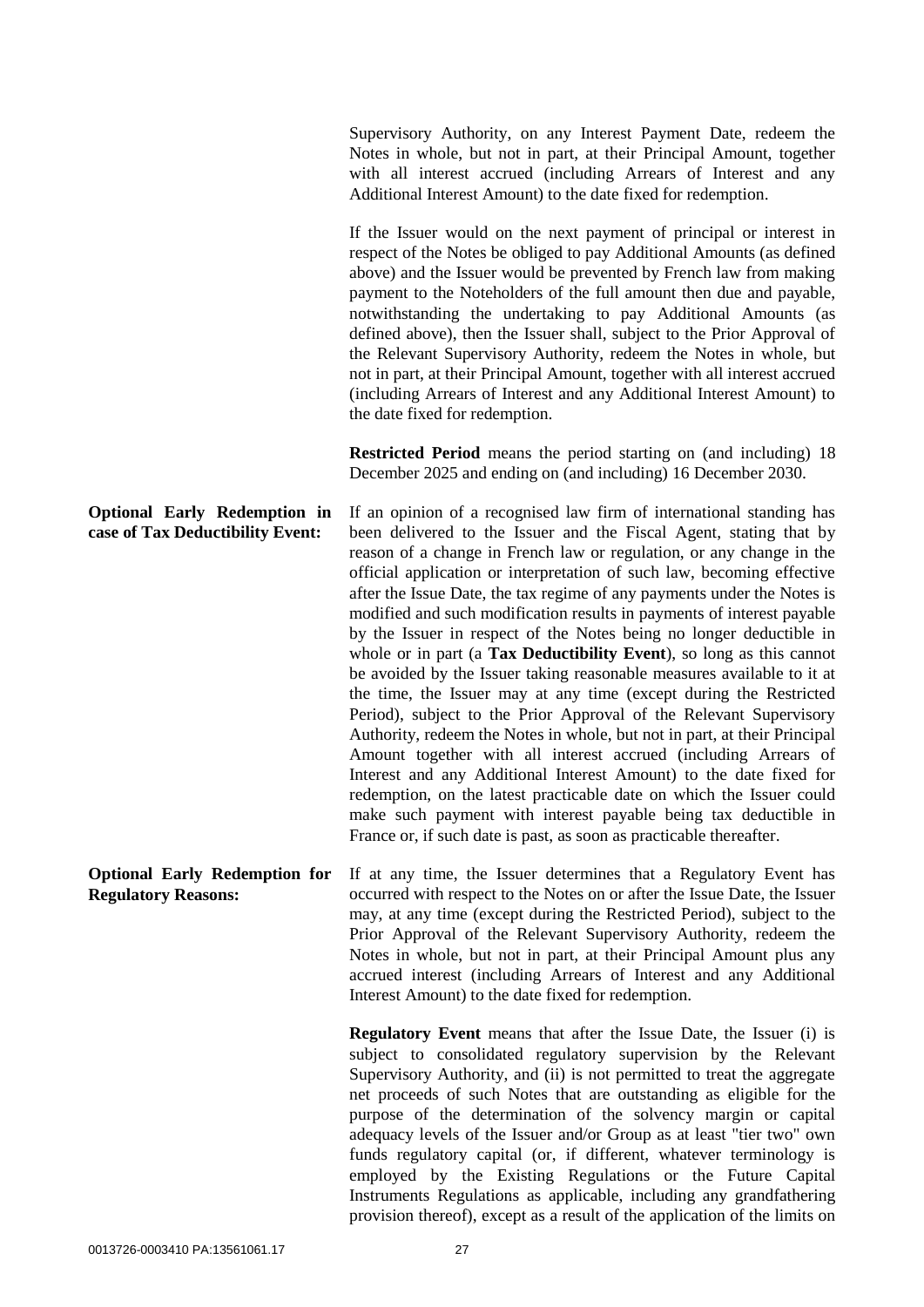|                                                                         |     | inclusion of such securities in the regulatory capital.                                                                                                                                                                                                                                                                                                                                                                                                                                                                                                                                                                                                                                                                                                                                                                                                                                                                                                                                                                                                                                                                                                                                                                                                                                                                                                                                                                                                                                                                                                                              |
|-------------------------------------------------------------------------|-----|--------------------------------------------------------------------------------------------------------------------------------------------------------------------------------------------------------------------------------------------------------------------------------------------------------------------------------------------------------------------------------------------------------------------------------------------------------------------------------------------------------------------------------------------------------------------------------------------------------------------------------------------------------------------------------------------------------------------------------------------------------------------------------------------------------------------------------------------------------------------------------------------------------------------------------------------------------------------------------------------------------------------------------------------------------------------------------------------------------------------------------------------------------------------------------------------------------------------------------------------------------------------------------------------------------------------------------------------------------------------------------------------------------------------------------------------------------------------------------------------------------------------------------------------------------------------------------------|
| <b>Optional Early Redemption for</b><br><b>Rating Reasons:</b>          |     | If at any time, the Issuer determines that a Rating Methodology Event<br>has occurred with respect to the Notes, the Issuer may, at any time<br>(except during the Restricted Period), subject to the Prior Approval of<br>the Relevant Supervisory Authority, redeem in whole, but not in part,<br>the Notes, at their Principal Amount plus any accrued interest<br>(including Arrears of Interest and any Additional Interest Amount) to<br>the date fixed for redemption.                                                                                                                                                                                                                                                                                                                                                                                                                                                                                                                                                                                                                                                                                                                                                                                                                                                                                                                                                                                                                                                                                                        |
|                                                                         |     | Rating Methodology Event will be deemed to occur upon a change in<br>the methodology of the Rating Agency (as defined below) (or in the<br>interpretation of such methodology) on or after the Issue Date as a<br>result of which the equity content assigned by such Rating Agency to<br>the Notes is, in the reasonable opinion of the Issuer, materially reduced<br>when compared to the equity content assigned by such Rating Agency<br>at or around the Issue Date.                                                                                                                                                                                                                                                                                                                                                                                                                                                                                                                                                                                                                                                                                                                                                                                                                                                                                                                                                                                                                                                                                                            |
|                                                                         |     | <b>Rating Agency means Standard &amp; Poor's or any successor.</b>                                                                                                                                                                                                                                                                                                                                                                                                                                                                                                                                                                                                                                                                                                                                                                                                                                                                                                                                                                                                                                                                                                                                                                                                                                                                                                                                                                                                                                                                                                                   |
| <b>Conditions to Redemption:</b>                                        |     | The Notes may not be redeemed pursuant to any of the redemption<br>provisions referred to above if (i) a Regulatory Deficiency has<br>occurred and is continuing on the redemption date or (ii) such<br>redemption would itself cause a Regulatory Deficiency, except if<br>the Prior Approval of the Relevant Supervisory Authority has been<br>obtained.                                                                                                                                                                                                                                                                                                                                                                                                                                                                                                                                                                                                                                                                                                                                                                                                                                                                                                                                                                                                                                                                                                                                                                                                                           |
| <b>Exchange/Variation:</b>                                              |     | Further to a Regulatory Event or a Rating Methodology Event the<br>Issuer would be entitled, without the consent or approval of the<br>Noteholders, to exchange or vary the Notes, subject to a number of<br>conditions including not being prejudicial to the interest of the<br>Noteholders, so that after such exchange or variation the Notes would<br>be eligible.                                                                                                                                                                                                                                                                                                                                                                                                                                                                                                                                                                                                                                                                                                                                                                                                                                                                                                                                                                                                                                                                                                                                                                                                              |
| <b>Automatic</b><br><b>Disapplication</b><br><b>Regulatory Reasons:</b> | for | In the event that the option of the Issuer, to the extent exercisable prior<br>to fifth anniversary of the Issue Date or at any time thereafter (i) to<br>redeem the Notes for tax reasons or further to the occurrence of a<br>Regulatory Event or a Rating Methodology Event or (ii) to exchange<br>the Notes or vary the terms of the Notes further to the occurrence of a<br>Regulatory Event or a Rating Methodology Event, would prevent at<br>any time, the Notes from being treated under the Future Capital<br>Instruments Regulations (excluding, for the avoidance of doubt, for the<br>purpose of compliance with any grandfathering provisions thereof) as<br>at least "tier two" own funds regulatory capital (or, if different,<br>whatever terminology is employed by the Future Capital Instruments<br>Regulations) of the Issuer and/or the Group for the purposes of the<br>determination of the Issuer's solvency margin or regulatory capital, the<br>terms of the Notes shall on and from the Activation Date automatically<br>be varied by the Issuer so as to exclude any feature relating to such<br>option for such time that it prevents the Notes from being treated<br>under the Future Capital Instruments Regulations as at least "tier two"<br>own funds regulatory capital (or, if different, whatever terminology is<br>employed by the Future Capital Instruments Regulations) of the Issuer<br>and/or the Group for the purposes of the determination of the Issuer's<br>solvency margin or regulatory capital. In any such event: (a) the Prior |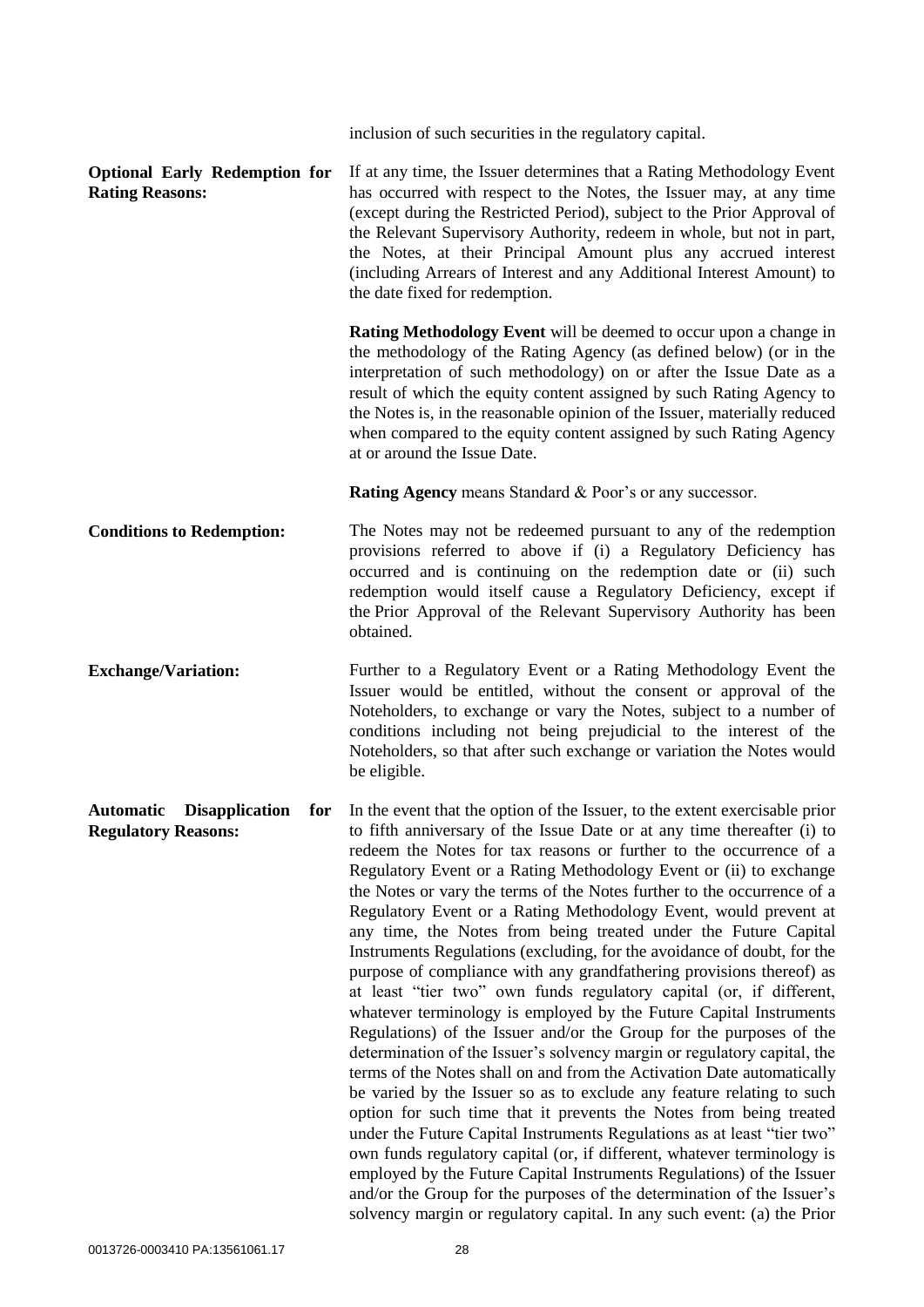|                                                      | Approval of the Relevant Supervisory Authority will be obtained, if<br>such approval is required at the time, and (b) notice will be given to<br>Noteholders in compliance with the rules of the relevant stock<br>exchange. However, certain conditions to the Exchange/Variation<br>referred to above will not apply to such variation.                                                                                                                                                                                                                                                                                 |
|------------------------------------------------------|---------------------------------------------------------------------------------------------------------------------------------------------------------------------------------------------------------------------------------------------------------------------------------------------------------------------------------------------------------------------------------------------------------------------------------------------------------------------------------------------------------------------------------------------------------------------------------------------------------------------------|
| <b>Purchase:</b>                                     | The Issuer or any of its affiliated entities may at any time, subject to<br>the Prior Approval of the Relevant Supervisory Authority, purchase<br>Notes (provided that all unmatured Coupons and Talons relating<br>thereto are purchased therewith) in the open market or otherwise at<br>any price. Notes so purchased by the Issuer may be (i) held and resold<br>in accordance with Articles L.213-1-A and D.213-1-A of the French<br>Code monétaire et financier for the purpose of enhancing the liquidity<br>of the Notes or (ii) cancelled in accordance with Article L.228-74 of<br>the French Code de commerce. |
| Meetings of Noteholders and<br><b>Modifications:</b> | The Notes contain provisions for calling meetings of Noteholders to<br>consider matters affecting their interests generally. These provisions<br>permit defined majorities to bind all Noteholders including<br>Noteholders who did not attend and vote at the relevant meeting and<br>Noteholders who voted in a manner contrary to the majority.                                                                                                                                                                                                                                                                        |
|                                                      | The Issuer may also, subject to the Prior Approval of the Relevant<br>Supervisory Authority, make any modification to the Notes which is<br>not prejudicial to the interests of the Noteholders without the consent<br>of the Noteholders. Any such modification shall be binding on the<br>Noteholders.                                                                                                                                                                                                                                                                                                                  |
| Listing:                                             | Application has been made for the Notes to be admitted to listing and<br>to trading on Euronext Paris.                                                                                                                                                                                                                                                                                                                                                                                                                                                                                                                    |
| <b>Rating:</b>                                       | The Notes have been rated BBB- by Standard & Poor's.                                                                                                                                                                                                                                                                                                                                                                                                                                                                                                                                                                      |
| <b>Clearing:</b>                                     | The Notes have been accepted for clearance through Clearstream<br>Banking, société anonyme and Euroclear Bank SA/N.V.                                                                                                                                                                                                                                                                                                                                                                                                                                                                                                     |
| <b>Selling Restrictions:</b>                         | There are restrictions on the offer and sale of the Notes and the<br>distribution of offering material, including in the United States of<br>America, the United Kingdom, Hong Kong, Singapore, Switzerland,<br>France and Italy.                                                                                                                                                                                                                                                                                                                                                                                         |
| <b>Governing Law:</b>                                | English law, other than the provisions of "Terms and Conditions of the<br>Notes - Status of the Notes" which shall be governed by, and<br>construed in accordance with, French law.                                                                                                                                                                                                                                                                                                                                                                                                                                       |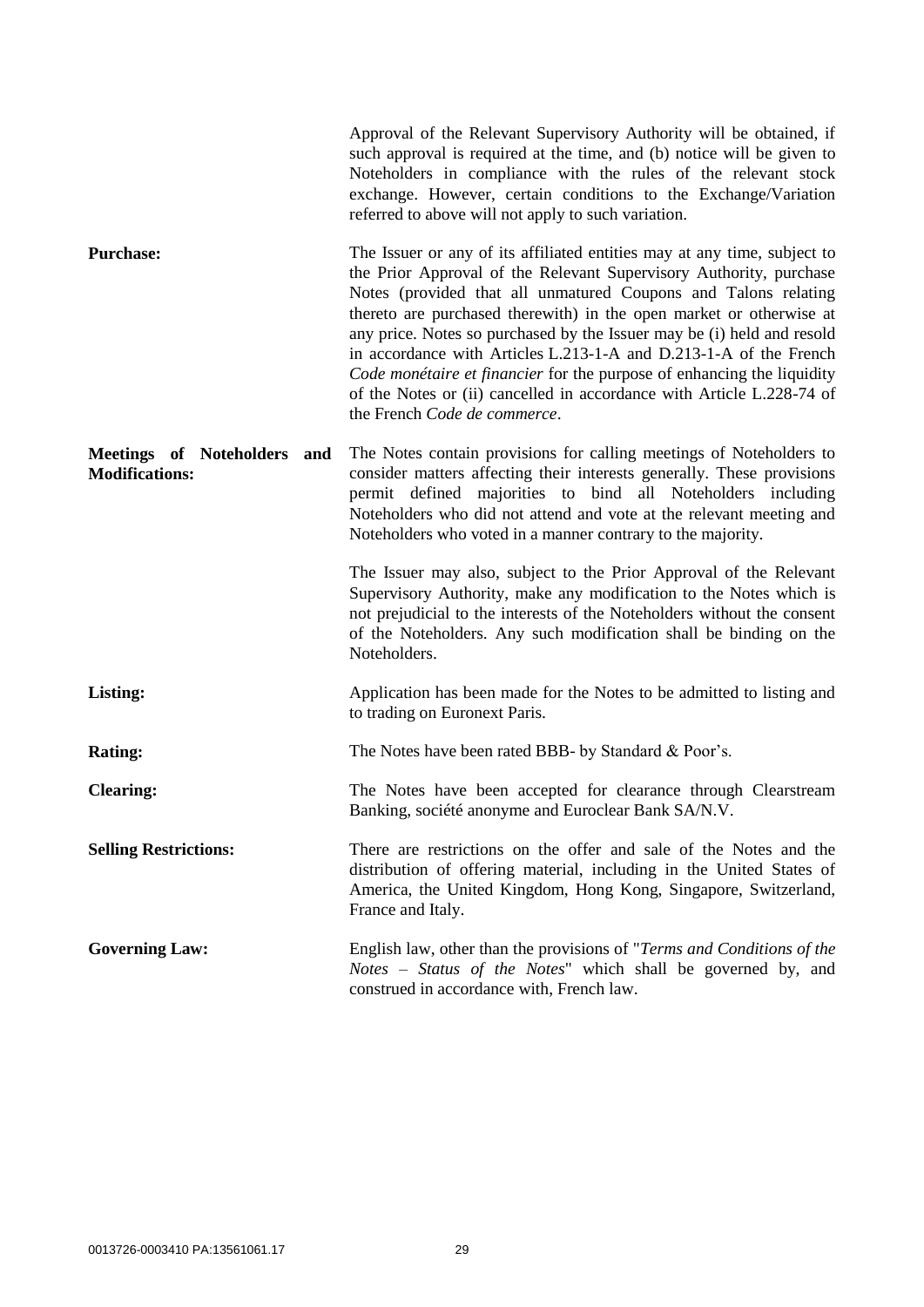# **TERMS AND CONDITIONS OF THE NOTES**

*The terms and conditions of the Notes (which, subject to modification, will be endorsed on each Note in definitive form) are as follows:*

The issue of the EUR768,405,000 Reset Undated Subordinated Notes (the **Notes**) of La Mondiale (the **Issuer**) was authorised pursuant to a resolution of the *Assemblée Générale* of the policyholders (*sociétaires*) of the Issuer adopted on 27 November 2014 and the resolution of the Board of Directors (*Conseil d'administration*) of the Issuer dated 12 December 2014. The Issuer has entered into a fiscal agency agreement (such agreement as amended and/or supplemented and/or restated from time to time, the **Fiscal Agency Agreement**) dated 15 December 2014 with Deutsche Bank AG, London branch as fiscal agent and principal paying agent. The Notes are issued subject to and with the benefit of the Fiscal Agency Agreement. The fiscal agent, the principal paying agent and the calculation agent for the time being and the paying agents are referred to in these Conditions as the **Fiscal Agent**, the **Principal Paying Agent**, the **Calculation Agent** and the **Paying Agents** (which expression shall include the Principal Paying Agent and any future paying agent duly appointed by the Issuer in accordance with the Fiscal Agency Agreement), each of which expression shall include the successors from time to time of the relevant persons, in such capacities, under the Fiscal Agency Agreement, and are collectively referred to as the **Agents**. Copies of the Fiscal Agency Agreement are available for inspection at the specified offices of the Paying Agents. References to **Conditions** are, unless the context otherwise requires, to the numbered paragraphs below.

The statements in these Conditions include summaries of, and are subject to, the detailed provisions of and definitions in the Agency Agreement. Copies of the Agency Agreement are available for inspection during normal business hours by the holders of the Notes (the **Noteholders**) and the holders of the interest coupons and the talons (**Talons**) for further interest coupons appertaining to the Notes (the **Couponholders** and the **Coupons** which expressions shall in these Conditions, unless the context otherwise requires, include the holders of the Talons and the Talons respectively) at the specified office of each of the Paying Agents. The Noteholders and the Couponholders are entitled to the benefit of, are bound by, and are deemed to have notice of, all the provisions of the Agency Agreement applicable to them. References in these Conditions to the Fiscal Agent and the Paying Agents shall include any successor appointed under the Agency Agreement.

## **1. Form, Denomination and Title**

## **1.1 Form and Denomination**

The Notes are in bearer form, serially numbered, in the denominations of EUR100,000 and integral multiples of EUR1,000 in excess thereof (up to and including EUR199,000) with Coupons and one Talon attached on issue. Notes of one denomination may not be exchanged for Notes of the other denomination.

# **1.2 Title**

Title to the Notes and to the Coupons will pass by delivery.

## **1.3 Holder Absolute Owner**

The Issuer and any Paying Agent may (to the fullest extent permitted by applicable laws) deem and treat the bearer of any Note or Coupon as the absolute owner for all purposes (whether or not the Note or Coupon shall be overdue and notwithstanding any notice of ownership or writing on the Note or Coupon or any notice of previous loss or theft of the Note or Coupon).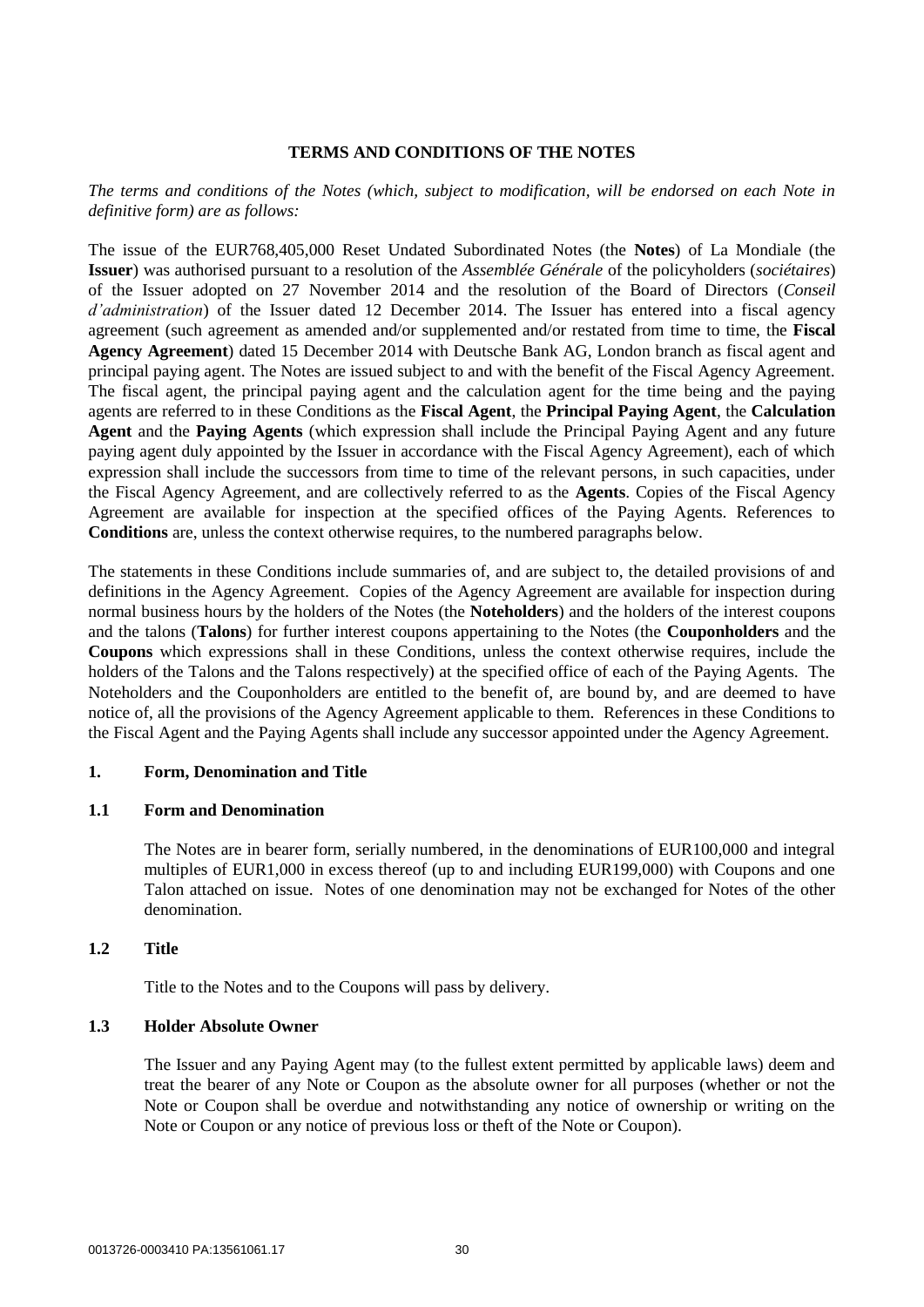## **2. Status of the Notes**

## **2.1 Ordinary Subordinated Obligations**

The Notes are ordinary subordinated notes issued in accordance with the provisions of Article L. 228-97 of the French *Code de commerce* and Article L. 322-2-1 of the French *Code des assurances*.

The principal and interest of the Notes constitute direct, unconditional, unsecured and undated Ordinary Subordinated Obligations of the Issuer and rank (i) *pari passu* among themselves, (ii) *pari passu* with all other present and future Ordinary Subordinated Obligations, but (iii) in priority to Deeply Subordinated Obligations, *prêts participatifs* granted to, and *titres participatifs* issued by, the Issuer, but junior to Unsubordinated Obligations.

*Pursuant to Article L. 327-2 of the French* **Code des assurances***, a lien over the assets of the Issuer is granted for the benefit of the Issuer's policyholders (***sociétaires***). Noteholders, even if they are policyholders (***sociétaires***) of the Issuer, do not have the benefit of such lien in relation to amounts due under the Notes.*

For the purposes of these Conditions:

**Deeply Subordinated Obligations** means all and any bonds or borrowings or any other Obligations of the Issuer which constitute direct, unconditional, unsecured and lowest ranking subordinated obligations of the Issuer, including bonds or borrowings, the subordination provisions of which are governed by the provisions of Article L. 228-97 of the French *Code de commerce,* and which rank and will rank (i) *pari passu* among themselves, (ii) *pari passu* with all other present and future Deeply Subordinated Obligations of the Issuer, but (iii) shall be subordinated to all present and future *prêts participatifs* granted to the Issuer, *titres participatifs* issued by the Issuer, Ordinary Subordinated Obligations of the Issuer and Unsubordinated Obligations of the Issuer.

**Obligations** means any payment obligation expressed to be assumed by, or imposed on, the Issuer under, or arising as a result of, any contract, agreement, document, instrument, conduct, relationship or by operation of law.

**Ordinary Subordinated Obligations** means any Obligations of the Issuer which constitute direct, unconditional, unsecured and subordinated obligations of the Issuer and which rank and will at all times rank equally and rateably with any other existing or future Ordinary Subordinated Obligations but in priority to all present and future *titres participatifs* issued by the Issuer, *prêts participatifs* granted to the Issuer and Deeply Subordinated Obligations of the Issuer.

**Unsubordinated Obligations** means any Obligations of the Issuer which are unsubordinated.

# **2.2 Payment on the Notes in the event of the liquidation of the Issuer**

If any judgement is rendered by any competent court declaring the judicial liquidation *(liquidation judiciaire*) or, following an order of *redressement judiciaire*, the sale of the whole business (*cession totale de l'entreprise*) of the Issuer, or if the Issuer is liquidated for any reason, the rights of the Noteholders in respect of principal, interest (including any outstanding Arrears of Interest and/or Additional Interest Amount) will be subordinated to the payments of claims of other creditors of the Issuer (other than subordinated claims) including insurance companies and entities referred to in article R.322-132 of the French *Code des Assurances* reinsured by the Issuer, holders of insurance policies issued by such entities and creditors with respect to Unsubordinated Obligations.

In the event of incomplete payment of creditors ranking senior to holders of the Notes (in the context of voluntary or judicial liquidation of the Issuer, bankruptcy proceedings or any other similar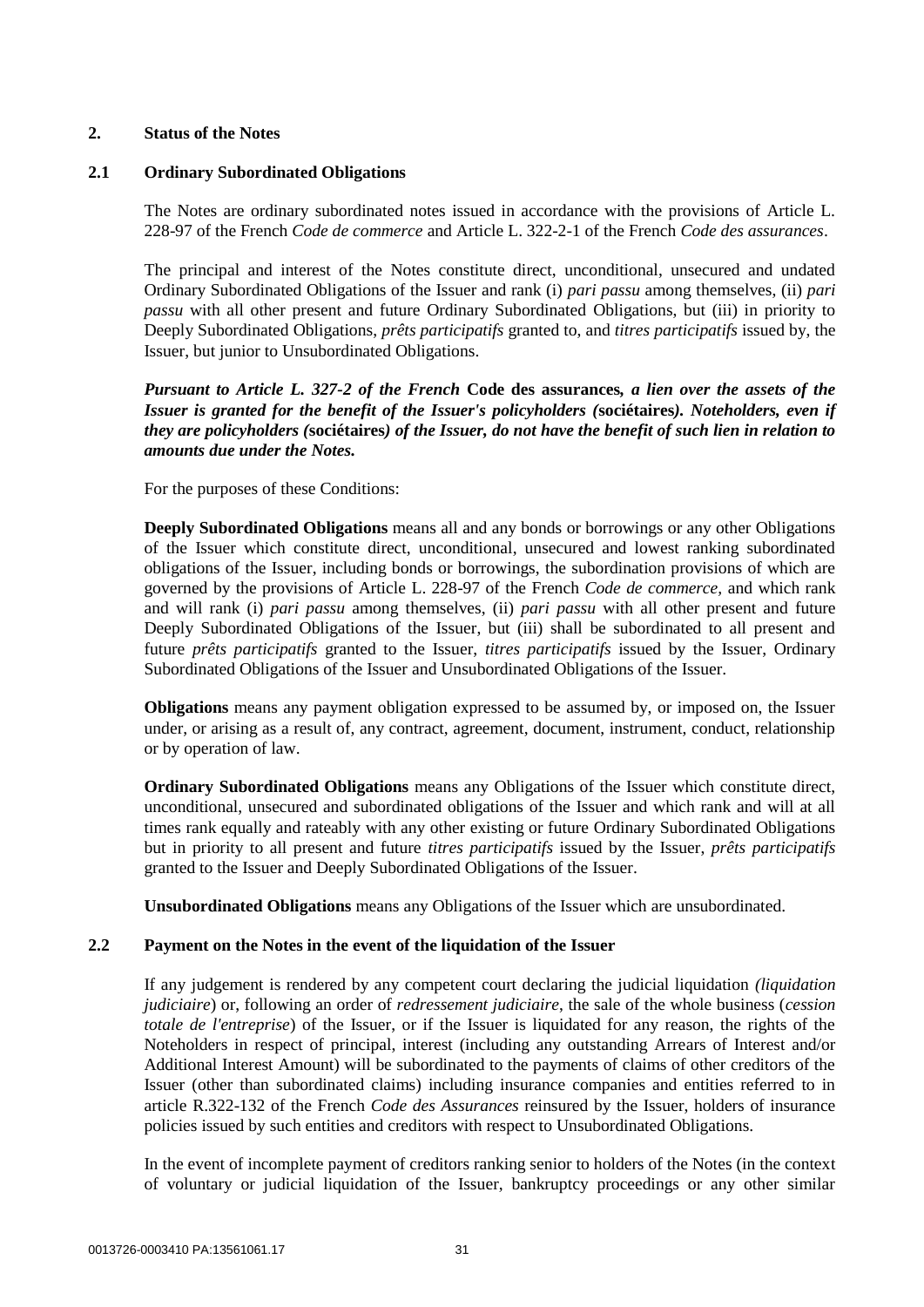proceedings affecting the Issuer) the obligations of the Issuer in connection with the Notes and relative interest will be terminated.

## **3. Negative Pledge**

There will be no negative pledge in respect of the Notes.

## <span id="page-32-0"></span>**4. Interest**

## **4.1 General**

The Notes shall bear interest on their principal amount from (and including) 17 December 2014 (the **Issue Date**), to (but excluding) the First Call Date (as defined below), at a fixed rate of 5.05 per cent. per annum (the **Initial Interest Rate**), payable annually in arrear on 17 December in each year (each an **Initial Interest Rate Interest Payment Date**), commencing on 17 December 2015 until (and including) the First Call Date;

and thereafter in respect of each successive five-year period (each a **Relevant Five Year Period**) from (and including) the First Reset Date, the Notes shall bear interest on their principal amount at a reset rate equal to the Relevant Five Year Reset Rate plus a Margin per annum (the **Reset Rate**) payable annually in arrear on 17 December in each year (each a **Reset Rate Interest Payment Date** and together with any Initial Interest Rate Interest Payment Date, an **Interest Payment Date**), commencing on 17 December 2026;

*provided, however, that* if any Interest Payment Date would otherwise fall on a date which is not a Business Day, it will be postponed to the next Business Day unless it would thereby fall into the next calendar month, in which case it will be brought forward to the preceding Business Day.

For the purpose hereof:

**Business Day** means any day (other than a Saturday or a Sunday) which is a day on which commercial banks and foreign exchange markets settle payments and are open for general business (including dealing in foreign exchange and foreign currency deposits) in London and Paris and a TARGET 2 Settlement Day.

**First Call Date** means the Interest Payment Date falling on 17 December 2025.

**First Reset Date** means 17 December 2025.

**Margin** means 5.05 per cent. *per annum*.

**Relevant Five Year Reset Rate** means the mid swap rate for euro swap transactions with a maturity of five years displayed on Reuters page "ISDAFIX2" (or such other page as may replace that page on Reuters, or such other service as may be nominated by the person providing or sponsoring the information appearing there for the purposes of displaying comparable rates) at or around 11.00 a.m. (Central European time) on the Reset Rate Determination Date. If the correct mid swap rate does not appear on that page, the five year euro mid swap rate shall instead be determined by the Calculation Agent on the basis of (i) quotations provided by the principal office of each of four major banks in the euro swap market of the rates at which swaps in euro are offered by it at approximately 11.00 a.m. (Central European time) on the Reset Rate Determination Date to participants in the euro swap market for a five year period and (ii) the arithmetic mean expressed as a percentage and rounded, if necessary, to the nearest 0.0001 per cent. (0.00005 per cent. being rounded upwards) of such quotations.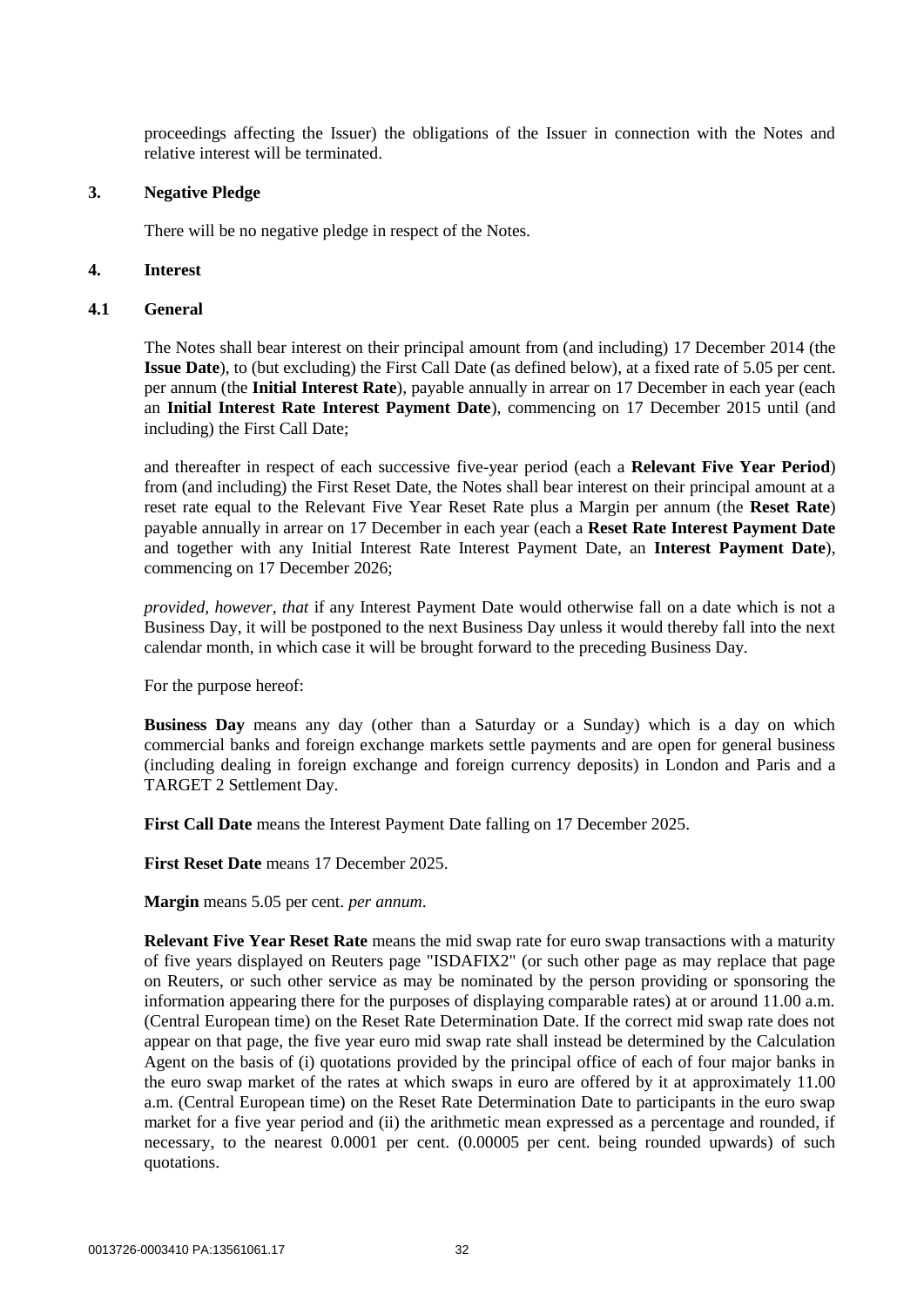**Reset Date** means the First Call Date, the fifth anniversary date of that date and each subsequent fifth anniversary of the previous fifth anniversary thereof.

**Reset Rate Determination Date** means, in respect of each Relevant Five Year Period, the second Business Day prior to the relevant Reset Date.

**TARGET 2 Settlement Day** means any day on which the TARGET 2 System is operating.

**TARGET 2 System** means the Trans-European Automated Real-Time Gross Settlement Express Transfer System or any successor thereto.

## **4.2 Interest Accrual**

The Notes will cease to bear interest from and including the due date for redemption unless payment of the principal in respect of the Notes is improperly withheld or refused on such date or unless default is otherwise made in respect of the payment. In such event, the Notes will continue to bear interest at the relevant rate as specified in this Condition [4](#page-32-0) on their remaining unpaid amount until the day on which all sums due in respect of the Notes up to that day are received by or on behalf of the relevant Noteholders.

## **4.3 Interest Amount**

The amount of interest payable on each Note and on each Interest Payment Date will be the product of the principal amount of such Note and the Initial Interest Rate or, as the case may be, the Reset Rate, multiplied by the Day Count Fraction and rounding the resulting figure, if necessary, to the nearest cent (half a cent being rounded upwards).

## **Day Count Fraction** means Actual/Actual (ICMA).

**Actual/Actual (ICMA)** means where the number of days in the relevant period from (and including) the most recent Interest Payment Date (or, if none, the Issue Date) to (but excluding) the relevant payment date (the Accrual Period) is equal to or shorter than the interest period during which the Accrual Period ends, the number of days in such Accrual Period divided by the number of days in such interest period.

# **4.4 Notifications, etc. to be final**

All notifications, opinions, determinations, certificates, calculations, quotations and decisions given, expressed, made or obtained for the purposes of the provisions of this Condition [4,](#page-32-0) by the Calculation Agent, will (in the absence of wilful default, bad faith or manifest error) be binding on the Issuer, the Calculation Agent, the Fiscal Agent and all Noteholders and (in the absence of wilful default, bad faith or manifest error) no liability to the Issuer or the Noteholders shall attach to the Calculation Agent in connection with the exercise or non-exercise by it of its powers, duties and discretions under this Condition.

# **4.5 Calculation Agent**

The Fiscal Agency Agreement provides that the Issuer may at any time terminate the appointment of the Calculation Agent and appoint a substitute Calculation Agent provided that so long as any of the Notes remain outstanding, there shall at all times be a Calculation Agent for the purposes of the Notes having a specified office in a major European city. In the event of the appointed office of any bank being unable or unwilling to continue to act as the Calculation Agent or failing duly to determine the Reset Rate and the interest amount for any Relevant Five Year Period, the Issuer shall appoint the European office of another leading bank engaged in the Euro-zone or London interbank market to act in its place. The Calculation Agent may not resign its duties or be removed without a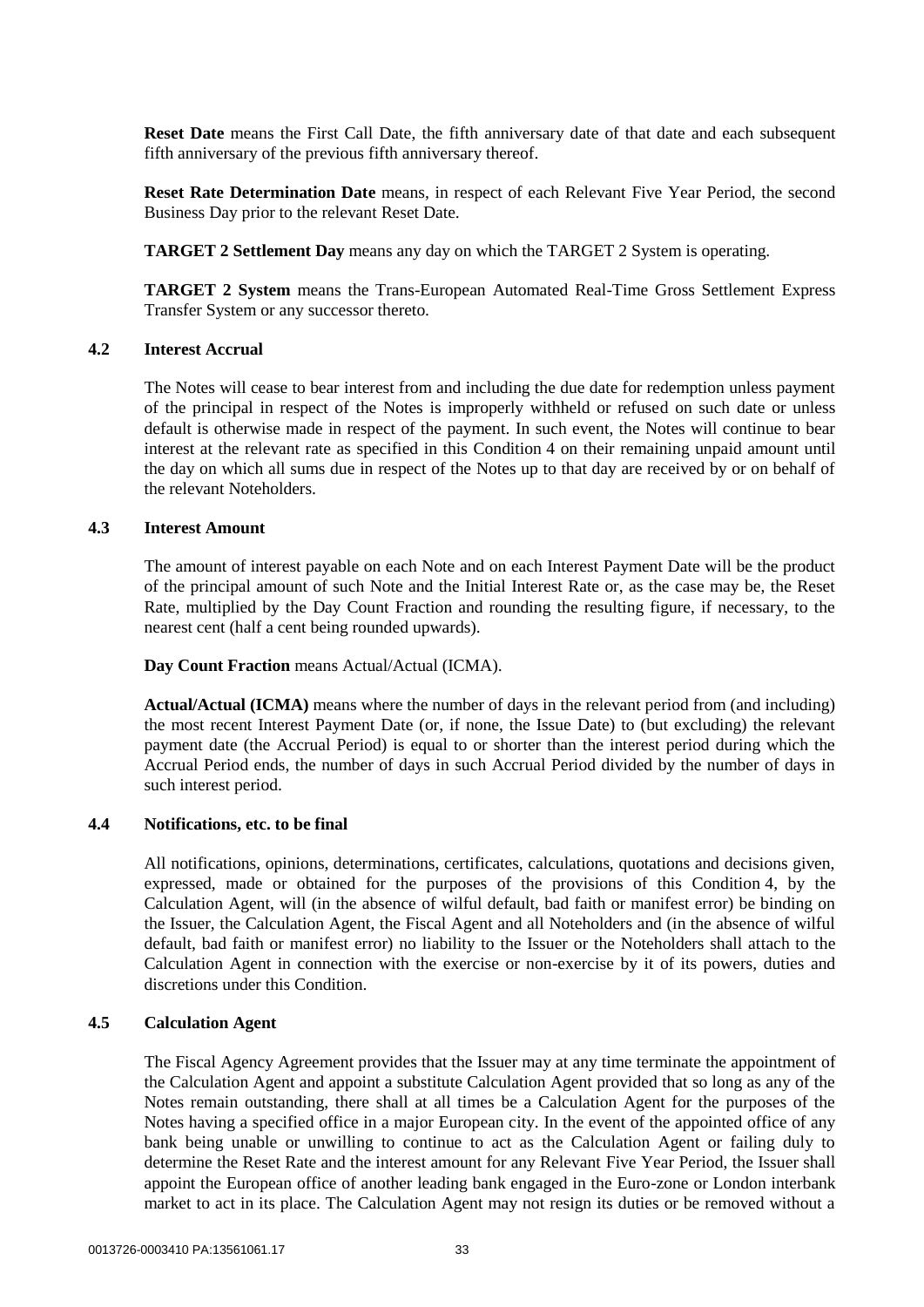successor having been appointed. The Calculation Agent shall act as an independent expert and not as agent for the Issuer or the Noteholders.

The Calculation Agent shall cause the Reset Rate, the Margin and the interest amount for each Relevant Five Year Period and the relevant Reset Rate Interest Payment Date to be notified to the Issuer, the Fiscal Agent (if different from the Calculation Agent) and each other Paying Agent (if any), to any stock exchange on which the Notes are at the relevant time listed and to the Noteholders as soon as possible after their determination.

Notice of any change of Calculation Agent or any change of specified office shall promptly be given as soon as reasonably practicable to the Noteholders in accordance with Condition [12](#page-47-0) and, so long as the Notes are listed on Euronext Paris and if the rules applicable to such stock exchange so require, to such stock exchange.

**Euro-zone** means the region comprised of member states of the European Union that adopt the single currency in accordance with the Treaty establishing the European Community as amended by the Treaty on European Union.

## **4.6 Interest Deferral**

On each Interest Payment Date, the Issuer shall pay interest on the Notes accrued to that date ending immediately prior to such Interest Payment Date, subject to the provisions of the following paragraphs. The interest to be paid will be calculated on the basis of the principal amount of the Notes.

## <span id="page-34-0"></span>*(i) Optional Interest Payment Dates*

On any Optional Interest Payment Date (as defined below), the Issuer may elect, by notice to (x) the Noteholders in accordance with Condition [12](#page-47-0) and (y) the Fiscal Agent pursuant to sub-paragraph [\(vi\) below,](#page-38-0) to defer payment of all (but not some only) of the interest accrued to that date, and the Issuer shall not have any obligation to make such payment and any failure to pay shall not constitute a default by the Issuer for any purpose, unless the Interest Payment Date constitutes a Compulsory Interest Payment Date (as defined below).

Any interest not paid on an Optional Interest Payment Date and deferred in accordance with this paragraph shall so long as the same remains outstanding constitute **Arrears of Interest** and shall be payable as outlined below. In the case of Notes exchanged in accordance with Condition [5.5](#page-40-0) or [5.6,](#page-41-0) Arrears of Interest (together with any Additional Interest Amount) (as defined below) accrued on the Notes originally issued will be transferred to, and assumed by the Issuer under, such exchanged Notes.

For the purposes of these Conditions, **Activation Date** means 17 December 2025.

## <span id="page-34-1"></span>*(ii) Mandatory Interest Deferral Dates*

Following the Activation Date, on any Mandatory Interest Deferral Date (as defined below), the Issuer will be obliged, by notice to (x) the Noteholders in accordance with Condition [12](#page-47-0) and (y) the Fiscal Agent pursuant to sub-paragraph [\(vi\) below,](#page-38-0) to defer payment of all (but not some only) of the interest accrued to that date, unless the Relevant Supervisory Authority consents for interest accrued in respect of the Notes during such Interest Period to be paid (to the extent the Relevant Supervisory Authority can give such consent in accordance with the Existing Regulations or the Future Capital Instruments Regulations as applicable and that such acceptance has not been withdrawn by the date of the relevant payment), in which case the relevant Interest Payment Date will not be a Mandatory Interest Deferral Date.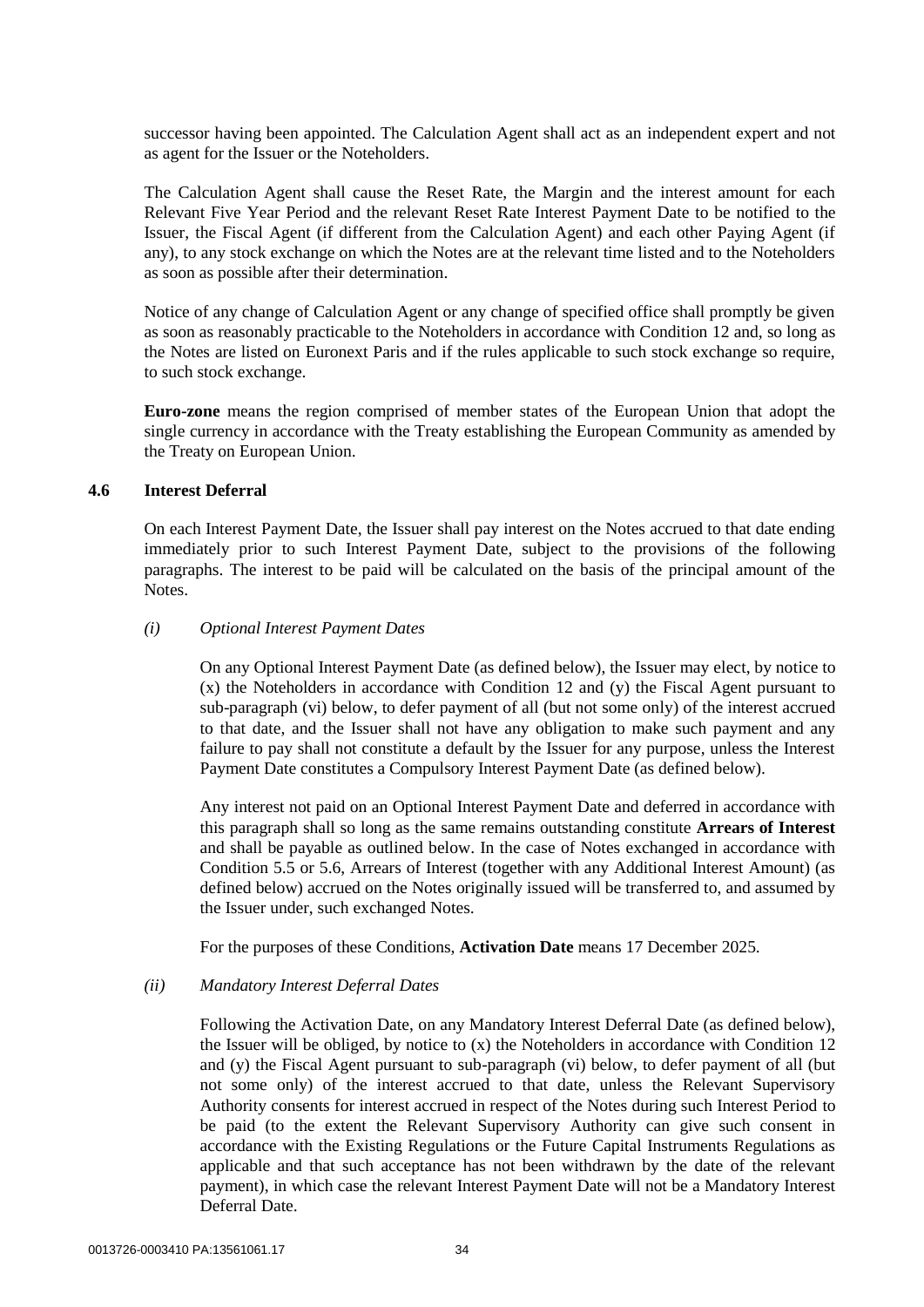Any interest not paid on a Mandatory Interest Deferral Date and deferred in accordance with this paragraph shall so long as the same remains outstanding constitute **Arrears of Interest** and shall be payable as outlined below. In the case of Notes exchanged in accordance with Condition [5.5](#page-40-0) or [5.6,](#page-41-0) Arrears of Interest (together with any Additional Interest Amount, as defined below) accrued on the Notes originally issued will be transferred to, and assumed by the Issuer under, such exchanged Notes.

## <span id="page-35-0"></span>*(iii) Compulsory Interest Payment Dates*

On each Compulsory Interest Payment Date, interest on the Notes accrued to that date shall be payable and may not be deferred.

## *(iv) Arrears of Interest*

Arrears of Interest (together with the corresponding Additional Interest Amount) may, subject to the fulfilment of the Conditions to Settlement, at the option of the Issuer, be paid in whole or in part at any time but all Arrears of Interest (together with the corresponding Additional Interest Amount) in respect of all Notes for the time being outstanding shall become due in full on whichever is the earliest of:

- (A) the next Interest Payment Date following a Compulsory Interest Payment Event, provided that such Compulsory Interest Payment Event has occurred since the most recent date of interest deferral in accordance with sub-paragraphs [\(i\)](#page-34-0) or [\(ii\) above;](#page-34-1) or
- (B) the date of any redemption of the Notes in accordance with the provisions relating to redemption of the Notes; or
- (C) the date upon which a judgment is made by a competent court for the judicial liquidation of the Issuer (*liquidation judiciaire*) or for the sale of the whole of the business (*cession totale de l'entreprise*) following an order of judicial reorganisation (*redressement judiciaire*) in respect of the Issuer or in the event of the liquidation of the Issuer for any other reason.

**Conditions to Settlement** are satisfied on any day with respect to any payment of Arrears of Interest and Additional Interest Amounts, if any, if (i) no Regulatory Deficiency has occurred and is continuing or would be caused by the payment of the Arrears of Interest, unless the Prior Approval of the Relevant Supervisory Authority has been given (to the extent such consent is required by, and may be given under, the Existing Regulations or Future Capital Instruments Regulations), and (ii) the Solvency II Directive has been implemented on or prior to such day, the Prior Approval of the Relevant Supervisory Authority has been given, but only to the extent that under the Future Capital Instruments Regulations such consent is required at the time in order for the Notes to qualify at least as "tier two" own funds regulatory capital (or, if different, whatever terminology is employed by the Future Capital Instruments Regulations) of the Issuer and/or the Group for the purposes of the determination of its regulatory capital.

Each amount of Arrears of Interest shall bear interest as if it constituted the nominal amount of the Notes at a rate which corresponds to the Rate of Interest from time to time applicable to the Notes and the amount of such interest (the **Additional Interest Amount**) with respect to Arrears of Interest shall be due and payable pursuant to this provision and shall be calculated by the Calculation Agent applying the Rate of Interest to the amount of the Arrears of Interest and otherwise *mutatis mutandis* as provided in the foregoing provisions hereof. The Additional Interest Amount accrued up to any Interest Payment Date shall be added, to the extent permitted by applicable law and for the purpose only of calculating the Additional Interest Amount accruing thereafter, to the amount of Arrears of Interest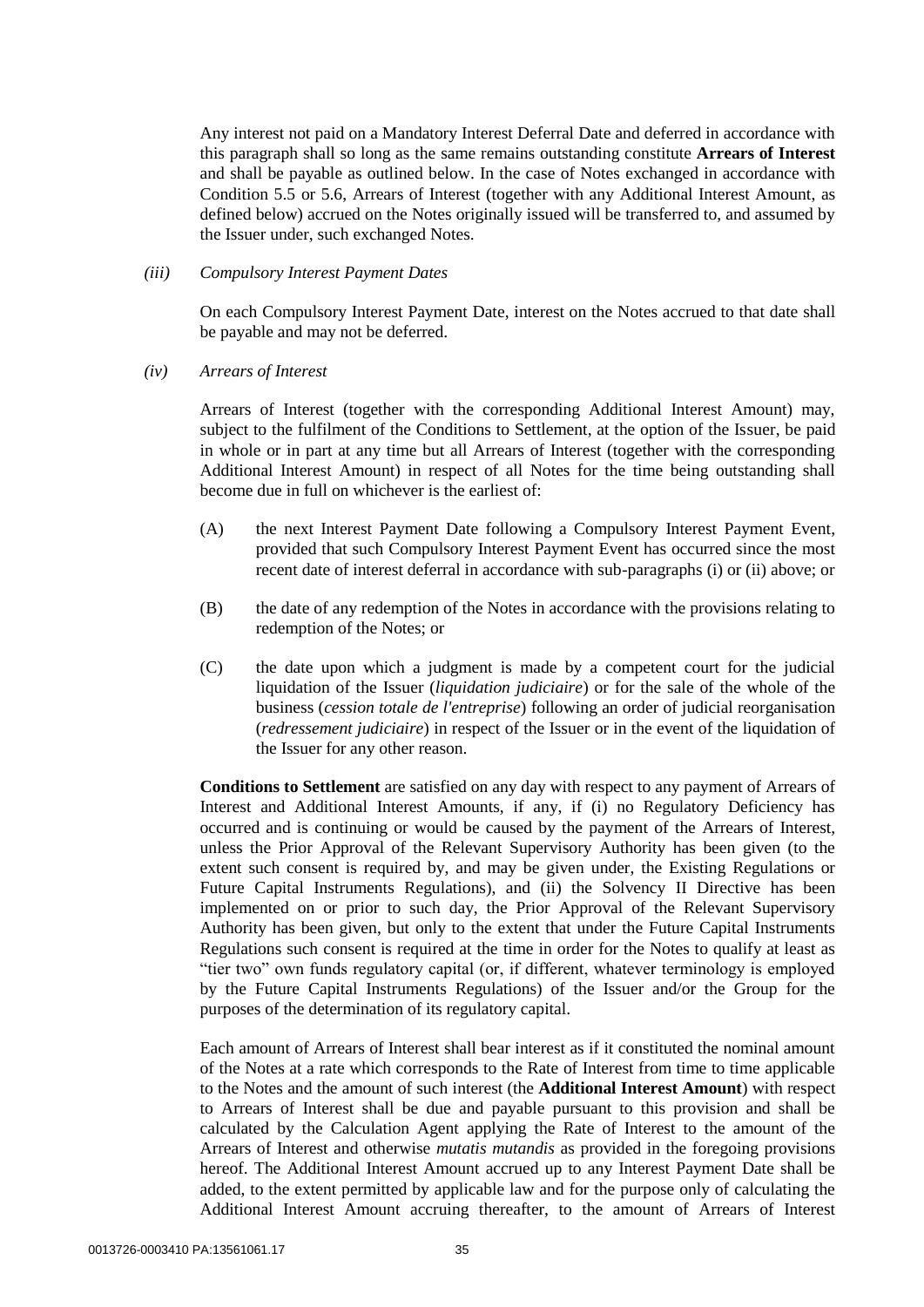remaining unpaid on such Interest Payment Date as if such amount constituted Arrears of Interest.

*(v) Definitions*

In this Condition [4.6](#page-34-0) and for the purposes of the Conditions:

**Compulsory Interest Payment Date** means each Interest Payment Date prior to which during a period of six months prior to such Interest Payment Date a Compulsory Interest Payment Event occurred; unless, after the Activation Date, such Interest Payment Date constitutes a Mandatory Interest Deferral Date.

**Compulsory Interest Payment Event** means any of the following events has occurred:

- (i) the Issuer has made a payment on any other Ordinary Subordinated Obligations, unless such payment was a mandatory payment under the terms of any such other Ordinary Subordinated Obligations of the Issuer;
- (ii) the Issuer has made a payment on any securities ranking junior to Ordinary Subordinated Obligations unless such payment was a mandatory payment under the terms of any such securities;
- (iii) the Issuer has redeemed, purchased or acquired any Ordinary Subordinated Obligations by any means unless such redemption, purchase or acquisition was a mandatory redemption, purchase or acquisition under the terms of any such securities;
- (iv) the Issuer has redeemed, purchased or acquired any securities ranking junior to Ordinary Subordinated Obligations (including any partial prepayment of such securities) by any means unless such redemption, purchase or acquisition was a mandatory redemption, purchase or acquisition under the terms of any such securities;
- (v) the Issuer has for the current fiscal year allocated to insurance contracts a Beneficiary Participation which amounts to more than 90%.

**Beneficiary Participation** means, with respect to a given fiscal year, the ratio of (i) the Allocated Investments Income to (ii) the Total Investments Net Income.

**Allocated Investments Income** means, with respect to a given fiscal year, the amount of financial income allocated to all insurance contracts entered into by the Issuer, being the gross amount of the item "Investment income" (*Produits des placements*) less the total constituted by the gross amounts of items "Investment charges" (*Charges des placements*) and "Transferred investments' income" (*Produits de placements transférés*) and the net amount of item "Technical result of life insurance" (*Résultat technique de l'assurance vie*), all as they appear in the Issuer's annual statutory profit and loss accounts.

Total Investments Net Income means, with respect to a given fiscal year, the gross amount of the item "Investments income" (*Produits des placements*) less the amount of the item "Investments charges" (*Charges des placements*), all as they appear in the Issuer's annual statutory profit and loss accounts.

**Existing Regulations** means, from the Issue Date to the date of implementation of Future Capital Instruments Regulations, the solvency margin, capital adequacy regulations or any other regulatory capital rules (including the guidelines and recommendations of the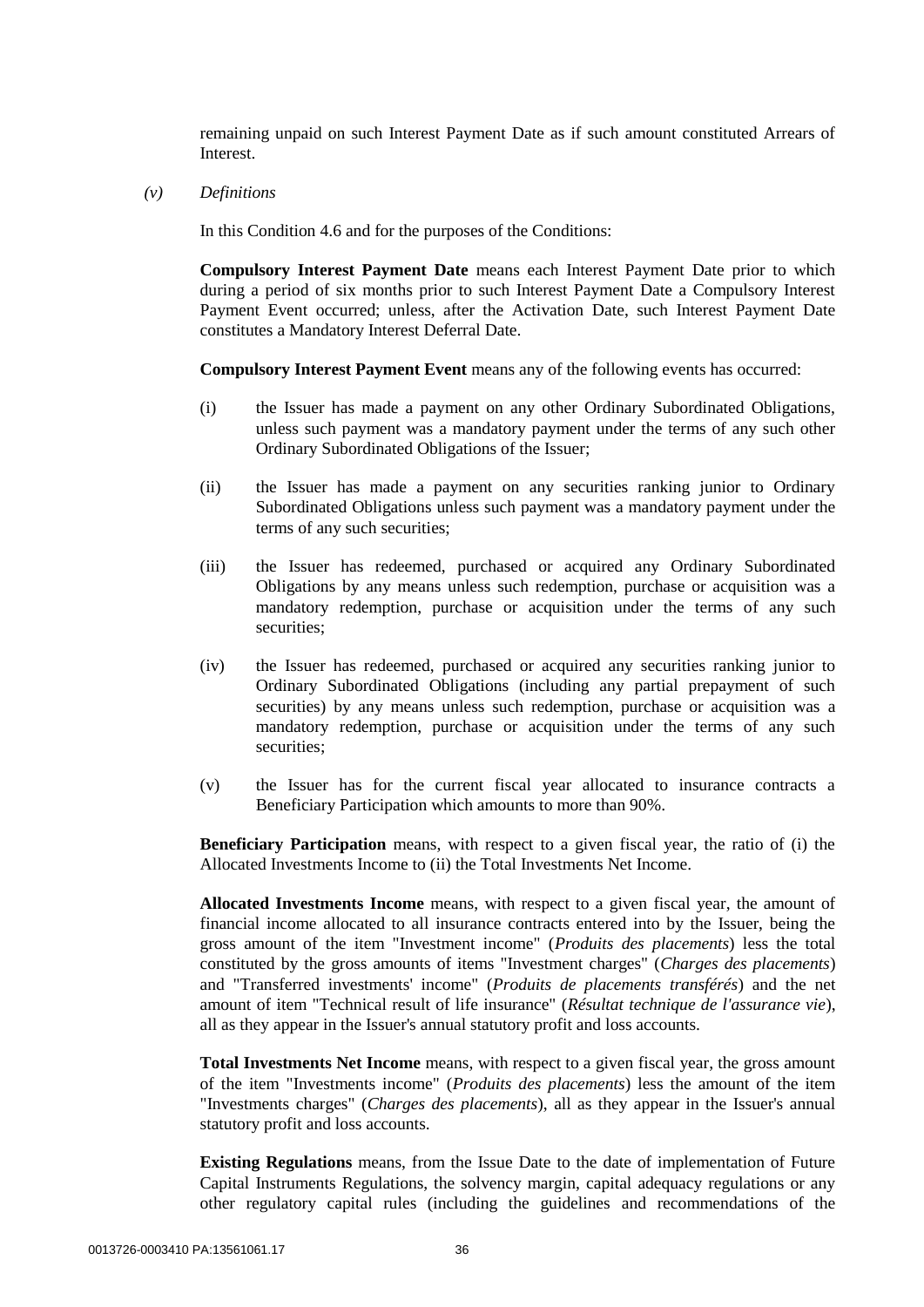European Insurance and Occupational Pensions Authority, the official application or interpretation of the Relevant Supervisory Authority and any applicable decision of any court or tribunal) then in effect in France (or if the Issuer becomes domiciled in a jurisdiction other than France, such other jurisdiction) and/or any other relevant jurisdiction as applied and construed by the Relevant Supervisory Authority and applicable to the Issuer and/or the Group.

**Future Capital Instruments Regulations** means the solvency margin or capital adequacy regulations which may be introduced after the Issue Date into France in relation to the Solvency II Directive (or if the Issuer and/or the Group becomes domiciled in a jurisdiction other than France, such other jurisdiction) and applicable to the Issuer and/or the Group (including the guidelines and recommendations of the European Insurance and Occupational Pensions Authority, the official application or interpretation of the Relevant Supervisory Authority and any applicable decision of any court or tribunal), which would lay down the requirements to be fulfilled by financial instruments for inclusion in at least "tier two" own funds regulatory capital (or, if different, whatever terminology may be retained), including any grandfathering provision thereof, for single solvency and group solvency purposes of the Issuer. For the avoidance of doubt, Applicable Supervisory Regulations include, without limitation, any future implementing measures of the Solvency II Directive in France (or if the Issuer becomes domiciled in a jurisdiction other than France, such other jurisdiction).

**Group** shall mean the Issuer, together with its fully consolidated subsidiaries taken as a whole.

**Mandatory Interest Deferral Date** means each Interest Payment Date occurring after the Activation Date in respect of which the Noteholders and the Principal Paying Agent have received written notice from the Issuer pursuant to sub-paragraph [\(vi\) below](#page-38-0) confirming that (i) a Regulatory Deficiency has occurred and such Regulatory Deficiency is continuing on such Interest Payment Date or (ii) the payment of such interest would in itself cause a Regulatory Deficiency.

**Optional Interest Payment Date** means any Interest Payment Date other than a Compulsory Interest Payment Date or, after the Activation Date, other than a Mandatory Interest Deferral Date.

**Prior Approval of the Relevant Supervisory Authority** means the prior written approval of the Relevant Supervisory Authority, if such approval is required at the time under any Existing Regulations or any Future Capital Instruments Regulations, and provided that such approval has not been withdrawn by the date set for redemption, exchange, variation or payment, as the case may be.

#### **Regulatory Deficiency** means:

- (i) before the implementation of the Solvency II Directive, the consolidated solvency margin of the Issuer and/or the Group falls below 100 per cent. of the required consolidated solvency margin or any applicable solvency margin or capital adequacy levels as applicable under Existing Regulations; or
- (ii) following the implementation of the Solvency II Directive, the own funds regulatory capital (or whatever the terminology employed by Future Capital Instruments Regulations) of the Issuer and/or the Group is not sufficient to cover its capital requirements (or whatever the terminology employed by Future Capital Instruments Regulations) and a deferral of interest is required under Future Capital Instruments Regulations; or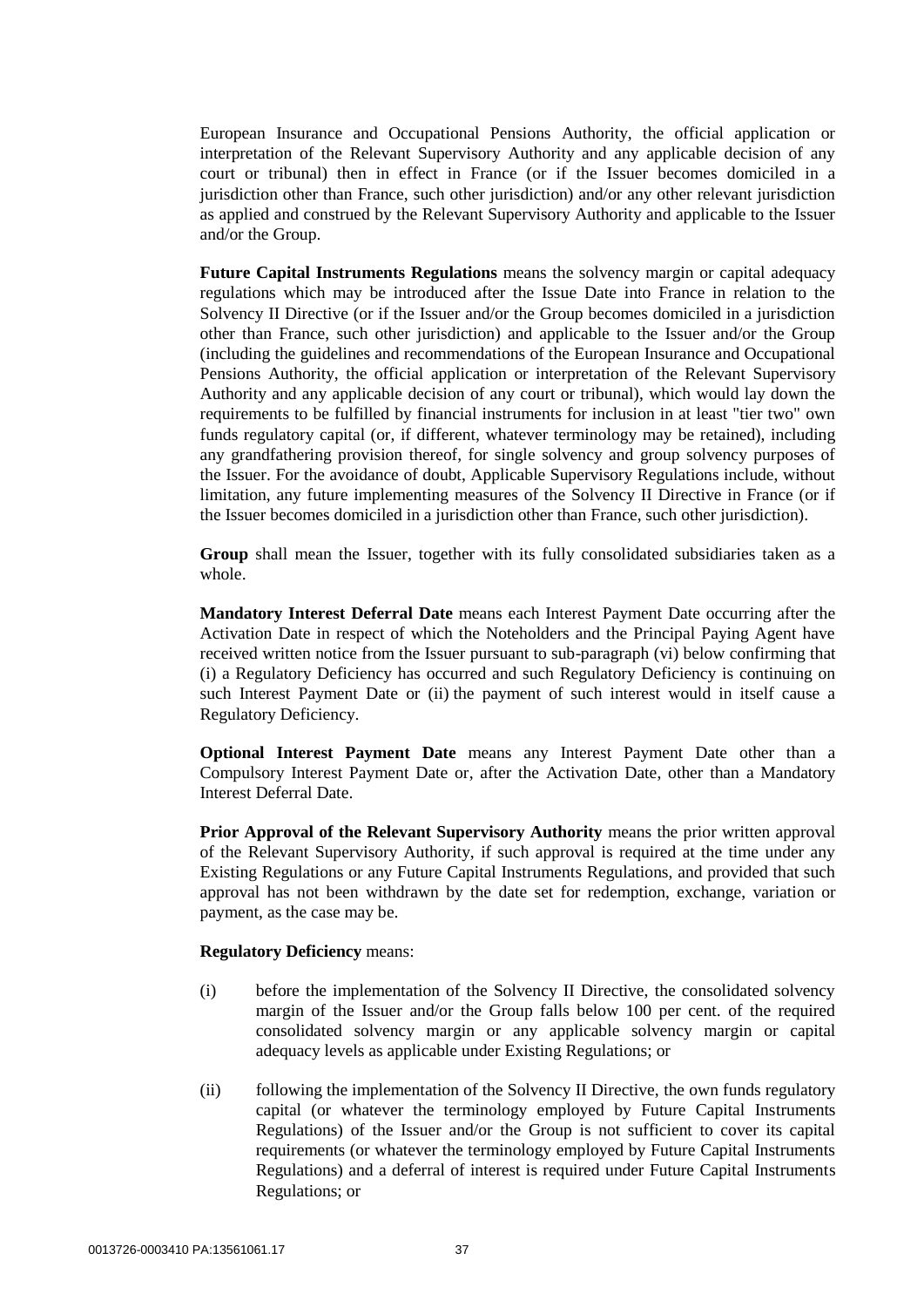(iii) the Relevant Supervisory Authority has notified the Issuer that it has determined, in view of the financial condition of the Issuer, that in accordance with applicable regulations at such time, the Issuer must take specified action in relation to payments of principal and interest under the Notes.

**Relevant Supervisory Authority** means any relevant regulator having jurisdiction over the Issuer and/or the Group, in the event that the Issuer and/or the Group is required to comply with certain applicable solvency margins or capital adequacy levels. The current Relevant Supervisory Authority is the *Autorité de Contrôle Prudentiel et de Résolution* (the **ACPR**).

**Solvency II Directive** means Directive 2009/138/EC of the European Union of 25 November 2009 on the taking-up and pursuit of the business of insurance and reinsurance (Solvency II) as amended from time to time, the further legislative acts of the European Union enacted in relation thereto and the French legislation implementing the same.

<span id="page-38-0"></span>*(vi) Notice of Deferral and Payment of Arrears of Interest*

The Issuer shall give not less than five (5) nor more than thirty (30) Business Days' prior notice to the Noteholders in accordance with Condition [12](#page-47-0) and to the Fiscal Agent:

- (A) of any Optional Interest Payment Date on which the Issuer elects to defer interest as provided in sub-paragrap[h \(i\) above;](#page-34-1)
- (B) of any Mandatory Interest Deferral Date and specifying that interest will not be paid due to a Regulatory Deficiency continuing on the next Interest Payment Date, provided that if the Regulatory Deficiency occurs less than five (5) Business Days before such Interest Payment Date, the Issuer shall give notice of the interest deferral as soon as practicable under the circumstances before such Mandatory Interest Deferral Date; and
- (C) of any date upon which amounts in respect of Arrears of Interest and/or Additional Interest Amounts shall become due and payable.

So long as the Notes are listed on the regulated market of Euronext Paris and the rules of such stock exchange so require, notice of any such deferral or suspension shall also be given as soon as reasonably practicable to such stock exchange.

*(vii) Partial Payment of Arrears of Interest and Additional Interest Amounts*

If amounts in respect of Arrears of Interest and Additional Interest Amounts are paid in part:

- (A) all unpaid amounts of Arrears of Interest shall be payable before any Additional Interest Amounts;
- (B) Arrears of Interest accrued for any period shall not be payable until full payment has been made of all Arrears of Interest that have accrued during any earlier period and the order of payment of Additional Interest Amounts shall follow that of the Arrears of Interest to which they relate; and
- (C) the amount of Arrears of Interest or Additional Interest Amounts payable in respect of any Note in respect of any period, shall be *pro rata* to the total amount of all unpaid Arrears of Interest or, as the case may be, Additional Interest Amounts accrued in respect of that period to the date of payment.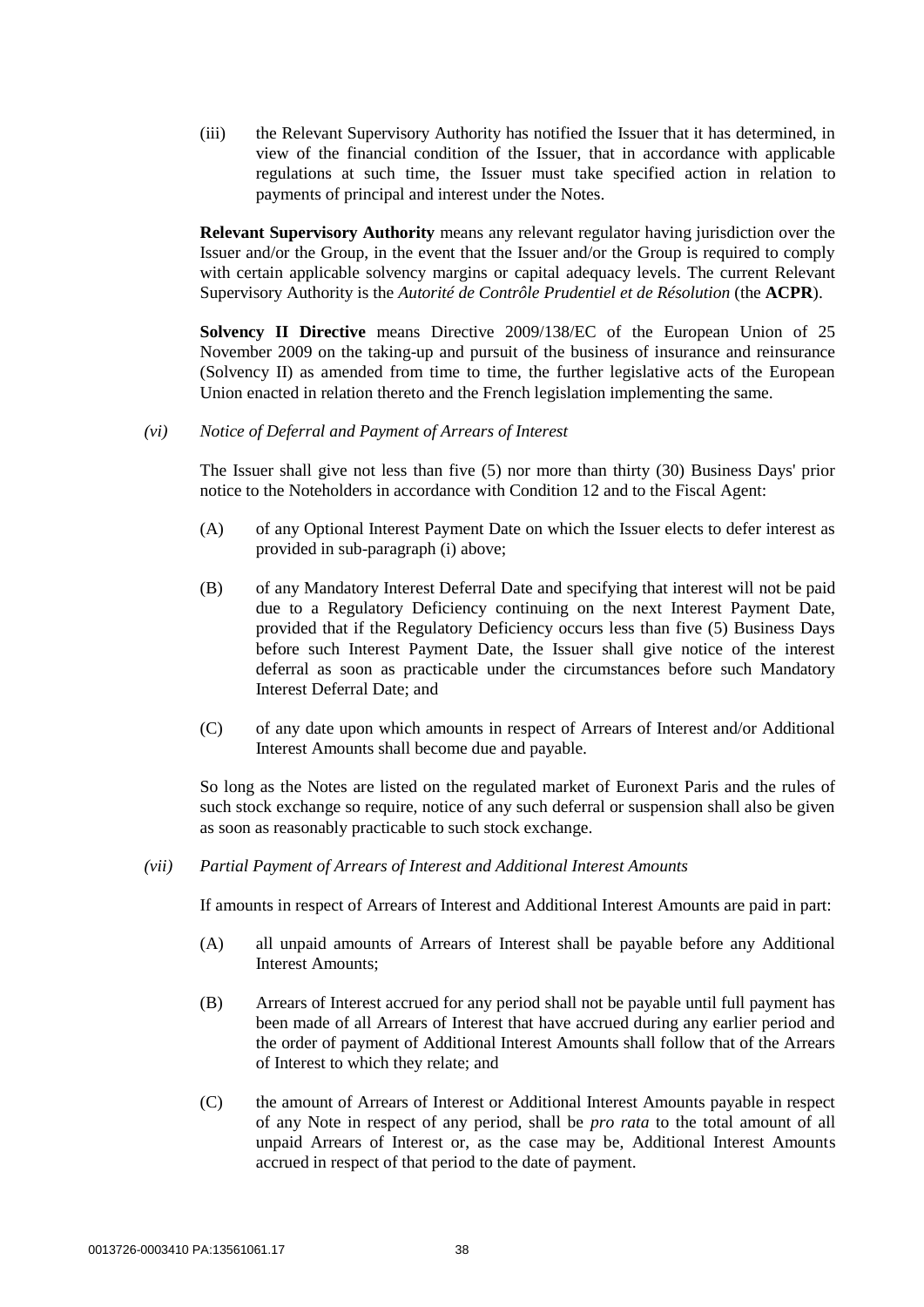### <span id="page-39-0"></span>**5. Redemption and Purchase**

The Notes may not be redeemed otherwise than in accordance with this Condition.

#### **5.1 General provisions**

The Notes are undated obligations of the Issuer and have no fixed maturity date, but may be redeemed at the option of the Issuer under certain circumstances as set out below.

### **5.2 Optional Redemption from the First Call Date**

The Issuer may, subject to the Prior Approval of the Relevant Supervisory Authority, subject to having given not more than 45 nor less than 30 days' prior notice to the Noteholders in accordance with Condition [12](#page-47-0) (which notice shall be irrevocable), redeem the Notes in whole, but not in part, at their principal amount, together with all interest accrued (including Arrears of Interest and any Additional Interest Amount) to the date fixed for redemption on the First Call Date or on any Reset Date falling thereafter.

### **5.3 Redemption for Taxation Reasons**

- (1) If, at any time, by reason of a change in any French law or regulation, or any change in the official application or interpretation thereof, becoming effective after the Issue Date, the Issuer would, on the occasion of the next payment of principal or interest due in respect of the Notes, not be able to make such payment without having to pay Additional Amounts as specified in Condition [7](#page-44-0) (a **Gross-Up Event**), the Issuer may, at any time (except during the Restricted Period (as defined below)), subject to the Prior Approval of the Relevant Supervisory Authority, subject to having given not more than 45 nor less than 30 days' prior notice to the Noteholders in accordance with Condition [12](#page-47-0) (which notice shall be irrevocable), redeem the Notes in whole, but not in part, at their principal amount, together with all interest accrued (including Arrears of Interest and any Additional Interest Amount) to the date fixed for redemption, provided that the due date for redemption shall be no earlier than the latest practicable Interest Payment Date on which the Issuer could make payment of principal or interest without withholding for French taxes.
- (2) If, the Issuer would on the next payment of principal or interest in respect of the Notes be obliged to pay Additional Amounts as specified under Condition [7](#page-44-0) and the Issuer would be prevented by French law from making payment to the Noteholders of the full amount then due and payable, notwithstanding the undertaking to pay Additional Amounts contained in Condition [7,](#page-44-0) then the Issuer shall forthwith give notice of such fact to the Fiscal Agent and the Issuer shall, subject to the Prior Approval of the Relevant Supervisory Authority and upon giving not less than 7 days' prior notice to the Noteholders in accordance with Condition [12](#page-47-0) (which notice shall be irrevocable), redeem the Notes in whole, but not in part, at their principal amount, together with all interest accrued (including Arrears of Interest and any Additional Interest Amount) to the date fixed for redemption on the latest practicable date on which the Issuer could make payment of the full amount of principal or interest payable in respect of the Notes or, if such date is past, as soon as practicable thereafter.
- (3) If, an opinion of a recognised law firm of international standing has been delivered to the Issuer and the Fiscal Agent, stating that by reason of a change in French law or regulation, or any change in the official application or interpretation of such law, becoming effective after the Issue Date, the tax regime of any payments under the Notes is modified and such modification results in payments of interest payable by the Issuer in respect of the Notes being no longer deductible in whole or in part (a **Tax Deductibility Event**), so long as this cannot be avoided by the Issuer taking reasonable measures available to it at the time, the Issuer may at any time (except during the Restricted Period), subject to the Prior Approval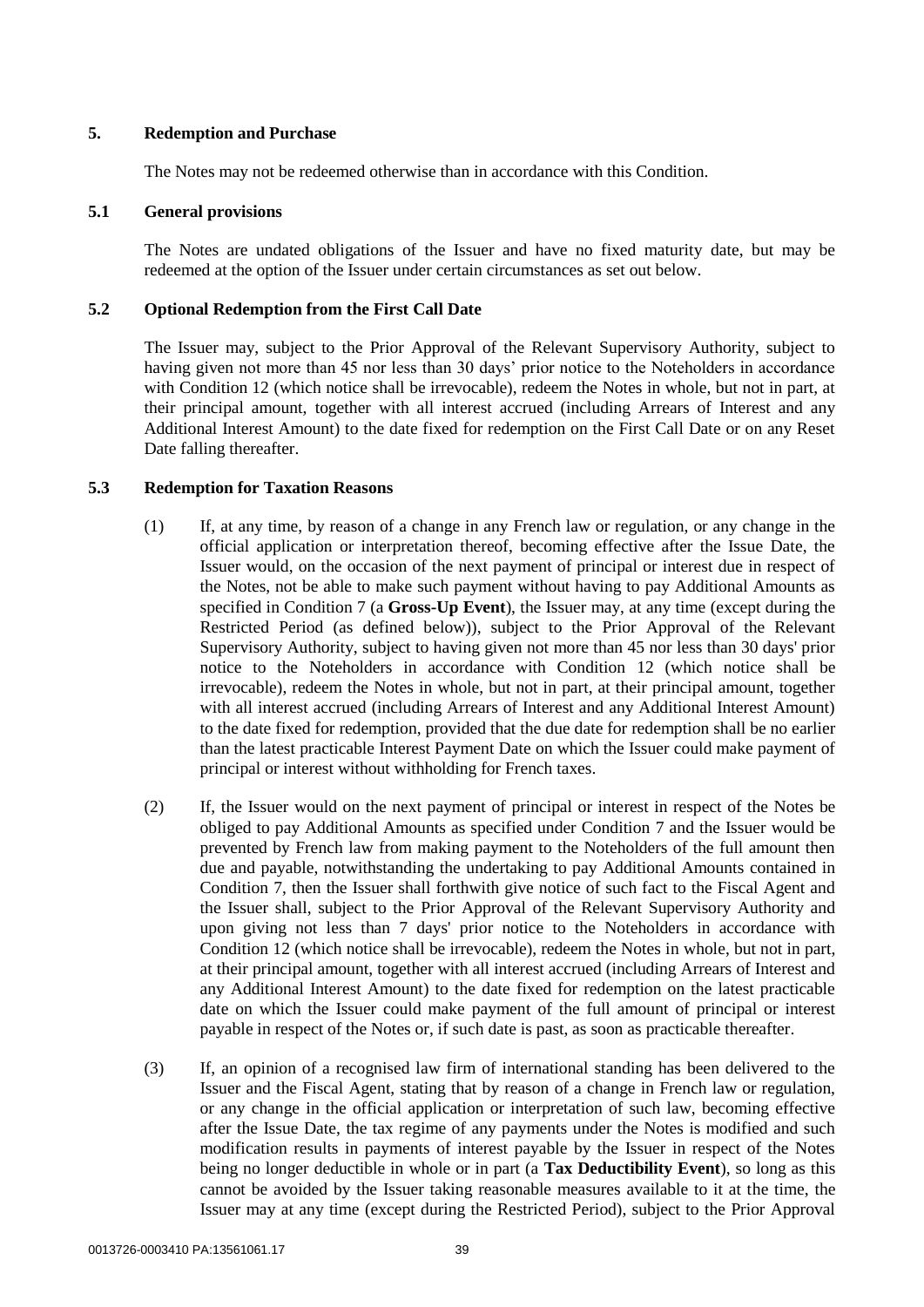of the Relevant Supervisory Authority, redeem the Notes in whole, but not in part, at their principal amount together with all interest accrued (including Arrears of Interest and any Additional Interest Amount) to the date fixed for redemption, on the latest practicable date on which the Issuer could make such payment with interest payable being tax deductible in France or, if such date is past, as soon as practicable thereafter. The Issuer shall give the Fiscal Agent notice of any such redemption not less than 30 nor more than 45 days before the date fixed for redemption and the Fiscal Agent shall promptly thereafter publish a notice of redemption in accordance with Condition [12.](#page-47-0)

For the purposes of these Conditions, **Restricted Period** means the period starting on (and including) 18 December 2025 and ending on (and including) 16 December 2030.

#### <span id="page-40-0"></span>**5.4 Optional Redemption for Regulatory Reasons**

If at any time, the Issuer determines that a Regulatory Event has occurred with respect to the Notes on or after the Issue Date, the Issuer may, at any time (except during the Restricted Period), subject to the Prior Approval of the Relevant Supervisory Authority, redeem the Notes in whole, but not in part, subject to having given not more than 45 nor less than 30 days' prior notice to the Noteholders in accordance with Condition [12,](#page-47-0) at their principal amount plus any accrued interest (including Arrears of Interest and any Additional Interest Amount) to the date fixed for redemption.

For the purpose of this Condition [5.4](#page-40-0) and Condition [5.5 below,](#page-40-1) **Regulatory Event** means that after the Issue Date, the Issuer (i) is subject to consolidated regulatory supervision by the Relevant Supervisory Authority, and (ii) is not permitted to treat the aggregate net proceeds of such Notes that are outstanding as eligible for the purpose of the determination of the solvency margin or capital adequacy levels of the Issuer and/or Group as at least "tier two" own funds regulatory capital (or, if different, whatever terminology is employed by the Existing Regulations or the Future Capital Instruments Regulations as applicable, including any grandfathering provision thereof), except as a result of the application of the limits on inclusion of such securities in the regulatory capital.

#### <span id="page-40-1"></span>**5.5 Exchange and/or Variation for Regulatory Reasons**

If at any time the Issuer determines that a Regulatory Event has occurred on or after the Issue Date, the Issuer may, as an alternative to Condition [5.4 above,](#page-40-0) at any time without the consent of the Noteholders, (i) exchange the Notes for new notes replacing the Notes (the **Exchanged Notes**), or (ii) vary the terms of the Notes (the **Varied Notes**), so that in either case the aggregate nominal amount of the Exchanged Notes or Varied Notes (as the case may be) is treated under Existing Regulations (including, for the avoidance of doubt, for the purpose of compliance with any grandfathering provisions thereof) or Future Capital Instruments Regulations as at least "tier two" own funds regulatory capital (or whatever the terminology employed by Future Capital Instruments Regulations) of the Issuer and/or the Group for the purposes of the determination of the Issuer's regulatory capital. Any such exchange or variation is subject to the following conditions:

- <span id="page-40-2"></span>(i) the Issuer giving not less than 30 nor more than 45 days' notice to the Noteholders in accordance with Condition [12;](#page-47-0)
- (ii) the Prior Approval of the Relevant Supervisory Authority being obtained;
- (iii) the Issuer complying with the rules of any stock exchange (or any other relevant authority) on which the Notes are for the time being listed or admitted to trading, and (for so long as the rules of such exchange require) the publication of any appropriate supplement, listing particulars or offering circular in connection therewith, and the Exchanged or Varied Notes continue to be listed or admitted on the same stock exchange as the Notes if they were listed immediately prior to the relevant exchange and/or variation;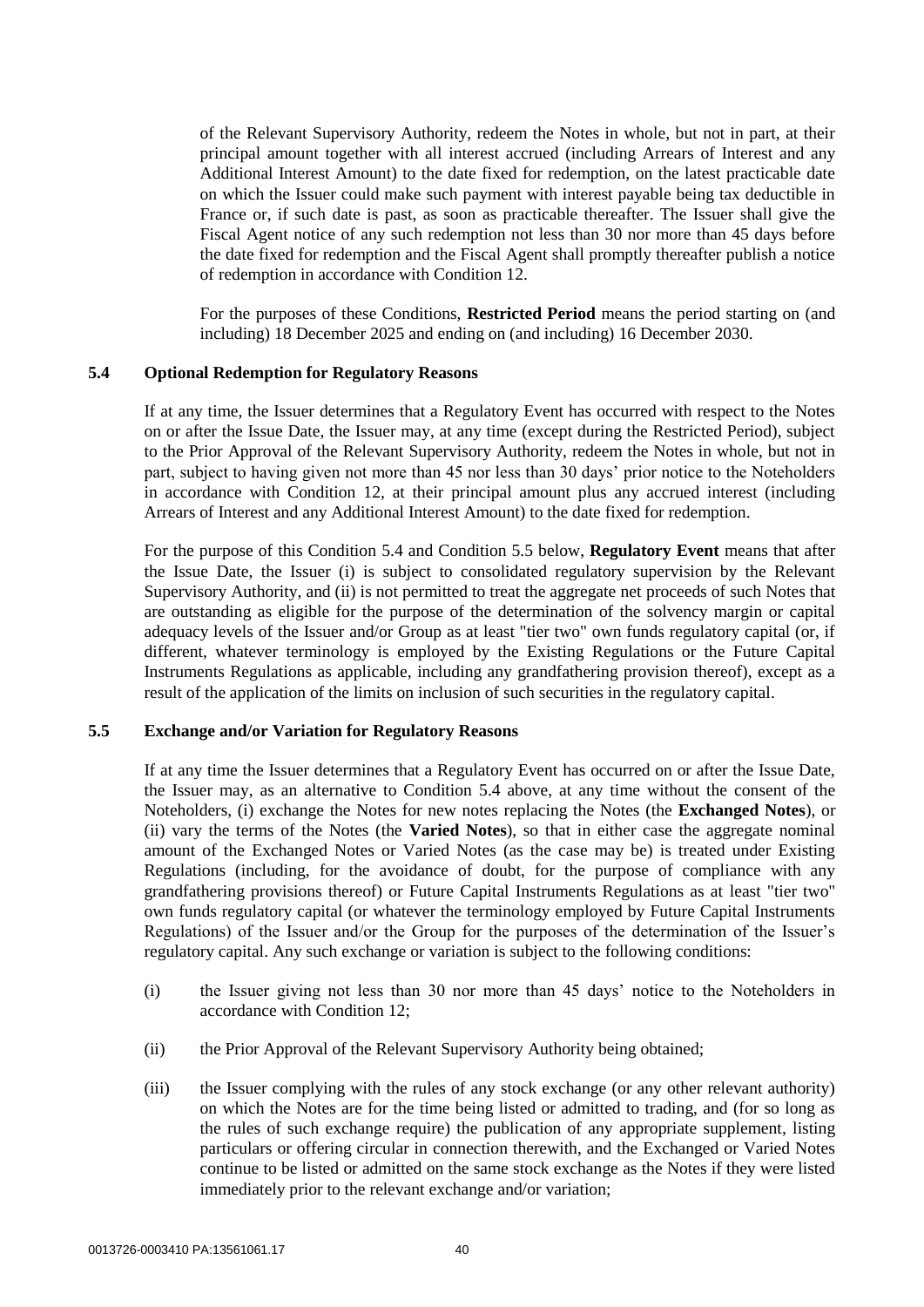- <span id="page-41-0"></span>(iv) the Exchanged Notes or Varied Notes should maintain the same ranking in liquidation, same interest rate and interest payment dates; same First Call Date and early redemption rights (provided that the relevant exchange or variation may not itself trigger any early redemption right); same rights to accrued or Arrears of Interest; same rights to principal and interest without any additional principal loss absorption via a write-down or conversion into ordinary shares of the principal amount; if publicly rated by the Rating Agency immediately prior to such exchange and/or variation, at least the same credit rating by the Rating Agency as compared to the relevant rating immediately prior to such exchange and/or variation (as determined by the Issuer using reasonable measures available to it including discussions with the Rating Agency to the extent practicable);
- <span id="page-41-3"></span>(v) the terms of the exchange or variation not being prejudicial to the interests of the Noteholders, including compliance with [\(iv\) above,](#page-41-0) as certified to the benefit of the Noteholders by a director of the Issuer, having consulted with an independent investment bank of international standing (for the avoidance of doubt the Fiscal Agent shall accept the certificates of the Issuer as sufficient evidence of the occurrence of a Regulatory Event and that such exchange or variation to the terms of the Notes are not prejudicial to the interest of the Noteholders); and
- <span id="page-41-2"></span>(vi) the issue of legal opinions addressed to the Fiscal Agent for the benefit of the Noteholders from one or more international law firms of good reputation confirming (x) that, in respect of French law, the Issuer has capacity to assume all rights and obligations under the Exchanged Notes or Varied Notes and has obtained all necessary corporate or governmental authorisation to assume all such rights and obligations and (y) in respect of English law, the legality, validity and enforceability of the Exchanged Notes or Varied Notes.

Any such exchange or variation shall be binding on the Noteholders and shall be notified to them in accordance with Condition [12](#page-47-0) as soon as practicable thereafter.

For the purposes of this Condition, **Rating Agency** means Standard & Poor's Ratings Services (**Standard & Poor's**) or any successor thereto.

### <span id="page-41-1"></span>**5.6 Optional Redemption, Exchange or Variation for Rating Reasons**

(i) Optional Redemption for Rating Reasons

If at any time the Issuer determines that a Rating Methodology Event has occurred with respect to the Notes, such Notes will, subject to the Prior Approval of the Relevant Supervisory Authority, be redeemable in whole, but not in part, at the option of the Issuer at any time (except during the Restricted Period), having given not less than 30 nor more than 45 days' notice to the Noteholders in accordance with Condition [12](#page-47-0) at their principal amount plus any accrued interest (including Arrears of Interest and any Additional Interest Amount) to the date fixed for redemption.

(ii) Exchange and/or variation for Rating Reasons

If at any time the Issuer determines that a Rating Methodology Event has occurred with respect to the Notes on or after the Issue Date, the Issuer may, as an alternative to paragraph [\(i\) above,](#page-41-1) at any time, without the consent of the Noteholders, (a) at its full discretion, and subject to the approval of the Relevant Supervisory Authority, vary the terms of all (but not some only) of the Notes so that the terms of the Notes include an amended Activation Date, such date being earlier than the First Call Date and as specified by the Issuer in the notice provided to the Noteholders pursuant to Condition [12,](#page-47-0) or (b) exchange the Notes for **Exchanged Notes**, or (c) vary the terms of the Notes (the **Varied Notes**) so as to cure such Rating Methodology Event, subject to and in accordance with, in case of (b)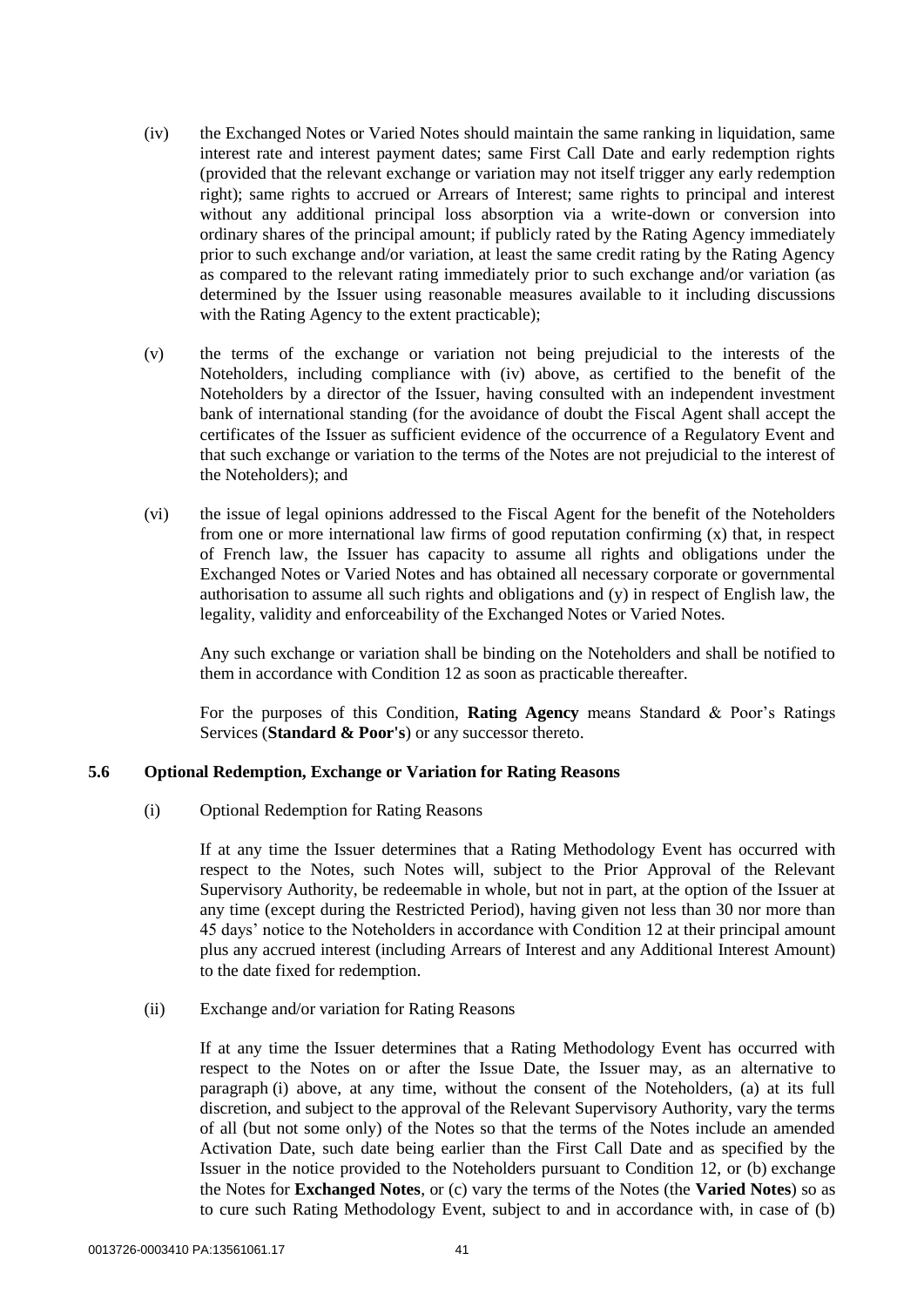and (c) above, the conditions set out in sub-paragraphs [5.5\(i\)](#page-40-2) to [\(vi\) above,](#page-41-2) which shall apply *mutatis mutandis* with respect to such Rating Methodology Event.

Any such exchange or variation shall be binding on the Noteholders and shall be notified to them in accordance with Condition [12](#page-47-0) as soon as practicable thereafter.

For the purposes of this Condition, a **Rating Methodology Event** will be deemed to occur upon a change in the methodology of the Rating Agency (as defined above) (or in the interpretation of such methodology) as a result of which the equity content assigned by the Rating Agency to the Notes is, in the reasonable opinion of the Issuer, materially reduced when compared to the equity content assigned by the Rating Agency at or around the Issue Date.

### <span id="page-42-0"></span>**5.7 Automatic Disapplication for Regulatory Reasons**

In the event that the option of the Issuer, to the extent exercisable prior to fifth anniversary of the Issue Date or at any time thereafter (i) to redeem the Notes for tax reasons or further to the occurrence of a Regulatory Event or a Rating Methodology Event or (ii) to exchange the Notes or vary the terms of the Notes further to the occurrence of a Regulatory Event or a Rating Methodology Event, would prevent at any time, the Notes from being treated under the Future Capital Instruments Regulations (excluding, for the avoidance of doubt, for the purpose of compliance with any grandfathering provisions thereof) as at least "tier two" own funds regulatory capital (or, if different, whatever terminology is employed by the Future Capital Instruments Regulations) of the Issuer and/or the Group for the purposes of the determination of the Issuer's solvency margin or regulatory capital, the terms of the Notes shall on and from the Activation Date automatically be varied by the Issuer so as to exclude any feature relating to such option for such time that it prevents the Notes from being treated under the Future Capital Instruments Regulations as at least "tier two" own funds regulatory capital (or, if different, whatever terminology is employed by the Future Capital Instruments Regulations) of the Issuer and/or the Group for the purposes of the determination of the Issuer's solvency margin or regulatory capital. In any such event: (a) the Prior Approval of the Relevant Supervisory Authority will be obtained, if such approval is required at the time, and (b) notice will be given to Noteholders in compliance with the rules of the relevant stock exchange. However, sub-paragraph[s \(v\)](#page-41-3) and [\(vi\)](#page-41-2) of Condition [5.5 above](#page-40-1) will not apply to such variation.

### **5.8 Purchases**

The Issuer or any of its affiliated entities may at any time, subject to the Prior Approval of the Relevant Supervisory Authority, purchase Notes (provided that all unmatured Coupons and Talons relating thereto are purchased therewith) in the open market or otherwise at any price. Notes so purchased by the Issuer may be (i) held and resold in accordance with Articles L.213-1-A and D.213-1-A of the French *Code monétaire et financier* for the purpose of enhancing the liquidity of the Notes or (ii) cancelled in accordance with Article L.228-74 of the French *Code de commerce*.

#### **5.9 Cancellation**

All Notes which are purchased for cancellation by the Issuer pursuant to this Condition [5](#page-39-0) will forthwith be cancelled (together with all unmatured Coupons and Talons attached thereto or surrendered therewith).

Any Notes so cancelled may not be resold and the obligations of the Issuer in respect of any such Notes shall be discharged.

#### **5.10 Conditions to Redemption**

Any redemption of the Notes is subject to the conditions (amongst others as described herein) that (i) no Regulatory Deficiency has occurred and is continuing on the date due for redemption or (ii) such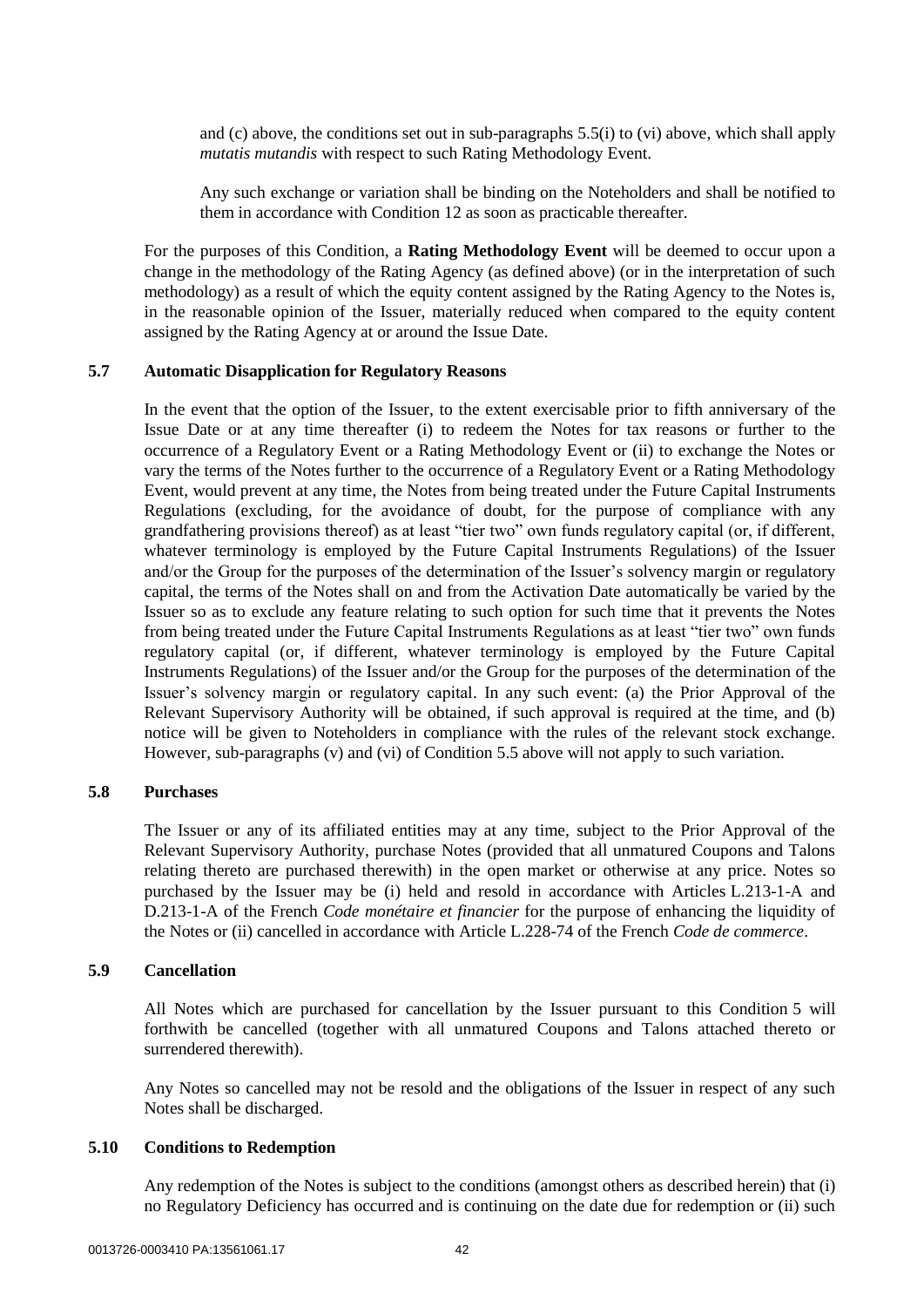redemption would not itself cause a Regulatory Deficiency, in each case unless the Issuer has obtained the Prior Approval of the Relevant Supervisory Authority.

Should a Regulatory Deficiency occur after a notice for redemption has been made to the Noteholders, such redemption notice would become automatically void and notice thereof would be made promptly by the Issuer in accordance with Condition [12.](#page-47-0)

#### <span id="page-43-2"></span><span id="page-43-0"></span>**6. Payments and Exchanges of Talons**

#### **6.1 Payments in respect of Notes**

Payments of principal and interest in respect of each Note will be made against presentation and surrender (or, in the case of part payment only, endorsement) of the Note, except that payments of interest due on an Interest Payment Date will be made against presentation and surrender (or, in the case of part payment only, endorsement) of the relevant Coupon, in each case at the specified office outside the United States of any of the Paying Agents.

#### **6.2 Method of Payment**

Payments of principal, interest (including, for the avoidance of doubt, any Additional Interest Amounts) and other amounts in respect of the Notes will be made in the manner provided in Condition [6.1](#page-43-0) in Euro, by credit or transfer to an account denominated in Euro (or any other account to which Euro may be credited or transferred) specified by the payee in a country within the TARGET2 System. Such payments shall be made to, or to the order of, the Fiscal Agent for the benefit of the Noteholders and all payments so made will be an effective discharge of the Issuer and the Fiscal Agent, as the case may be, in respect of such payment.

None of the Issuer, the Fiscal Agent, the Calculation Agent or the Paying Agents shall be liable to any Noteholder or other person for any commission, costs, losses or expenses in relation to, or resulting from, the credit or transfer of Euro, or any currency conversion or rounding effect in connection with such payment being made in Euro.

Payments will be subject in all cases to (i) any fiscal or other laws and regulations applicable thereto in the place of payment, but without prejudice to the provisions of Condition [7](#page-44-0) and (ii) any withholding or deduction required pursuant to an agreement described in Section 1471(b) of the U.S. Internal Revenue Code of 1986 (the **Code**) or otherwise imposed pursuant to Sections 1471 through 1474 of the Code, any regulations or agreements thereunder, official interpretations thereof, or any law implementing an intergovernmental approach thereto.

#### <span id="page-43-1"></span>**6.3 Payments on Business Days**

A holder shall be entitled to present a Note or Coupon for payment only on a Presentation Date and shall not, except as provided in Condition [4,](#page-32-0) be entitled to any further interest or other payment if a Presentation Date is after the due date.

**Presentation Date** means a day which (subject to Condition [8\)](#page-45-0) is or falls after the relevant due date;

is a Business Day in the place of the specified office of the Paying Agent at which the Note or Coupon is presented for payment; and

in the case of payment by credit or transfer to a Euro account as referred to above, is a TARGET2 Settlement Day and a Business Day in Paris.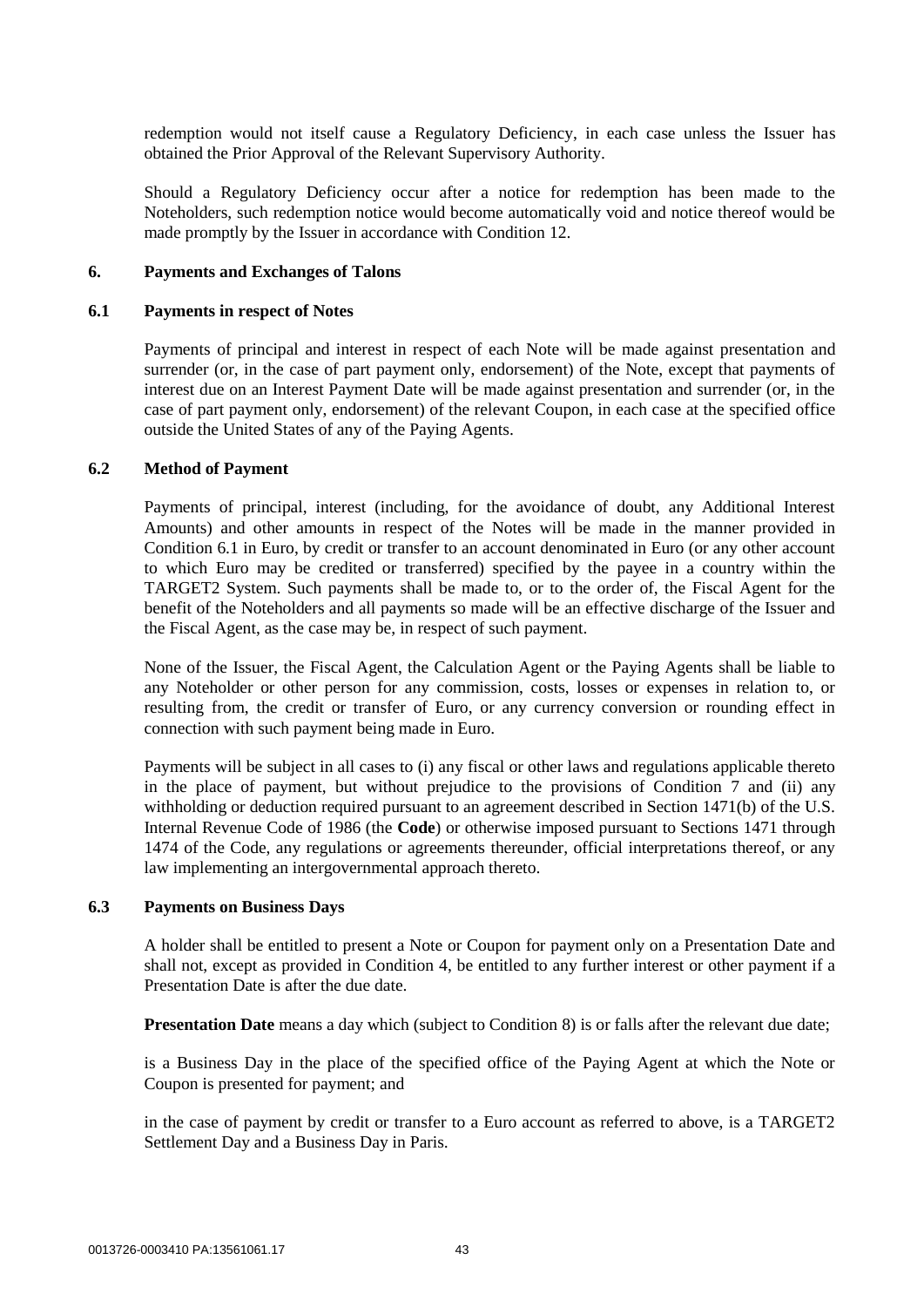In this Condition, **Business Day** means, in relation to any place, a day on which commercial banks and foreign exchange markets settle payments and are open for general business (including dealing in foreign exchange and foreign currency deposits) in that place.

### **6.4 Missing Unmatured Coupons**

Each Note should be presented for payment together with all relative unmatured Coupons (which expression shall, for the avoidance of doubt, include Coupons falling to be issued on exchange of matured Talons). Upon the date on which any Note becomes due and repayable, all unmatured Coupons appertaining to the Note (whether or not attached) shall become void and no payment shall be made in respect of such Coupons.

#### **6.5 Exchange of Talons**

On and after the Interest Payment Date on which the final Coupon comprised in any Coupon sheet matures, the Talon comprised in the Coupon sheet may be surrendered at the specified office of any Paying Agent in exchange for a further Coupon sheet (including any appropriate further Talon), subject to the provisions of Condition [8.](#page-45-0) Each Talon shall, for the purposes of these Conditions, be deemed to mature on the Interest Payment Date on which the final Coupon comprised in the relative Coupon sheet matures.

### **6.6 Fiscal Agent, Paying Agents and Calculation Agent**

The names of the initial Agents and their specified offices are set out below:

### **Fiscal Agent, Principal Paying Agent and Calculation Agent**

Deutsche Bank AG, London Branch Winchester House 1 Great Winchester Street London EC2N 2DB United Kingdom

The Issuer reserves the right at any time to vary or terminate the appointment of the Fiscal Agent or a Paying Agent and/or appoint additional or other Paying Agents or approve any change in the office through which any such Agent acts, provided that there will at all times be a Fiscal Agent and a Principal Paying Agent having a specified office in a European city. Notice of any such change or any change of specified office shall promptly be given as soon as reasonably practicable to the Noteholders in accordance with Condition [12](#page-47-0) and, so long as the Notes are listed on Euronext Paris and if the rules applicable to such stock exchange so require, to such stock exchange.

Any termination or appointment shall only take effect (other than in the case of insolvency, when it shall be of immediate effect) after not more than forty five (45) nor less than thirty (30) calendar days' notice thereof shall have been given to the Noteholders by the Issuer in accordance with Conditio[n 12.](#page-47-0)

### <span id="page-44-0"></span>**7. Taxation**

All payments in respect of the Notes and/or Coupons shall be made free and clear of, and without withholding or deduction for or on account of, any present or future taxes, duties, assessments or governmental charges of whatever nature imposed, levied, collected, withheld or assessed by or on behalf of any jurisdiction or any political subdivision or any authority thereof or therein having power to tax unless such withholding or deduction is required by law.

If applicable French law should require that payments of principal or interest made by the Issuer in respect of any Note or Coupon be subject to deduction or withholding in respect of any present or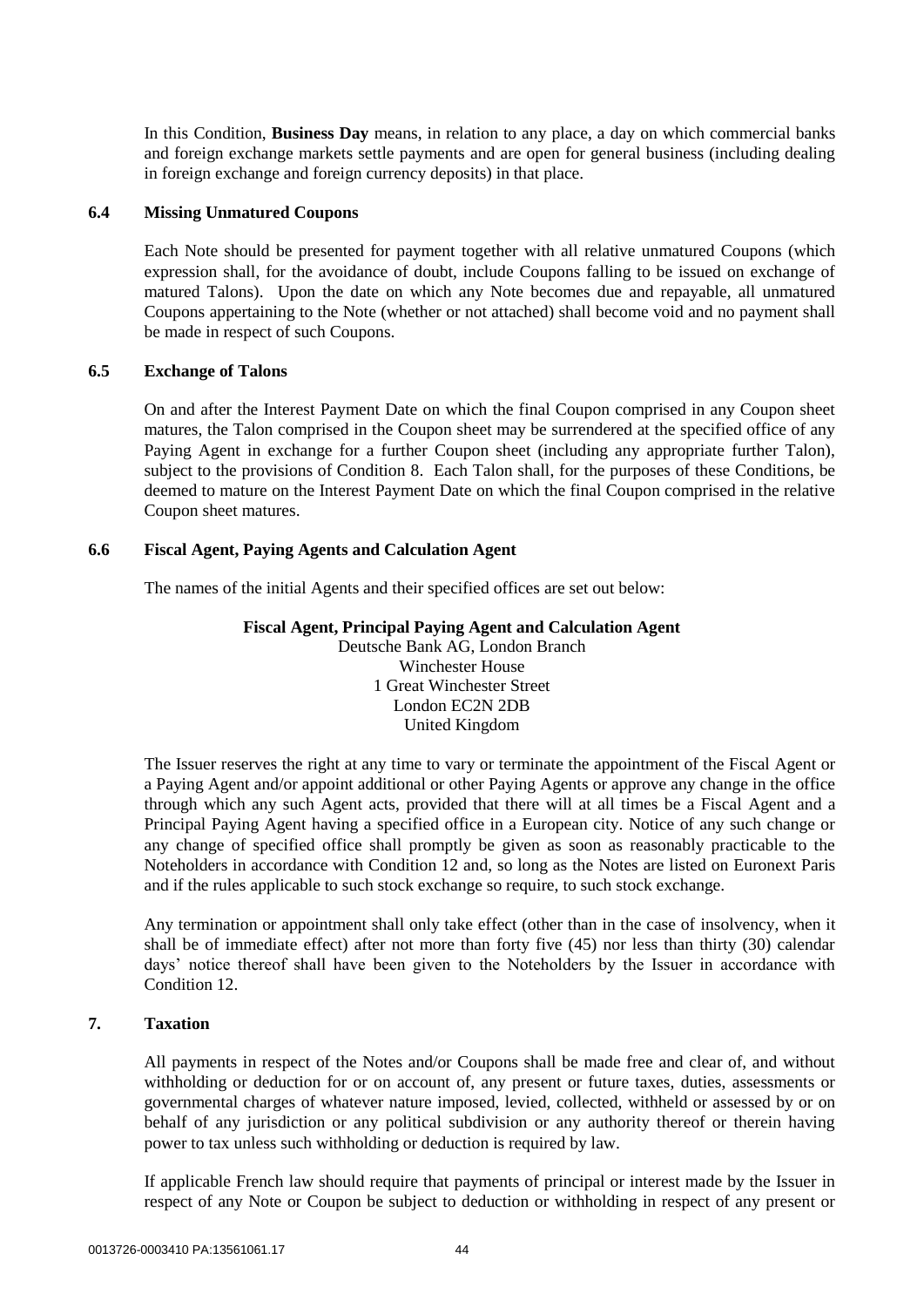future taxes or duties whatsoever levied by the Republic of France, the Issuer, will, to the fullest extent then permitted by law, pay such additional amounts (**Additional Amounts**) as shall result in receipt by the Noteholders of such amounts as would have been received by them had no such withholding or deduction been required, except that no such Additional Amounts shall be payable with respect to any Note or Coupon, as the case may be:

- (i) **Other connection**: to, or to a third party on behalf of, a Noteholder who is liable to such taxes, duties, assessments or governmental charges in respect of such Note by reason of his having some connection with the Republic of France other than the mere holding of the Note or Coupon; or
- (ii) **Presentation more than thirty (30) days after the Relevant Date**: presented for payment more than thirty (30) days after the Relevant Date except to the extent that the Noteholder would have been entitled to such Additional Amounts on presenting it for payment on the last day of such period of 30 days assuming that day to have been a Presentation Date (as defined in Conditio[n 6.3\)](#page-43-1); or
- (iii) **Payment to individuals or residual entities**: where such withholding or deduction is imposed on a payment to an individual or a residual entity and is required to be made pursuant to European Council Directive 2003/48/EC or any other EU Directive implementing the conclusions of the ECOFIN Council Meeting of 26-27 November 2000 on the taxation of savings income, or any law implementing or complying with, or introduced in order to conform to, such Directive; or
- (iv) **Payment by another Paying Agent**: presented for payment by or on behalf of a holder who would be able to avoid such withholding or deduction by presenting the relevant Note or Coupon to another Paying Agent in a Member State of the EU.

As used in these Conditions, **Relevant Date** in respect of any Note or Coupon means the date on which payment in respect of it first becomes due and payable or (if any amount of the money payable is improperly withheld or refused) the date on which the full amount of monies payable on such date in respect of such Note or Coupon is paid to the Paying Agent.

Supply of Information: Each holder of Notes shall be responsible for supplying to the Paying Agent, in a reasonable and timely manner, any information as may be required in order to comply with the identification and reporting obligations imposed on it by the European Council Directive 2003/48/EC or any other European Directive implementing the conclusions of the ECOFIN Council Meeting dated 26-27 November 2000 on the taxation of savings income or any law implementing or complying with, or introduced in order to conform to such Directive.

Any reference in these Conditions to principal and/or interest shall be deemed to include any Additional Amounts.

### <span id="page-45-0"></span>**8. Prescription**

Notes and Coupons (which for this purpose shall not include Talons) will become void unless presented for payment within periods of 10 years (in the case of principal) and five years (in the case of interest) from the Relevant Date in respect of the Notes or, as the case may be, the Coupons, subject to the provisions of Condition [6.](#page-43-2) There shall not be included in any Coupon sheet issued upon exchange of a Talon any Coupon which would be void upon issue under this Condition or Conditio[n 6.](#page-43-2)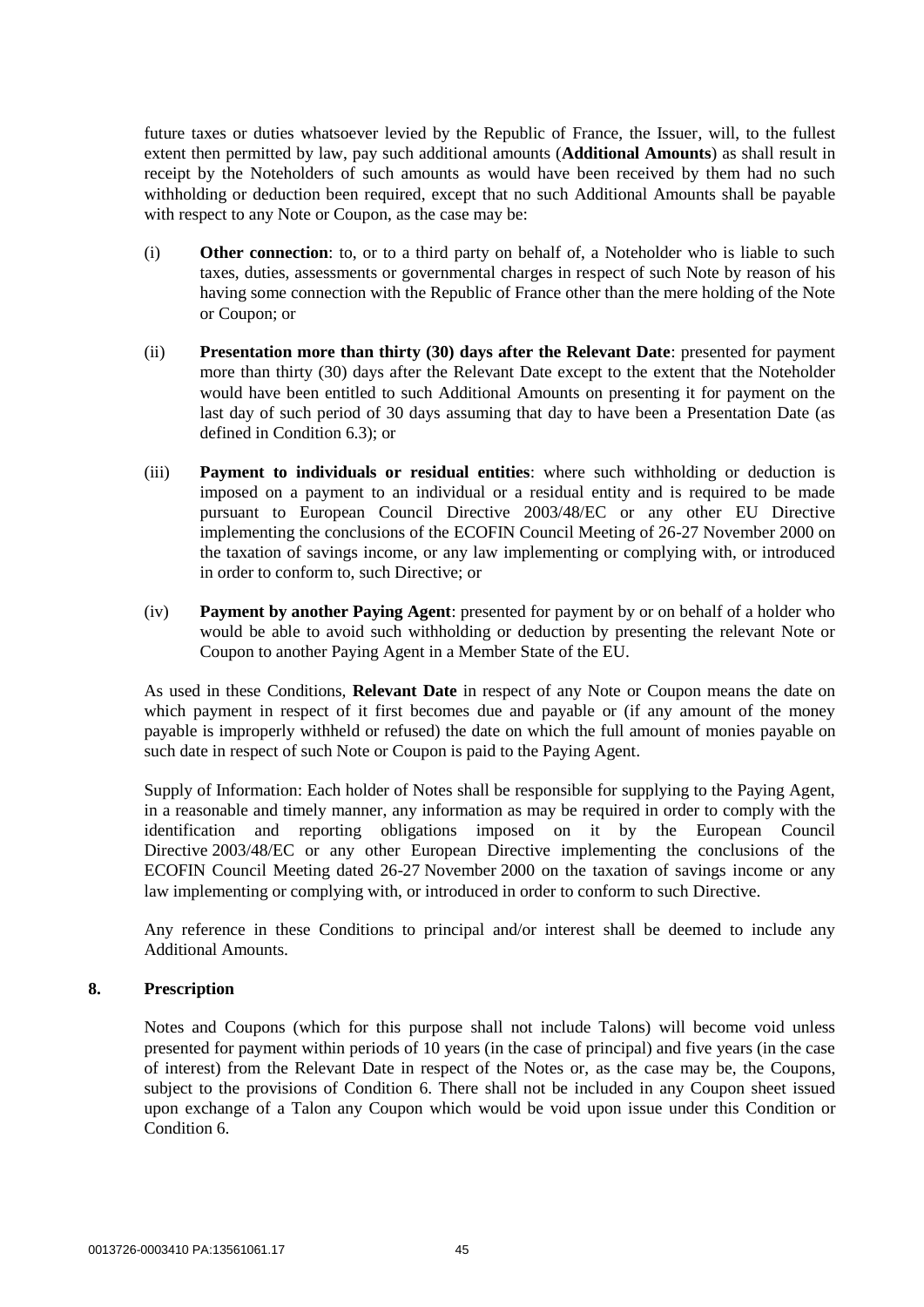# <span id="page-46-1"></span>**9. Enforcement Events**

There will be no events of default in respect of the Notes. However, each Note shall become immediately due and payable at its principal amount, together with accrued interest thereon, if any, to the date of payment and any Arrears of Interest (including any Additional Interest Amounts thereon), in the event that a judgment is rendered by any competent court declaring the judicial liquidation (*liquidation judiciaire*) of the Issuer, or in the event of a transfer of the whole of the business of the Issuer (*cession totale de l'entreprise*) subsequent to the opening of a judicial recovery procedure, or if the Issuer is liquidated for any other reason.

# **10. Replacement of Notes and Coupons**

Should any Note or Coupon be lost, stolen, mutilated, defaced or destroyed it may be replaced at the specified office of the Fiscal Agent upon payment by the claimant of the expenses incurred in connection with the replacement and on such terms as to evidence and indemnity as the Issuer may reasonably require. Mutilated or defaced Notes or Coupons must be surrendered before replacements will be issued.

# <span id="page-46-0"></span>**11. Meetings of Noteholders and Modification**

# **11.1 Meetings of Noteholders**

The Agency Agreement contains provisions for convening meetings of the Noteholders to consider any matter affecting their interests, including the modification by Extraordinary Resolution of any of these Conditions or any of the provisions of the Agency Agreement. The quorum at any meeting for passing an Extraordinary Resolution will be one or more persons present holding or representing more than 50 per cent. in principal amount of the Notes for the time being outstanding, or at any adjourned meeting one or more persons present whatever the principal amount of the Notes held or represented by him or them, except that at any meeting the business of which includes the modification of certain of these Conditions the necessary quorum for passing an Extraordinary Resolution will be one or more persons present holding or representing not less than two-thirds, or at any adjourned meeting not less than one-third, of the principal amount of the Notes for the time being outstanding. An Extraordinary Resolution passed at any meeting of the Noteholders will be binding on all Noteholders, whether or not they are present at the meeting, and on all Couponholders.

For purpose of this Condition [11.1,](#page-46-0) the term "outstanding" does not include notes repurchased and held by the Issuer in accordance with Condition [5.7.](#page-42-0)

### **11.2 Modification**

The Fiscal Agent may agree, without the consent of the Noteholders or Couponholders, to any modification of any of these Conditions or any of the provisions of the Agency Agreement either (i) for the purpose of curing any ambiguity or of curing, correcting or supplementing any manifest or proven error or any other defective provision contained herein or therein or (ii) in any other manner which is not materially prejudicial to the interests of the Noteholders. Any modification shall be binding on the Noteholders and the Couponholders and, unless the Fiscal Agent agrees otherwise, any modification shall be notified by the Issuer to the Noteholders as soon as practicable thereafter in accordance with Condition [12.](#page-47-0)

Any modifications of any of these Conditions shall be subject to the Prior Approval of the Relevant Supervisory Authority.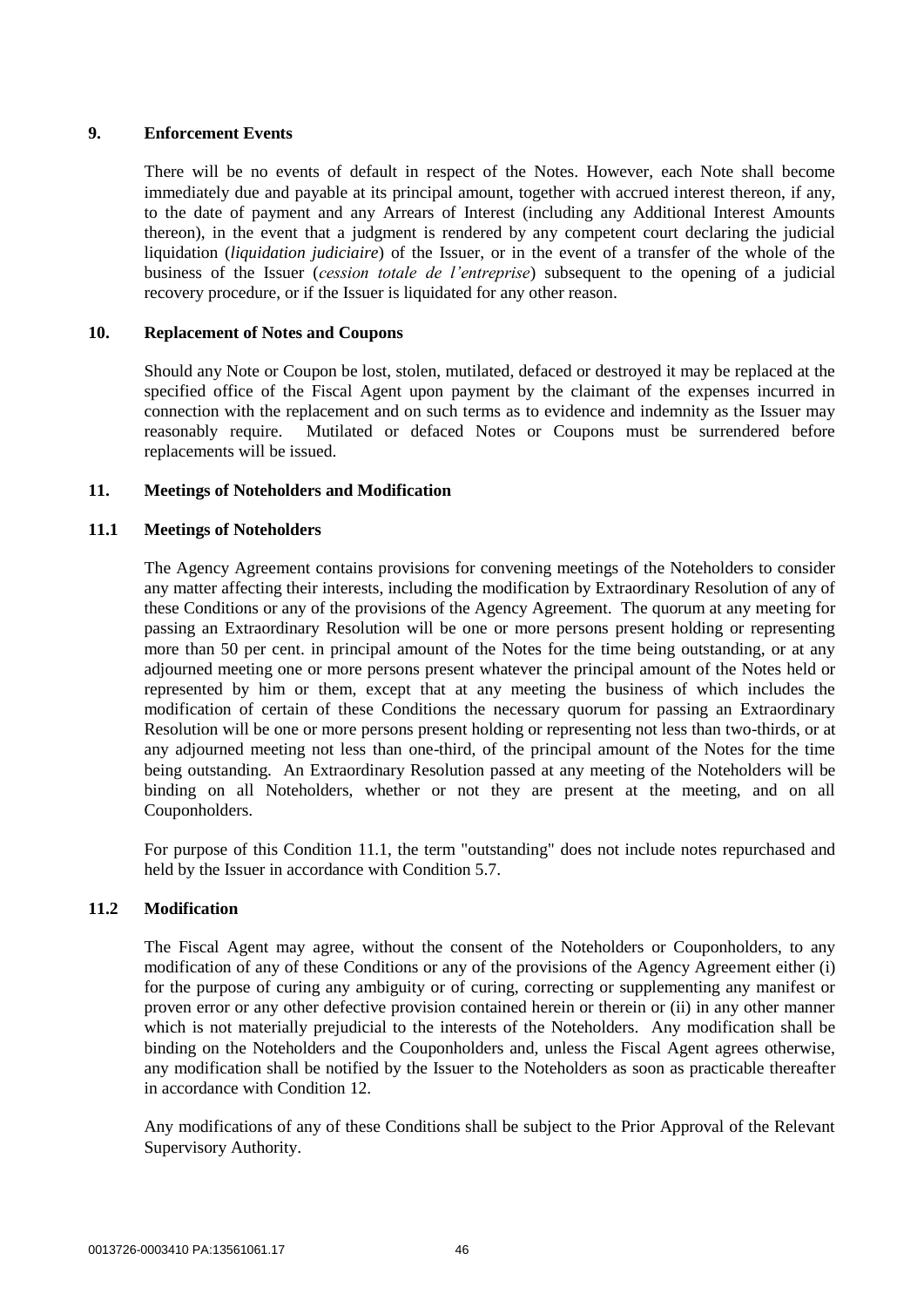# <span id="page-47-0"></span>**12. Notices**

- (a) Notices required to be given to the Noteholders may be given by delivery of the relevant notice to Euroclear France, Euroclear, Clearstream, Luxembourg and any other clearing system through which the Notes are for the time being cleared; except that so long as the Notes are listed and admitted to trading on Euronext Paris and the rules of such regulated market so require, notices shall also be published in a leading daily newspaper of general circulation in France (which is expected to be *Les Echos* or such other newspaper as the Fiscal Agent shall deem necessary to give fair and reasonable notice to the Noteholders).
- (b) If any such publication is not practicable, notice shall be validly given if published in another leading daily English language newspaper with general circulation in Europe.
- (c) Notices will, if published more than once, be deemed to have been given on the date of the first publication as provided above.
- (d) Couponholders shall be deemed for all purposes to have notice of the contents of any notice given to the Noteholders in accordance with this Condition.

Any such notice shall be deemed to have been given on the date of such publication or, if published more than once or on different dates, on the date of the first publication.

# **13. Further Issues**

The Issuer may from time to time without the consent of the Noteholders or Couponholders create and issue further notes having the same terms and conditions as the Notes in all respects or in all respects except for the first payment of interest on them so that the same shall be consolidated and form a single series with such Notes. For the purposes of French law, such further notes shall be consolidated (*assimilables*) with the Notes as regards their financial service. References in these Conditions to "Notes" shall be construed accordingly.

### **14. Contracts (Rights of Third Parties) Act 1999**

No rights are conferred on any person under the Contracts (Rights of Third Parties) Act 1999 to enforce any term of this Note, but this does not affect any right or remedy of any person which exists or is available apart from that Act.

# **15. Governing Law and Jurisdiction**

### **15.1 Governing Law**

The Agency Agreement, the Notes and the Coupons are governed by, and will be construed in accordance with, English law, other than the provisions of Condition [2](#page-31-0) which shall be governed by, and construed in accordance with, French law.

# **15.2 Jurisdiction of English Courts**

The Issuer has irrevocably agreed for the benefit of the Noteholders and the Couponholders that the courts of England are to have exclusive jurisdiction to settle any disputes which may arise out of or in connection with the Notes or the Coupons and accordingly has submitted to the exclusive jurisdiction of the English courts. The Issuer waives any objection to the courts of England on the grounds that they are an inconvenient or inappropriate forum.

The Noteholders and the Couponholders may take any suit, action or proceeding arising out of or in connection with the Notes or the Coupons respectively (together referred to as **Proceedings**) against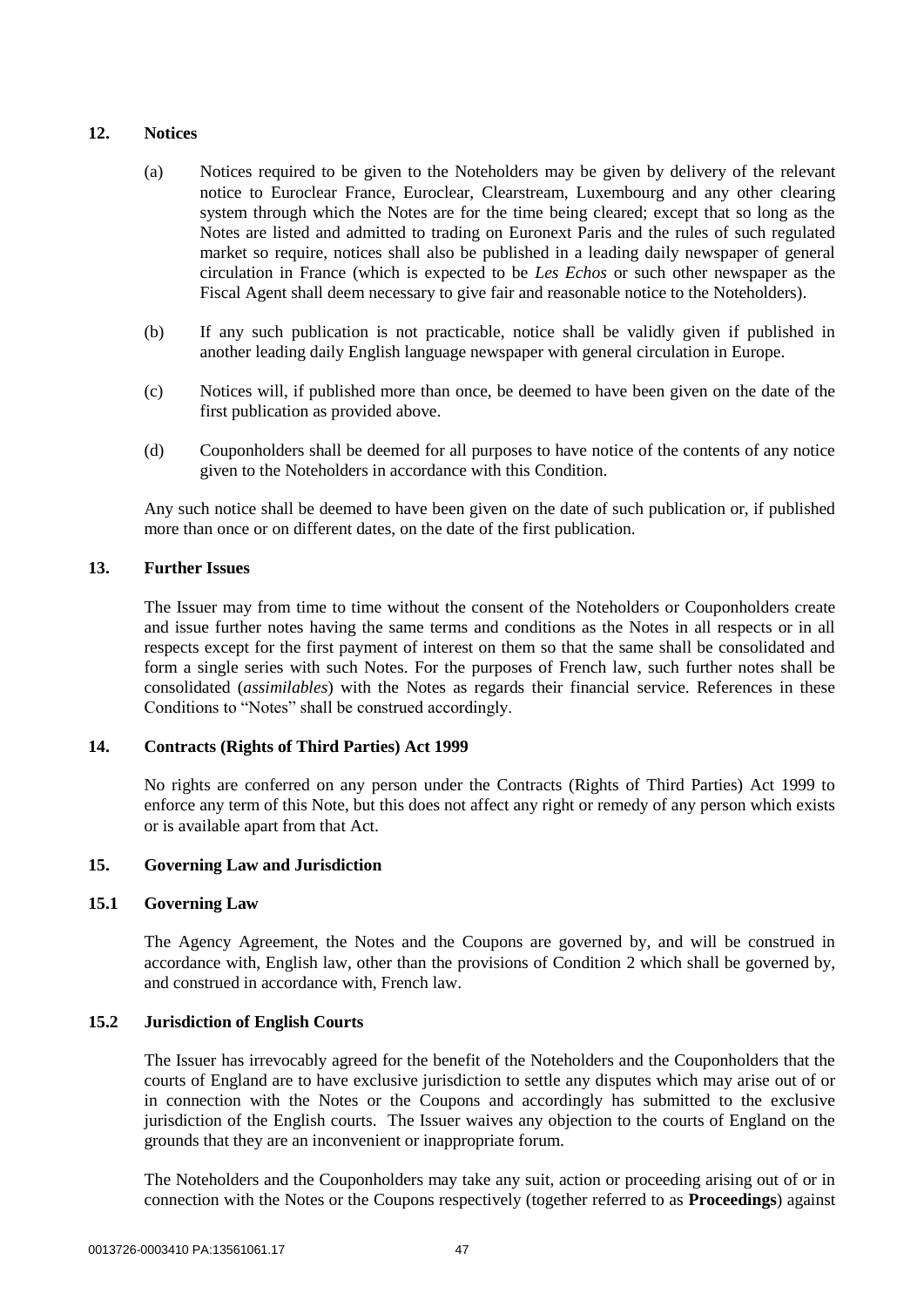the Issuer in any other court of competent jurisdiction and concurrent Proceedings in any number of jurisdictions.

#### **15.3 Appointment of Process Agent**

The Issuer irrevocably appoints Law Debenture Corporate Services Limited currently at Fifth Floor, 100 Wood Street, London EC2V, 7EX to receive, for it and on its behalf, service of process in any Proceedings in England. Such service shall be deemed completed on delivery to such process agent (whether or not it is forwarded to and received by the Issuer). If for any reason such process agent ceases to be able to act as such or no longer has an address in London, the Issuer irrevocably agrees to appoint a substitute process agent. Nothing shall affect the right to serve process in any manner permitted by law.

# **15.4 Other Documents**

The Issuer has in the Agency Agreement submitted to the jurisdiction of the English courts and appointed an agent in England for service of process, in terms substantially similar to those set out above.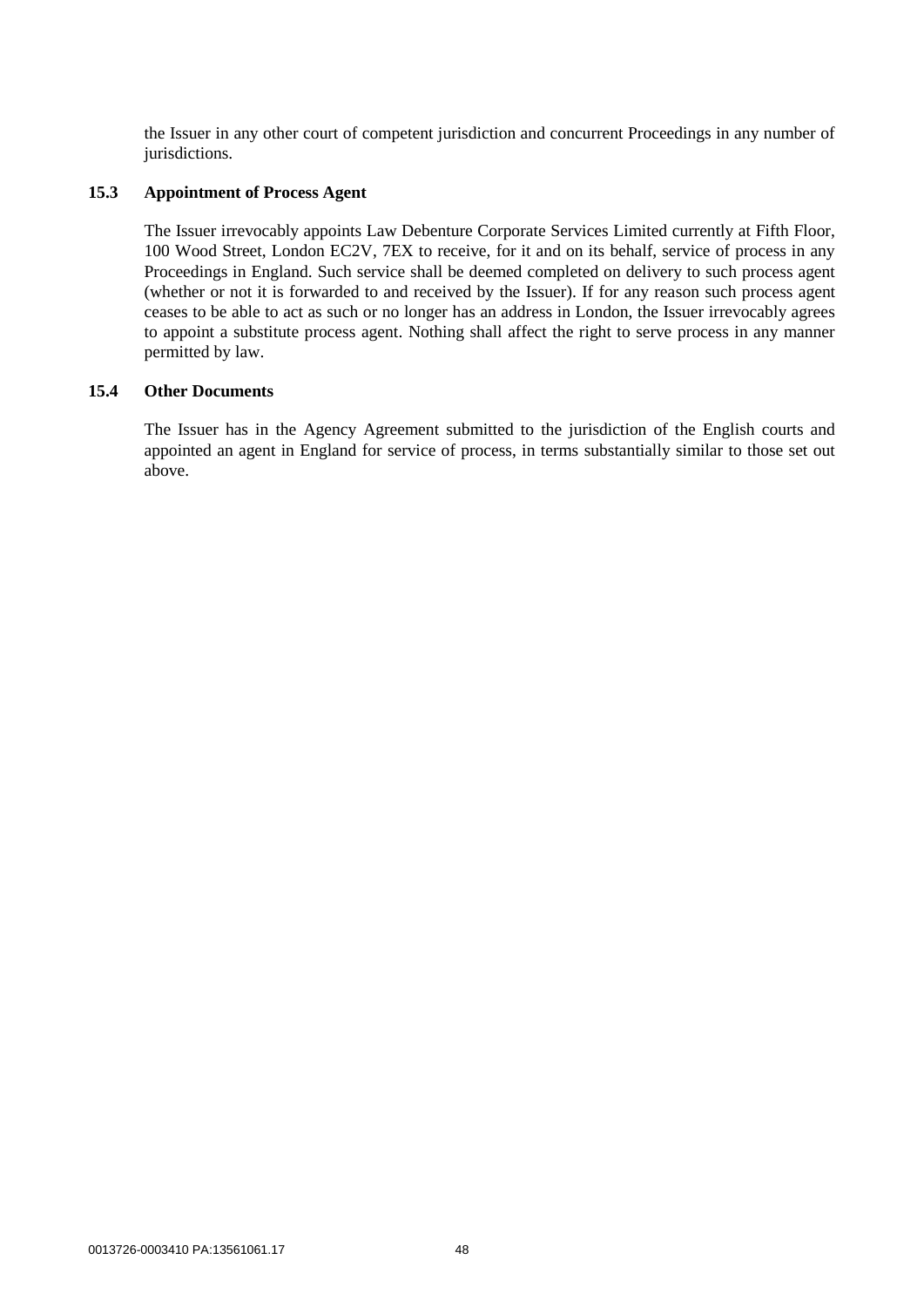# **SUMMARY OF PROVISIONS RELATING TO THE NOTES WHILE REPRESENTED BY THE GLOBAL NOTES**

*The following is a summary of the provisions to be contained in the Temporary Global Note and the Permanent Global Note (together the Global Notes) which will apply to, and in some cases modify, the Terms and Conditions of the Notes while the Notes are represented by the Global Notes.*

## **1. Exchange**

The Permanent Global Note will be exchangeable in whole but not in part (free of charge to the holder) for definitive Notes only if:

- <span id="page-49-1"></span><span id="page-49-0"></span>(a) An enforcement event (as set out in Condition [9\)](#page-46-1) has occurred and is continuing; or
- (b) the Issuer has been notified that both Euroclear and Clearstream, Luxembourg have been closed for business for a continuous period of 14 days (other than by reason of holiday, statutory or otherwise) or have announced an intention permanently to cease business or have in fact done so and no successor clearing system is available; or
- <span id="page-49-2"></span>(c) the Issuer has or will become subject to adverse tax consequences which would not be suffered were the Notes in definitive form.

The Issuer will promptly give notice to Noteholders if an Exchange Event occurs. In the case of [\(a\)](#page-49-0) or [\(b\) above,](#page-49-1) the holder of the Permanent Global Note, acting on the instructions of one or more of the Accountholders (as defined below), may give notice to the Issuer and the Fiscal Agent and, in the case of [\(c\) above,](#page-49-2) the Issuer may give notice to the Fiscal Agent of its intention to exchange the Permanent Global Note for definitive Notes on or after the Exchange Date (as defined below).

On or after the Exchange Date the holder of the Permanent Global Note may or, in the case of [\(c\)](#page-49-2)  [above,](#page-49-2) shall surrender the Permanent Global Note to or to the order of the Fiscal Agent. In exchange for the Permanent Global Note the Issuer will deliver, or procure the delivery of, an equal aggregate principal amount of definitive Notes (having attached to them all Coupons in respect of interest which has not already been paid on the Permanent Global Note), security printed in accordance with any applicable legal and stock exchange requirements and in or substantially in the form set out in the Fiscal Agency Agreement. On exchange of the Permanent Global Note, the Issuer will procure that it is cancelled and, if the holder so requests, returned to the holder together with any relevant definitive Notes.

For these purposes, **Exchange Date** means a day specified in the notice requiring exchange falling not less than 60 days after that on which such notice is given, being a day on which banks are open for general business in the place in which the specified office of the Fiscal Agent is located and, except in the case of exchange pursuant to [\(b\) above,](#page-49-1) in the place in which the relevant clearing system is located.

# **2. Payments**

Payments of principal and interest in respect of Notes represented by a Global Note will, subject as set out below, be made to the bearer of such Global Note and, if no further payment falls to be made in respect of the Notes, against surrender of such Global Note to the order of the Fiscal Agent or such other Paying Agent as shall have been notified to the Noteholders for such purposes. A record of each payment made will be endorsed on the appropriate part of the schedule to the relevant Global Note by or on behalf of the Fiscal Agent, which endorsement shall be *prima facie* evidence that such payment has been made in respect of the Notes. Payments of interest on the Temporary Global Note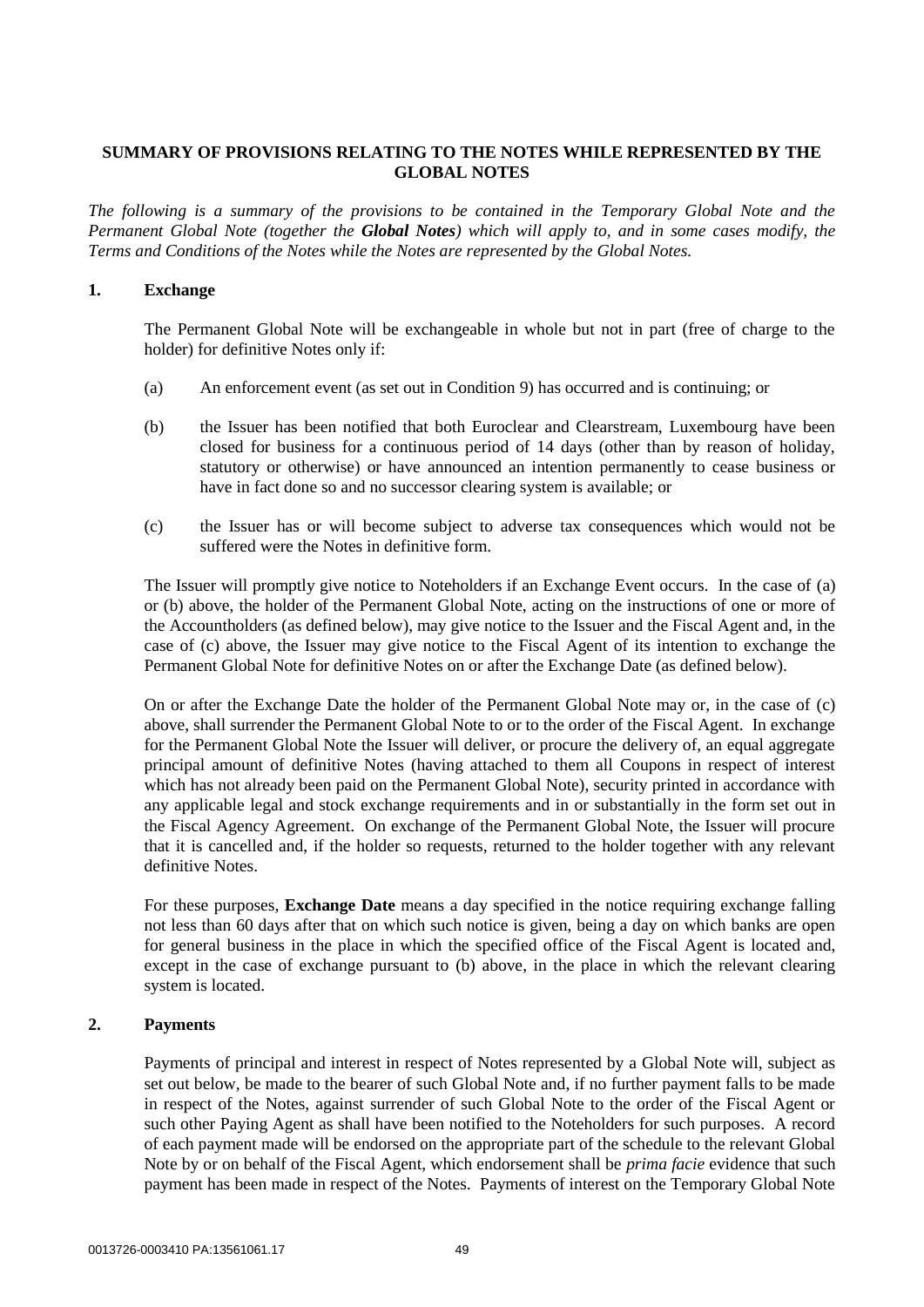(if permitted by the first sentence of this paragraph) will be made only upon certification as to non-U.S. beneficial ownership unless such certification has already been made.

#### **3. Notices**

For so long as all of the Notes are represented by one or both of the Global Notes and such Global Note(s) is/are held on behalf of Euroclear and/Clearstream, Luxembourg, notices to Noteholders may be given by delivery of the relevant notice to Euroclear and/or Clearstream, Luxembourg (as the case may be) for communication to the relative Accountholders rather than by publication as required by Condition [12,](#page-47-0) provided that, so long as the Notes are listed and admitted to trading on Euronext Paris and the rules of such regulated market so require, notice will also be given by publication in a leading daily newspaper of general circulation in France (which is likely to be *Les Echos* or such other newspaper as the Fiscal Agent shall deem necessary to give fair and reasonable notice to Noteholders). Any such notice shall be deemed to have been given to the Noteholders on the second day after the day on which such notice is delivered to Euroclear and/or Clearstream, Luxembourg (as the case may be) as aforesaid.

Whilst any of the Notes held by a Noteholder are represented by a Global Note, notices to be given by such Noteholder may be given by such Noteholder (where applicable) through Euroclear and/or Clearstream, Luxembourg and otherwise in such manner as the Fiscal Agent and Euroclear and Clearstream, Luxembourg may approve for this purpose.

#### **4. Accountholders**

For so long as all of the Notes are represented by one or both of the Global Notes and such Global Note(s) is/are held on behalf of Euroclear and/or Clearstream, Luxembourg, each person (other than Euroclear or Clearstream, Luxembourg) who is for the time being shown in the records of Euroclear or Clearstream, Luxembourg as the holder of a particular principal amount of Notes (each an **Accountholder**) (in which regard any certificate or other document issued by Euroclear or Clearstream, Luxembourg as to the principal amount of such Notes standing to the account of any person shall be conclusive and binding for all purposes) shall be treated as the holder of that principal amount for all purposes (including but not limited to, for the purposes of any quorum requirements of, or the right to demand a poll at, meetings of the Noteholders other than with respect to the payment of principal and interest on the principal amount of such Notes, the right to which shall be vested, as against the Issuer solely in the bearer of the relevant Global Note in accordance with and subject to its terms. Each Accountholder must look solely to Euroclear or Clearstream, Luxembourg, as the case may be, for its share of each payment made to the bearer of the relevant Global Note.

#### **5. Prescription**

Claims against the Issuer in respect of principal and interest on the Notes represented by a Global Note will be prescribed after 10 years (in the case of principal) and five years (in the case of interest) from the Relevant Date (as defined in Condition [7\)](#page-44-0).

### **6. Cancellation**

Cancellation of any Note represented by a Global Note and required by the Terms and Conditions of the Notes to be cancelled following its redemption or purchase will be effected by endorsement by or on behalf of the Fiscal Agent of the reduction in the principal amount of the relevant Global Note on the relevant part of the schedule thereto.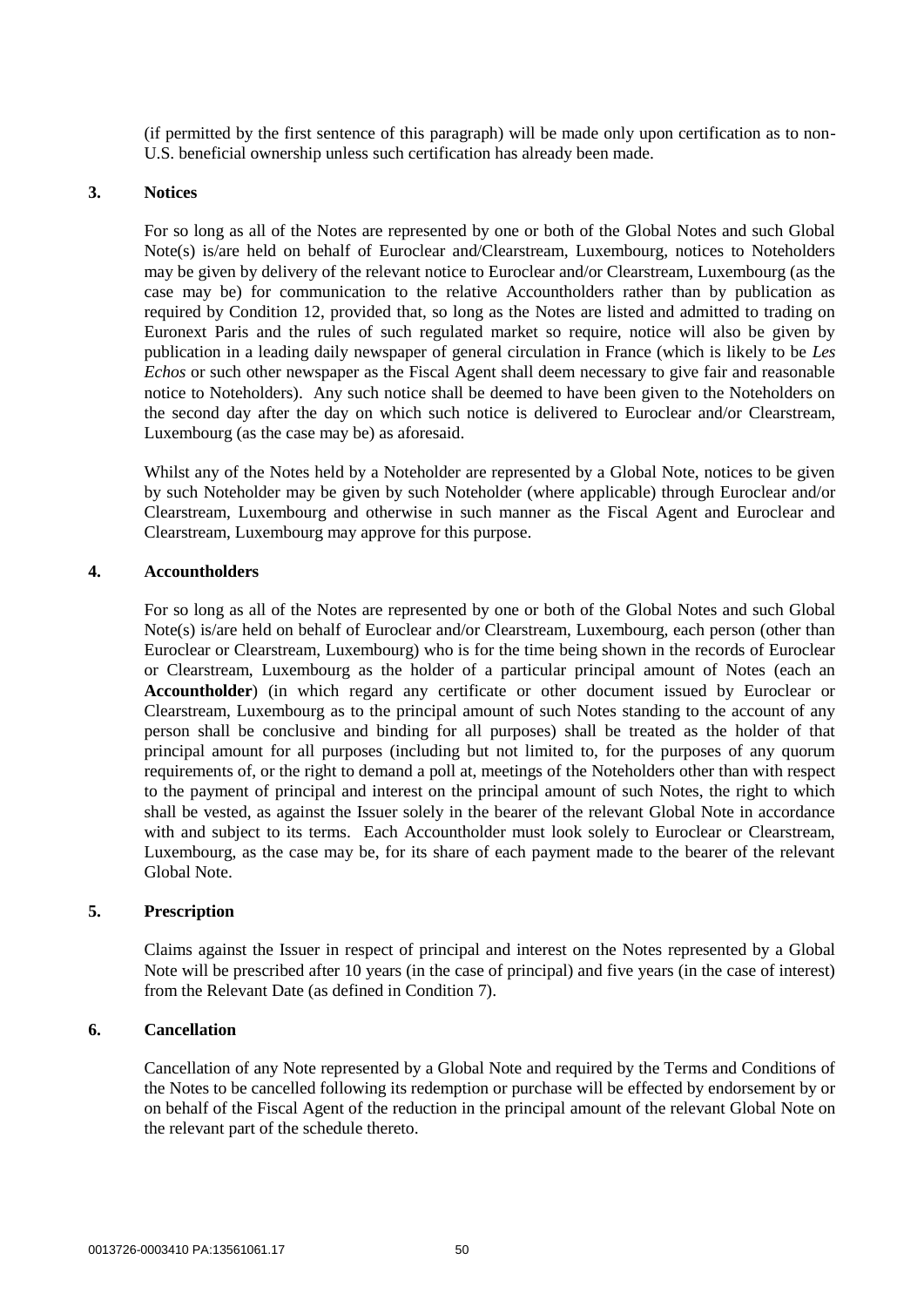# **7. Euroclear and Clearstream, Luxembourg**

Notes represented by a Global Note are transferable in accordance with the rules and procedures for the time being of Euroclear and Clearstream, Luxembourg, as appropriate. References in the Global Notes and this summary to Euroclear and/or Clearstream, Luxembourg shall be deemed to include references to any other clearing system (including, without limitation, Euroclear France and any relevant financial intermediary entitled to hold, directly or indirectly, accounts on behalf of its customers therewith) through which interests in the Notes are held.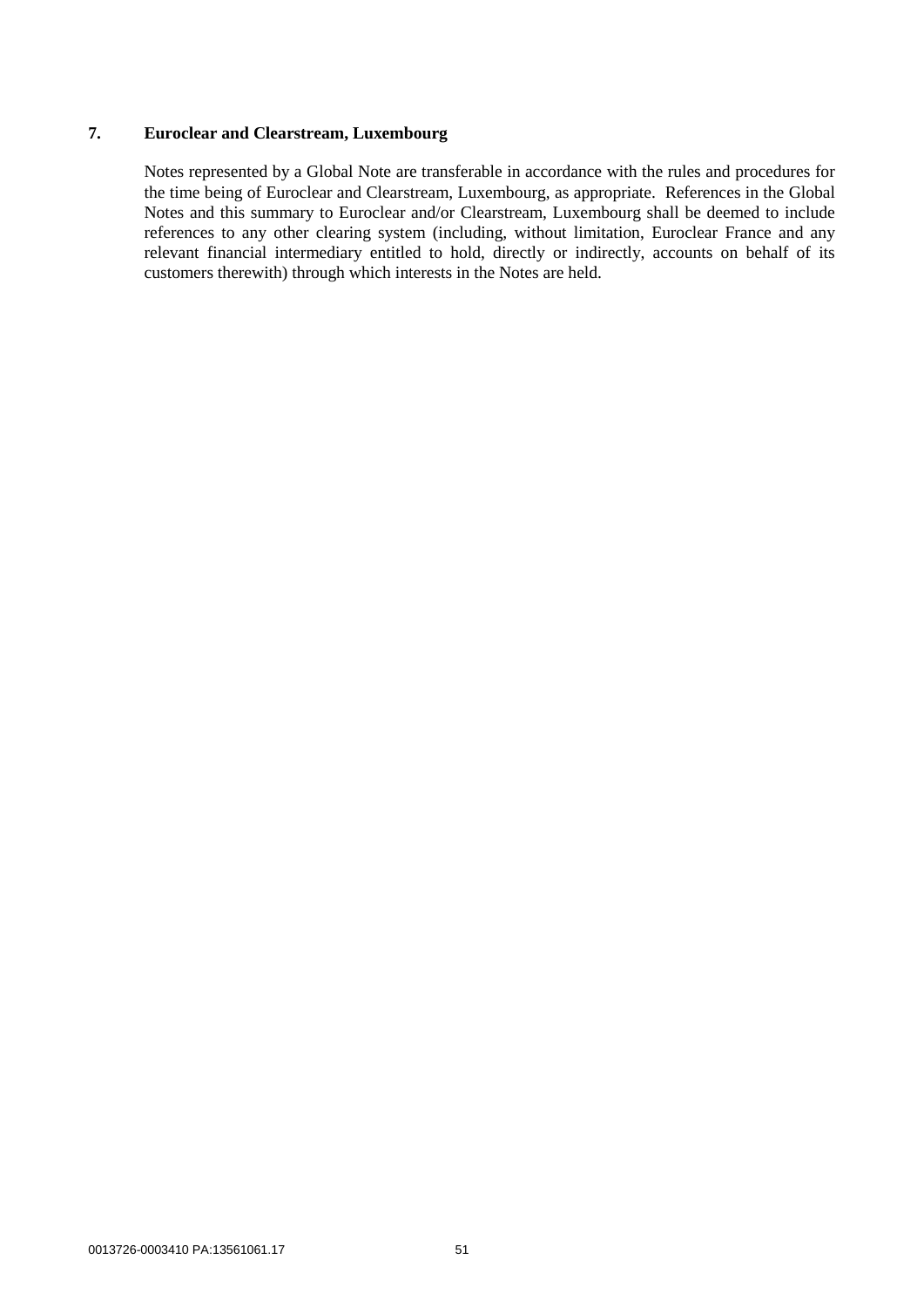#### **USE OF PROCEEDS**

The Notes are being issued partially in connection with an exchange offer of the Issuer's outstanding €331,700,000 Fixed to Floating Rate Subordinated Notes (ISIN: XS091941082) and €200,000,000 Undated Deeply Subordinated Fixed to Floating Rate Notes (ISIN: FR0010397885). The net proceeds of the issue of the Notes (not used in connection with the exchange offer), after deduction of any applicable commission, might be used by the Issuer to (fully or partially) redeem outstanding subordinated securities or for general corporate purposes.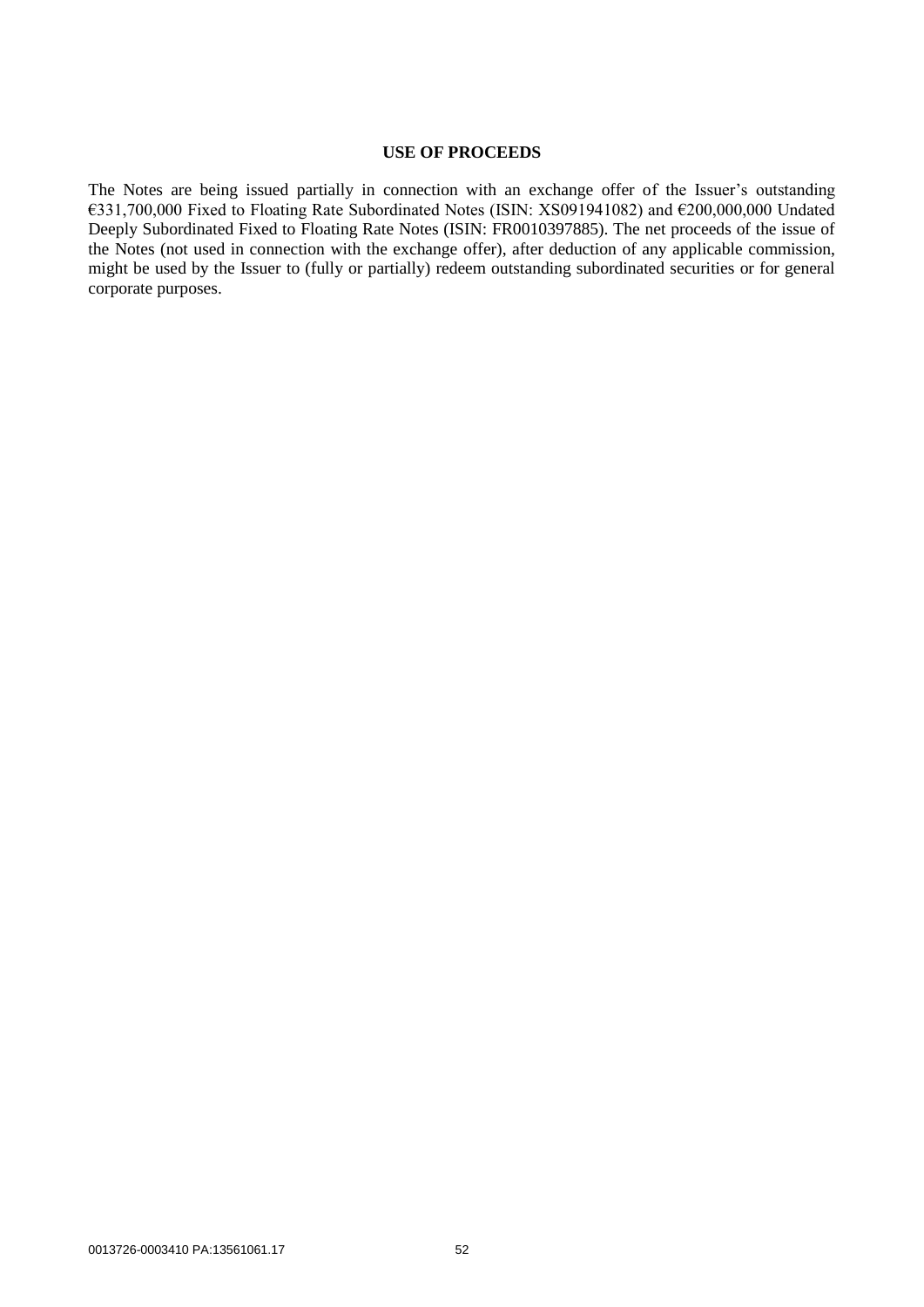## **DESCRIPTION OF THE ISSUER**

*This section shall be read and construed in conjunction with the relevant sections of the 2013 Annual Report and, the 2012 Annual Report relating to the financial statements and the unaudited 2014 Half-Year Consolidated Balance Sheet and Income Statement (see section "Documents Incorporated by Reference") which are incorporated in, and shall be deemed to form part of, this Prospectus.*

# **LEGAL ENVIRONMENT OF LA MONDIALE**

### **Legal form, legal and commercial name**

La Mondiale is a Mutual Life and Pension Insurance Company (*société d'assurance mutuelle sur la vie et de capitalisation*), administered by a board of directors under the French *Code des assurances* and registered at the *Registre du Commerce et des Sociétés* of Lille under reference number 775 625 635. The legal name of La Mondiale is "La Mondiale" and its commercial name is "AG2R LA MONDIALE". Its registered office is currently 32, avenue Emile Zola, 59370 Mons-en-Baroeul, France and its telephone number is +33 (0)1 44 94 67 00 and +33 (0)3 20 67 37 00.

#### **History**

La Mondiale was founded in 1905 in Lille by seven entrepreneurs from the North of France in order to service complementary retirement of SME payrolls and independent workers. Its statutes were registered on 16 December 1905 and approved by the first general assembly on 18 December 1905.

First registered as an "insurance company with a mutual form" approved by a public decree published on 13 March 1907, La Mondiale became a Mutual Life and Pension Insurance Company (*société d'assurance mutuelle sur la vie et de capitalisation*) with the 1989 reform of the French *Code des assurances* enacted by the insurance law of 31 December 1989. La Mondiale is regulated by the French *Autorité de Contrôle Prudentiel et de Résolution (***ACPR***)*.

La Mondiale was initially constituted for 99 years. It is now established until 31 December 2082.

Its fiscal year ends on 31 December in each year.

La Mondiale acquired La Henin Vie (now La Mondiale Partenaire) in 1999. In 2002, La Mondiale set up a partnership with Aegon regarding supplementary retirement schemes.

Since 2008, La Mondiale is a member of SGAM AG2R LA MONDIALE, a mutual insurance group owned by its members and taking the form of a *Société de Groupe d'Assurance Mutuelle* (**SGAM**) together with AG2R Prévoyance.

La Mondiale is a member of the tax group headed by SGAM AG2R LA MONDIALE since 1 January 2014.

In 2009, AG2R and La Mondiale formed the group AG2R LA MONDIALE. The core business of La Mondiale is specialised in savings and retirement related and the core business of AG2R Prévoyance is specialised in protection, health and pension servicing on behalf of the public pension system.

### **Activities permitted by the by laws**

La Mondiale is permitted to engage in all life insurance and reinsurance operations including savings plans, capitalisation, annuities, pension plans, single or regular premium. Major life insurance products in France are split between savings-type products and pension-type products. Savings-type products benefit from a tax advantage and give a guarantee, for a certain period or for the whole life of the product, of capital denominated either in currency or in units (unit-linked contracts). Most savings-type products are single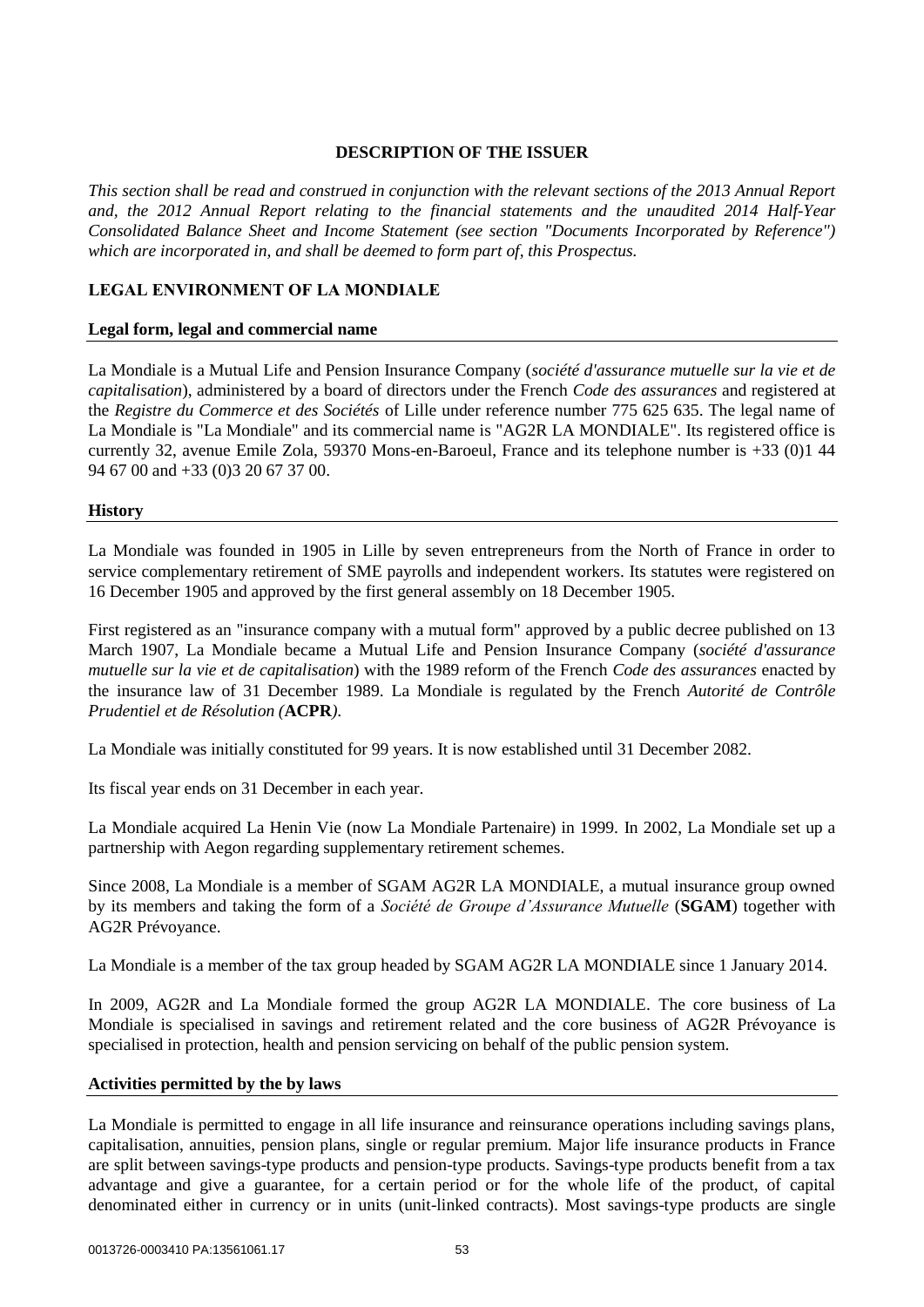premium although additional premiums can also be made. Pension-type products also benefit from a tax advantage but the guarantee is given on a minimum annuity. These products are generally sold for the whole life of the insured. Premiums are paid regularly by the insured until retirement after which a pension or an annuity is paid to the insured until death.

La Mondiale is also allowed to engage in health and disability coverage.

# **Board of Directors of the Issuer**

## Mr. Jean CASTAGNE, Chairman

Chairman of the Investment Committee, permanent guest of the Strategic Committee and of the Appointments & Remunerations Committee, of the Audit & Accounts Committee and of the Risks **Committee** 

- Vice-Chairman of the Supervisory Board of Arial assurance
- Director and member of SGAM AG2R LA MONDIALE & of La Mondiale Participations
- Other functions & directorships in the Group AG2R LA MONDIALE

# Mr. Jean-François DUTILLEUL, Director and Vice-Chairman

Member of the Investment Committee and of the Appointments & Remunerations Committee and permanent guest of the Strategic Committee, of the Audit & Accounts Committee and of the Risks Committee.

- Vice-Chairman of SGAM AG2R LA MONDIALE
- Chairman of the Management Board of Rabot Dutilleul Holding SAS

# Mr. André RENAUDIN, Director and Chief Executive Officer

Permanent guest of the Strategic Committee, of the Appointments & Remunerations Committee, of the Risks Committee and of the Investment Committee

- General Delegate of the Association sommitale AG2R LA MONDIALE
- Chief Executive Officer of SGAM AG2R LA MONDIALE
- Chief Executive Officer of AG2R Prévoyance
- Chairman and Chief Executive Officer of La Mondiale Participations
- Chairman of the Supervisory Board of Arial assurance
- Other functions & directorships in the Group AG2R LA MONDIALE

### Mr. Thierry JEANTET, Director

Member of the Strategic Committee and Chairman of the Risks Committee

- Chief Executive Officer of Euresa Holding SA (Luxembourg)
- Director of SGAM AG2R LA MONDIALE
- Vice-Chairman of the Supervisory Board of Mutavie

### Mr. Philippe LAMBLIN, Director

Chairman of the Strategic Committee and the Remuneration and Appointments Committee

- Member of the audit committee and other functions in Caisse d'Epargne Nord France Europe (SA Coopérative)
- Deputy chairman of the Board of Directors of Société Local d'Epargne Flandre Métropoles (Société Coopérative)
- Member of the Board of Directors of Natixis NGAM SA
- Director of Natixis Interépargne SA

Mr. Serge FAUTRÉ, Director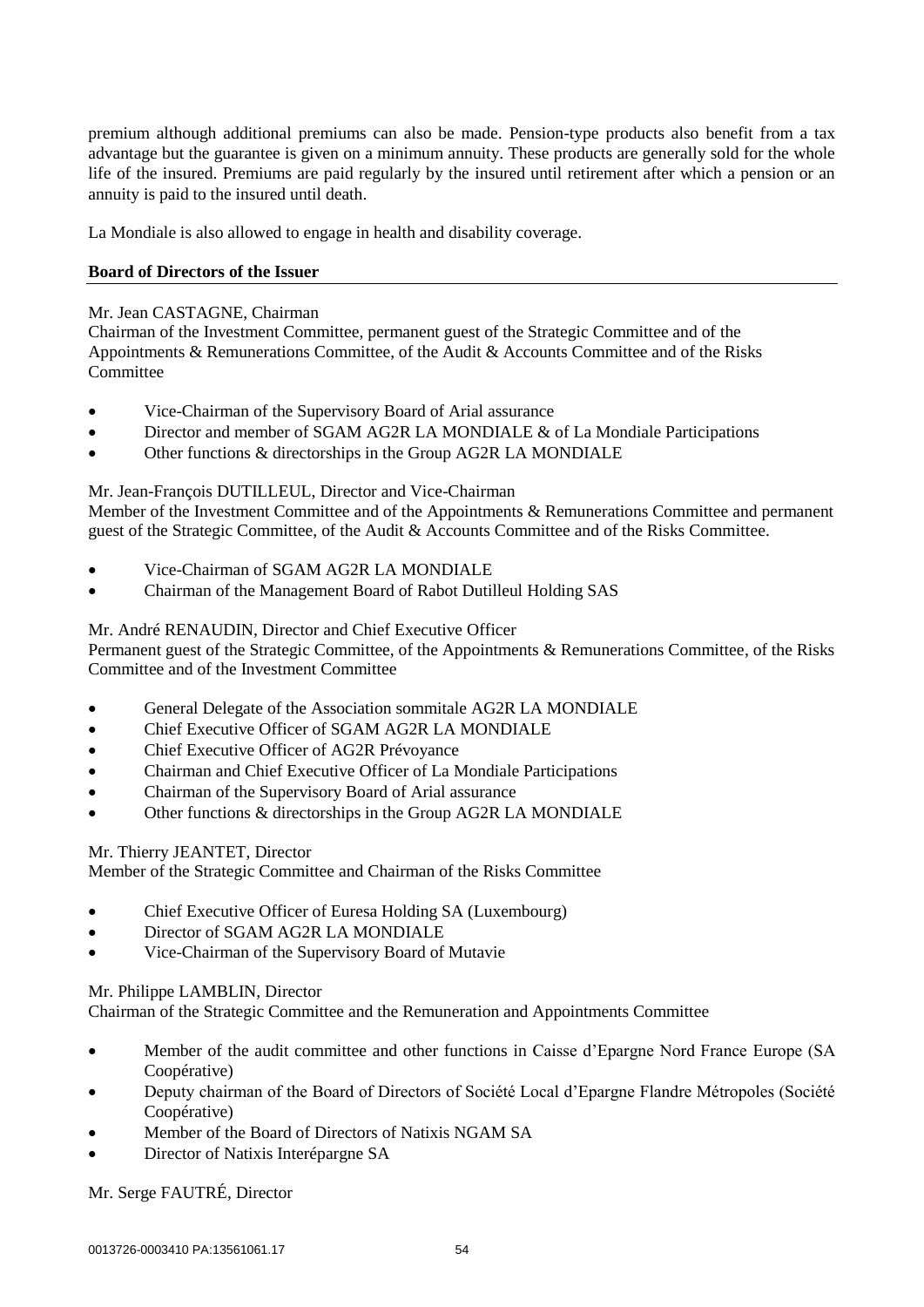Member of the Strategic Committee, of the Remuneration and Appointments Committee and of the Investment Committee

- Director & Chairman of the Executive Committee of AG Real Estate (Belgique)
- Director of SGAM AG2R LA MONDIALE

Mr. Patrick PEUGEOT, Director and Honorary Chairman

Member of the Strategic Committee and the Risks Committee and permanent guest of the Investment Committee

- Director of SGAM AG2R LA MONDIALE
- Director of La Mondiale Partenaire

Mr. André-Paul BAHUON, Director Chairman of the Audit and Accounts Committee

- Chairman of Créatis Groupe SAS
- Director of SGAM AG2R LA MONDIALE

Mrs. Sylvie REULET, Director

Member of the Risks Committee and Chairman of the Nominations Committee

- Lawyer, member of the Bar in Bordeaux
- Director of SGAM AG2R LA MONDIALE

Mr. Christian GOLLIER, Director

Member of the Investment Committee

- University Professor, Director of the Chair of the SCOR Insurance economy in Toulouse
- Director of SGAM AG2R LA MONDIALE

Mr. Gilles GUITTON, Director

Member of the Audit and Accounts Committee and permanent guest of the Investment Committee

- Chairman of the Conseil de Direction du Groupement des Cartes Bancaires
- Chairman and Chief Executive Officer of CB Investissements
- Director of SGAM AG2R LA MONDIALE

### Mr. Guy ROULET, Director

Member of the Audit and Accounts Committee and of the Nominations Committee

- Accountant
- Director of SGAM AG2R LA MONDIALE

Mr. Pierre GEIRNAERT, Director representing the employees Member of the Audit and Accounts Committee

- Director of SGAM AG2R LA MONDIALE
- Director of La Mondiale Participations

Mrs. Joëlle PREVOT-MADERE, Director Member of the Risks Committee

- Manager of a transport company in Guyana
- Director of SGAM AG2R LA MONDIALE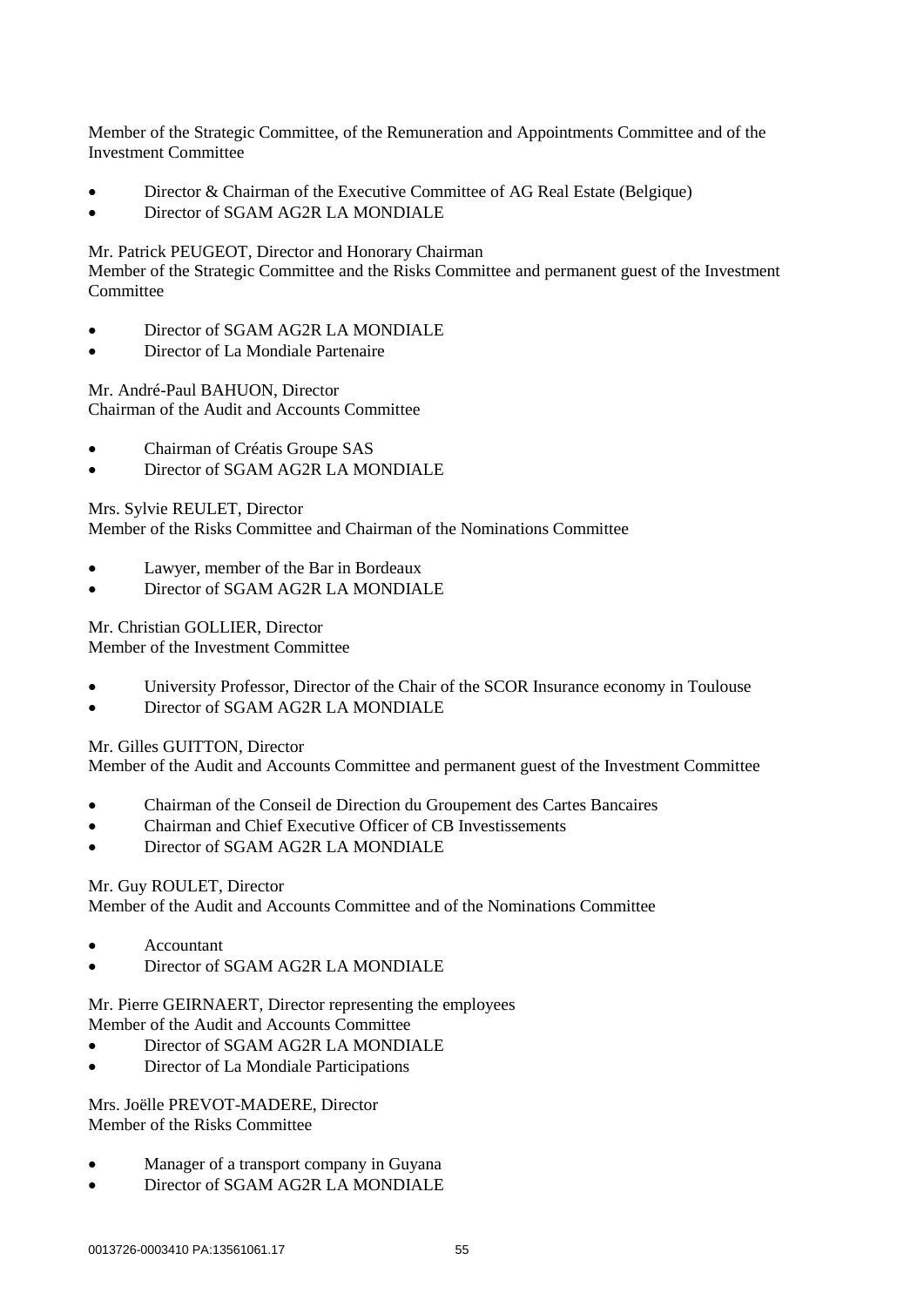Mrs. Odette JARIEL, Director Member of the Investment Committee

- Consultant, administration and business management
- Director of SGAM AG2R LA MONDIALE

Mr. Henri CAPDEVILLE, Director Member of the Strategic Committee

Managing Director of Henri Capdeville Management

Mrs. Laurence BEULIN, Director

Director brands of Campagnes TV

The business address of the members of Board of Directors is 104- 110 Boulevard Haussmann – 75008 Paris – France.

### **Executive Committee**

Mr. André RENAUDIN, Chief Executive Officer

Chief Executive Officer of AG2R LA MONDIALE

# Mr. Sylvain DE FORGES, Deputy Chief Executive Officer

- Finances, Investments, Risks, prospective and strategy
- Deputy Executive Director of SGAM AG2R LA MONDIALE
- Deputy Executive Director and Director of La Mondiale Participations
- Chairman of La Mondiale Partenaire
- Chairman of the Supervisory Board of Agicam
- Other directorships in the Group AG2R LA MONDIALE

Mr. Patrick MONTEIL, Deputy Chief Executive Officer

- Operations and Information System
- Deputy Executive Director of SGAM AG2R LA MONDIALE
- Member of the Supervisory Board of Arial Assurance
- Other directorships in the Group AG2R LA MONDIALE

Mr. Yves BRETON, Deputy Chief Executive Officer

General secretary, logistic and communication

Mr. Philippe DABAT, Deputy Chief Executive Officer

- Local Market and Network, Risk insurance, Pension Retirement Enterprises
- Chief Executive of Prima
- Other directorships in the Group AG2R LA MONDIALE

### Mrs. Paule ARCANGELI, Deputy Chief Executive Officer,

Human Resources

### Mr. Nicolas GARIER, Director of Institutional Relations AG2R LA MONDIALE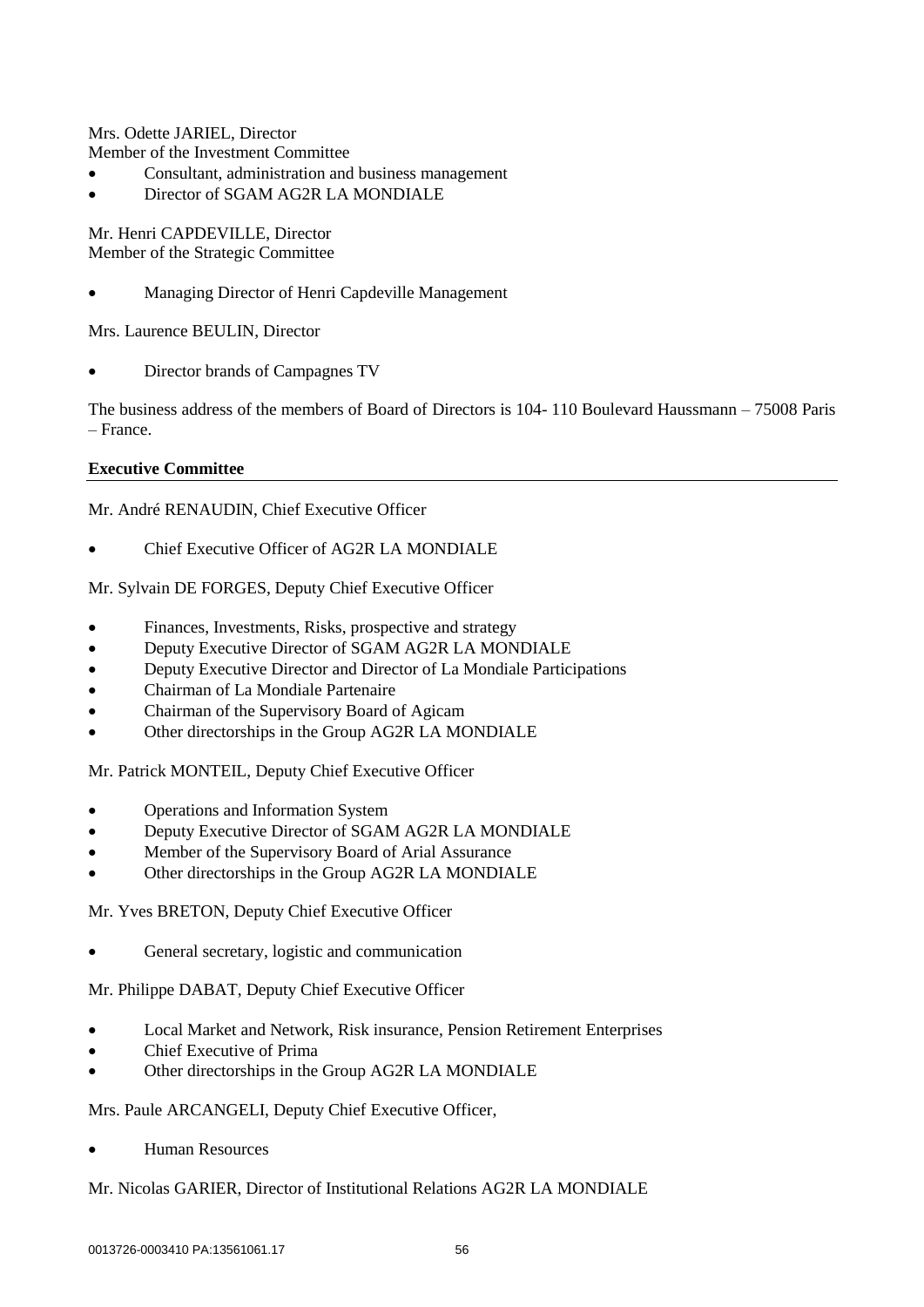**Auditors** 185, avenue Charles de Gaulle France France **France** 

Deloitte & Associés<br>
185. avenue Charles de Gaulle<br>
1, Cours Valmy<br>
1, Cours Valmy 92524 Neuilly-sur-Seine Cedex 92923 Paris La Défense Cedex

# **General description and Business overview of La Mondiale**

In relation to savings and pension plan products, which are highly competitive products, the business policy of AG2R LA MONDIALE has been successful. Because of the multiplication of offers, the synergies conducted between the commercial networks and the diversification of distribution channels, the Group has strengthened its position in relation to savings sector and confirmed its leading position for pension plan products.

In 2013, AG2R LA MONDIALE had the following competitive positions :  $n^{\circ}1$  for supplementary retirements benefits (Source: *Argus de l'assurance*), n°2 for collective supplementary retirements benefits (Source: *Argus de l'assurance*), n°2 for "Madelin" retirement benefits (Source: *FFSA*), n°5 for collective health insurance (Source: *Argus de l'assurance*), n°3 for collective personal protection insurance (Source: *Argus de l'assurance*), n°5 in long term care (Source: *Argus de l'assurance*).

AG2R LA MONDIALE completed its 2009-2011 strategic plan, in which it:

- shaped the Group's new identity;
- finalised its efficiency operational program and better satisfied its customers;
- strengthened its position in relation to health insurance by developing synergies.

Since 2008, SGAM AG2R LA MONDIALE is a group mutual insurance company which encompasses all the Group's insurance activities through its two members : AG2R Prévoyance and La Mondiale.

La Mondiale is a mutual life and pension insurance company founded in 1905 and the holding company of the consolidated group La Mondiale.

La Mondiale is one of the leading operators in each sector of the insurance industry in which it operates.

In 2013, La Mondiale was the 9th life and pension insurer in France with a 4.9 per cent. market share (sources: *FFSA* and *CTIP*). Premiums paid have increased by 8 per cent. to  $\epsilon$  6.8 bn in 2013 and total assets have reached  $\epsilon$  73 bn, representing an increase of 9 per cent.. At 31 December 2013, La Mondiale had a surplus (equivalent to shareholders' equity) of  $\epsilon$  2.575 bn (excluding minority interests), consolidated net profit of  $\epsilon$  222 mio and regulatory solvency capital (admitted surplus + unrealised capital gains + subordinated debt) of  $\epsilon$  4.949 bn, representing 2.50 times the minimum required solvency ratio, 1.39 times the core solvency ratio and 3.21 times the economic solvency ratio. La Mondiale had 2,865 employees at the end of 2013.

La Mondiale specialises in three sectors in relation to insurance products through four companies: individual pension and life insurance, group pension and insurance and wealth insurance product management.

### **Individual pension and life insurance – La Mondiale**

La Mondiale is one of the leading operators in individual pension insurance in France. La Mondiale mainly offers retirement related (individual or group) as well as savings and pension products, through a sales force of more than 1,000 professionals targeting self-employed workers and small size firms.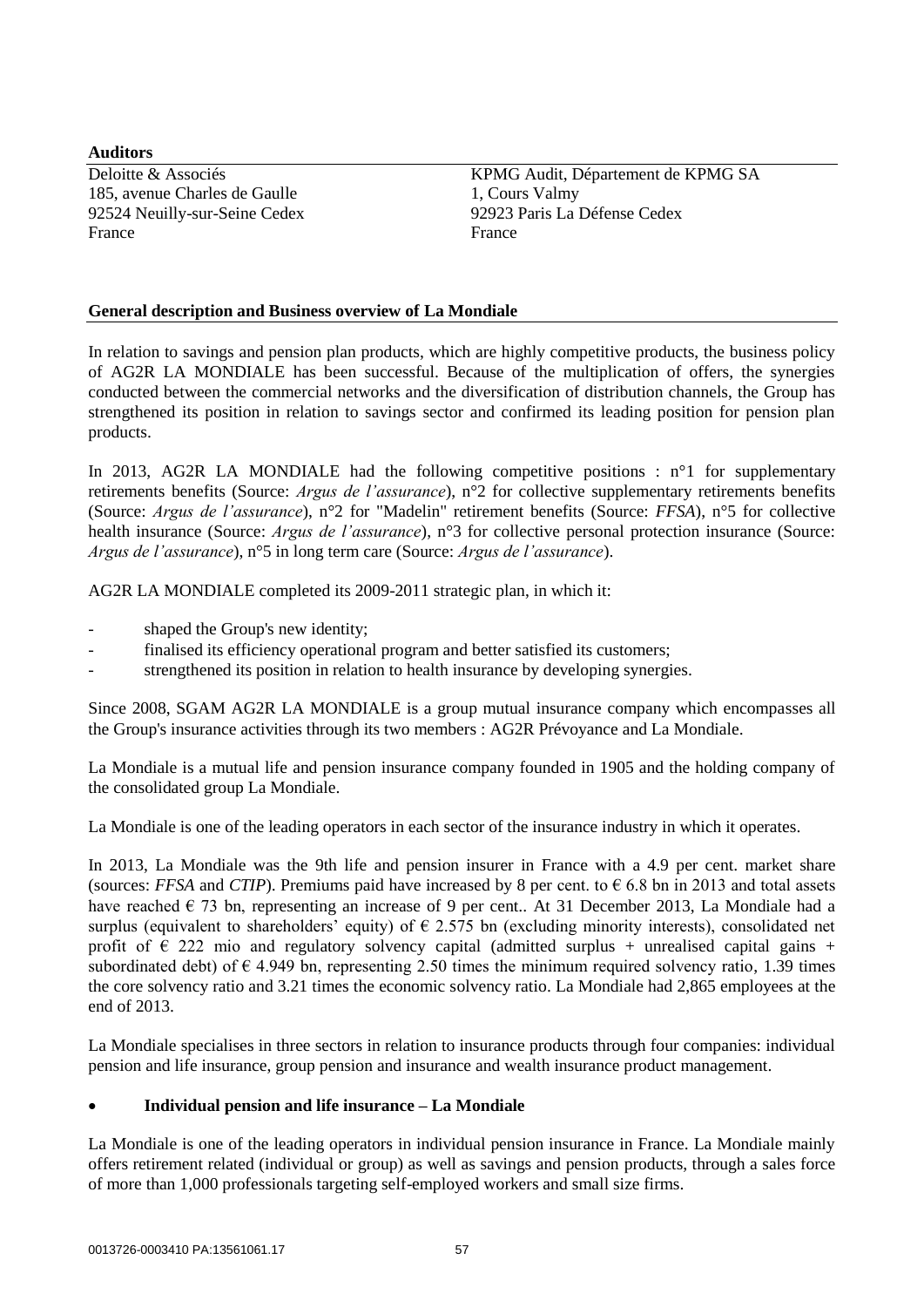In 2013, savings related activity of the Group La Mondiale recorded an increase in subscriptions of 21.5 per cent. compared to 2012, amounting to Euro 4,882 million.

In 2013, individual pension plan related activity recorded to Euro 820 million of subscriptions, with an increase of 7.2 per cent. compared to 2012.

#### **Group pension and insurance (through Arial Assurance)**

As part of the La Mondiale and AG2R Prévoyance partnership which has been established since 2003, Arial Assurance is a major player in group health insurance.

In relation to the insurance of company-related liabilities, Arial Assurance offers a wide range of tailor made solutions as well as standard contracts distributed mainly by brokers, consulting firms and through stockholders' networks and major partnerships.

In 2013, the subscriptions for the Arial Assurance's group pension plans represent 3/4 of Group's total subscriptions of group pension plans. The customer profile of Arial Assurance which subscribes for group pension plans is mainly composed of large companies. Such subscriptions showed a decrease of 4.6 per cent. in 2013 compared to 2012 according the IFRS rules.

In the group insurance market, La Mondiale is ranked number one, in front of AXA, with a 18 per cent. market share in 2012 (source: *FFSA*).

## **Wealth insurance product management (through La Mondiale Partenaire and La Mondiale Europartner)**

La Mondiale Partenaire operates in life insurance products. It offers savings products distributed through private banking arms of large banks and independent financial advisers (portfolio and asset managers).

In wealth insurance product management, La Mondiale Partenaire is one of the market leaders for dedicated insurance contracts for private banking clients. In this market, La Mondiale Partenaire is competing with BNP Paribas Cardif, AXA and Generali.

La Mondiale Europartner offers a range of high-end life insurance and wealth management solutions. It mainly conducts its business in France, with operations in Italy, Switzerland and Luxembourg representing 45 per cent. of premiums in 2013.

La Mondiale Partenaire focuses on targeting specific products and sales teams to clearly defined market sectors.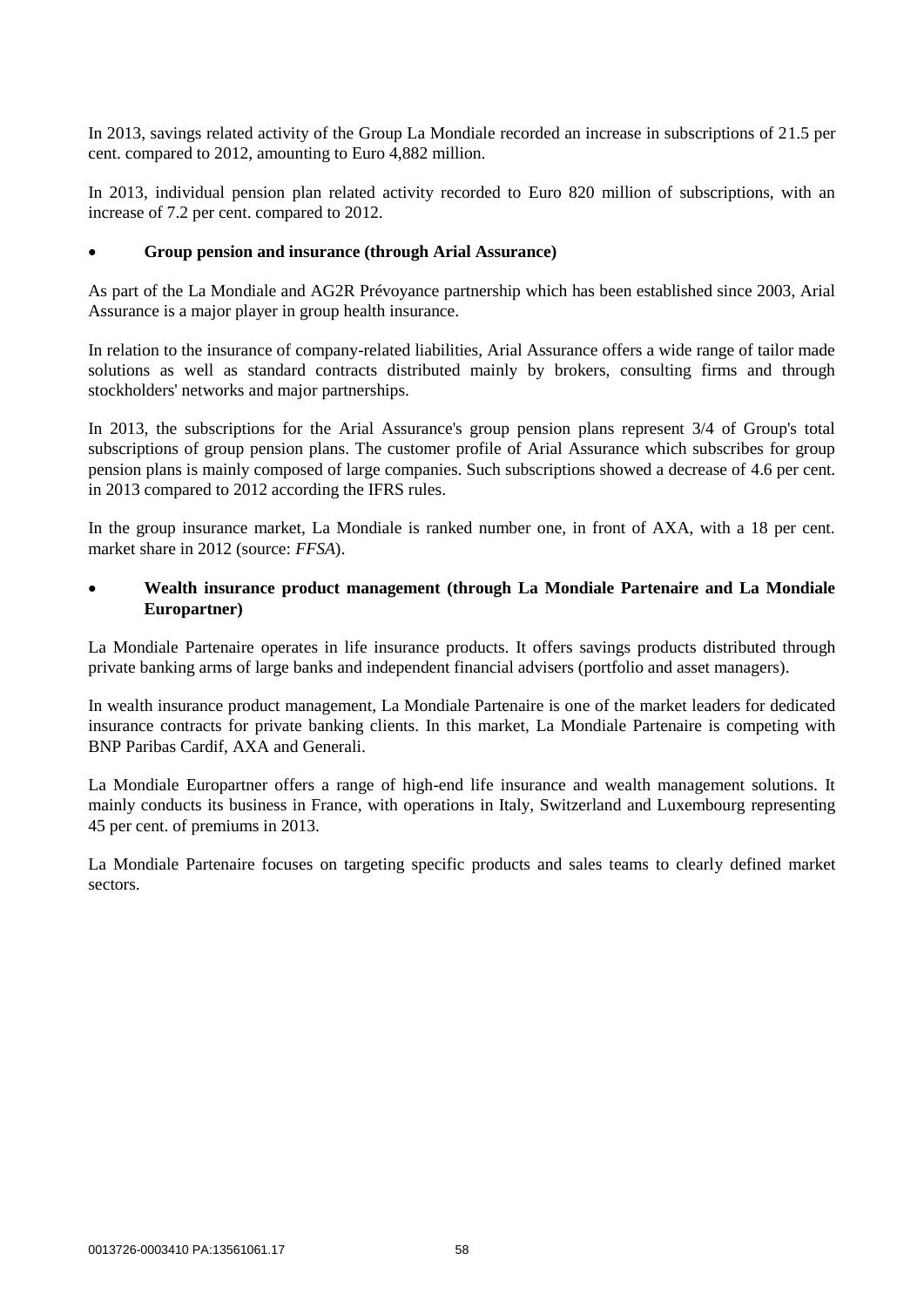**Group Structure as of 31 December 2013 (***N.B : the percentages below both refer to capital and voting rights***)**



With the aim of complying with the trend of simplification of the Group structure, one major operation was completed:

La Mondiale acquired in December 2012 50% of the shares of Arial Assurance held by AG2R Prévoyance. This allows Arial to be fully integrated in La Mondiale consolidation business.

La Mondiale's business is organised into four business units, each targeting a distinct market sector: La Mondiale, Arial Assurance, La Mondiale Partenaire and La Mondiale Europartner.

### **8. La Mondiale**

La Mondiale's premiums amounted to Euro 5,871 million (Euro 4,381 million for premiums accepted in respect of its subsidiaries and Euro 1490 million excluding these internal acceptances) for the period ending on 31 December 2013, which constitutes an 3.2 per cent. increase compared to the period ending on 31 December 2012. Such increase is to be compared with the global life insurance market in France, whose revenues increased by 7 per cent. in 2013 compared to the same period in 2012.

#### **9. Arial Assurance**

In 2013, the premiums of Arial Assurance decreased by 14per cent. compared to 2012 and amounted to Euro 668 million. This decrease is explained by the disability & health portfolio transfer to AG2R Prévoyance that occurred in 2013.

The pension activity premiums amount 640 million and decreased by 0.7 per cent. compared to 2012.

In addition to the premiums of Arial Assurance and in order to give a clear view of the overall group pension activity of the Group, it is to be noted that revenues of La Mondiale which resulted from businesses brought by Arial Assurance were amounted to Euro 69 million in 2013 compared to Euro 124 million in 2012. This decrease by 44 per cent. is explained by internal transfers of portfolio realised in 2012. Such transfers aside, revenues of Arial Assurances increased by 2.7 per cent. in 2013.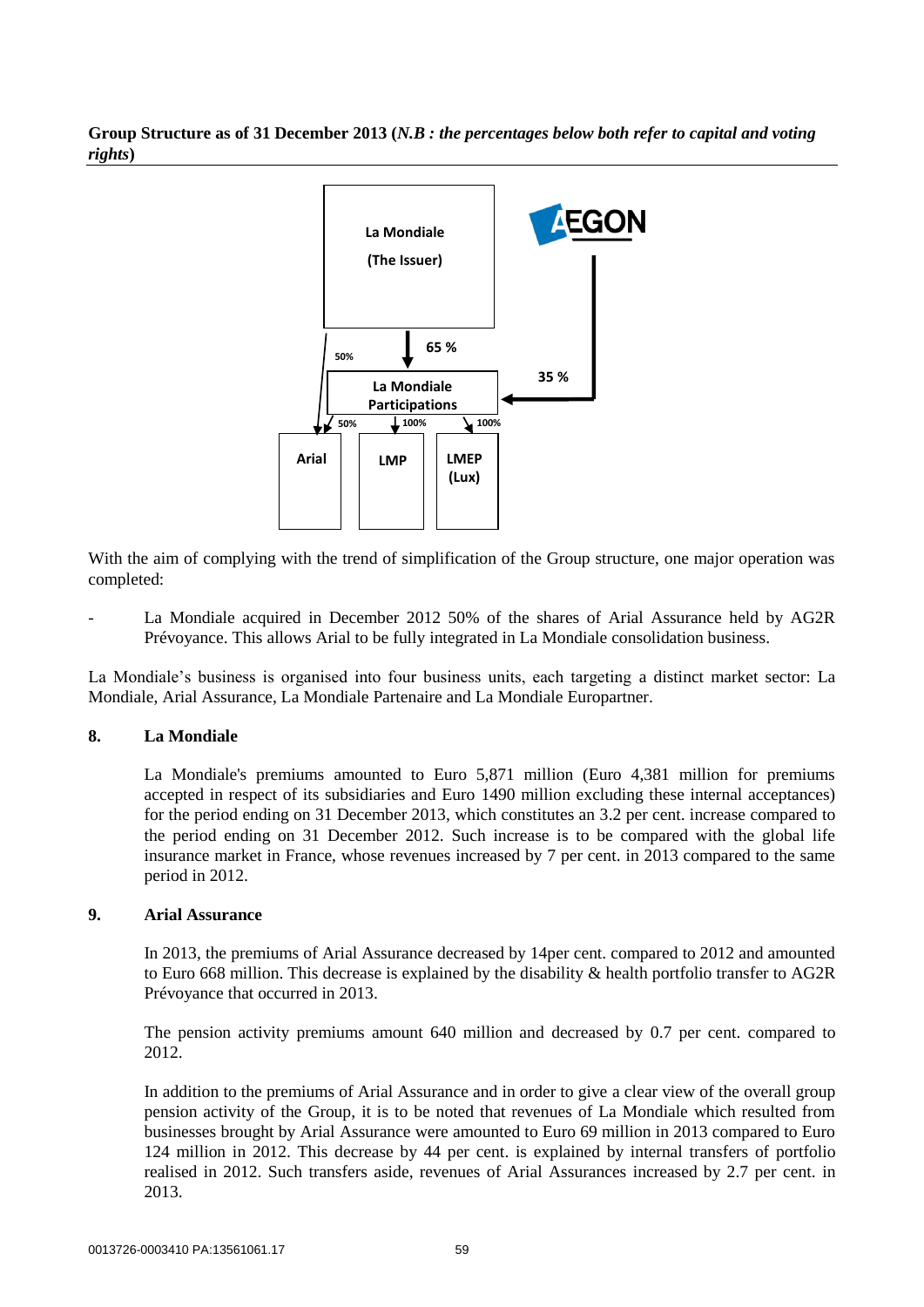### **10. La Mondiale Partenaire**

La Mondiale Partenaire, created in 1979 with the acquisition of La Henin Vie, distributes mainly high net worth life insurance contracts through external networks.

La Mondiale Partenaire's premiums amounted to Euro 2,487 million for the period ending on 31 December 2013, with a 4.6 per cent. increase compared to the period ending on 31 December 2012. A 20 per cent.decrease in services amounting to Euro 2,083 million led to a positive amount of net collect revenue of Euro 404 million in 2013.

### **11. La Mondiale Europartner**

La Mondiale Europartner, a Luxemburg subsidiary of the Group, is a renowned operator specialising in the concept, development and management of retirement and pension products, including patrimonial and group pension activities through non affiliated intermediaries which target cross border market customers, specially through the partnership with Aegon.

During 2013, La Mondiale Europartner continued to follow its development plan initiated several years earlier. In 2013, the Luxemburg office of the Group managed a total amount of liabilities of over Euro 7 billion, which constitutes an 38 per cent. increase compared to 2012.

Premiums of La Mondiale Europartner amounted to Euro 2,202 million in 2013, compared to Euro 1,691 million in 2012, showing an increase of 30 per cent. In 2013, 95 per cent. of the premiums were reinsured, mainly by the general fund of La Mondiale.

#### **Ownership**

As of 31 December 2013, La Mondiale had 407 391 policyholders (*sociétaires*). Each policyholder has the same voting rights.

#### **Strategic Objectives**

To improve adaptability, the AG2R LA MONDIALE group launched in 2012 its 2012-2014 strategic plan. Presented to the Group's employees in January 2012, it is called "priority to customers" and shows the Group's intention to put the customers at the centre of all decisions. In order to implement such a strategic plan, two key factors have been identified: reliance on the Group's core values and the ambition of profitability.

A new plan for the years 2015 to 2017 is currently being designed and should be finalised by the end of the first semester 2015. This plan will include the two newly joined entities REUNICA and Via Santé, as further described in the section entitled "Recent Developments".

In the previous strategic plan La Mondiale had three main objectives: clear market segmentation and product distribution, efficient operational management and distribution partnerships.

**Segmentation / Distribution:** La Mondiale's first objective was to develop innovative products which differ from the traditional standard saving products of the "bancassurance" network (i.e. insurance companies which are subsidiaries of banks). La Mondiale owes part of its results to its ability to identify market sectors with high growth potential and to develop these sectors through the sale of innovative and quality products and services. La Mondiale's distribution strategy consists of focusing on three sectors through three distribution channels. This has proven to be successful, as demonstrated by the performance over the past few years in terms of growth and penetration of these markets.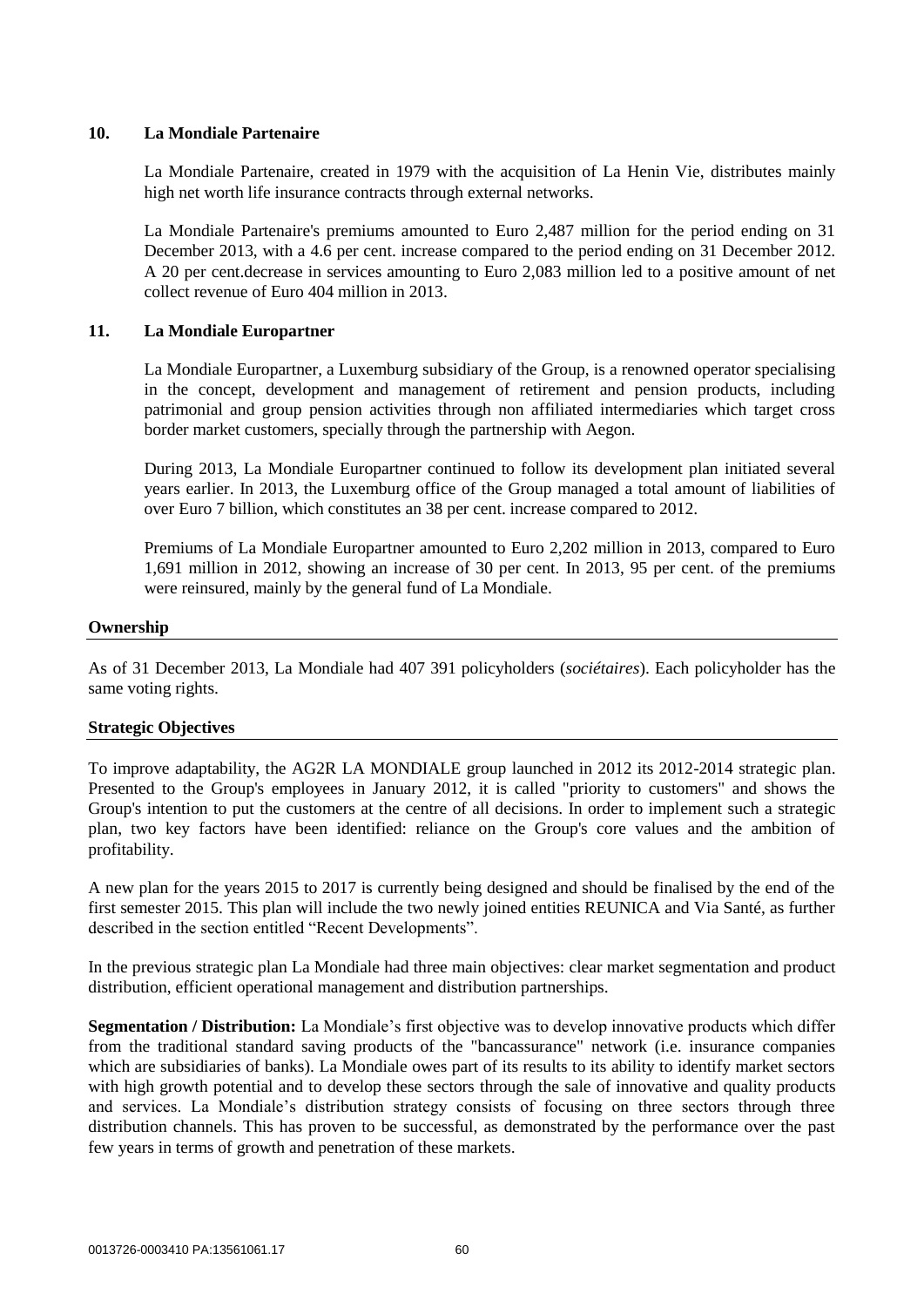**Efficient operational management:** La Mondiale has built an efficient value-added distribution network for the individual pension and life operations, which has succeeded in steadily increasing the average regular premium value.

**Partnerships:** La Mondiale has reinforced its distribution partnerships.

The aim of the 2012-2014 strategic plan is to reinforce the competitive position of La Mondiale :

- increasing market shares on markets selected for their profitability
- increasing the level of assets in 2014
- increasing the return on capital equity.

This will be done by:

- focusing sales network on profitable targets
- increasing multichannel distribution, beyond traditional distribution partnerships, including direct or internet distribution
- committing to quality of service, specially related to delay in answering requests or paying claims.

#### **Partnerships**

### **12. Strategic partnerships**

**Partnership Aegon:** Aegon, the Dutch Insurance Company with mutual origins, is particularly active in life insurance. A partnership was established with the group La Mondiale, to jointly develop activities of individual life insurance and retirement, especially abroad.

Aegon is a minority shareholder and affiliate of the group La Mondiale, which owns the wealth management activities (La Mondiale Partenaire, La Mondiale Europartner) and supplementary retirement (Arial). Operational interactions between the two groups are mainly in relation to the international activities (La Mondiale Europartner).

#### **13. Commercial partnerships**

**Banking and CGPI (***conseiller de gestion en patrimoine indépendant***) partnerships:** Through its subsidiaries La Mondiale Partenaire and La Mondiale Europartner, La Mondiale has built distribution partnerships (wealth management) with the main distributors of the market :

- Private banking subsidiaries of the main French banks : Indosuez Private Banking, LCL (Groupe Crédit Agricole), Banque Privée 1818, Banque Palatine (Groupe BPCE), BNP Paribas<sup>.</sup>
- The main platforms of CGPI : Nortia, Olympia, Crystal Finance;
- Wealth management banks or institutions: Oddo, Lazard, UBS, Rothschild.

This activity has generated a turnover in 2013 of more than  $\epsilon$  4 billion.

**Distribution or prescription partnerships:** La Mondiale has also built distribution partnerships with local groups such as La Mutuelle de Poitiers, and prescription partnerships with the main certified accountants (*expert comptable*).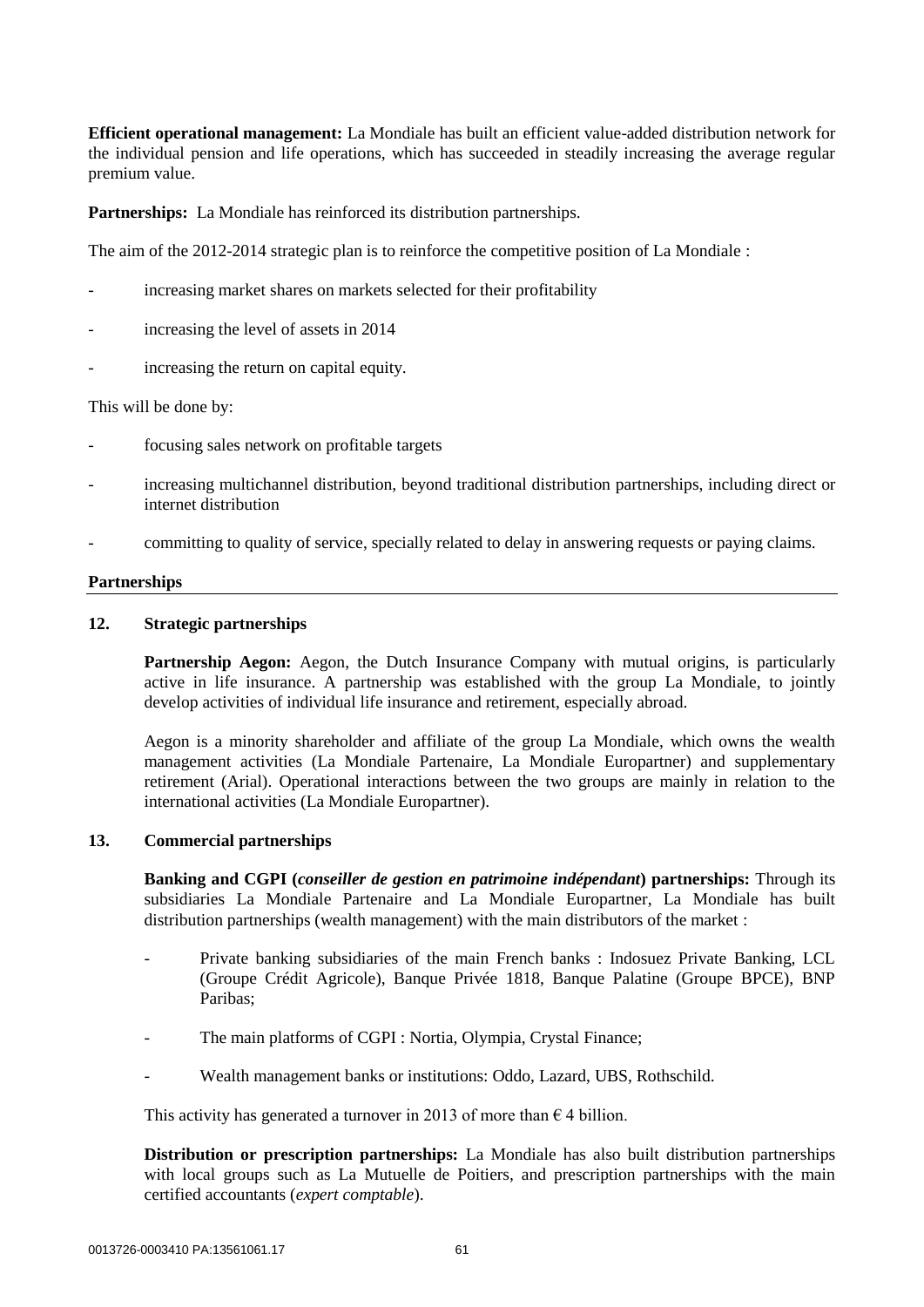#### **Risk management**

La Mondiale manages certain key risks through 5 committees of the Board:

### **The investment committee**

The investment committee reviews and validates the general investment policy, the limits, the scope of the universe of possible investments, the guidelines of asset allocation to be approved by the Board.

## **The audit and account committee**

The audit and account committee reviews and validates the annual accounts, the internal audit plan, the financing and solvency issues to be approved by the Board

# **The risks committee**

The audit and account committee reviews and validates the risk management policy and the internal control processes, issues to be approved by the Board

# **The strategic committee**

The strategic committee reviews and validates strategic and development issues related to M&A or partnerships, to be approved by the Board.

# **The appointments and remunerations committee**

The appointments and remunerations committee issues recommendations on the remuneration conditions of the representatives and key men of the Group as well as on the organisation and evolution of the Board and its committees.

### **- Anti-money laundering mission**

The objective of La Mondiale's anti-money laundering procedure is to fight against laundering of the proceeds of drug trafficking, fraud against the financial interests of the European Community, corruption, organised criminal activities or those which may be used to finance terrorism.

This procedure breaks down operationally into the following:

- training sessions to raise awareness amongst new collaborators;
- reviewing agreements with partners setting out requirements;
- conducting controls to ensure procedures are being implemented and complied with;
- declarations when suspicions have been raised;
- preparing a compliance report.

The head of anti-money laundering monitors risks associated with payments in and payments out, risks in partnership agreements setting out requirements, non-compliance with procedures by sales managers and advisers.

### **- Insurance and risk cover**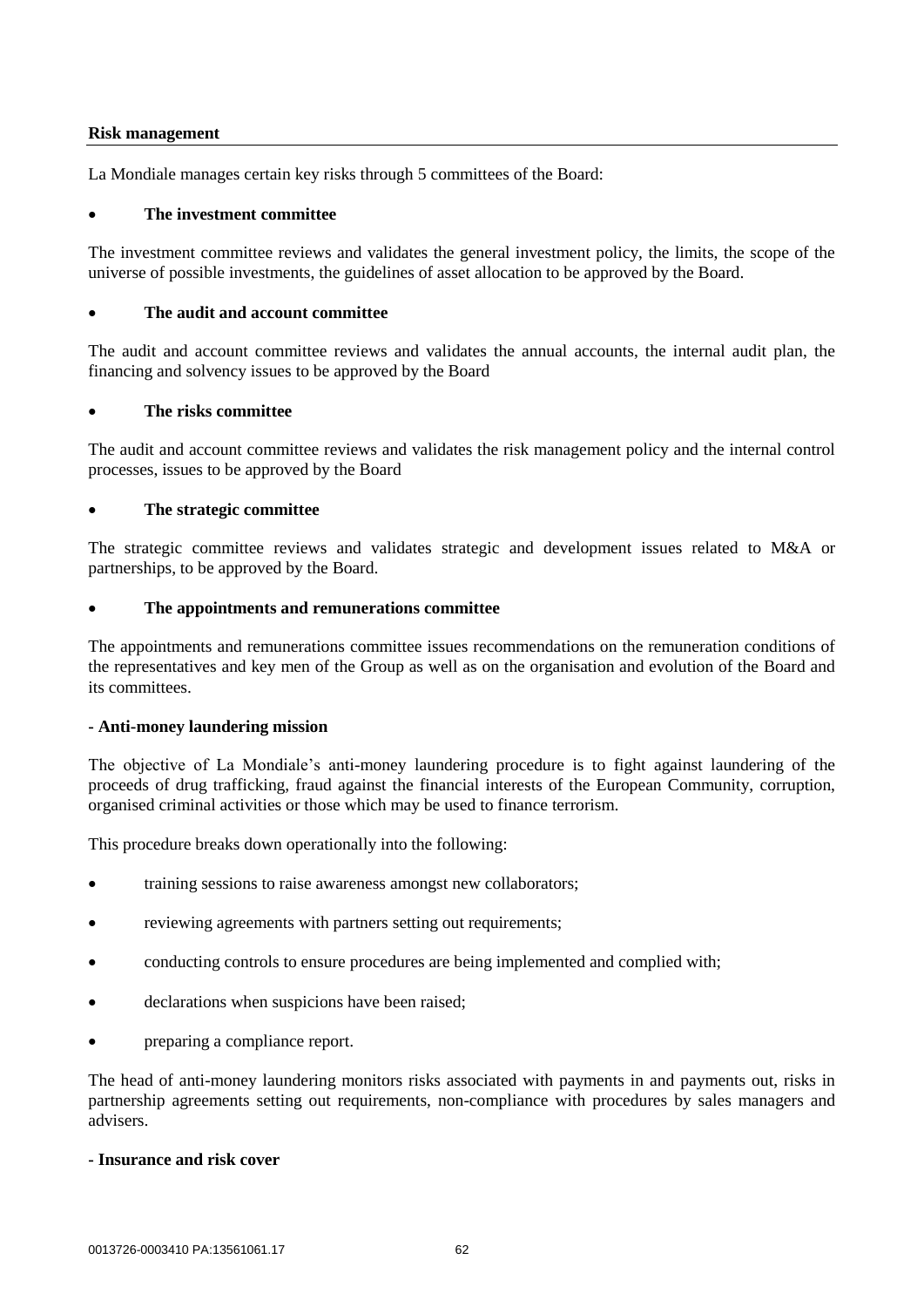La Mondiale has put in place and periodically updates an insurance programme to protect its asset base. The insurance policies include:

- insurance covering damage to property: all building risks, all computer risks;
- civil liability insurance;
- personal insurance (assistance).

The insurances subscribed and the level of self-insurance depends upon the business activity, the size and rate of occurrence of incidents of the principal entities of the Group.

These insurance policies have been subscribed with insurance companies of international repute.

#### **- Credit risk**

The Group's credit policy is based upon strict investment rules, including maximum exposure amounts per issuer according to an issuer's rating. Compliance with this policy is monitored by the credit committee and potential breaches, particularly those due to credit rating downgrades, are systematically validated by the investment committee (which is a sub-committee of the board of directors). Depreciation rules are determined by type of security, estimated credit risk, and estimated recovery value, as the case may be.

#### **- Foreign exchange risk**

La Mondiale's policy is to limit exposure to foreign exchange risk as far as possible. All transactions entered into in a currency other than the euro (investment, issue, sale of insurance contract) are systematically hedged.

#### **- Liquidity risk**

La Mondiale analyses its cash flow gaps by taking into account its entire positive (scheduled premiums, estimation of future premiums, interest coupons, maturity of securities…) and negative (investments, payment of annuities, claims under life insurance contracts…) future cash-flows. Stress-tests are performed to assess the impact of potential increases in claims made or decreases in premiums paid. All the investments of the Group are inventoried according to liquidity profile to determine which type of securities should be sold, were disposals to be required. The specific business model of La Mondiale, a substantial part of which is in the pensions business, with scheduled mandatory premium payments, gives a very low liquidity risk profile to the company. In its assessment, Standard & Poor's described La Mondiale's liquidity as "exceptional".

#### **Financial Results**

At 31 December 2013, La Mondiale had consolidated investments assets of  $\epsilon$  70 billion of which 25 per cent. are unit-linked products. The 75 per cent. remaining are guaranteed products invested in General Funds split between bonds (84.9 per cent.), equities (8.8 per cent.), real estate (5.5 per cent.) and other financial assets  $(0.9\%)$ .

Consolidated equity capital at 31 December 2013, increased  $\epsilon$  172 million to  $\epsilon$  2 898 million (including  $\epsilon$ 323 million minority interests and including  $\epsilon$  241 million of deeply subordinated Notes classified as equities according IFRS rules). Subordinated obligations amounted to  $\epsilon$  855 million of which  $\epsilon$  523 million are on a perpetual basis with a call option. The solvency coverage of La Mondiale is 2.50 times the minimum regulatory requirement. Consolidation accounting, which eliminates dividends and intra-group borrowings, facilitates the measurement of the Group's solvency level. The margins required by the various entities of the Group (after the elimination of intra-group reinsurance transactions) amount to  $\epsilon$  1 980 million, which is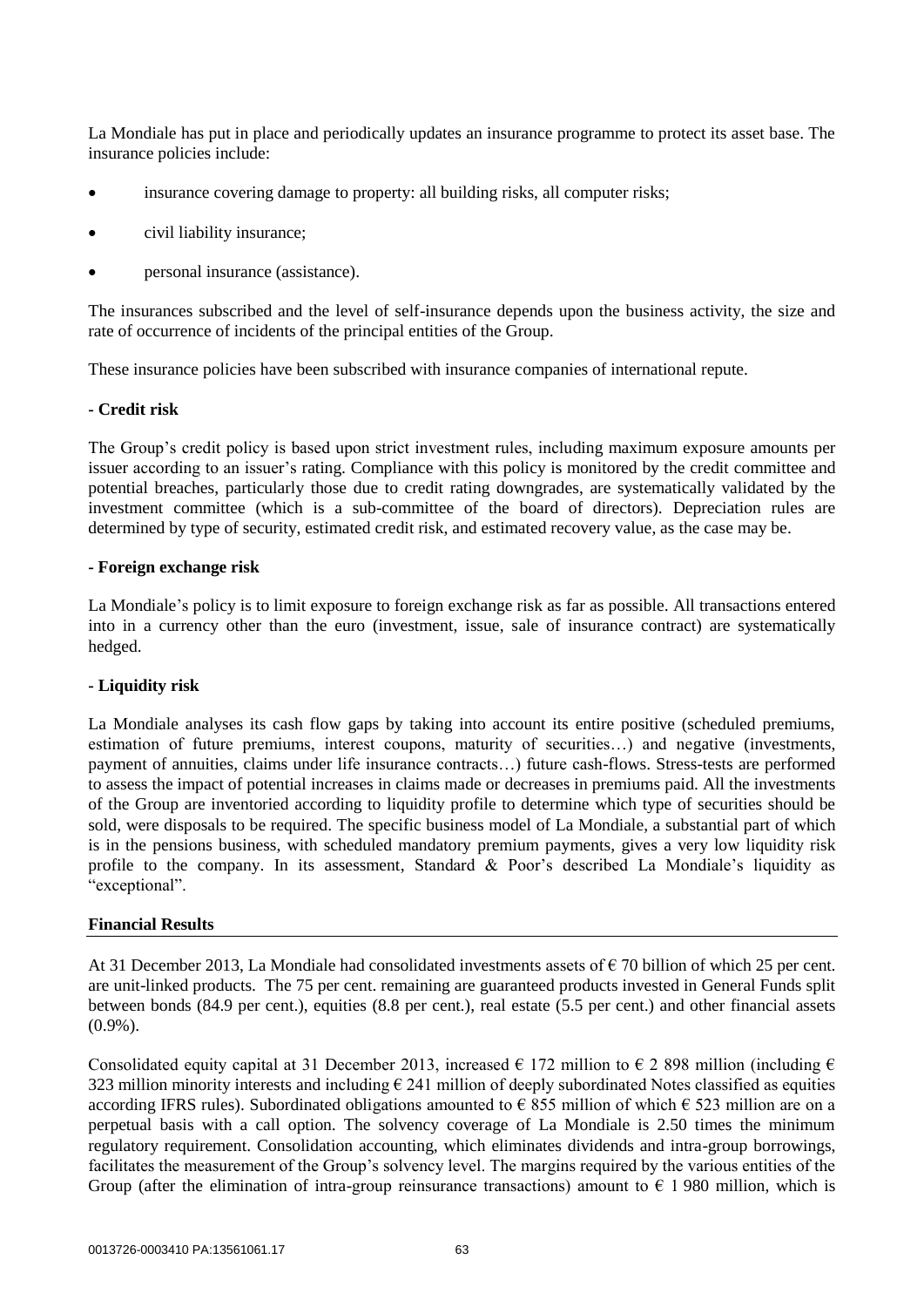covered 2.50. times by the Group's equity capital (net of intangible items and deferred acquisition costs), subordinated debt and unrealised capital gains.

The components of the Group margin are lower than those of the parent company in so far as the regulations place a ceiling on the amount of unrealised capital gains permitted in the margin requirements for each company in the Group. Moreover, the Group's equity capital is adjusted for deferred acquisition costs net of deferred tax.

La Mondiale's consolidated reported 2013 operating income of  $\epsilon$  377 million compared to  $\epsilon$  520 million the previous year. La Mondiale generated consolidated net income of € 222 million in 2013, down 28 per cent. compared to 2012.

Following the debt restructuration carried out in April 2013, as at 31 December 2013, La Mondiale's consolidated subordinated debt amounted to  $\epsilon$  1 096 million compared to  $\epsilon$  693 million on 31 December 2012.

#### **Beneficiary Participation**

Over the past three fiscal years, the items used for the determination of the "Beneficiary Participation", as defined in clause 3.(h) (4) (*Mandatory payment of interest)* of the Conditions of the Notes, has evolved as follows:

| In millions of Euros (statutory accounts)           | 2013    | 2012  | 2011  |
|-----------------------------------------------------|---------|-------|-------|
| Investments income allocated to insurance contracts | 1 4 3 0 | 1 700 | 1 269 |
| Total net investments income for the fiscal year    | 1 565   | 1566  | 1 279 |
| <b>Beneficiary Participation</b>                    | 91%     | 109%  | 99%   |

#### **Conflict of Interest**

To the Issuer's knowledge, there are no conflicts of interest between the duties of the directors and members of executive management with regard to La Mondiale and their private interests.

### **Change of Control**

To the Issuer's knowledge, there is no arrangement, the operation of which may at a subsequent date result in a change in control of the Issuer.

#### **Important Contracts**

There are, at the date of this Prospectus, no material contracts entered into in the ordinary course of the Issuer's business, which could result in any member of the Issuer's Group being under an obligation or entitlement that is material to the Issuer's ability to meet its obligations to Noteholders in respect of the Notes being issued.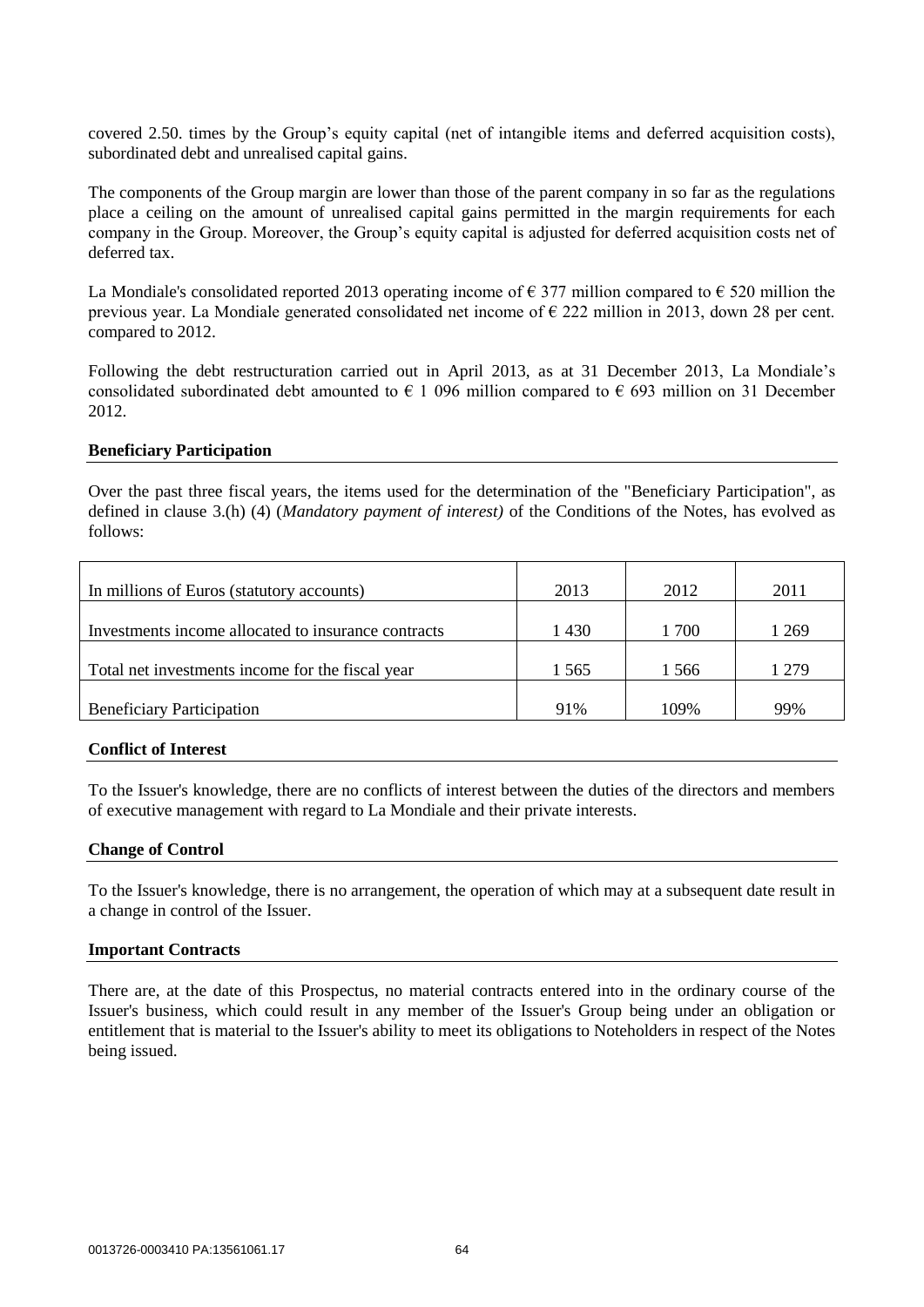### **RECENT DEVELOPMENTS**

### **1. Evolution of the scope of SGAM AG2R LA MONDIALE**

The scope of SGAM AG2R LA MONDIALE which includes La Mondiale is evolving. The mutual company Via Santé joined SGAM AG2R LA MONDIALE with effect from 1 January 2014. Following this new adhesion, the equity capital (*capitaux propres*) of SGAM AG2R LA MONDIALE has been increased by €168 million in 2014 and SGAM AG2R LA MONDIALE became the fourth mutual group in France.

In addition, on 1 January 2015, REUNICA Group will join SGAM AG2R LA MONDIALE, strengthening the equity capital (*capitaux propres*) of SGAM AG2R LA MONDIALE by €766 million.

With the addition of REUNICA Group, SGAM AG2R LA MONDIALE will become the fourth health insurance player in France (Source: *Argus de l'assurance*).

#### **2. Press release of the Issuer dated 24 November 2014 regarding Standard & Poor's rating**

## **NOTATION D'AG2R LA MONDIALE PAR STANDARD & POOR'S : BBB+ PERSPECTIVE POSITIVE**

Standard & Poor's a publié sa révision des notes d'AG2R Prévoyance et de La Mondiale, passant la perspective de stable à positive. **La note de crédit attribuée par l'agence est donc dorénavant BBB+, perspective positive.**

En raison du renforcement croissant des liens de solidarité entre AG2R Prévoyance et La Mondiale, la note s'applique désormais au groupe AG2R LA MONDIALE. Par ailleurs, l'agence souligne que les rapprochements avec Réunica et Via Santé améliorent encore la perspective de qualité de crédit du groupe.

L'ensemble de ces éléments participent de la révision à la hausse de la perspective. Standard & Poor's indique que la note pourrait ainsi être relevée dans les 24 prochains mois si ces mouvements d'intégration se poursuivent tout en préservant le profil de risques financiers du Groupe.

« *L'appréciation positive de Standard & Poor's témoigne des efforts opérationnels qui ont été accomplis, de la solidité du Groupe et de la pertinence de la stratégie engagée par les Conseils »* **a déclaré André Renaudin, Directeur général**. »

### *Free English translation of the press release*

# **CREDIT RATING OF AG2R LA MONDIALE BY STANDARD & POOR'S: BBB+ POSITIVE OUTLOOK**

Standard & Poor's published revised ratings of AG2R Prévoyance and La Mondiale, changing them from a stable to a positive outlook. **The credit rating assigned by the agency is now BBB + positive outlook.**

Due to the strengthening of ties between AG2R Prévoyance and La Mondiale, this rating now applies to the AG2R La Mondiale group. In addition, the agency notes that the jointure with Réunica and Via Santé further improves prospects for the quality of the group's credit rating.

All of these elements contribute to an improved outlook. Standard & Poor's indicates that the rating could therefore be raised again in the next 24 months if the integration continues and the Group's financial risk profile is maintained.

"*Standard & Poor's positive appraisal reflects the operational efforts that have been made, the strength of the Group and the relevance of the strategy implemented by the Boards*" **said André Renaudin, Managing Director**.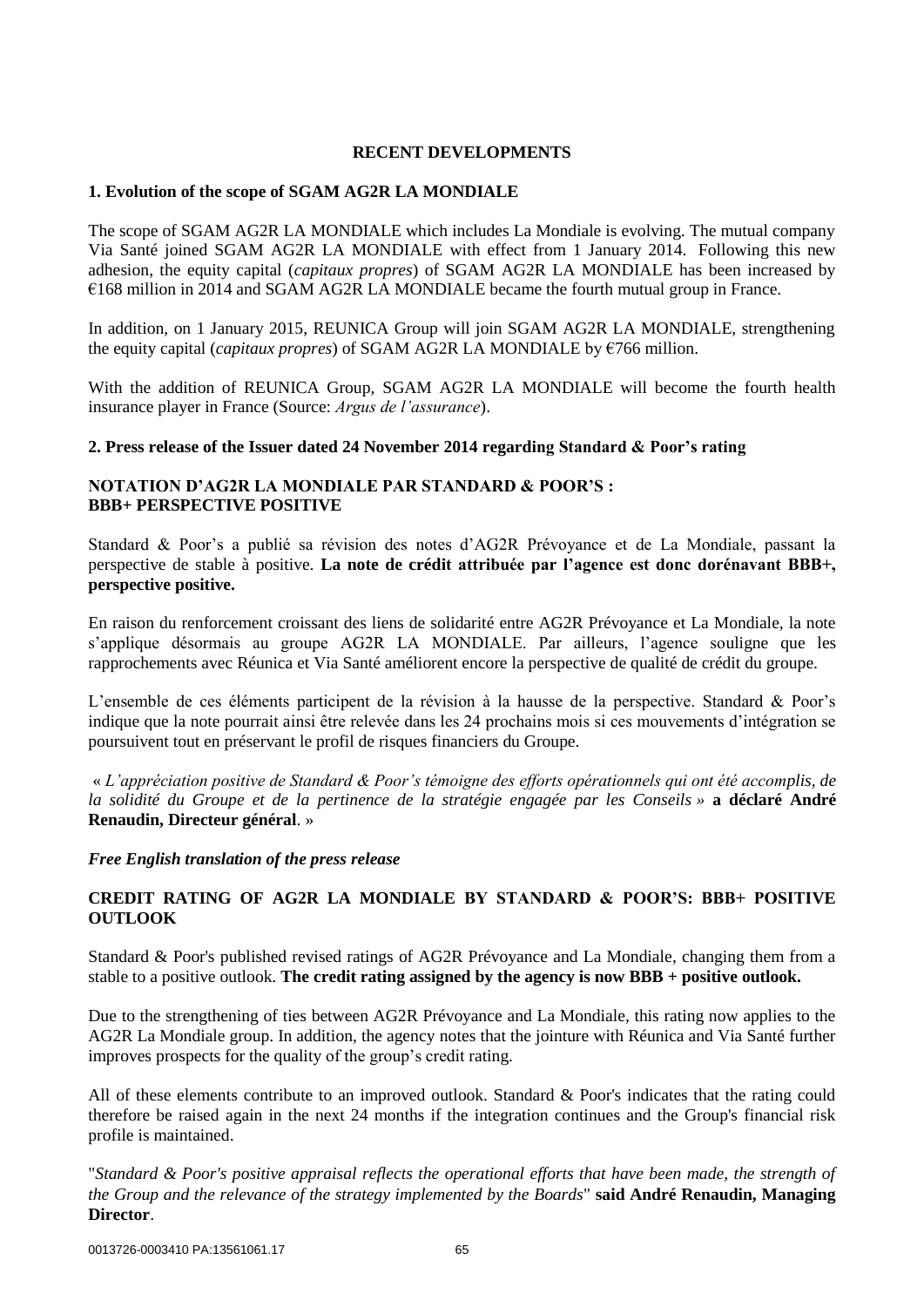# **3. Press release of the Issuer dated 24 November 2014 regarding an agreement with AEGON**

# **LA MONDIALE ET AEGON ANNONCENT AVOIR CONCLU UN ACCORD SUR L'ACQUISITION DE LA PARTICIPATION DE 35% D'AEGON DANS LA MONDIALE PARTICIPATIONS**

Après 12 ans de coopération, Aegon et La Mondiale ont conclu un accord sur l'acquisition par La Mondiale de la participation de 35% d'Aegon dans La Mondiale Participations. L'opération valorise La Mondiale Participations à 1,0 milliard d'euros. Une fois l'opération réalisée, La Mondiale détiendra 100% de La Mondiale Participations.

La Mondiale Participations est la holding détenant 50% d'Arial Assurances (spécialiste de la retraite supplémentaire à destination des grands groupes ; La Mondiale détenant directement 50%) et 100% de La Mondiale Partenaire (épargne patrimoniale en France) et de La Mondiale Europartnenaire (épargne patrimoniale d'une clientèle internationale). En 2013, La Mondiale Participations a réalisé un chiffre d'affaires de 4,9 milliards d'euros. Depuis la mise en place en 2002 du partenariat entre La Mondiale et Aegon, La Mondiale Participations a vu ses encours progresser de 16 milliards d'euros en 2004 à 38 milliards d'euros fin 2013.

« Le partenariat développé avec Aegon aura été très fructueux. A travers ses filiales, La Mondiale Participations est devenu un acteur de premier plan en France de la retraite supplémentaire, et des produits d'épargne patrimoniale. Nous poursuivrons le développement de ces activités stratégiques en France et à l'étranger et continuerons à entretenir des relations privilégiées avec le groupe Aegon, » a indiqué André Renaudin, Directeur général d'AG2R La Mondiale.

La transaction devra faire l'objet d'une information des autorités de contrôle et sera finalisée une fois l'approbation des autorités de la concurrence obtenue.

### *A propos de La Mondiale Participations*

*La Mondiale Participations a été créée en 1999 par La Mondiale pour prendre en charge les activités du groupe n'ayant pas un caractère mutualiste. En 2002, La Mondiale et Aegon avaient décidé de s'allier pour profiter des opportunités de croissance sur les marchés de l'épargne et d'assurance retraite en France et en Europe. Cet accord s'était traduit par l'entrée d'Aegon à hauteur de 20% dans le capital de La Mondiale Participations portée à 35% en 2004.*

#### *Free English translation of the press release*

### **LA MONDIALE AND AEGON ANNOUNCE ENTRY INTO AN AGREEMENT TO BUY AEGON'S 35% STAKE IN LA MONDIALE PARTICIPATIONS**

After 12 years of cooperation, Aegon and La Mondiale have reached an agreement regarding the acquisition by La Mondiale of Aegon's 35% stake in La Mondiale Participations. The transaction values La Mondiale Participations at EUR 1.0 billion. Once completed, La Mondiale will own 100% of La Mondiale Participations.

La Mondiale Participations is the holding company which owns 50% of Arial Assurances (supplementary pension specialist for large groups; La Mondiale owns 50% directly) and 100% of La Mondiale Partner (private savings in France) and La Mondiale Europartner (private savings for international customers). In 2013, La Mondiale Participations achieved a turnover of EUR 4.9 billion. Since the start in 2002 of the partnership between La Mondiale and Aegon, the outstanding assets under management of La Mondiale Participations have increased from EUR 16 billion in 2004 to EUR 38 billion at the end of 2013.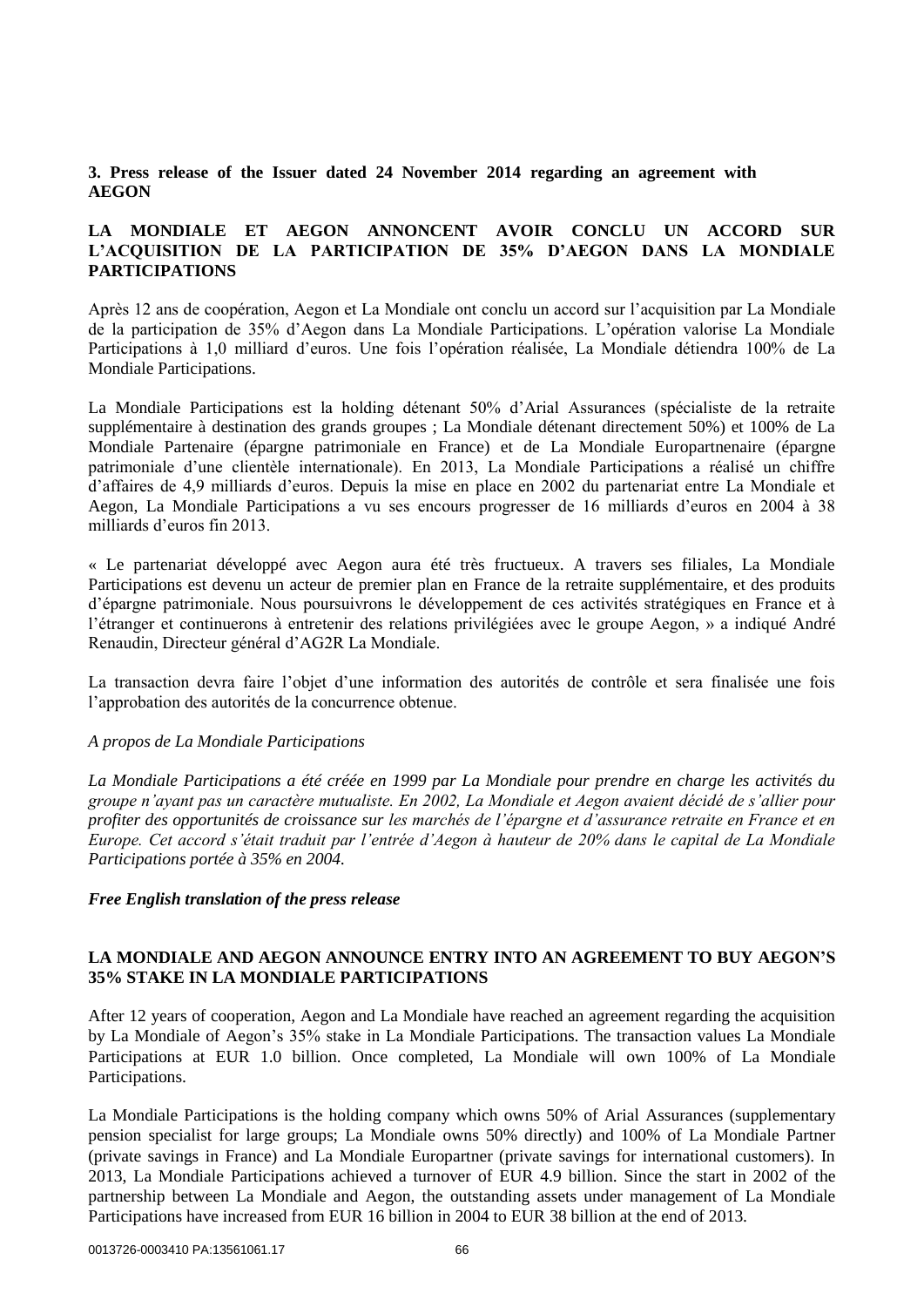"The partnership developed with Aegon has been very successful. Through its subsidiaries, La Mondiale Participations has become a leading player in France in the supplementary pension market and the savings products market. We will continue the development of these strategic activities in France and abroad and will continue to maintain a privileged relationship with the Aegon Group", said André Renaudin, Managing Director of AG2R La Mondiale.

The transaction is subject to notification of the control authorities and will be finalised once the approval of the competition authorities has been obtained.

#### *About La Mondiale Participations*

*La Mondiale Participations was founded in 1999 by La Mondiale to undertake activities of the group that fall outside of its mutual activities. In 2002, La Mondiale and Aegon decided to unite in order to benefit from growth opportunities in the savings and pension insurance markets in France and Europe. This agreement came about by the holding of a 20% stake in La Mondiale Participations by Aegon, with the stake being increased to 35% in 2004.*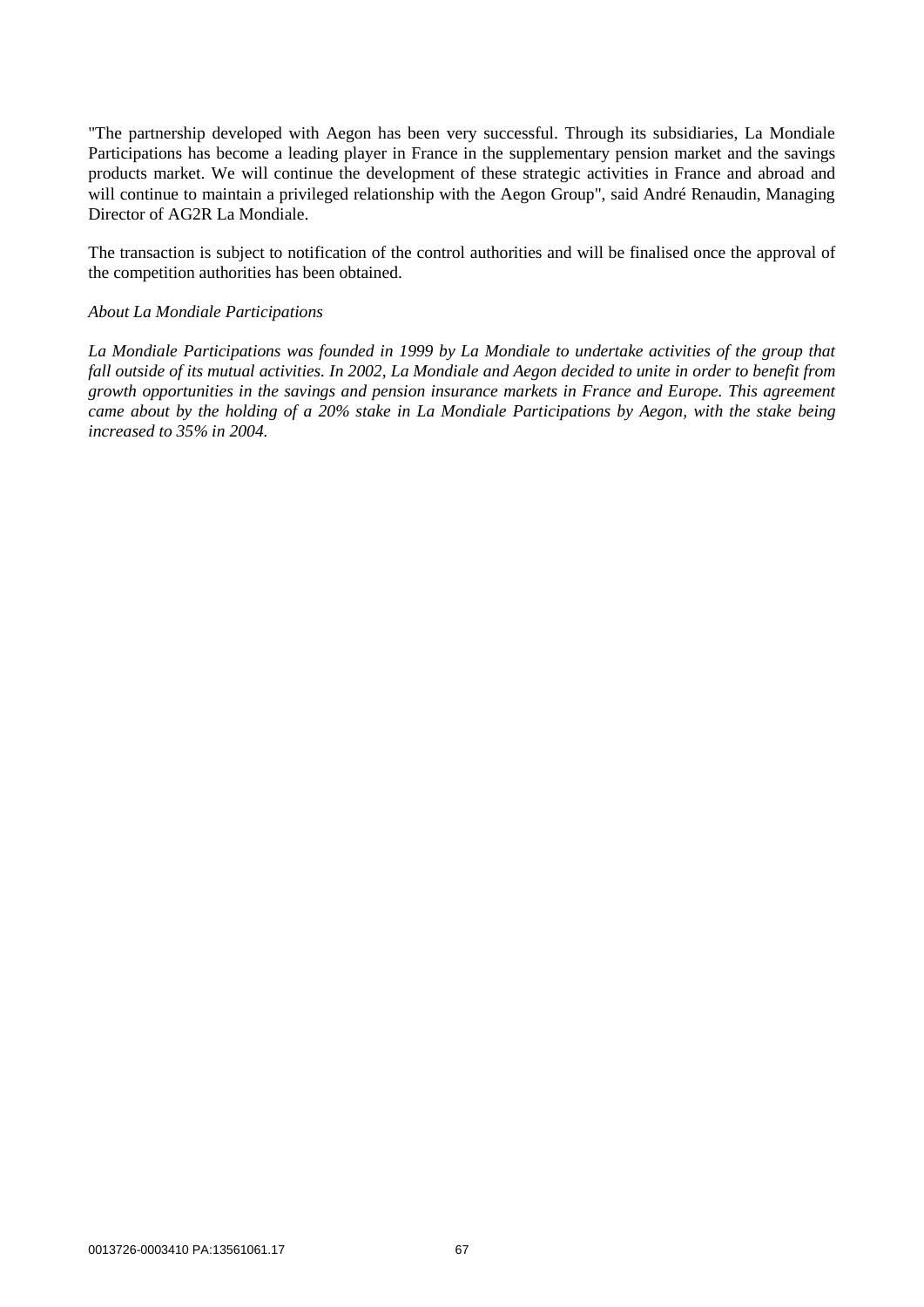### **TAXATION**

*The following is a general description of certain withholding tax considerations relating to the Notes in the European Union and in France. It does not purport to be a complete analysis of all tax considerations relating to the Notes, whether in France or elsewhere. Prospective purchasers of Notes should consult their own tax advisers as to which countries' tax laws could be relevant to acquiring, holding and disposing of Notes and receiving payments of interest, principal and/or other amounts under the Notes and the consequences of such actions under the tax laws of those countries. This summary is based upon the law as in effect on the date of this Prospectus and is subject to any change in law that may take effect after such date.*

#### **EU Savings Directive**

On 3 June 2003, the Council of the European Union adopted the Directive 2003/48/EC regarding the taxation of savings income in the form of interest payments (the **Savings Directive**). The Directive requires Member States as from 1 July 2005 to provide to the tax authorities of other Member States details of payments of interest and other similar income within the meaning of the Savings Directive made by a paying agent located within its jurisdiction to or to the benefit of an individual resident in another Member State or certain limited types of entities established in another Member State. On 24 March 2014, the Council of the European Union adopted a Council Directive amending and broadening the scope of the requirements described above. Member States are required to apply these new requirements from 1 January 2017. The changes will expand the range of payments covered by the Savings Directive, in particular to include additional types of income payable on securities. The amending Directive will also expand the circumstances in which payments that indirectly benefit an individual resident in a Member State must be reported. This approach will apply to payments made to, or secured for, persons, entities or legal arrangements (including trusts) where certain conditions are satisfied, and may in some cases apply where the person, entity or arrangement is established or effectively managed outside of the European Union. For a transitional, Luxembourg and Austria will instead impose a withholding system for a transitional period unless the beneficiary of interest payment elects for the exchange of information. The changes referred to above will broaden the types of payments subject to withholding in those Member States which still operate a withholding system when they are implemented. In April 2013, the Luxembourg Government announced its intention to abolish the withholding system with effect from 1 January 2015, in favour of automatic information exchange under the Savings Directive. The current rate of such withholding tax equals 35%. A number of non-EU countries and territories including Switzerland have agreed to adopt similar measures (a withholding system in the case of Switzerland) with effect from the same date.

#### **France**

*The descriptions below are intended as a basic summary of certain French withholding tax aspects applicable to holders of Notes who are not concurrently shareholders of the Issuer or are otherwise affiliated with the Issuer within the leaning of article 39,12 of the French* Code général des impôts*.* 

#### *Withholding Tax*

Following the introduction of the French *loi de finances rectificative pour 2009 n°3* (n°2009-1674 dated 30 December 2009) (the **Law**), payments of interest and other assimilated revenues made by the Issuer with respect to the Notes will not be subject to the withholding tax set out under Article 125 A III of the French *Code général des impôts* unless such payments are made outside France in a non-cooperative State or territory (*Etat ou territoire non coopératif*) within the meaning of Article 238-0 A of the French *Code général des impôts* (a **Non-Cooperative State**). If such payments under the Notes are made in a Non-Cooperative State, a 75% withholding tax will be applicable by virtue of Article 125 A III of the French *Code général des impôts* (subject to certain exceptions and to the more favourable provisions of an applicable double tax treaty).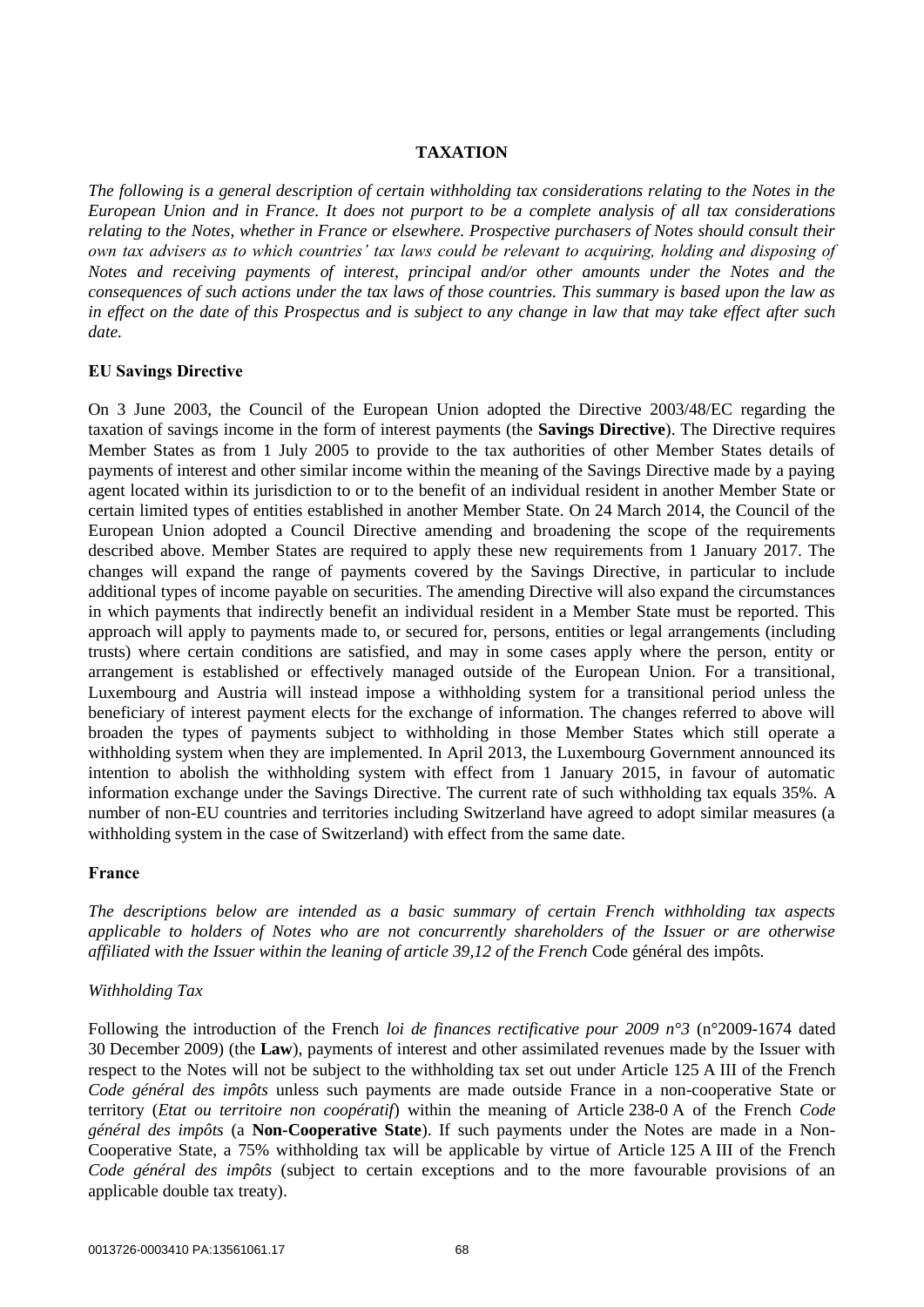Furthermore, in application of Article 238 A of the French *Code général des impôts*, interest and other assimilated revenues on such Notes are not deductible from the Issuer's taxable income, if they are paid or accrued to persons established or domiciled in a Non-Cooperative State or paid in such a Non-Cooperative State (the **Deductibility Exclusion**). Under certain conditions, any such non-deductible interest and other revenues may be recharacterised as constructive dividends pursuant to Article 109 *et seq* of the French *Code général des impôts*, in which case such non-deductible interest and other revenues may be subject to the withholding tax set out under Article 119 *bis* of the French *Code général des impôts*, at a rate of 30% or 75% (subject, if applicable, to the more favourable provisions of a tax treaty).

Notwithstanding the foregoing, the Law provides that neither the 75% withholding tax set out under Article 125 A III of the French *Code général des impôts* nor the Deductibility Exclusion will apply in respect of the Notes if the Issuer can prove that the principal purpose and effect of the issue of the Notes was not that of allowing the payments of interest or other revenues to be made in a Non-Cooperative State (the **Exception**). Pursuant to the *Bulletin Officiel des Finances Publiques-Impôts* BOI-INT-DG-20-50-20140211, BOI-RPPM-RCM-30-10-20-40-20140211, BOI-IR-DOMIC-10-20-20-60-20140211 and BOI-ANNX-000364-20120912, the Notes will benefit from the Exception without the Issuer having to provide any proof of the purpose and effect of the issue of the Notes, if the Notes are:

- (i) admitted to trading on a regulated market or on a French or foreign multilateral securities trading system provided that such market or system is not located in a Non-Cooperative State, and the operation of such market is carried out by a market operator or an investment services provider, or by such other similar foreign entity, provided further that such market operator, investment services provider or entity is not located in a Non-Cooperative State; or
- (ii) admitted, at the time of their issue, to the clearing operations of a central depositary or of a securities clearing and delivery and payments systems operator within the meaning of Article L.561-2 of the French *Code monétaire et financier*, or of one or more similar foreign depositaries or operators provided that such depositary or operator is not located in a Non-Cooperative State.

Consequently, payments of interest and other revenues made by the Issuer under the Notes are not subject to the 75% withholding tax set out under Article 125 A III of the French *Code général des impôts* and the Deductibility Exclusion does not apply to such payments.

Pursuant to Article 125 A of the French *Code général des impôts* subject to certain limited exceptions, interest and other revenues received by individuals who are fiscally domiciled (*domiciliés fiscalement*) in France are subject to a 24% withholding tax, which is deductible from their personal income tax liability in respect of the year in which the payment has been made. Social contributions (CSG, CRDS and other related contributions) are also levied by way of withholding tax at an aggregate rate of 15.5% on interest and similar revenues paid to individuals who are fiscally domiciled (*domiciliés fiscalement*) in France.

# *EU Savings Directive*

The Savings Directive has been implemented into French law under Article 242 *ter* of the French *Code général des impôts*, which imposes on paying agents based in France an obligation to report to the French tax authorities certain information with respect to interest payments made to beneficial owners domiciled in another Member State, including, among other things, the identity and address of the beneficial owner and a detailed list of the different categories of interest paid to that beneficial owner.

### **U.S. Foreign Account Tax Compliance Act**

Sections 1471 through 1474 of the U.S. Internal Revenue Code of 1986 (**FATCA**) impose a new reporting regime and potentially a 30% withholding tax with respect to certain payments to (i) any non-U.S. financial institution (a "foreign financial institution", or **FFI** (as defined by FATCA)) that does not become a **Participating FFI** by entering into an agreement with the U.S. Internal Revenue Service (**IRS**) to provide the IRS with certain information in respect of its account holders and investors or is not otherwise exempt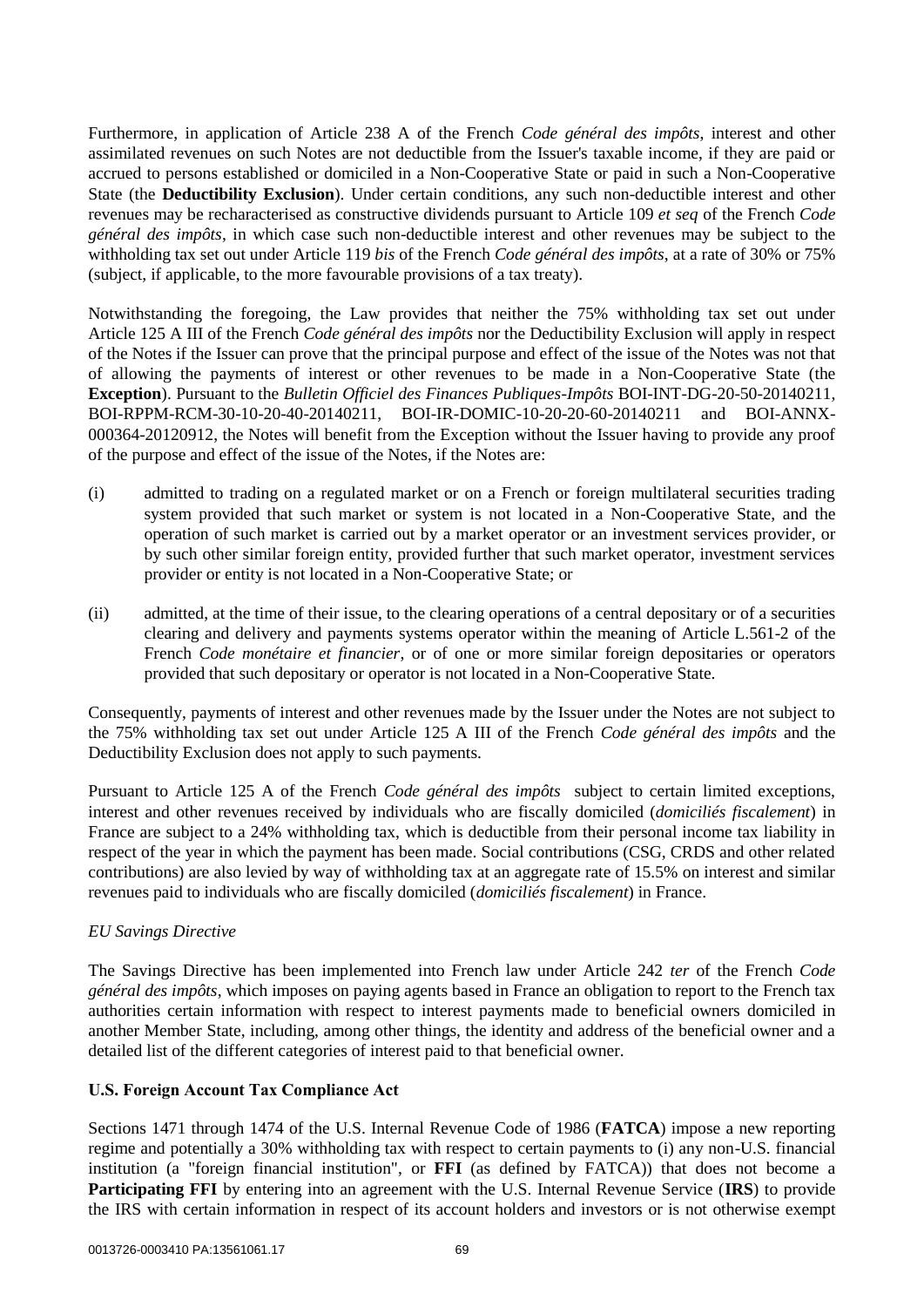from or in deemed compliance with FATCA and (ii) any investor (unless otherwise exempt from FATCA) that does not provide information sufficient to determine whether the investor is a U.S. person or should otherwise be treated as holding a "United States account" of the Participating FFI (a **Recalcitrant Holder**). The Issuer is classified as an FFI.

The new withholding regime is currently in effect for payments from sources within the United States and will apply to "**foreign passthru payments**" (a term not yet defined) no earlier than 1 January 2017.

The United States and a number of other jurisdictions have announced their intention to negotiate intergovernmental agreements to facilitate the implementation of FATCA (each, an **IGA**). Pursuant to FATCA and the "Model 1" and "Model 2" IGAs released by the United States, an FFI in an IGA signatory country could be treated as a **Reporting FI** not subject to withholding under FATCA on any payments it receives. Further, an FFI in an IGA jurisdiction would not be required to withhold under FATCA or an IGA (or any law implementing an IGA) (any such withholding being **FATCA Withholding**) from payments it makes. Under each Model IGA, a Reporting FI would still be required to report certain information in respect of its account holders and investors to its home government or to the IRS. The United States and France have announced an intention to enter into an agreement (a **US-France IGA**).

The Issuer expects to be treated as a Reporting FI pursuant to a US-France IGA and does not anticipate being obliged to deduct any FATCA Withholding on payments it makes. There can be no assurance, however, that the Issuer will be treated as a Reporting FI, or that it would in the future not be required to deduct FATCA Withholding from payments it makes. Accordingly, the Issuer and financial institutions through which payments on the Notes are made may be required to withhold FATCA Withholding if (i) any FFI through or to which payment on such Notes is made is not a Participating FFI, a Reporting FI, or otherwise exempt from or in deemed compliance with FATCA or (ii) an investor is a Recalcitrant Holder.

Whilst the Notes are held within the clearing systems, it is expected that FATCA will not affect the amount of any payments made under, or in respect of, the Notes by the Issuer or any paying agent, given that each of the entities in the payment chain between the Issuer and the participants in the clearing systems is a major financial institution whose business is dependent on compliance with FATCA and that any alternative approach introduced under an IGA will be unlikely to affect the Notes.

**FATCA is particularly complex and its application is uncertain at this time. The above description is based in part on regulations, official guidance and the US-France IGA, all of which are subject to change or may be implemented in a materially different form.**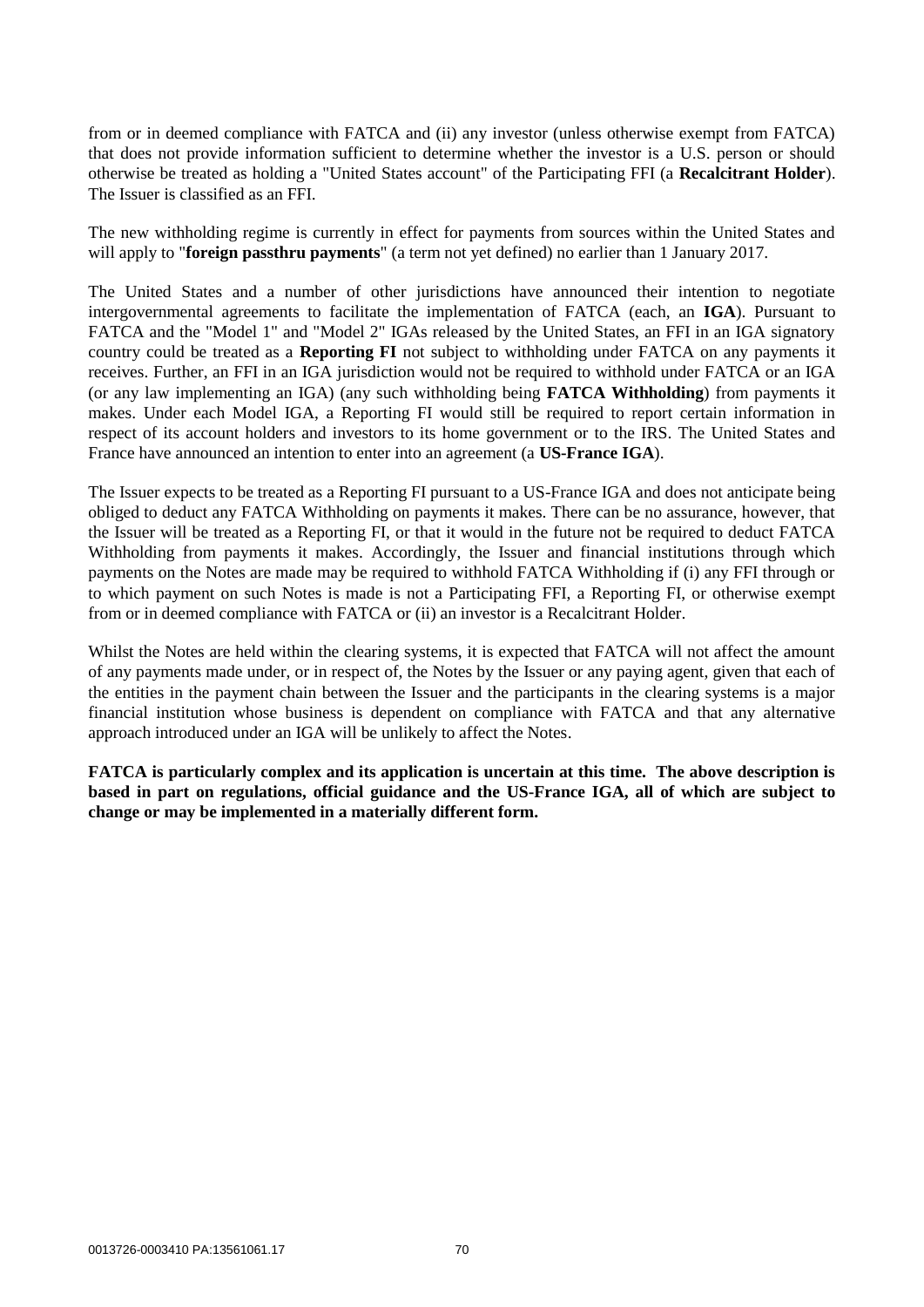### **SUBSCRIPTION AND SALE**

### **Subscription Agreement**

Deutsche Bank AG, London Branch and HSBC Bank plc (the **Joint Lead Managers**) have entered into a Subscription Agreement dated 15 December 2014 (the **Subscription Agreement**) according to which the Joint Lead Managers have jointly and severally agreed with the Issuer, subject to the satisfaction of certain conditions, to subscribe for €500,000,000 aggregate principal amount of Notes (the **Additional Notes**) at an issue price equal to 100 per cent. of the principal amount of the Notes. In addition, the Issuer will pay certain costs incurred by it and the Joint Lead Managers in connection with the issue of the Additional Notes.

The Joint Lead Managers are entitled to terminate the Subscription Agreement in certain circumstances prior to the issue of the Notes. The Issuer has agreed to indemnify the Joint Lead Managers against certain liabilities in connection with the offer and sale of the Notes.

The Issuer and the Joint Lead Managers have agreed that commissions may be payable to certain third party intermediaries on the principal amount of their purchase in connection with the initial sale and distribution of the Notes.

# **Selling Restrictions for the jurisdictions outside the European Economic Area**

# **United States**

The Notes have not been and will not be registered under the United States Securities Act of 1933, as amended (the **Securities Act**), or with any securities regulatory authority of any state or other jurisdiction of the U.S., and may not be offered or sold within the United States, or to, or for the account or benefit of, U.S. persons except in certain transactions exempt from the registration requirements of the Securities Act and in compliance with any applicable state securities laws. Terms used in this paragraph have the meanings given to them by Regulation S under the Securities Act (**Regulation S**).

Each Joint Lead Manager has agreed that it has not offered or sold, and will not offer or sell, the Notes (i) as part of their distribution at any time or (ii) otherwise until 40 days after completion of the distribution of the Notes as determined, and certified to the Issuer by the Lead Manager, within the United States or to, or for the account or benefit of, U.S. persons, and it will have sent to each distributor or dealer to which it sells Notes during the distribution compliance period a confirmation or other notice setting out the restrictions on offers and sales of the Notes within the United States or to, or for the account or benefit of, U.S. persons. Terms used in the preceding sentence have the meanings given to them by Regulation S.

The Notes are being offered and sold outside the United States to non-U.S. persons in compliance with Regulation S.

In addition, until 40 days after the commencement of the offering of the Notes, an offer or sale of Notes within the United States by any dealer (whether or not participating in the offering) may violate the registration requirements of the Securities Act.

# **Hong-Kong**

Each Joint Lead Manager has represented and agreed that:

(i) it has not offered or sold and will not offer or sell in Hong Kong, by means of any document, any Notes (except for Notes which are a "structured product" as defined in the Securities and Futures Ordinance (Cap. 571) of Hong Kong) other than (i) to "professional investors" as defined in the Securities and Futures Ordinance and any rules made under that Ordinance or (ii) in other circumstances which do not result in the document being a "prospectus" as defined in the Companies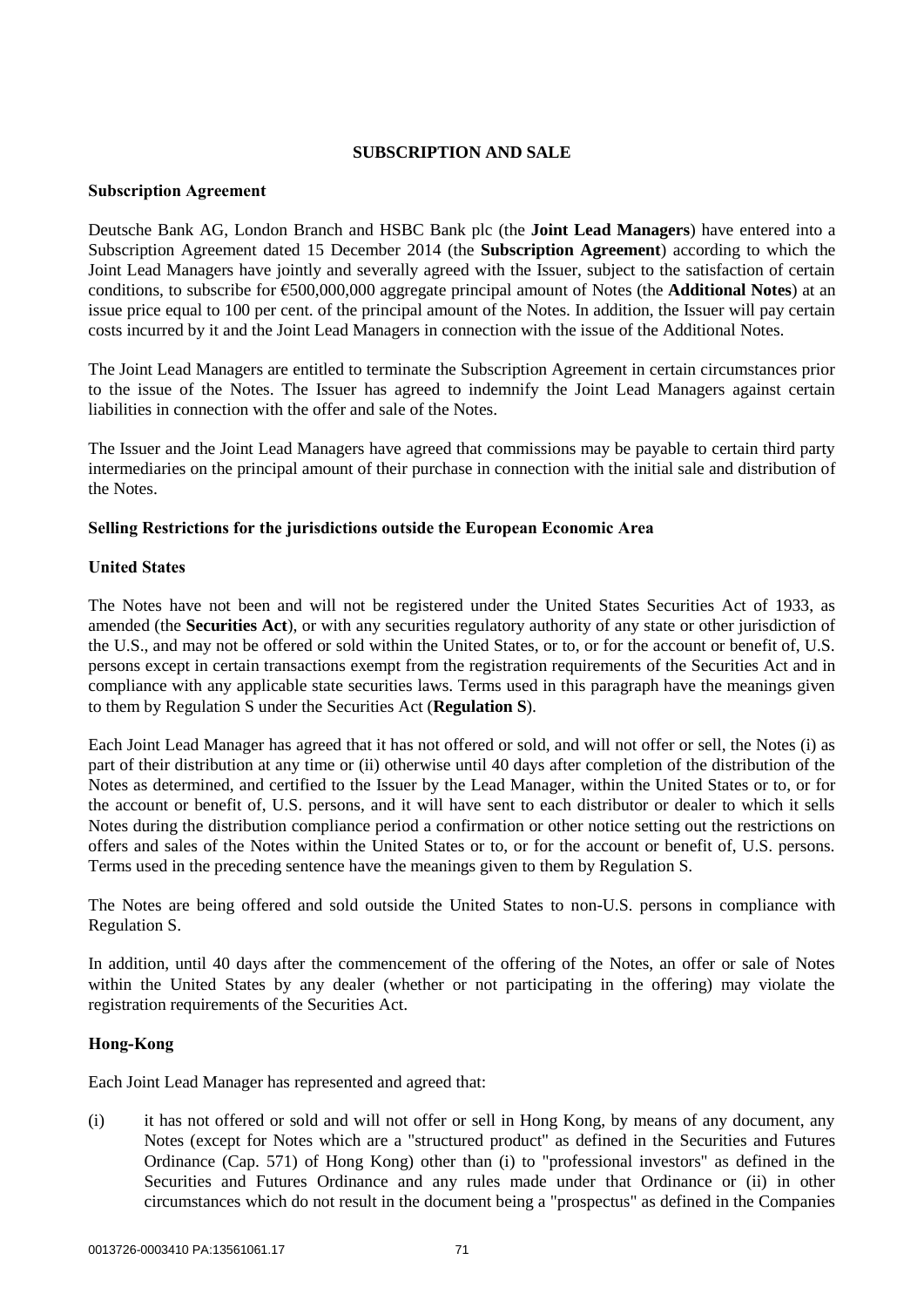Ordinance (Cap. 32) of Hong Kong or which do not constitute an offer to the public within the meaning of that Ordinance; and

(ii) it has not issued or had in its possession for the purposes of issue, and will not issue or have in its possession for the purposes of issue, whether in Hong Kong or elsewhere, any advertisement, invitation or document relating to the Notes, which is directed at, or the contents of which are likely to be accessed or read by, the public of Hong Kong (except if permitted to do so under the securities laws of Hong Kong) other than with respect to Notes which are or are intended to be disposed of only to persons outside Hong Kong or only to "professional investors" as defined in the Securities and Futures Ordinance and any rules made under that Ordinance.

### **Singapore**

Each Joint Lead Manager has acknowledged that this Prospectus has not been registered as a prospectus with the Monetary Authority of Singapore. Accordingly, each Joint Lead Manager has represented, warranted and agreed that it has not offered or sold any Notes or caused the Notes to be made the subject of an invitation for subscription or purchase and will not offer or sell any Notes or cause the Notes to be made the subject of an invitation for subscription or purchase, and has not circulated or distributed, nor will it circulate or distribute, this Prospectus or any other document or material in connection with the offer or sale, or invitation for subscription or purchase, of the Notes, whether directly or indirectly, to persons in Singapore other than (i) to an institutional investor under Section 274 of the Securities and Futures Act, Chapter 289 of Singapore (the **SFA**), (ii) to a relevant person pursuant to Section 275(1), or to any person pursuant to Section 275(1A), and in accordance with the conditions specified in Section 275, of the SFA or (iii) otherwise pursuant to, and in accordance with the conditions of, any other applicable provision of the SFA.

Where the Notes are subscribed or purchased under Section 275 of the SFA by a relevant person which is:

- (a) a corporation (which is not an accredited investor (as defined in Section 4A of the SFA)) the sole business of which is to hold investments and the entire share capital of which is owned by one or more individuals, each of whom is an accredited investor; or
- (b) a trust (where the trustee is not an accredited investor) whose sole purpose is to hold investments and each beneficiary of the trust is an individual who is an accredited investor,

securities (as defined in Section 239(1) of the SFA) of that corporation or the beneficiaries' rights and interest (howsoever described) in that trust shall not be transferred within six months after that corporation or that trust has acquired the Notes pursuant to an offer made under Section 275 of the SFA except:

- (i) to an institutional investor or to a relevant person defined in Section 275(2) of the SFA, or to any person arising from an offer referred to in Section 275(1A) or Section 276(4)(i)(B) of the SFA;
- (ii) where no consideration is or will be given for the transfer;
- (iii) where the transfer is by operation of law; or
- (iv) as specified in Section 276(7) of the SFA.

## **Switzerland**

This document is not intended to constitute an offer or solicitation to purchase or invest in the Notes described herein. The Notes may not be publicly offered, sold or advertised, directly or indirectly, in, into or from Switzerland and will not be listed on the SIX Swiss Exchange or on any other exchange or regulated trading facility in Switzerland. Neither this Prospectus nor any other offering or marketing material relating to the Notes constitutes a prospectus as such term is understood pursuant to article 652a or article 1156 of the Swiss Code of Obligations or a listing prospectus within the meaning of the listing rules of the SIX Swiss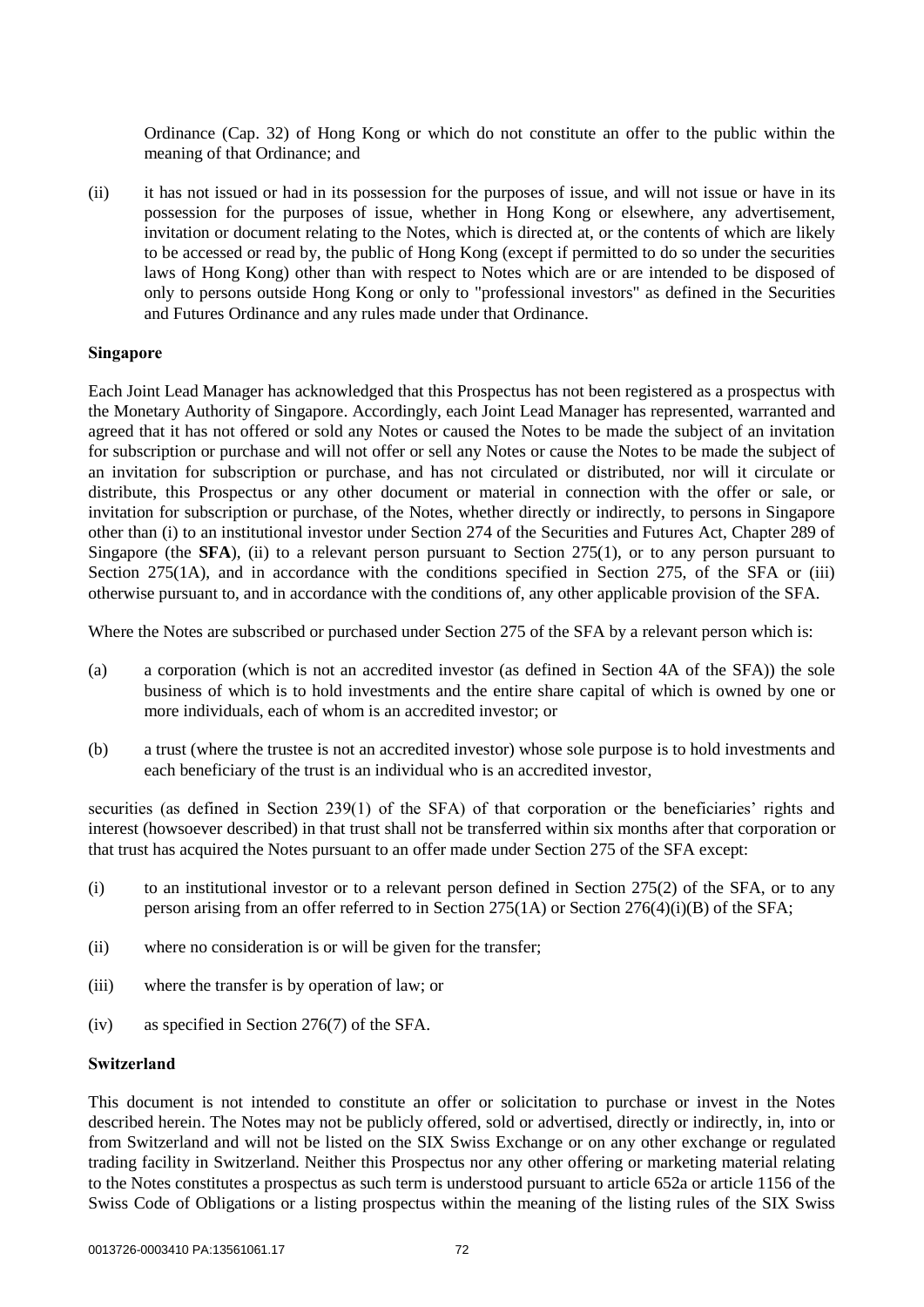Exchange or any other regulated trading facility in Switzerland and neither this Prospectus nor any other offering or marketing material relating to the Notes may be publicly distributed or otherwise made publicly available in Switzerland.

### **Selling Restrictions for the jurisdictions inside the European Economic Area**

### **Public Offer Selling Restriction under the Prospectus Directive**

In relation to each Member State of the European Economic Area that has implemented the Prospectus Directive (each a **Relevant Member State**), each Joint Lead Manager has represented and agreed that with effect from and including the date on which the Prospectus Directive is implemented in that Relevant Member State (the **Relevant Implementation Date**) it has not made and will not make an offer of Notes which are the subject of the offering contemplated by the Prospectus to the public in that Relevant Member State except that it may with effect from and including the Relevant Implementation Date, make an offer of Notes to the public in that Relevant Member State:

- <span id="page-73-0"></span>(a) at any time to any legal entity which is a qualified investor as defined in the Prospectus Directive;
- (b) at any time to fewer than 150 natural or legal persons (other than qualified investors as defined in the Prospectus Directive) subject to obtaining the prior consent of the Joint Lead Managers; or
- <span id="page-73-1"></span>(c) at any time in any other circumstances falling within Article 3(2) of the Prospectus Directive,

provided that no such offer of Notes referred to in paragraphs [\(a\)](#page-73-0) to [\(c\) above](#page-73-1) shall require the Issuer or any Joint Lead Manager to publish a prospectus pursuant to Article 3 of the Prospectus Directive or supplement a prospectus pursuant to Article 16 of the Prospectus Directive.

For the purposes of this provision, the expression an "offer of Notes to the public" in relation to any Notes in any Relevant Member State means the communication in any form and by any means of sufficient information on the terms of the offer and the Notes to be offered so as to enable an investor to decide to purchase or subscribe the Notes, as the same may be varied in that Member State by any measure implementing the Prospectus Directive in that Member State and the expression "Prospectus Directive" means Directive 2003/71/EC, as amended.

## **United Kingdom**

Each Joint Lead Manager has represented and agreed that:

- (a) it has only communicated or caused to be communicated and will only communicate or cause to be communicated an invitation or inducement to engage in investment activity (within the meaning of Section 21 of the Financial Services and Markets Act 2000 (the FSMA)) received by it in connection with the issue or sale of the Notes in circumstances in which Section 21(1) of the FSMA does not apply to the Issuer; and
- (b) it has complied and will comply with all applicable provisions of the FSMA with respect to anything done by it in relation to the Notes in, from or otherwise involving the United Kingdom.

### **France**

Each of the Joint Lead Managers has represented and agreed that (in connection with the initial distribution of the Notes only) it has not offered or sold and will not offer or sell, directly or indirectly, any Notes to the public in France and it has not distributed or caused to be distributed and will not distribute or cause to be distributed to the public in France, the Prospectus or any other offering material relating to the Notes and such offers, sales and distributions have been and will be made in France only to (a) persons providing investment services relating to portfolio management for the account of third parties (*personnes fournissant*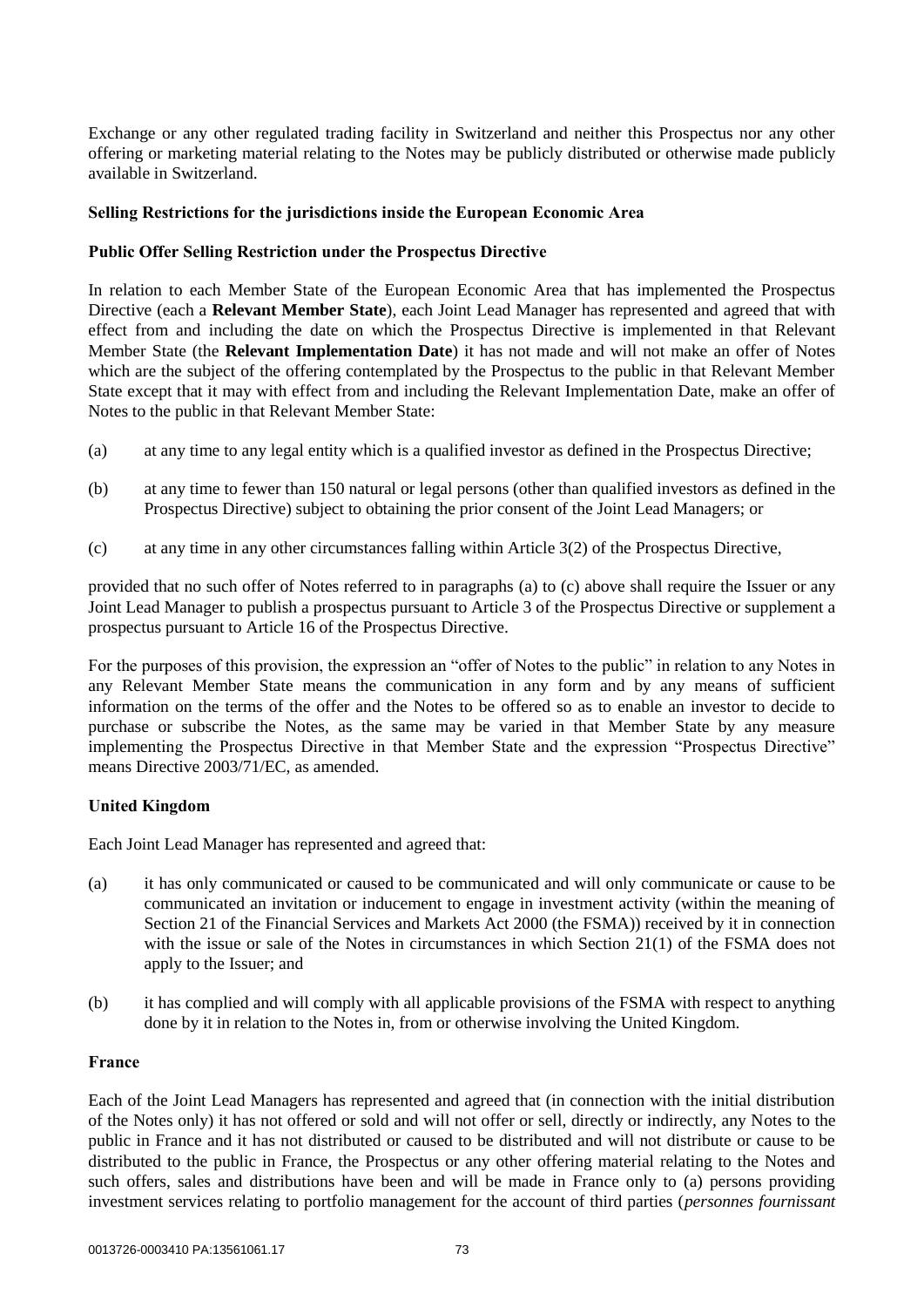*le service d'investissement de gestion de portefeuille pour compte de tiers*), and/or (b) qualified investors (*investisseurs qualifiés*), other than individuals, acting for their own account, as defined in, and in accordance with, Articles L.411-1, L.411-2 and D.411-1 of the French *Code monétaire et financier*.

## **Italy**

The offering of the Notes has not been registered with CONSOB (the Italian Securities Exchange Commission) pursuant to Italian securities legislation and, accordingly, no Notes may be offered, sold or delivered, nor may copies of the Prospectus or of any other document relating to the Notes be distributed in the Republic of Italy, except:

- (a) to qualified investors (*investitori qualificati*), as defined in Article 100 of Legislative Decree No. 58 of 24 February 1998 as amended (the "Financial Services Act") and the relevant implementing CONSOB regulations, as amended from time to time, and in Article 2 of Directive No. 2003/71/EC of 4 November 2003 as amended; or
- (b) in circumstances which are exempted from the rules on solicitation of investments pursuant to Article 100 of the Financial Services Act and Article 33, first paragraph, of CONSOB Regulation No. 11971 of 14 May 1999, as amended (Regulation No. 11971).

Any offer, sale or delivery of the Notes or distribution of copies of the Prospectus or any other document relating to the Notes in the Republic of Italy under (A) or (B) above must be:

- <span id="page-74-0"></span>(i) made by an investment firm, bank or financial intermediary permitted to conduct such activities in the Republic of Italy in accordance with the Financial Services Act, CONSOB Regulation No. 16190 of 29 October 2007 (as amended from time to time) and Legislative Decree No. 385 of 1 September 1993 as amended;
- <span id="page-74-1"></span>(ii) in compliance with Article 129 of the Banking Act, as amended, and the implementing guidelines of the Bank of Italy, as amended from time to time, pursuant to which the Bank of Italy may request information on the issue or the offer of securities in the Republic of Italy; and
- (iii) in compliance with any other applicable laws and regulations or requirement imposed by CONSOB or other Italian authority.

*Please note that in accordance with Article 100-bis of the Financial Services Act, where no exemption from the rules on public offerings applies under [\(i\)](#page-74-0) and [\(ii\) above,](#page-74-1) the subsequent distribution of the Notes on the secondary market in Italy must be made in compliance with the public offer and the prospectus requirement rules provided under the Financial Services Act and Regulation No. 11971. Failure to comply with such rules may result in the sale of such Notes being declared null and void and in the liability of the intermediary transferring the financial instruments for any damages suffered by the investors.*

### **General**

No action has been taken in any jurisdiction that would permit an offer to the public of any of the Notes. Neither the Issuer nor any of the Joint Lead Managers represents that Notes may at any time lawfully be resold in compliance with any applicable registration or other requirements in any jurisdiction, or pursuant to any exemption available thereunder, or assumes any responsibility for facilitating such resale.

Each Joint Lead Manager has agreed that it will (to the best of its knowledge and belief) comply with all relevant laws, regulations and directives in each jurisdiction in which it purchases, offers, sells or delivers Notes or has in its possession or distributes this Prospectus or any other offering material relating to the Notes and obtain any consent, approval or permission required for the purchase, offer or sale of the Notes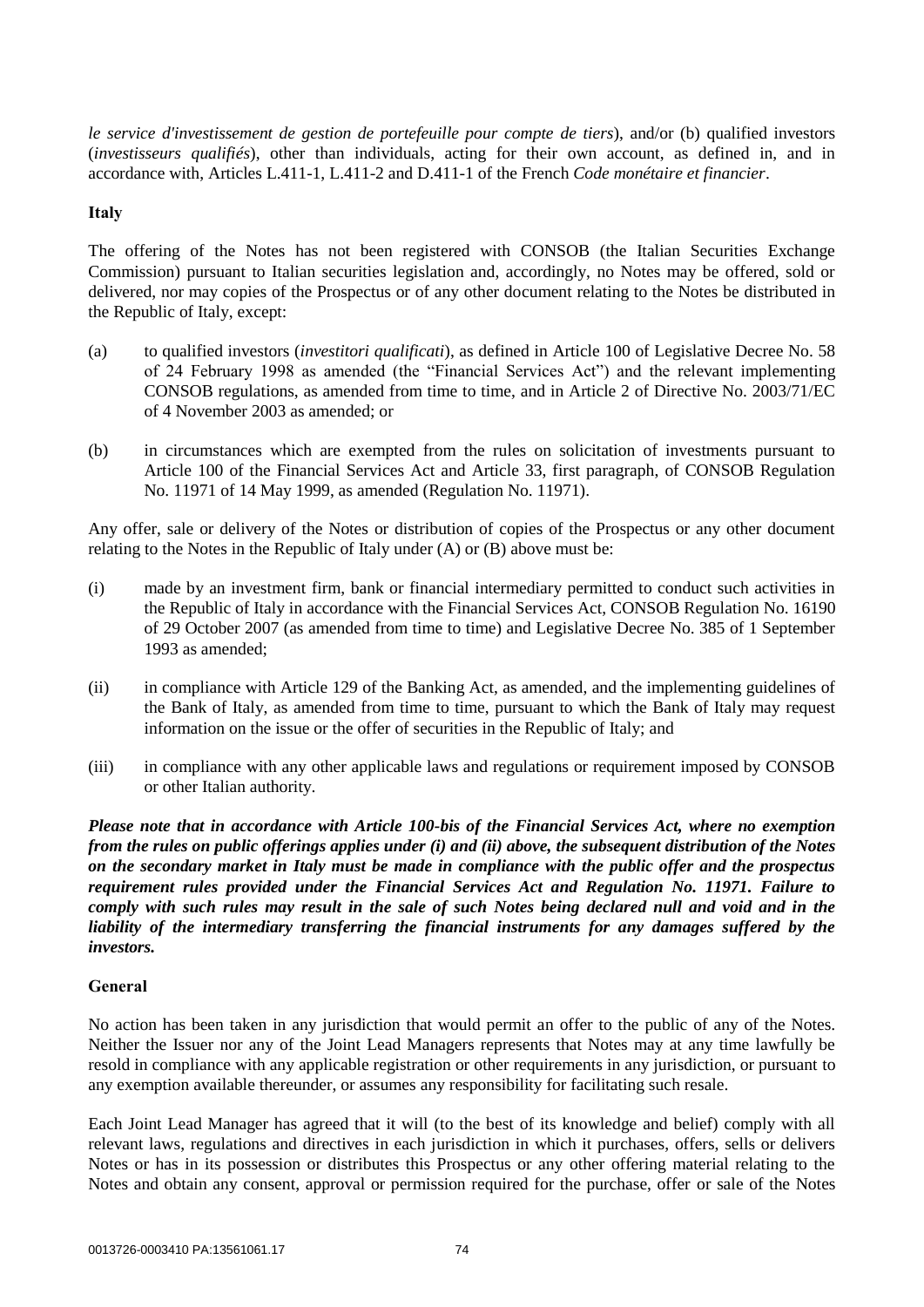under the laws and regulations in force in any jurisdiction in which it makes such purchase, offer or sale and none of the Issuer or any Joint Lead Manager shall have responsibility therefore.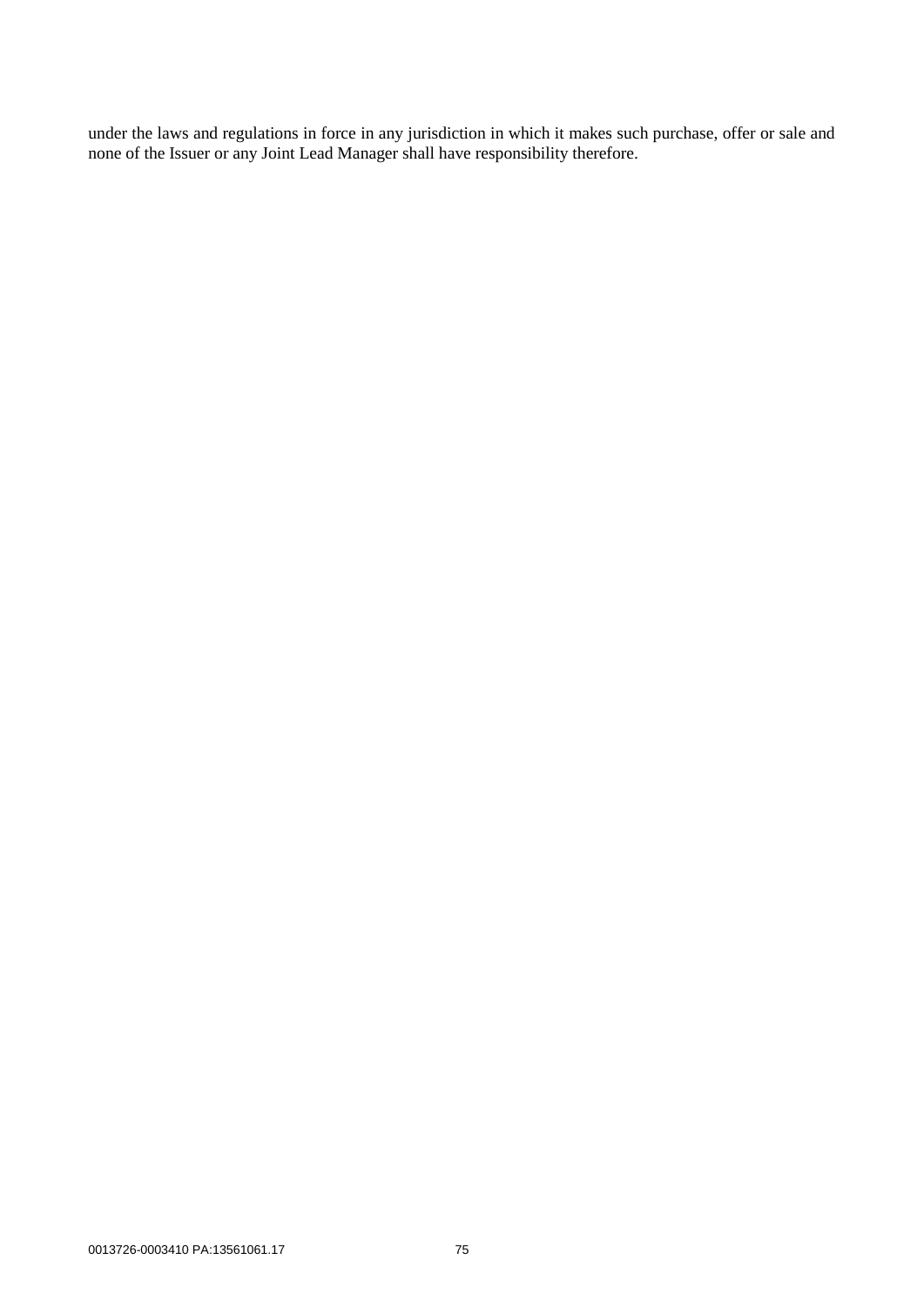### **GENERAL INFORMATION**

- (1) Listing and admission to trading: Application has been made to the AMF to approve this document as a prospectus and this Prospectus has received visa n°14-647 from the AMF on 15 December 2014. Application has been made for the Notes to be listed on, and admitted to trading on the regulated market (within the meaning of Directive 2004/39/EC) of Euronext Paris.
- (2) Corporate authorisations: The Issuer has obtained all necessary corporate and other consents, approvals and authorisations in the Republic of France in connection with the issue of the Notes.

The issue of the Notes has been authorised by the shareholders general meeting dated 27 November 2014 and the resolutions of the *Conseil d'administration* of the Issuer, on 12 December 2014.

- (3) Trend information: Except as disclosed in this Prospectus, there has been no material adverse change in the prospects of the Issuer or the Group since 31 December 2013 being the date of its last published audited financial statements.
- (4) Significant change in the Issuer's and the Group's financial or trading position: Except as disclosed in this Prospectus, there has been no significant change in the financial or trading position of the Issuer or the Group since 30 June 2014 being the end of the last financial period for which interim financial information has been published.
- (5) Legal and arbitration proceedings: Except as disclosed in this Prospectus, there has been no governmental, legal or arbitration proceedings (including any such proceedings which are pending or threatened of which the Issuer is aware) during the period 12 months immediately preceding the date of this Prospectus which have had in the recent past a significant effect on the Issuer's or the Group's financial position or profitability.
- (6) Clearing and settlement: The Notes have been accepted for clearance through Euroclear and Clearstream, Luxembourg. The International Securities Identification Number (ISIN) for the Notes is XS1155697243. The Common Code for the Notes is 115569724.

The address of Euroclear is Euroclear Bank SA/NV, 1 boulevard du Roi Albert II, B-1210 Brussels and the address of Clearstream, Luxembourg is Clearstream Banking, 42 avenue JF Kennedy, L-1855 Luxembourg.

(7) Auditors: The statutory auditors of the Issuer are KPMG Audit, Département de KPMG S.A. and Deloitte & Associés.

KPMG Audit, Département de KPMG S.A. and Deloitte & Associés have audited and rendered an unqualified report on the consolidated financial statements of the Issuer for the financial year ended 31 December 2012 and 31 December 2013.

KPMG Audit, Département de KPMG S.A. and Deloitte & Associés are members of the professional body *compagnie régionale des commissaires aux comptes de Versailles* and are regulated by the *Haut Conseil du Commissariat aux Comptes*.

- (8) Expenses: The estimated costs for the admission to trading of the Notes are  $£17,500$ .
- (9) Yield: The yield in respect of the Notes from the issue date to the First Call Date is 5.05 per cent. per annum and is calculated on the basis of the issue price of the Notes.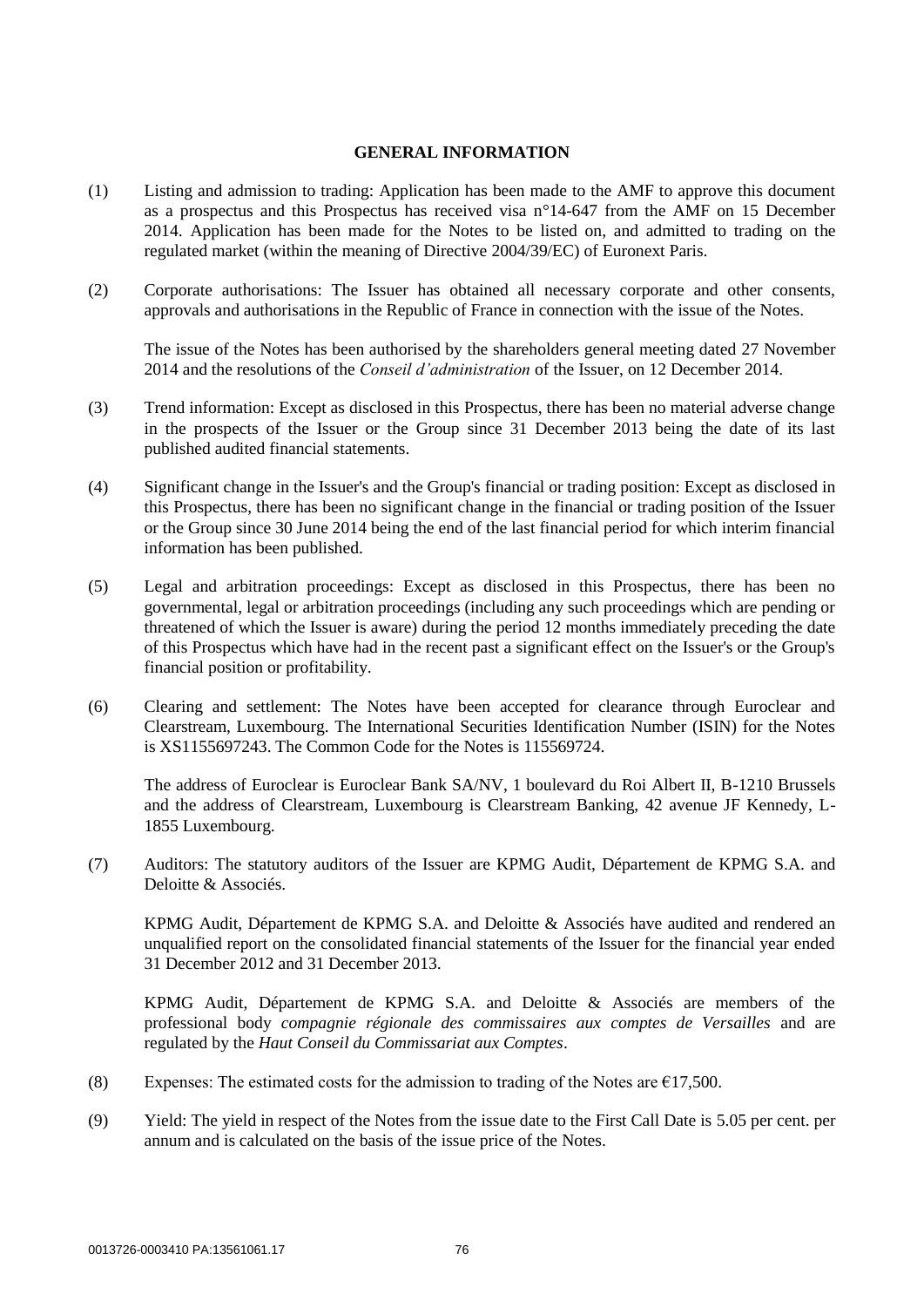(10) Interest of natural and legal persons involved in the issue: As far as the Issuer is aware, no person involved in the issue of the Notes has an interest material to the issue. The Managers are paid commissions in relation to the issue of the Notes. Any such Manager and its affiliates may also have engaged, and may in the future engage, in investment banking and/or commercial banking transactions with, and may perform other services for, the Issuer and its affiliates in the ordinary course of business.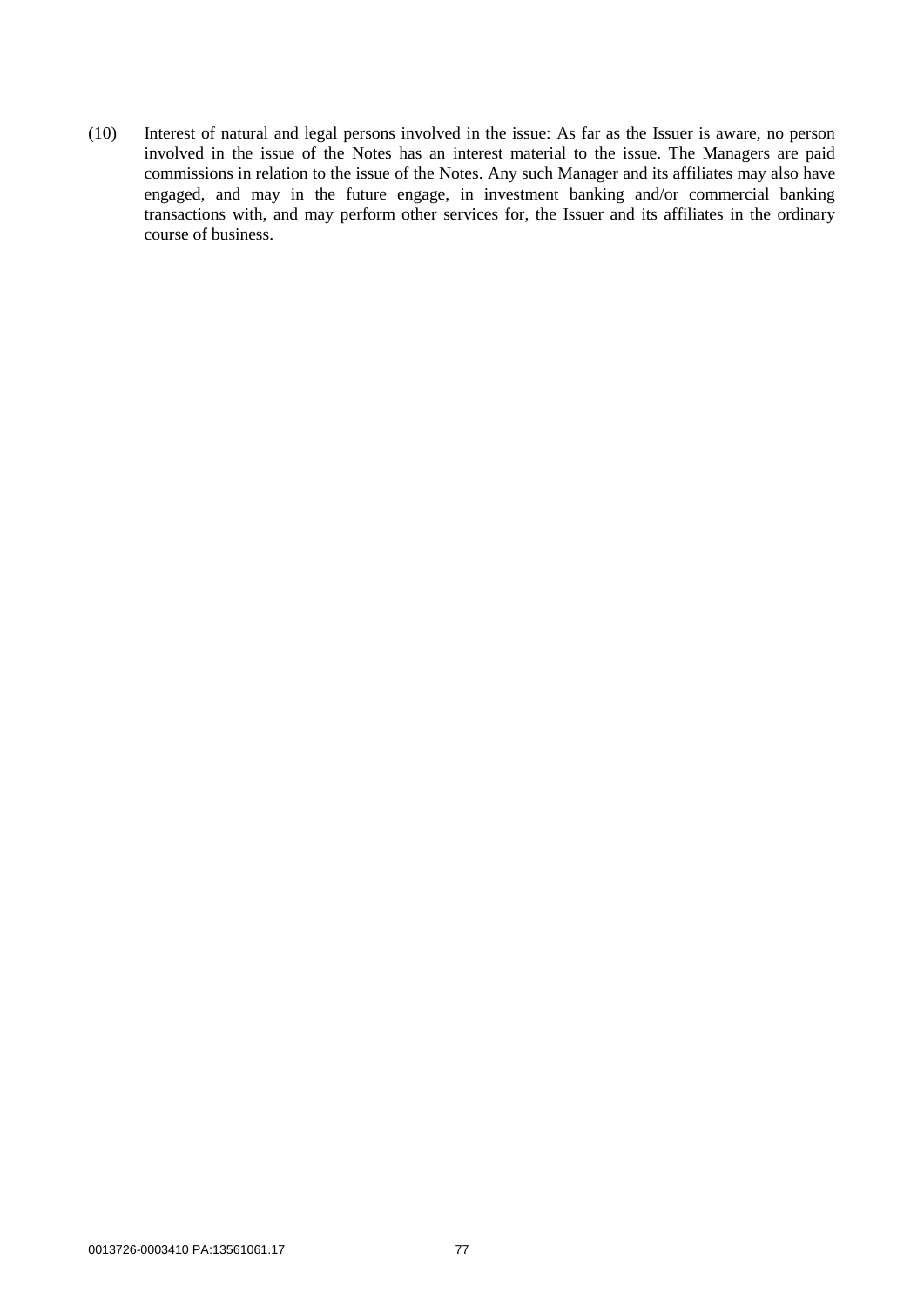## **PERSONS RESPONSIBLE FOR THE INFORMATION CONTAINED IN THE PROSPECTUS**

I declare, after taking all reasonable measures for this purpose and to the best of my knowledge, that the information contained in this Prospectus is in accordance with the facts and that it makes no omission likely to affect its import.

The statutory auditors' reports on the consolidated financial statements of the Issuer for the fiscal years ended 31 December 2013 and 31 December 2012 both contain one observation without qualifying the opinion of the statutory auditors.

## **LA MONDIALE**

32, avenue Emile Zola Mons-En-Baroeul 59896 Lille Cedex 9 France Duly represented by: Jean-Louis Charles (*Directeur des investissements et du financement*)

Made in Paris, on 15 December 2014



## *Autorité des marchés financiers*

In accordance with Articles L. 412-1 and L. 621-8 of the French *Code monétaire et financier* and with the General Regulations (*Réglement Général*) of the *Autorité des marchés financiers* (the **AMF**), in particular Articles 211-1 to 216-1, the AMF has granted to this Prospectus the visa no. 14-647 on 15 December 2014. This document was prepared by the Issuer and its signatories assume responsibility for it. In accordance with Article L. 621-8-1-I of the French *Code monétaire et financier*, the visa was granted following an examination by the AMF of "whether the document is complete and comprehensible, and whether the information it contains is coherent". It does not imply any approval of the opportunity of the operation or authentication of the accounting and financial data set out in it.